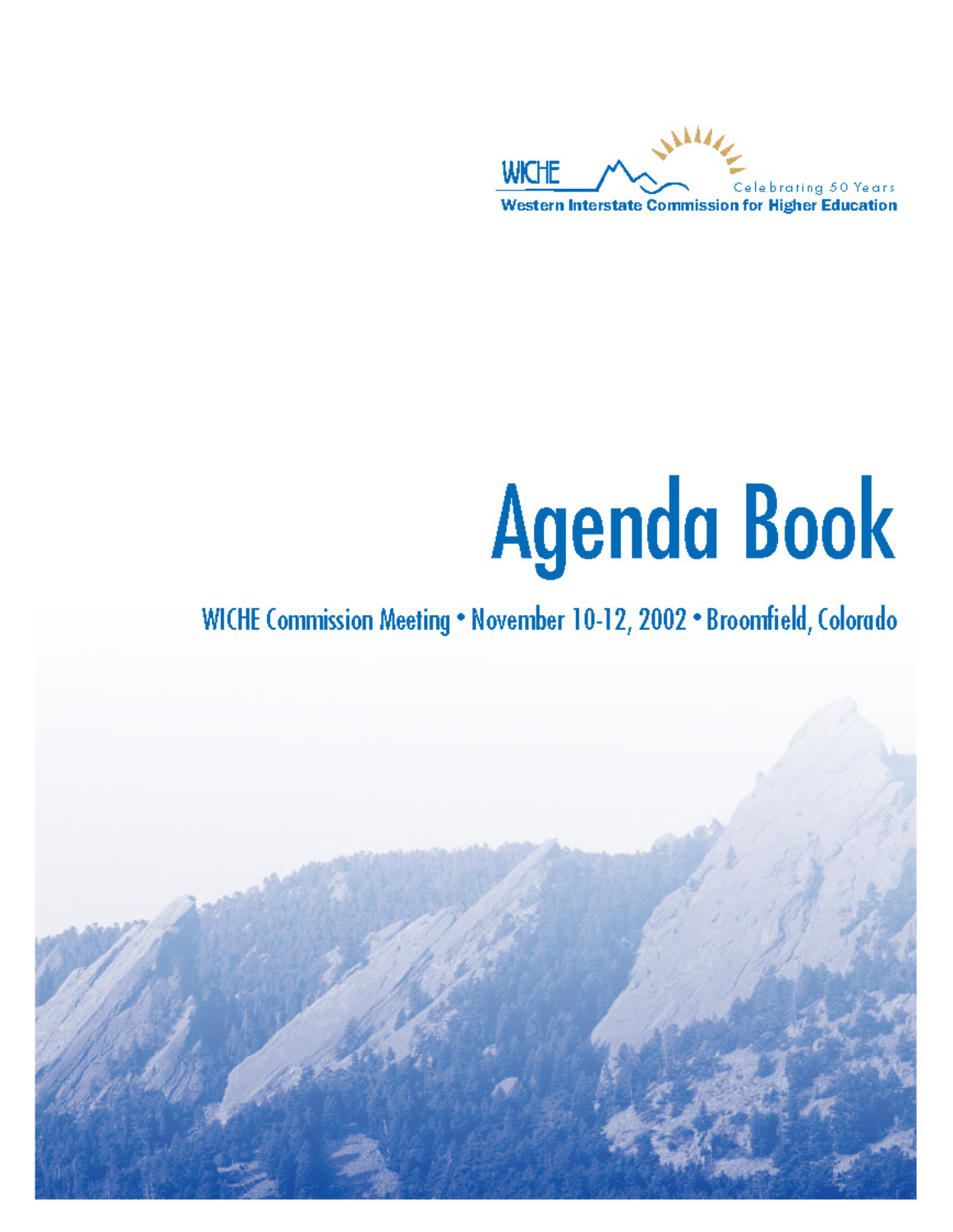# Executive Committee

Monday, 8.00 – 8.30 am (closed) **Birch** 

8.30 – 9.30 am (open) Centennial F

Agenda – Closed Session

INFORMATION ITEM: Informal Review of the Executive Director's Performance

Agenda – Open Session

Executive Committee Minutes, May 2002

Executive Committee Minutes, July 2002

Executive Committee Minutes, August 2002

Executive Committee Minutes, October 2002

ACTION ITEM: Audit Report for FY 2002

INFORMATION ITEM: Charge from the Chair to Review WICHE and its Leadership

INFORMATION ITEM: Mental Health Program Update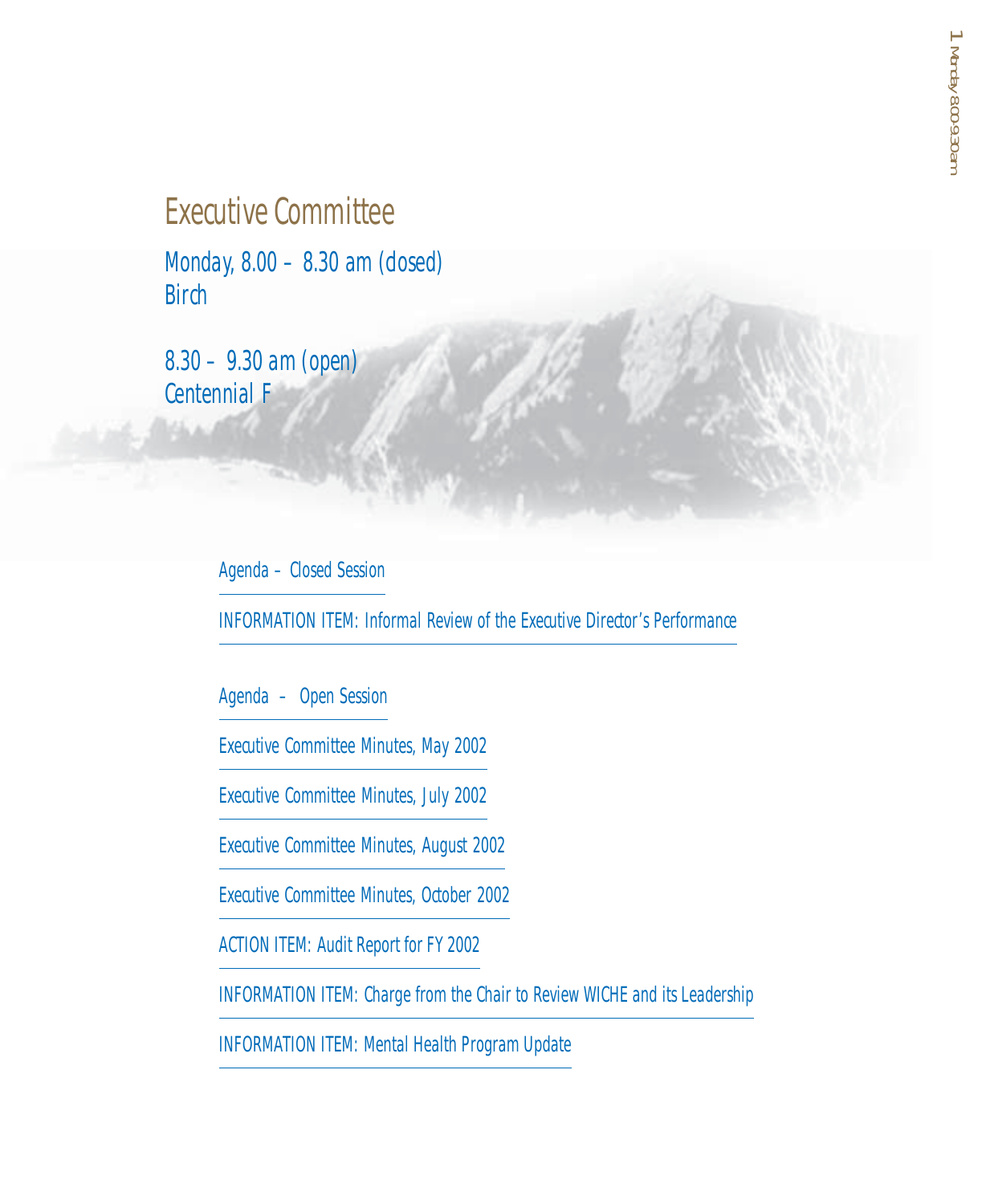# Monday, November 11, 2002

| $8.00 - 8.30$ am<br><b>Birch</b> | Executive Committee Meeting (Closed – members only)<br><b>Committee Members</b>                                                                                                                        |
|----------------------------------|--------------------------------------------------------------------------------------------------------------------------------------------------------------------------------------------------------|
|                                  |                                                                                                                                                                                                        |
|                                  | Tad Perry (SD), chair                                                                                                                                                                                  |
|                                  | Chuck Ruch (ID), vice chair<br>Emily Stonington (MT), immediate past chair                                                                                                                             |
|                                  | Diane Barrans (AK)<br>Linda Blessing (AZ)<br>Robert Moore (CA)<br>Bill Kuepper (CO)<br>Doris Ching, 2001-02 and Clyde Kodani, 2002-03 (HI)<br>Gary Stivers (ID)<br>Dick Crofts (MT)<br>Ray Rawson (NV) |
|                                  | Bruce Hamlett (NM)                                                                                                                                                                                     |
|                                  | David Nething (ND)<br>Diane Vines (OR)                                                                                                                                                                 |
|                                  | Bob Burns (SD)                                                                                                                                                                                         |
|                                  | David Gladwell (UT)                                                                                                                                                                                    |
|                                  | Don Carlson (WA)<br>Jenne Lee Twiford (WY)                                                                                                                                                             |
|                                  | Agenda                                                                                                                                                                                                 |

Information Item: Informal Review of the Executive Director's Performance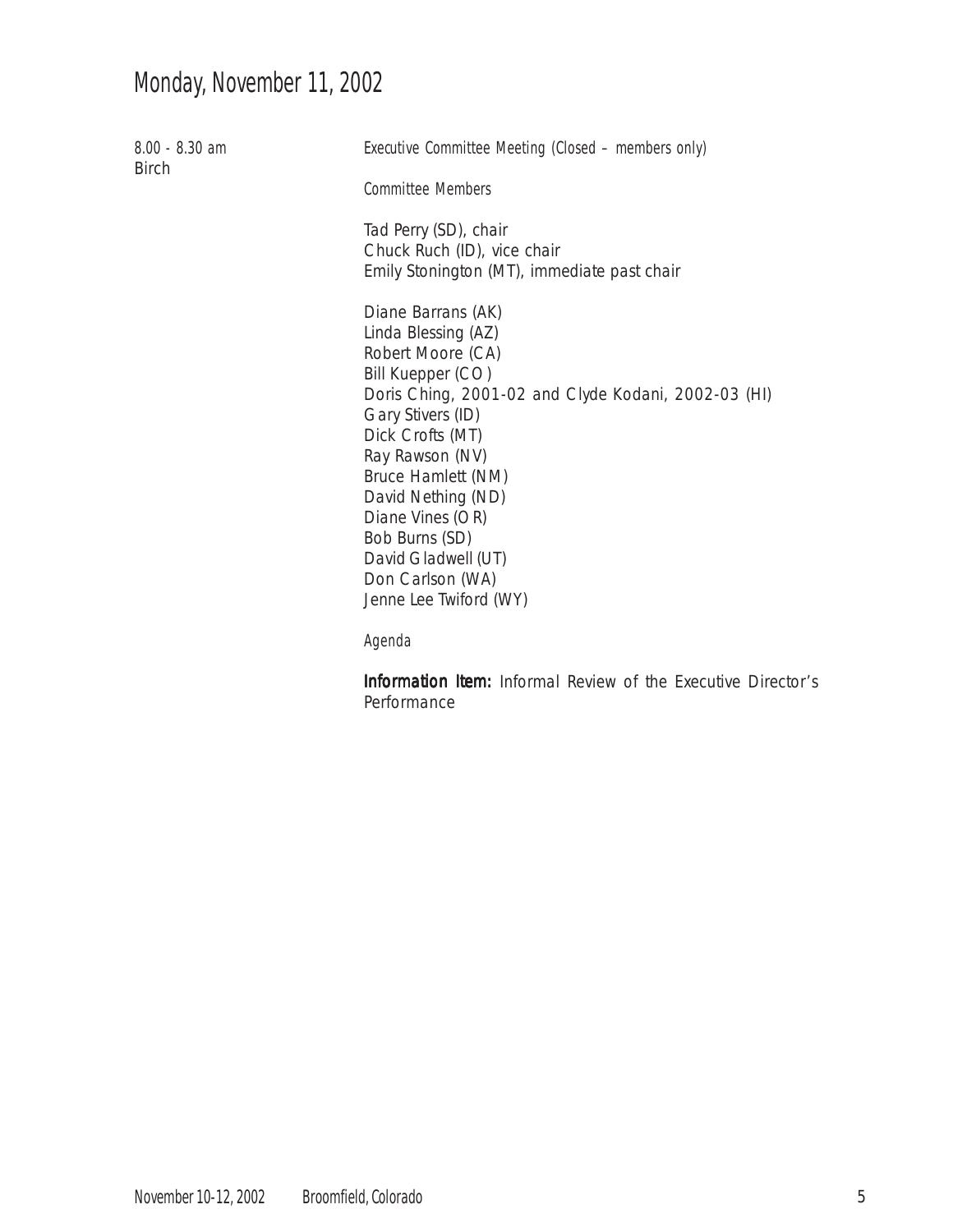# Monday, November 11, 2002

8.00 - 9.30 am Centennial F Executive Committee Meeting – Open Committee Members Tad Perry (SD), chair Chuck Ruch (ID), vice chair Emily Stonington (MT), immediate past chair Diane Barrans (AK) Linda Blessing (AZ) Robert Moore (CA) Bill Kuepper (CO) Doris Ching, 2001-02 and Clyde Kodani, 2002-03 (HI) Gary Stivers (ID) Dick Crofts (MT) Ray Rawson (NV) Bruce Hamlett (NM) David Nething (ND) Diane Vines (OR) Bob Burns (SD) David Gladwell (UT) Don Carlson (WA) Jenne Lee Twiford (WY)

#### Agenda



Executive Committee Minutes, May 20, 2002, July 24, 2002, August 29, 2002, and October 1, 2002



Audit Report for FY 2002

#### Information Items:

- 1. Charge from the Chair to Review WICHE and its Leadership
- 2. Office Space (oral report)
- 3. Mental Health Program Update
- 4. Commission Meeting Agenda (oral review)

Other Business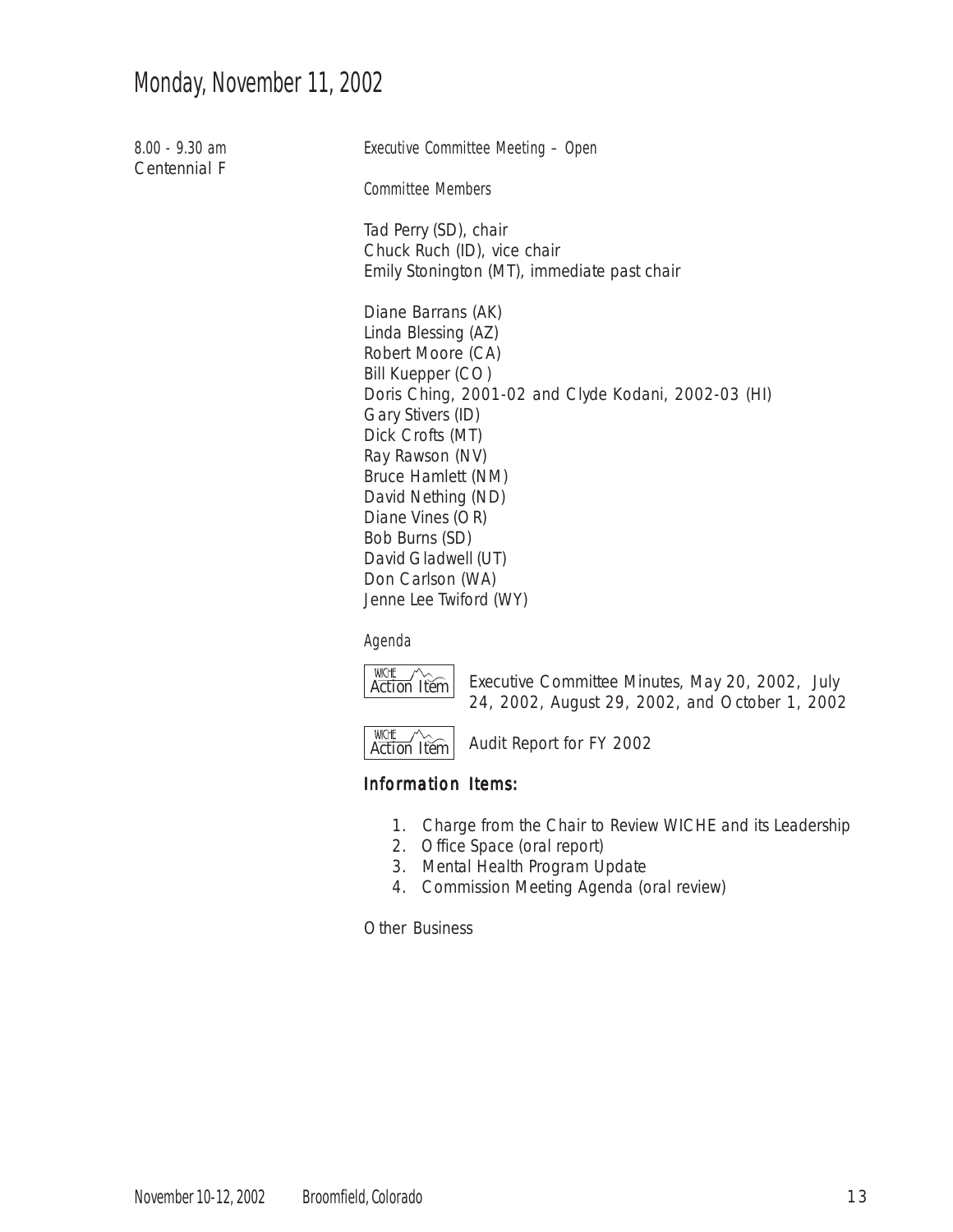# INFORMATION ITEM

# Informal Review of the Executive Director's Performance

# Executive Director's 2002 Activities Outside of the Office

| Presentation at University of Phoenix Futures Roundtable, Phoenix (paid by<br>1/9/02<br>UOP)<br>Visit and presentation to Arizona Board of Regents executive director and<br>1/10/02<br>staff (paid by UOP)<br>Participation on University of Phoenix Taskforce on Teacher Education,<br>1/17-18/02<br>Phoenix (paid by UOP)<br>Presentation at Council on Higher Education Accreditation annual<br>convention, San Francisco (paid by CHEA)<br>Visit to Gates Foundation to solicit support for Compact for Faculty<br>2/5/02<br>Diversity, Seattle (paid by WICHE)<br>Visit and presentation to Washington State Higher Education Coordinating<br>2/6/02<br>Board monthly meeting, Seattle (paid by WICHE)<br>2/10-12/02<br>Participation in American Council on Education annual meeting, San<br>Francisco (paid by WICHE)<br>Meeting with James Thurber, American University, regarding revenue project,<br>2/26/02<br>Washington D.C. (paid by WICHE/NPEC)<br>Meeting with Nevada Sen. Reid's staff regarding NEON<br>Meeting with Washington Rep. Dicks and staff regarding NEON<br>Meeting with North Dakota Sen. Dorgan's staff regarding NEON<br>2/27/02<br>Meeting with NPEC and NCHEMS staff at U.S. Dept. of Education, Washington D.C.<br>(paid by NPEC)<br>Meeting with Washington Sen. Murray's staff regarding NEON<br>Meeting with Hawaii Rep. Mink's staff regarding NEON<br>Meeting with New Mexico Sen. Domenici and staff regarding WICHE Commission<br>meeting in May<br>Meeting with Washington Rep. Nethercutt's staff regarding NEON<br>Meeting with Alaska Sen. Steven's staff regarding NEON<br>Meeting with Wyoming Sen. Enzi's staff regarding NEON<br>2/28-3/1/02<br>Participation as member of National Postsecondary Education Commission (paid by<br>NPEC) | <b>January</b>  |  |
|---------------------------------------------------------------------------------------------------------------------------------------------------------------------------------------------------------------------------------------------------------------------------------------------------------------------------------------------------------------------------------------------------------------------------------------------------------------------------------------------------------------------------------------------------------------------------------------------------------------------------------------------------------------------------------------------------------------------------------------------------------------------------------------------------------------------------------------------------------------------------------------------------------------------------------------------------------------------------------------------------------------------------------------------------------------------------------------------------------------------------------------------------------------------------------------------------------------------------------------------------------------------------------------------------------------------------------------------------------------------------------------------------------------------------------------------------------------------------------------------------------------------------------------------------------------------------------------------------------------------------------------------------------------------------------------------------------------------------------------------------------------------------------------------|-----------------|--|
|                                                                                                                                                                                                                                                                                                                                                                                                                                                                                                                                                                                                                                                                                                                                                                                                                                                                                                                                                                                                                                                                                                                                                                                                                                                                                                                                                                                                                                                                                                                                                                                                                                                                                                                                                                                             |                 |  |
|                                                                                                                                                                                                                                                                                                                                                                                                                                                                                                                                                                                                                                                                                                                                                                                                                                                                                                                                                                                                                                                                                                                                                                                                                                                                                                                                                                                                                                                                                                                                                                                                                                                                                                                                                                                             |                 |  |
|                                                                                                                                                                                                                                                                                                                                                                                                                                                                                                                                                                                                                                                                                                                                                                                                                                                                                                                                                                                                                                                                                                                                                                                                                                                                                                                                                                                                                                                                                                                                                                                                                                                                                                                                                                                             |                 |  |
|                                                                                                                                                                                                                                                                                                                                                                                                                                                                                                                                                                                                                                                                                                                                                                                                                                                                                                                                                                                                                                                                                                                                                                                                                                                                                                                                                                                                                                                                                                                                                                                                                                                                                                                                                                                             | 1/21-23/02      |  |
|                                                                                                                                                                                                                                                                                                                                                                                                                                                                                                                                                                                                                                                                                                                                                                                                                                                                                                                                                                                                                                                                                                                                                                                                                                                                                                                                                                                                                                                                                                                                                                                                                                                                                                                                                                                             | <b>February</b> |  |
|                                                                                                                                                                                                                                                                                                                                                                                                                                                                                                                                                                                                                                                                                                                                                                                                                                                                                                                                                                                                                                                                                                                                                                                                                                                                                                                                                                                                                                                                                                                                                                                                                                                                                                                                                                                             |                 |  |
|                                                                                                                                                                                                                                                                                                                                                                                                                                                                                                                                                                                                                                                                                                                                                                                                                                                                                                                                                                                                                                                                                                                                                                                                                                                                                                                                                                                                                                                                                                                                                                                                                                                                                                                                                                                             |                 |  |
|                                                                                                                                                                                                                                                                                                                                                                                                                                                                                                                                                                                                                                                                                                                                                                                                                                                                                                                                                                                                                                                                                                                                                                                                                                                                                                                                                                                                                                                                                                                                                                                                                                                                                                                                                                                             |                 |  |
|                                                                                                                                                                                                                                                                                                                                                                                                                                                                                                                                                                                                                                                                                                                                                                                                                                                                                                                                                                                                                                                                                                                                                                                                                                                                                                                                                                                                                                                                                                                                                                                                                                                                                                                                                                                             |                 |  |
|                                                                                                                                                                                                                                                                                                                                                                                                                                                                                                                                                                                                                                                                                                                                                                                                                                                                                                                                                                                                                                                                                                                                                                                                                                                                                                                                                                                                                                                                                                                                                                                                                                                                                                                                                                                             |                 |  |
|                                                                                                                                                                                                                                                                                                                                                                                                                                                                                                                                                                                                                                                                                                                                                                                                                                                                                                                                                                                                                                                                                                                                                                                                                                                                                                                                                                                                                                                                                                                                                                                                                                                                                                                                                                                             |                 |  |
|                                                                                                                                                                                                                                                                                                                                                                                                                                                                                                                                                                                                                                                                                                                                                                                                                                                                                                                                                                                                                                                                                                                                                                                                                                                                                                                                                                                                                                                                                                                                                                                                                                                                                                                                                                                             |                 |  |
|                                                                                                                                                                                                                                                                                                                                                                                                                                                                                                                                                                                                                                                                                                                                                                                                                                                                                                                                                                                                                                                                                                                                                                                                                                                                                                                                                                                                                                                                                                                                                                                                                                                                                                                                                                                             |                 |  |
|                                                                                                                                                                                                                                                                                                                                                                                                                                                                                                                                                                                                                                                                                                                                                                                                                                                                                                                                                                                                                                                                                                                                                                                                                                                                                                                                                                                                                                                                                                                                                                                                                                                                                                                                                                                             |                 |  |
|                                                                                                                                                                                                                                                                                                                                                                                                                                                                                                                                                                                                                                                                                                                                                                                                                                                                                                                                                                                                                                                                                                                                                                                                                                                                                                                                                                                                                                                                                                                                                                                                                                                                                                                                                                                             |                 |  |
|                                                                                                                                                                                                                                                                                                                                                                                                                                                                                                                                                                                                                                                                                                                                                                                                                                                                                                                                                                                                                                                                                                                                                                                                                                                                                                                                                                                                                                                                                                                                                                                                                                                                                                                                                                                             |                 |  |
|                                                                                                                                                                                                                                                                                                                                                                                                                                                                                                                                                                                                                                                                                                                                                                                                                                                                                                                                                                                                                                                                                                                                                                                                                                                                                                                                                                                                                                                                                                                                                                                                                                                                                                                                                                                             |                 |  |
|                                                                                                                                                                                                                                                                                                                                                                                                                                                                                                                                                                                                                                                                                                                                                                                                                                                                                                                                                                                                                                                                                                                                                                                                                                                                                                                                                                                                                                                                                                                                                                                                                                                                                                                                                                                             |                 |  |
|                                                                                                                                                                                                                                                                                                                                                                                                                                                                                                                                                                                                                                                                                                                                                                                                                                                                                                                                                                                                                                                                                                                                                                                                                                                                                                                                                                                                                                                                                                                                                                                                                                                                                                                                                                                             |                 |  |
|                                                                                                                                                                                                                                                                                                                                                                                                                                                                                                                                                                                                                                                                                                                                                                                                                                                                                                                                                                                                                                                                                                                                                                                                                                                                                                                                                                                                                                                                                                                                                                                                                                                                                                                                                                                             |                 |  |

# March 3/5-6/02 *Presentation to Ohio Board of Regents Finance Reform Taskforce, Columbus, Ohio (paid by OBOR)* 3/7/02 Presentation to Board of Regents for University and Community College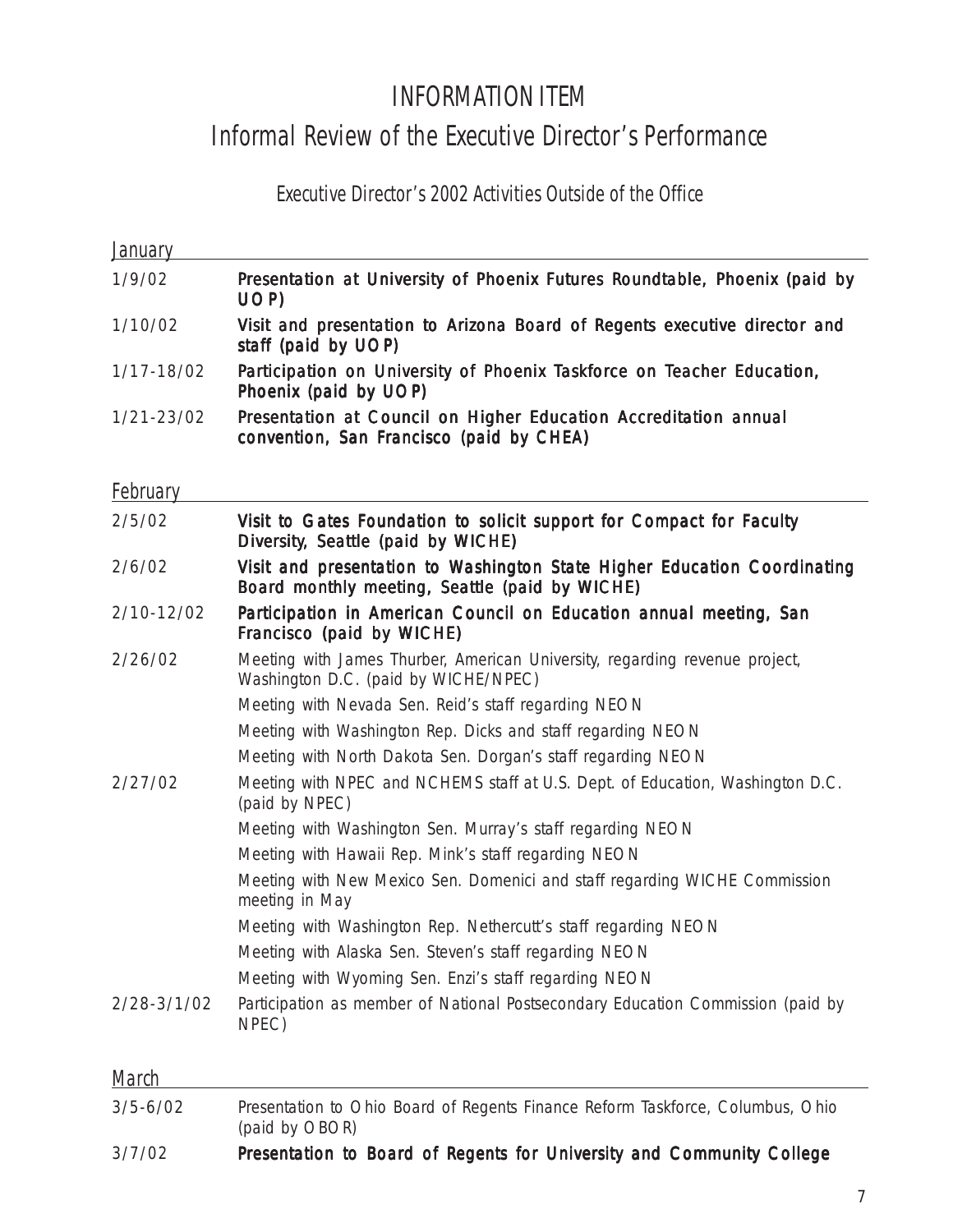| 3/8/02          | System of Nevada, Reno (paid by UCCSN)<br>Facilitation of Arizona Board of Regents and staff meeting with University                                                                                   |
|-----------------|--------------------------------------------------------------------------------------------------------------------------------------------------------------------------------------------------------|
|                 | Council of Presidents regarding health sciences and mission differentiation,<br>Phoenix (paid by Arizona)                                                                                              |
| 3/15/02         | Participation as national advisory board member in Standards for Success<br>annual board meeting, Denver                                                                                               |
| $3/16 - 19/02$  | Attend American Association of Higher Education (AAHE) annual conference, Chicago<br>(paid by WICHE)                                                                                                   |
| 3/22/02         | Meeting with chancellor, University of Colorado Health Sciences Center,<br><b>Denver</b>                                                                                                               |
| 3/22/02         | Meeting with Executive Director, Colorado Commission on Higher<br><b>Education, Denver</b>                                                                                                             |
| <u>April</u>    |                                                                                                                                                                                                        |
| 4/3/02          | Meeting with Sally Stroup, assistant secretary for Postsecondary Education, U.S. Dept.<br>of Education, Washington, D.C.                                                                               |
| $4/4 - 5/02$    | Participation in NCHEMS meeting on "Preparing a New Generation of Higher<br>Education Policy Analysts," Fairfax, VA (paid by NCHEMS)                                                                   |
| 4/10/02         | Presentation to New Mexico Blue Ribbon Task Force on Evaluating the<br>Higher Education Funding Mechanism in New Mexico, Albuquerque (paid<br>by New Mexico)                                           |
| 4/12/02         | Participation on SHEEO/ECS National Advisory Committee on Teacher Mobility,<br>Washington, D.C. (paid by SHEEO)                                                                                        |
| 4/16/02         | Keynote presentation at Distance Education & Training Council (DETC)<br>Annual Conference, Denver                                                                                                      |
| 4/17-18/02      | Facilitation of Oregon University System's (OUS) System Strategic Planning<br>Committee Work Session and various meetings related to this strategic<br>planning process, Portland (paid by WICHE/Ford) |
| 4/30/02         | Participation in National Center for Public Policy and Higher Education's<br>Forum on State Policy Implementation, San Francisco (paid by NCPPHE)                                                      |
| May             |                                                                                                                                                                                                        |
| $5/6 - 8/02$    | Participation in Northwest Academic Forum (NWAF) annual meeting,<br>Bismarck (paid by NWAF and University of Wyoming)                                                                                  |
| 5/10/02         | Meeting with chancellor and vice chancellors, University of Colorado Health<br><b>Sciences Center, Denver</b>                                                                                          |
| 5/15/02         | Presentation at WCET Costing and Financing Meeting, Herndon, VA (paid by WICHE)                                                                                                                        |
| 5/16/02         | Presentation at University of Denver Higher Education Program's Annual<br><b>Awards Banquet, Denver</b>                                                                                                |
| 5/17/02         | Facilitation of OUS System Strategic Planning Committee Work Session and<br>Presentation to Education Joint Boards Working Group, Portland (paid by<br>OUS)                                            |
| 5/18-22/02      | Participation in WICHE Commission meeting, Santa Fe (paid by WICHE)                                                                                                                                    |
| $5/24 - 6/2/02$ | Presentation and participation in Boyer Foundation and China Government-sponsored<br>Sino-U.S. Seminar on Nongovernmental Education, Shanghai, China (paid by WICHE<br>and Chinese Government)         |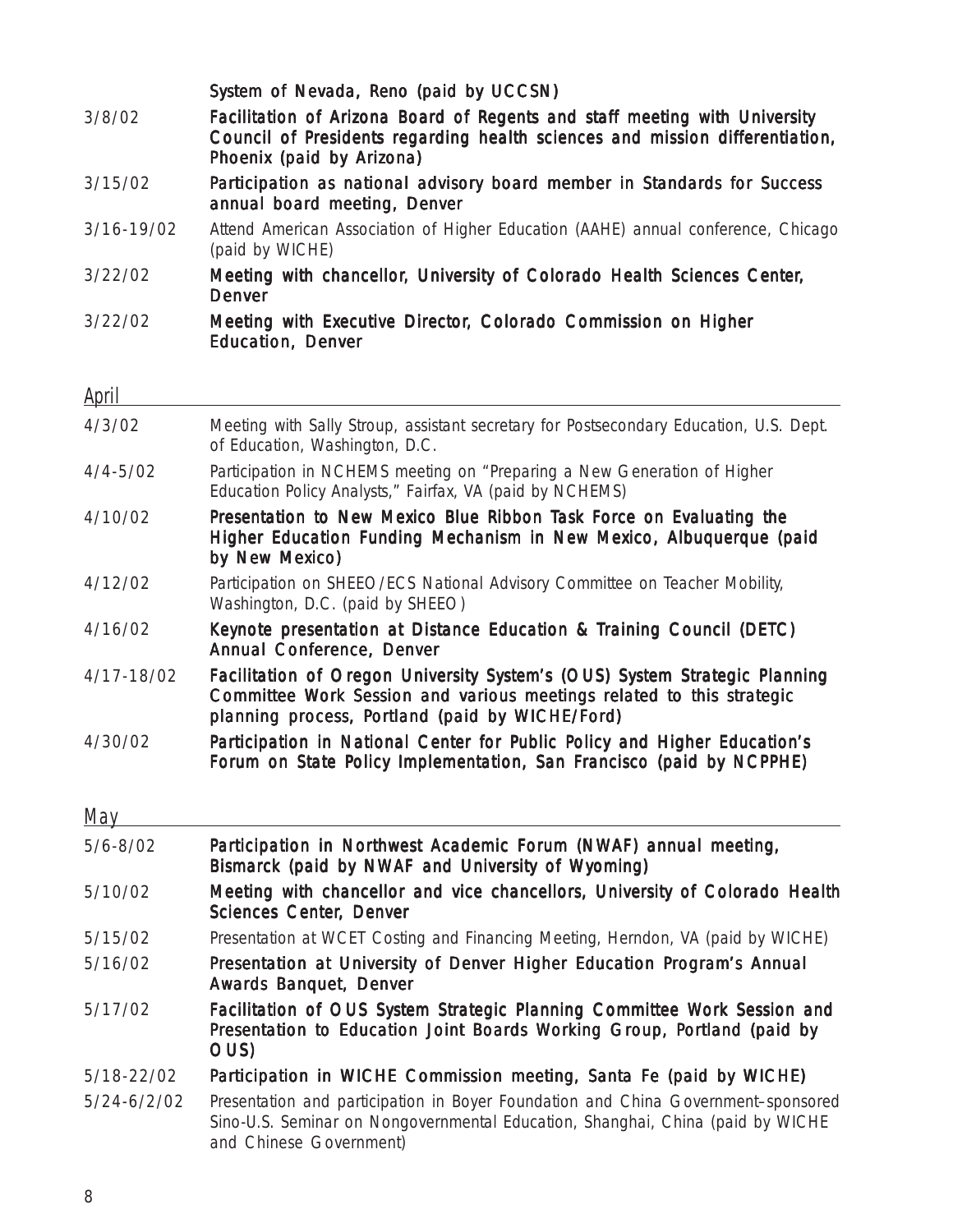| June           |                                                                                                                                                                                                                                                     |
|----------------|-----------------------------------------------------------------------------------------------------------------------------------------------------------------------------------------------------------------------------------------------------|
| $6/12 - 13/02$ | Participation as board member in National Postsecondary Education Consortium<br>(NPEC) Executive Committee Meeting, Washington, D.C. (paid by NPEC)                                                                                                 |
| 6/14/02        | Presentation at National Association of State Scholarship and Grant<br>Programs/National Council of Higher Education Loan Programs (NASSGP/<br>NCHELP) Annual Financial Conference, Denver                                                          |
| $6/20 - 21/02$ | Participation in Alliance for International Higher Education Policy Studies (AIHEPS)<br>meeting on State Policy and Higher Education Performance, A Case Study of New<br>Mexico and New Jersey Financing Policies, Jersey City, NJ (paid by AIHEPS) |
| $6/24 - 25/02$ | Participation in Western Governors' Association Annual Meeting, Phoenix<br>(paid by WICHE)                                                                                                                                                          |
| 6/26/02        | Participation as treasurer and board member in American TelEdCommunications<br>Alliance (AT Alliance) Board Meeting, Minneapolis (paid by WICHE/AT Alliance)                                                                                        |
| 6/27/02        | Presentation at Council for Higher Education Accreditation (CHEA) Annual<br>Conference, New Orleans, LA (paid by CHEA)                                                                                                                              |

# **July**

<u> 1980 - Johann Barnett, fransk politik (</u>

| $7/2 - 3/02$  | Participation in ECS Center for Community College Policy strategic<br>directions seminar, Denver                 |
|---------------|------------------------------------------------------------------------------------------------------------------|
| 7/12/02       | Keynote presentation to Higher Education Association of the Rockies<br>(HEAR), Breckenridge (paid by HEAR)       |
| 7/15-17/02    | Participation in Council of State Governments annual meeting, Lake Tahoe<br>(paid by WICHE)                      |
| 7/18/02       | Presentation at, and participatian in, Oregon State Board of Higher<br>Education Retreat, Portland (paid by OUS) |
| 7/19/02       | Participation in WICHE Legislative Advisory Committee Meeting, Lake Tahoe<br>(paid by WICHE)                     |
| 7/25/02       | Presentation at National Conference of State Legislatures (NCSL) annual<br>conference, Denver                    |
| 7/27-28/02    | Presentation at SHEEO annual meeting, San Diego (paid by WICHE)                                                  |
| <b>August</b> |                                                                                                                  |
| $Q/1/02$      | Presentation to Joint Meeting of the Colorado Governor's Rlue Pihhon                                             |

| 8/1/02         | Presentation to Joint Meeting of the Colorado Governor's Blue Ribbon<br>Panel on Higher Education and Commission on Higher Education, Denver                         |
|----------------|----------------------------------------------------------------------------------------------------------------------------------------------------------------------|
| 8/6/02         | Meeting with president and chancellors of University of Colorado, Boulder                                                                                            |
| 8/8/02         | Keynote Presentation to Academic Systems Meeting, San Diego (paid by<br><b>Academic Systems)</b>                                                                     |
| 8/15/02        | Facilitation of Arizona Board of Regents Retreat, Phoenix (paid for by<br>WICHE/Lumina)                                                                              |
| $8/21 - 23/02$ | Presentation to Oregon State Board of Education (OSBE) Retreat (paid by<br><b>WICHE and OSBE)</b>                                                                    |
| $8/27 - 28/02$ | Presentation at 2002 National Governors Association Center for Best Practices, New<br>Directions and Strategies in Merit-Based Aid, Charleston, WV (paid for by NGA) |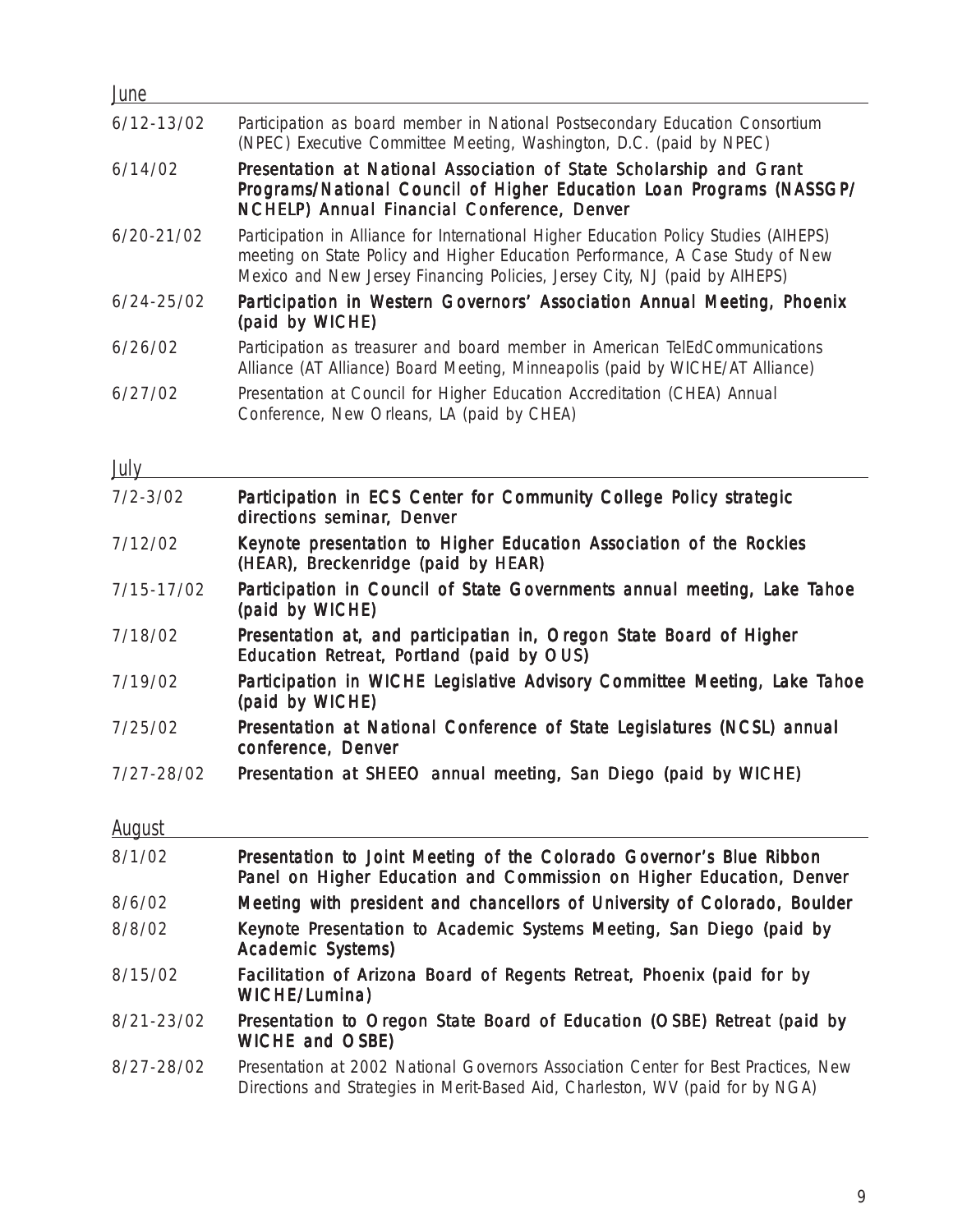| September      |                                                                                                                                                         |
|----------------|---------------------------------------------------------------------------------------------------------------------------------------------------------|
| 9/15/02        | Attended Independence of Mexico Celebration at invitation of Mexican<br>Consul to the U.S., Denver Performing Arts Center                               |
| 9/16/02        | Keynote presentation at Pathways to College Regional Forum, Albuquerque<br>(paid by WICHE/Pathways)                                                     |
| $9/23 - 24/02$ | Participation as commission member at American Council on Education<br>(ACE) Commission on International Education, Washington, D.C. (paid by<br>WICHE) |
| 9/24/02        | Meeting with staff of the Association of Governing Boards (AGB),<br>Washington, D.C.                                                                    |
| 9/25/02        | Participation in NGA Roundtable on governors' roles in implementing a<br>system of lifelong learning (paid by NGA)                                      |
| 9/29-10/1/02   | Participation in Aspen Institute of the Future of American Higher Education<br>(paid by WICHE)                                                          |

October (actual through October 21 and anticipated beyond)

- 10/2/02 *Presentation at College Board/WICHE co-sponsored Dialogue on Financial Aid, San Antonio, Texas (paid by WICHE/College Board)*
- 10/3/02 *Participation in U.S./U.K. Mini Summit, Brookings Institute, Washington, D.C. (paid by WICHE)*
- 10/4/02 *Participation in Brookings "BWI" Symposium on Future Funding for American Higher Education, Brookings Institute, Washington, D.C. (paid by WICHE)*
- 10/7-8/02 *Participation as board member in American Association of Higher Education (AAHE) board meeting, Washington, D.C. (paid by AAHE)*
- 10/10/02 Presentation to New Mexico Commission on Higher Education, Santa Fe (paid by New Mexico)
- 10/16/02 Participation in NGA meeting on redesigning high schools, Denver
- 10/16/02 Luncheon remarks, 2002 National Scholarship Providers Association Annual Conference, Denver
- 10/17-19/02 *Participation as board member in annual meeting of the Consortium on North American Higher Education Collaboration (CONAHEC), Calgary, Alberta, Canada (paid by WICHE)*
- 10/23-24/02 *Panel presentation at Optimizing the Nation's Investment/02 Persistence and Success in Postsecondary Education – University of Wisconsin-Madison, Wisconsin (paid by U of WI)*

#### 10/30/02 Participate in Arizona Board of Regents special meeting on *Changing Directions* (paid by WICHE/Lumina)

#### November (anticipated)

| 11/4-5/02   | Participate as board member in NCEP meeting and as chair of program sub-<br>committee (paid by NCEP)                                        |
|-------------|---------------------------------------------------------------------------------------------------------------------------------------------|
| 11/6/02     | Foundation visits (paid by WICHE)                                                                                                           |
| 11/7/02     | Progressive Policy Institute Meeting on Performance Issues in Higher Education and<br>Federal Involvement, Washington, D.C. (paid by WICHE) |
| 11/9/02     | Presentation at WCET Annual Meeting, Denver                                                                                                 |
| 11/10-12/02 | <b>WICHE Commission meeting, Broomfield</b>                                                                                                 |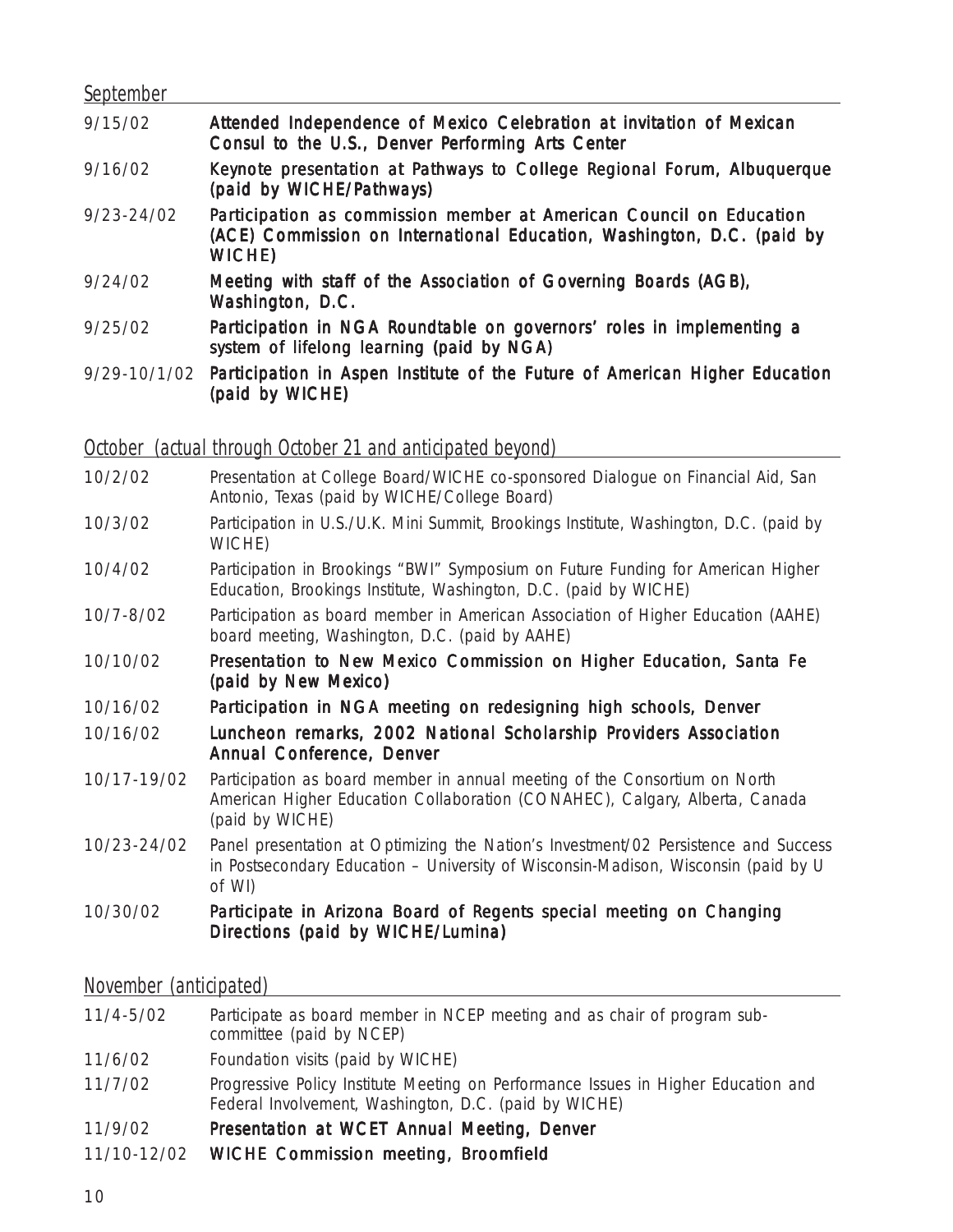#### 11/13/02 Authors meeting on Higher Education and the West, Boulder 11/19/02 Participate in Advanced Placement (AP) Network Meeting, Portland (Paid by WICHE/AP Grant) 11/20-21/02 *Presentation at NCPPHE's State Policy Meeting, Annapolis, MD (paid by NCPPHE)* 11/22/02 *Presentation at Midwestern Higher Education Commission's (MHEC) meeting, Chicago (paid by MHEC)*

#### December (anticipated)

| 12/10/02    | Presentation at NorthStar Conference on Financing and Investing in Higher Education,<br>Washington, D.C. (paid by NorthStar) |
|-------------|------------------------------------------------------------------------------------------------------------------------------|
| 12/11-12/02 | Participate in CSG Meeting, Richmond, VA (paid by WICHE)                                                                     |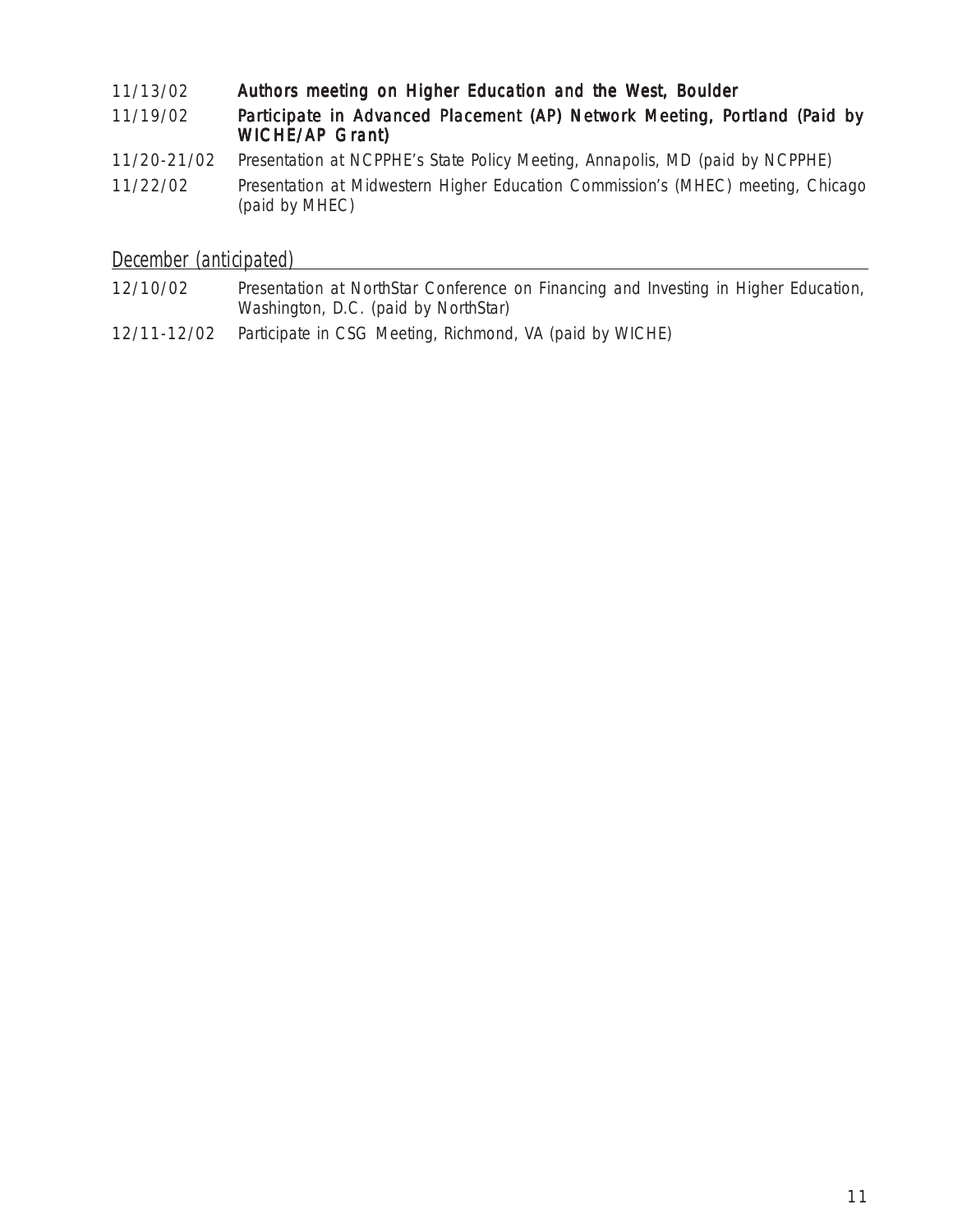# ACTION ITEM

# Executive Committee Minutes May 20, 2002

#### Committee Members Present

Chuck Ruch (ID), vice chair Emily Stonington (MT), immediate past chair Linda Blessing (AZ) Bill Kuepper (CO) Clyde Kodani (HI) Gary Stivers (ID) Dick Crofts (MT) Ray Rawson (NV) Bruce Hamlett (NM) David Nething (ND) Diane Vines (OR) David Gienapp for Bob Burns (SD) David Gladwell (UT) Don Carlson (WA) Jenne Lee Twiford (WY)

#### Other Commissioners Present

John Barrasso (WY) Bill Byers (CO) Phil Dubois (WY) Cece Foxley (UT) Everett Frost (NM) Marc Gaspard (WA)

# Other Commissioners Present (continued)

Larry Isaak (ND) John Haeger (AZ) Frank Kerins (MT) Richard Kunkel (ND) George Mantes (UT) Jane Nichols (NV) Ray Ono (HI) Cam Preus-Braley (OR) Carl Shaff (NV)

Guests Present

The Honorable U.S. Senator Pete Domenici

#### Staff Present

David Longanecker, executive director Cheryl Blanco Sandy Jackson Sally Johnstone Jere Mock Marv Myers Marla Williams Carol Wimert

Vice Chair Ruch called the meeting of the Executive Committee to order. He announced that Chair Tad Perry's father had died on May 19 and Tad had returned home.

Vice Chair Ruch announced that a break in the committee meeting would occur when Sen. Pete Domenici arrived to discuss his perspective on mental health issues. He said in order to stay on schedule, remaining business would be conducted at 4:00 p.m. when the Executive Committee would reconvene for that purpose.

#### Action Item Review/Approval of the Executive Committee Minutes

COMMISSIONERS CROFTS/ONO (M/S) APPROVAL OF THE EXECUTIVE COMMITTEE MINUTES OF NOVEMBER 12, 2001, JANUARY 9, 2002, FEBRUARY 19, 2002, AND MARCH 28, 2002. The motion passed unanimously.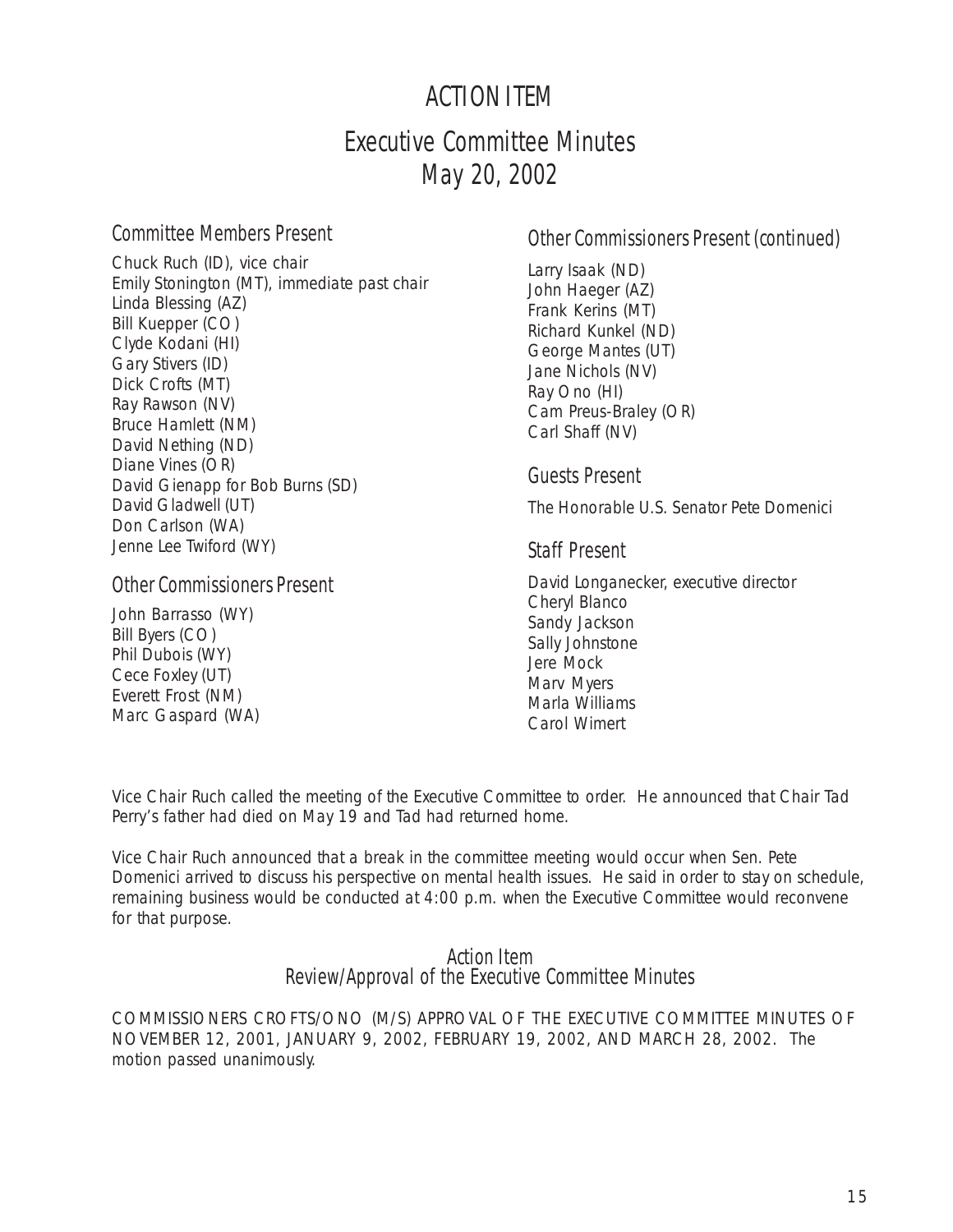#### Action Item Fiscal Year 2003 Salary and Benefits Recommendations

The staff recommendations for FY 2003 salary and benefit increases were based on data collected in Colorado, throughout the region, and from Mountain States Employers' Council. The data show that salaries in Colorado are higher than in other areas of the West.

#### Salary Schedule Recommendation

Marv Myers referred to the proposed salary schedule adjustments (page 53 of the agenda book). Most of the recommended salary grade adjustments are for 4 percent increases. One salary grade where WICHE has fallen significantly behind other employers in the area is salary grade 4, which is primarily administrative assistants. The recommendation for this grade is higher at 9.2 percent. The total general fund impact of this recommendation is \$3,993, and it affects 21 staff members.

#### Salary Increase Recommendation

The recommendation for FY 2003 salary increases (pages 51-52 of the agenda book) is for 4.0 percent for the nonexempt- and exempt-level staff, plus a small amount (.11 percent of total salaries) for equity adjustments. The total general fund impact of the recommended salary schedule adjustments and salary increases is \$37,274.

#### Benefit Cost Increase Recommendation

Myers reported that health insurance and health-related costs have increased by 22 percent. The recommendation for the FY 2003 benefit increase is 1.06 percent of total salaries or \$9,393 for the general fund budget.

Myers reported that overall the salary and benefit increase recommendation is 5.29 percent of total salaries and \$46,667 for the general fund budget.

Commissioner Shaff asked if the salary and benefit recommendation was tied to the proposed dues increase. Myers said the proposed dues increase is for FY 2004 and FY 2005 and is not tied to FY 2003. Myers said the proposed FY 2003 budget includes the salary and benefits recommendation.

Vice Chair Ruch recommended that the Executive Committee discuss the proposed FY 2003 budget before acting on the proposed salary and benefit increase. (Action on this item was taken during the FY 2003 budget discussion; refer to the next agenda item.)

#### Action Item Fiscal Year 2003 Budget and Review of FY 2002 Budget

Myers referred to the action item (pages 55-58 of the agenda book) for the FY 2003 budget discussion. The FY 2002 budget estimate (page 56 of the agenda book, column B-E) shows interest income is down from projected levels, as is the indirect cost income generated from grants and contracts. Myers said interest rates remain low and the indirect cost income is down because grant and contract funds have been spent at a lower rate than projected (indirect costs are based on a percentage of the amount of each grant or contract). Myers said the FY 2002 budget shows general fund expenditures to be less than projected, resulting in a \$24,000 surplus. Myers said one expense that was not projected is a shortfall of \$29,483 for the Doctoral Scholars project.

The FY 2003 budget (page 56 of the agenda book, columns F-J) estimate shows a 4 percent dues increase (approved two years ago), low interest income, and an increase in the indirect cost income due to an increased level of activity in grants and contracts. The salary and benefit recommendation, previously discussed, appears on line 16, column F. The FY 2003 budget results in a \$6,000 surplus.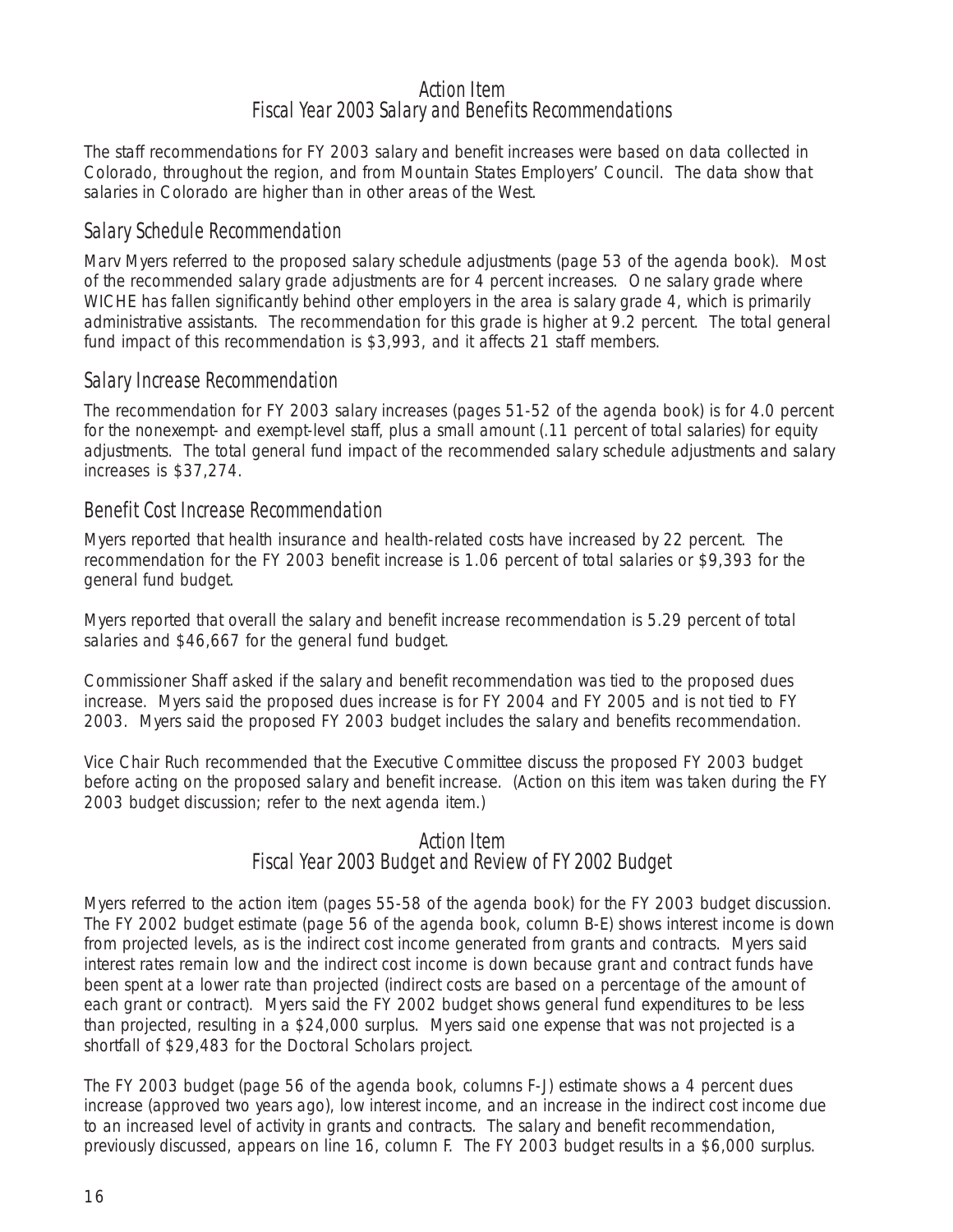Myers referred to the pie chart located on page 57 of the agenda book that shows state dues are slightly more than 76 percent of WICHE's general fund income, and salary and benefits are almost 46 percent of WICHE's expenditures.

#### Reserves

Two years ago the commission set the minimum reserve level for WICHE at 12 percent of general fund expenditures. Funds above the 12 percent minimum are available for dedication to other commissionapproved expenditures that are not ongoing expenses. The commission has approved one-time expenditures for the purchase of and consultation regarding association management software, and for expenses related to WICHE's impending office move (WICHE's current lease expires September 30, 2004). Myers reported that some of the designated expenditures approved last year were not spent and that the FY 2003 budget proposes carrying forward these anticipated expenses. The FY 2003 budget includes the addition of a one-time expenditure for WICHE's 50<sup>th</sup> anniversary activities. [NOTE: The expenditure for WICHE's 50<sup>th</sup> anniversary activities (pages 177-179 of the agenda book) will be acted on later during this commission meeting.) WICHE's FY 2003 net general fund operating budget is \$2,022,979 and reserve expenditures are \$203,979, resulting in a general fund budget reserve of \$247,580.

Commissioner Carlson asked about the reliability of the projections for indirect cost income, particularly as it relates to the Mental Health Program and the states funding for this program. Myers said the projection for indirect cost income in FY 2002 is solid because nine months of the fiscal year have been realized and only three months are projected. Myers said the figure for FY 2003 indirect cost income may actually be more than currently projected. Myers said that Dennis Mohatt, the director of the Mental Health Program and his staff have done a tremendous job of obtaining additional funding for the program's activities, and the program's financial outlook has been improving dramatically. Commissioner Carlson asked about the financial impact on the Mental Health Program when states do not pay their dues. Myers said the program supplements the dues income with grants and contracts.

Carlson asked about the reliability of the figure for the Professional Student Exchange Program (PSEP) support fees and noted the reduction from last year. David Longanecker said the actual PSEP support fee amount is unknown, and the figure is projected to factor in states' tendency to reduce the number of supported students each year. Myers added that this figure is the most uncertain figure in the budget projections.

Commissioner Carlson said the three issues before the Executive Committee – the salary and benefit recommendations, the FY 2003 budget, and the FY 2004-2005 dues increase – cause him concern because of the unstable financial condition of the states. Carlson said the dues increase for FY 2003 was approved during a year when state budgets were stable, but the proposal before the Executive Committee now is a recommendation to increase expenses at a time when state budgets are facing real budget reductions. Carlson said he has some desire to support the proposed salary and benefit recommendations and the FY 2003 budget because these items will be included in a dues increase that has already been approved. Carlson said it is going to be very difficult to explain a dues increase when the states are facing budget reductions.

Commissioner Foxley said when the FY 2003 dues increase was approved the country was not in a recession. Foxley said in Utah state budgets are being cut, along with staff. Foxley said she would like to rethink the FY 2004 and FY 2005 recommended dues increase and explore areas where expenses could be cut.

Commissioner Frost asked if the FY 2003 budget was based on the increase in dues already approved by the commission, and if there was anything in the FY 2003 budget that anticipated a dues increase in FY 2004 and 2005. Longanecker said he believes the only item that would carry forward to those fiscal years would be the increased base for salaries. Myers expressed his concern about the reduction in the level of the reserves for FY 2004 and 2005. Myers said dues increases primarily go toward increases in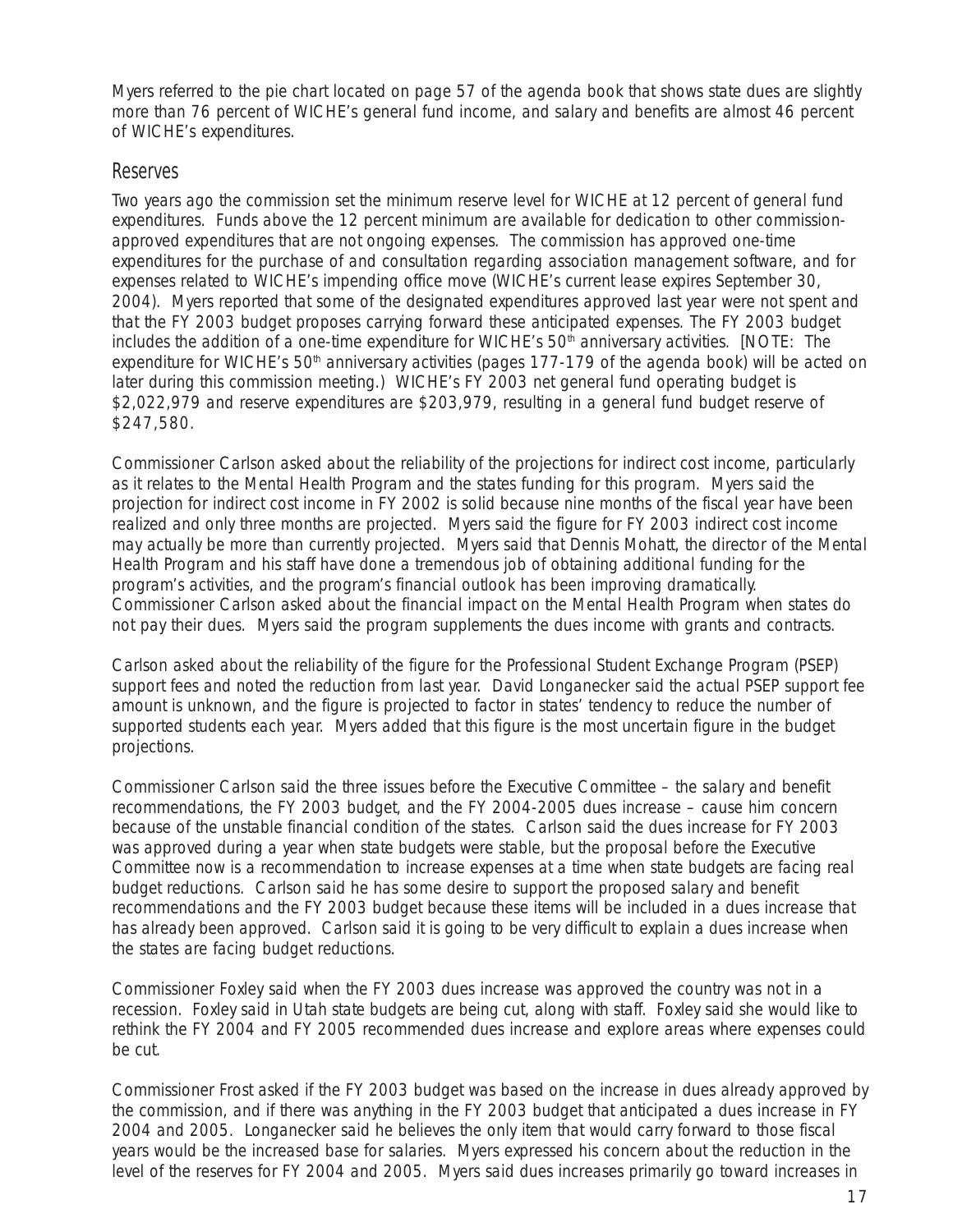staff salaries, health insurance, and office rent.

Commissioner Stivers asked if the states' budgets were in a position to eliminate fees in FY 2004 and FY 2005, how comfortable is WICHE's reserve level and is there a need to begin to build the reserve? Longanecker said he fundamentally disagreed with Myers on the status of the reserves. Longanecker said WICHE is abiding by commission-established policy concerning the reserves. He said if WICHE's reserves are inadequate, then the policy on reserve levels should be reevaluated, and that WICHE's reserves are in excess of the current reserve policy. Longanecker said as long as the reserves are in excess of the policy, he does not agree that more reserves are better and WICHE should not be accumulating reserves while charging the states more dues. Longanecker said the purpose of the organization is not to build reserves; it is to provide a service to the states as efficiently and effectively as possible. Longanecker said there is a legitimate question about whether the 12 percent reserve policy is an adequate level. He said the reserve is not a "rainy day" reserve; it is a "contingency" reserve. Commissioner Frost said WICHE is in a substantially better position than it was three years ago when it was building factors into the budget for which there were not known resources.

Commissioner Hamlett said, based on this discussion as well as the lengthy discussion held during the closed session of the Executive Committee, he would like to make a motion.

#### COMMISSIONERS HAMLETT/CROFTS (M/S) APPROVAL OF THE FISCAL YEAR 2003 SALARY AND BENEFITS RECOMMENDATIONS AND THE FISCAL YEAR 2003 BUDGET.

Commissioner Carlson said he would support the motion, but he wanted the record to reflect that many of the states have biennial budgets, and if states are unable to meet these commitments, the Executive Committee should be authorized to reevaluate WICHE's FY 2003 budget.

Commissioner Nichols pointed out that the salary and benefit recommendation does not include a costof-living adjustment, unlike many of the states; and that the proposed increase would be the only increase WICHE staff would receive.

Commissioner Carlson asked for clarification about Commissioner Hamlett's motion. Vice Chair Ruch said the motion was to approve both the FY 2003 salary and benefits recommendations and the FY 2003 budget as proposed. He further clarified that each state had one vote on the motion.

The motion to approve the FY 2003 salary and benefit recommendation and the FY 2003 budget was approved unanimously. These items will be acted on by the full commission on May 21, 2002 (at tomorrow's meeting).

Vice Chair Ruch announced that the Executive Committee meeting was recessed and would reconvene at 4:00 p.m. on May 20, 2002, to address the remaining agenda items, including the proposed dues increase for FY 2004 and FY 2005.

> Minutes (continued) Executive Committee May 20, 2002  $-$  4:00 p.m.

Vice Chair Ruch called the meeting of the Executive Committee to order.

#### Action Item WICHE Dues for FY 2004 and 2005

The action item to establish the WICHE dues for the FY 2004-2005 biennium (pages 59-61 of the agenda book) recommends that dues be increased from \$103,000 in FY 2003 to \$107,000 in FY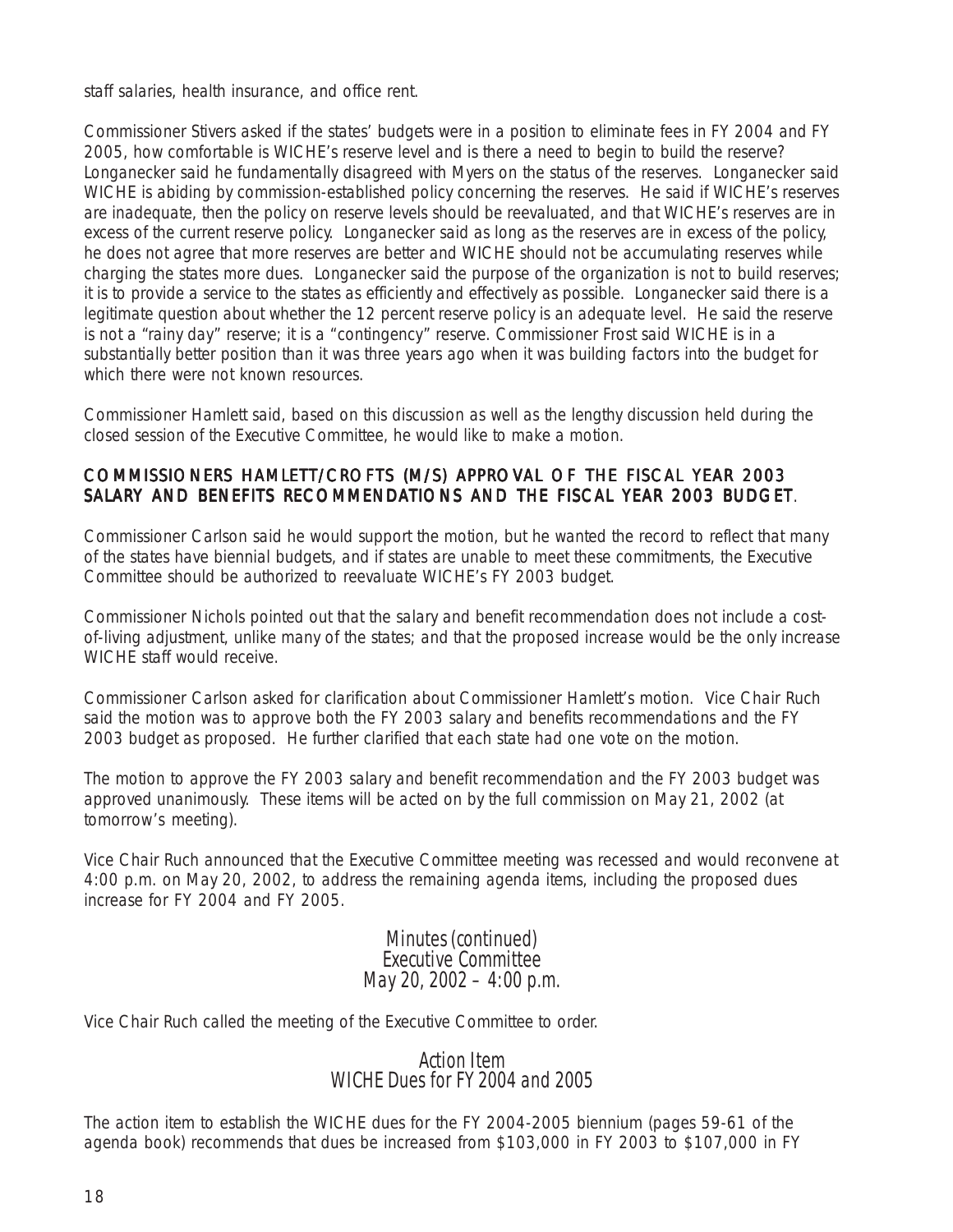2004, and increased to \$111,000 in FY 2005.

Commissioner Carlson proposed the dues for FY 2004 be set at \$105,000 and the dues for FY 2005 be set at \$108,000. Carlson said it is known that Colorado has a higher cost-of-living than many other WICHE states and this, coupled with the nationally experienced inflationary cost of healthcare, would be explainable to state legislatures. Commissioner Carlson said these facts, along with the proposed decrease in the amount of future dues, would make the WICHE package more palatable to the states' legislatures. Carlson said the Executive Committee should revisit the dues proposal in November, recognizing that the states will have a clearer idea of state economies and be better prepared to evaluate the proposal. Carlson said in November, the Executive Committee would be in a better position to recommend an additional increase in dues or to recommend a freeze on dues.

Commissioner Crofts asked about the rationale for establishing the proposed dues increase. Myers said the FY 2003 salary and benefit package and the increase in office rent is approximately \$60,000. The proposed dues increase is \$4,000 per state or \$60,000 total. In FY 2005, WICHE will move its offices and experience significant costs. In FY 2003, funds have been earmarked to include some of those FY 2005 costs. Myers said without a dues increase in FY 2004 and FY 2005, it will be difficult to set aside any funds for the office move, and the full cost of the move will need to be funded in FY 2005.

Longanecker said he understands the dilemma many of the states are facing, with no salary increases and staff reductions. He said the recommended dues increase is a modest inflationary increase to provide for salary increases, benefit cost increases, and increases for office rent. He said the numbers that Commissioner Carlson has proposed would still allow WICHE to cover its uncontrollable expenditure items, but it would not provide much for salary increases in subsequent years. He said Carlson's proposed numbers would allow WICHE to tread water. Longanecker said in the coming year, he may propose staff reductions rather than no salary increases.

Commissioner Rawson said after 20 years in the legislature he has experienced a cyclical budget crisis in the Western states every eight to 10 years. This year, the country has experienced a terrorist crisis. Rawson said if the commission goes into a crisis management mode with freezing and cutting in response to that crisis, the desired effect will have been accomplished. Higher education issues are the strength of the country. Rawson said a \$2,000 adjustment for Nevada would be insignificant and he proposed leaving the proposed dues increase at the recommended level. He said a reduction of \$2,000 per state for WICHE, however, could be detrimental to the organization; it would be prudent for the Executive Committee to approve the increase as proposed.

Commissioner Blessing said she supports a modest dues increase. In Arizona, budget deficits have been experienced for two years in a row and salary increases are at a \$1,450 flat rate for each employee. The PSEP program dollars have been cut by 11.3 percent and that equals 11 student positions. Blessing said she has a high regard for the WICHE program and she will be supportive of a modest dues increase.

Commissioner Stivers said in Idaho, deductibles and copays have been increased to cover the increases in the cost of health insurance, salary increases have been frozen, and many agencies are laying off staff (in his office 20 percent of the staff have been laid off). He said restrictions have been implemented for purchasing and staff promotions/adjustments of any kind. Stivers said in Idaho, even small dollar amounts mean a lot.

Commissioner Twiford said Wyoming had a successful year, with community colleges and the university receiving a 12 percent increase for the biennium. Wyoming's success is related to the stable condition of prices/demand for oil and gas. Twiford said Wyoming would be able to support a dues increase.

COMMISSIONER CARLSON/BLESSING (M/S) THE FY 2004 DUES BE SET AT \$105,000, THE FY 2005 DUES BE SET AT \$108,000, AND THAT THE EXECUTIVE COMMITTEE REVISIT THE DUES PROPOSAL IN NOVEMBER.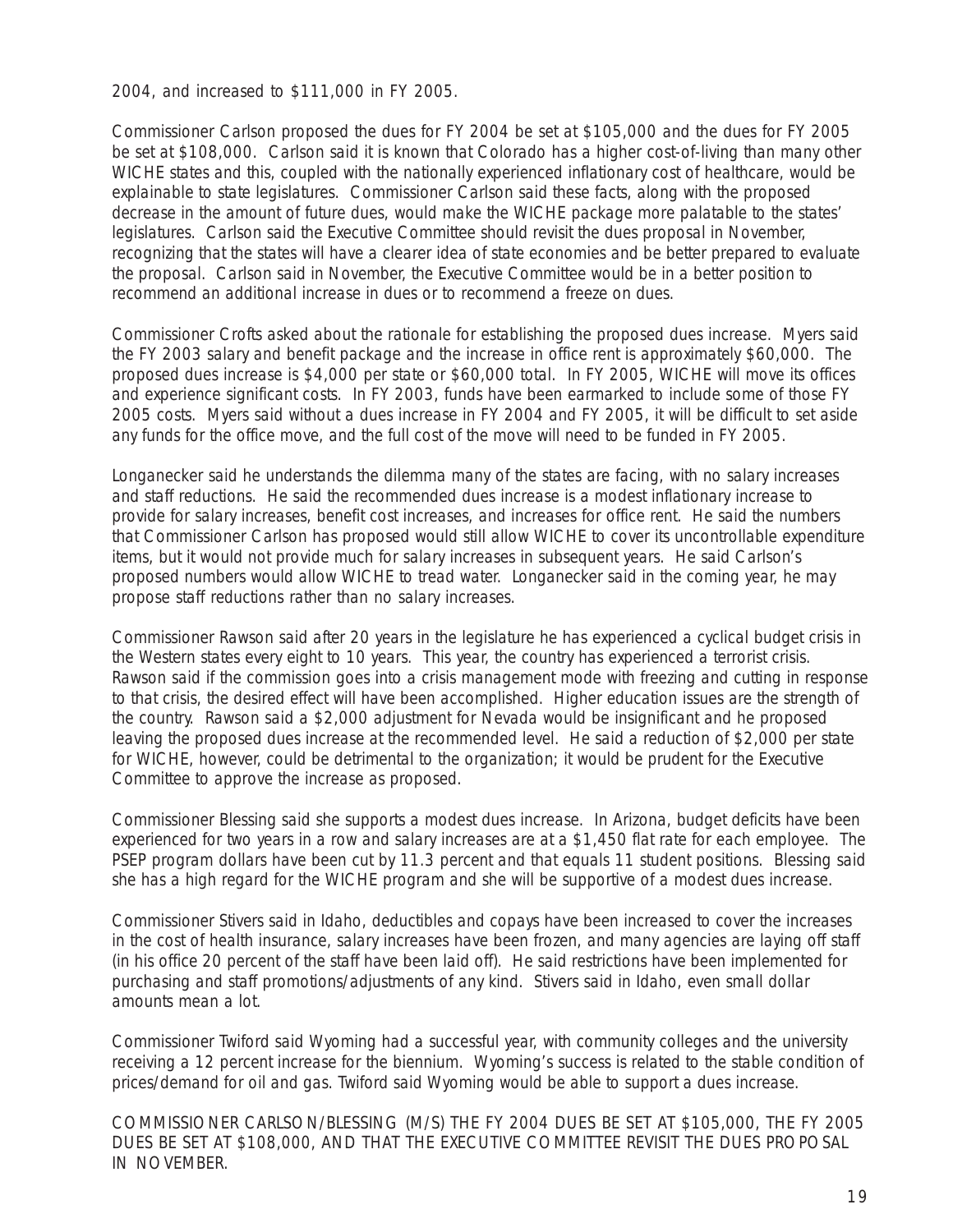Commissioner Frost asked if the Executive Committee had the authority to revisit the budget. Commissioner Carlson said the Executive Committee would be meeting in the interim and they would be able to recommend action to the commission. Commissioner Crofts asked Carlson how he calculated the amount of the proposed reduction in the dues increase. Commissioner Carlson said he was considering one-half of a percent of the proposed increase. Marv Myers said the proposed reduction in FY 2004 is 1.94 percent and in FY 2005 it is 2.86 percent. Commissioner Crofts asked what the percent difference is from \$103,000 to \$107,000 and from \$107,000 to \$111,000. Myers said it is 3.88 and 3.74 percent respectively.

Commissioner Nething said WICHE would be backing itself into a corner with the reduction in the dues increase and the known cost increases. Nething questioned the reserve level. Longanecker said the mandatory level for reserves is \$242,757 in FY 2003 and that it is important to also note the line items for dedicated reserves. Nething said in North Dakota, the state examines its projected economy in order to make fiscal decisions, and it would be difficult to consider economic projections for the 15-state region. Nething asked if the decision to set the dues was critical at this time. Longanecker said most state agencies require the figures by August/September.

Commissioner Crofts said he was struck by the notion of setting the WICHE dues by a state's ability to pay because, ironically, when the states have prospered WICHE has not benefited by an additional dues increase. Crofts said the original dues increase seemed well justified and he would support the original proposed level.

Commissioner Nething said \$4,000 isn't going to break any state budget, but it might break WICHE. Nething said perception is a problem in North Dakota, when the state is approving 2 percent salary increases and WICHE is proposing 4 percent increases.

Commissioner Gienapp said he could support the reduced level of dues increase, but he would prefer the original proposal because smaller incremental increases are more readily justifiable than potentially playing catch up a few years from now with a 12 percent dues increase.

Commissioner Frost said it is very important that WICHE not get into the difficult budget position of years past; this is what led to the large dues increase in FY 2001-2002. Frost said WICHE has a very small budget, and \$60,000 is more critical to WICHE than \$4,000 is to the states. He said WICHE's value to the states remains constant; its services are not being reduced. He said New Mexico is inclined to vote for the reduced level, but would rather support the original proposal.

Commissioner Carlson said perception is important and it is a part of the process of getting the dues approved in Washington. The fiscal chairs in the house and senate and the governor's higher education officers need to know a substantial effort has been made to reduce costs. In Washington, higher education did not receive an increase. The budgets for all agencies in Washington will be submitted in October, and the state would be better prepared to evaluate an additional dues increase in November.

Commissioner Carlson called for the question; Vice Chair Ruch called for the vote.

COMMISSIONER CARLSON/BLESSING (M/S) THAT THE FY 2004 DUES BE SET AT \$105,000, THE FY 2005 DUES BE SET AT \$108,000, AND THE EXECUTIVE COMMITTEE REVISIT THE DUES PROPOSAL IN NOVEMBER. The motion passed with four no votes (MT, NV, SD, and WY) and one absent state (CA).

#### Discussion Item WICHE's Minimum Reserve Level

During its February conference call meeting, the Executive Committee requested this agenda item to explore the notion of a "rainy day" reserve fund to help WICHE weather lean years and to reexamine the minimum reserve level. Longanecker said, unlike the states that must cover large, uncontrollable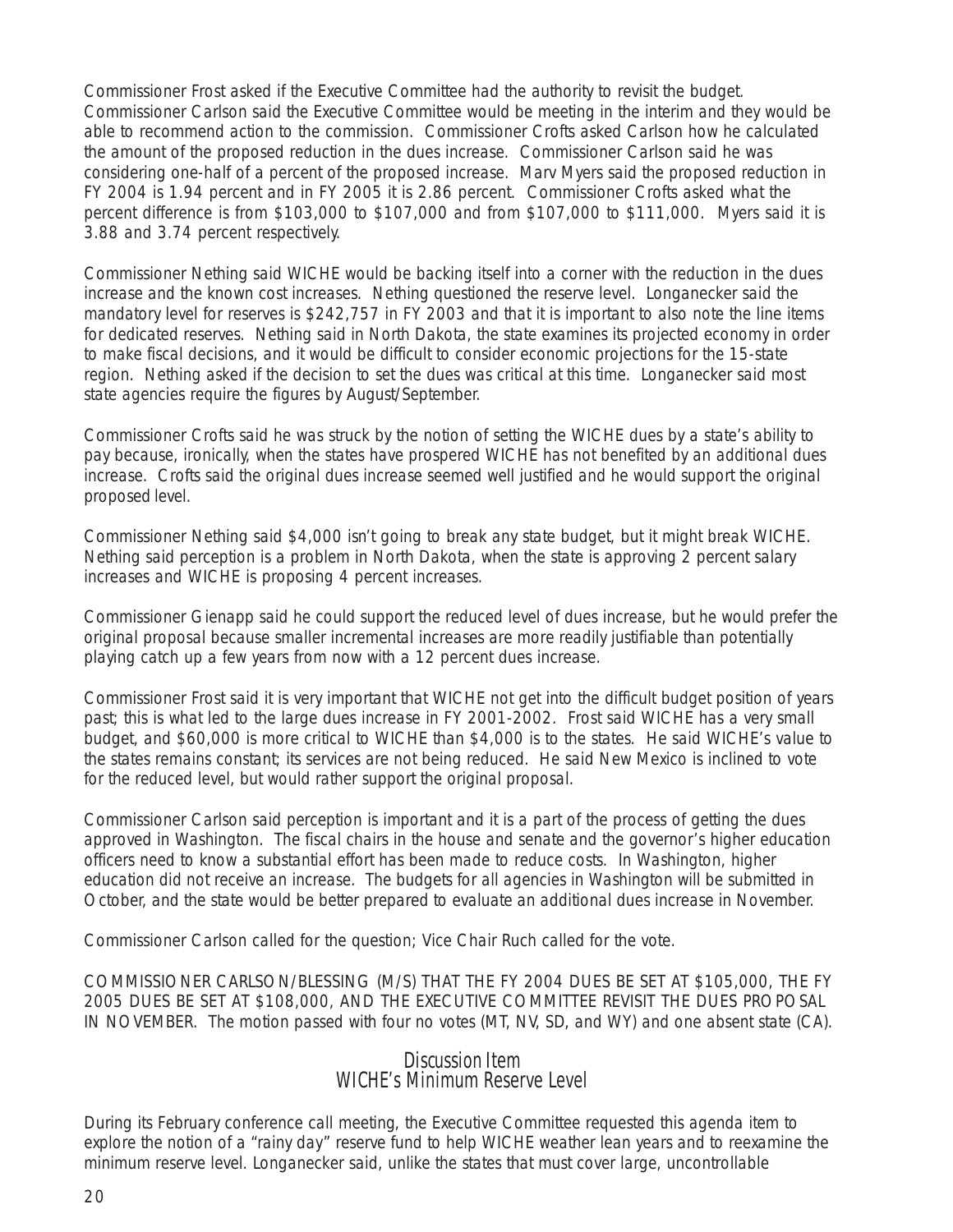expenses, WICHE should be able to budget and change the nature of its operations without a rainy day fund. Longanecker said WICHE should have a reserve policy with an adequate reserve level.

Commissioner Rawson asked about the current reserve policy. Longanecker said WICHE's rationale for having an adequate reserve is in case a revenue stream is breached or if an uncontrollably catastrophic expense is experienced.

Commissioner Blessing said now is not the right time to consider raising the minimum reserve level and she would like to have this discussion item tabled until fiscal times are better.

Commissioner Frost said the review of the reserve level should include a review of insurance levels for catastrophic loss and legal fees. Longanecker said WICHE is pretty well covered for these items.

Commissioner Carlson said he supports tabling the reserve level discussion, and is concerned about reaching a decision concerning the office building for FY 2005. Longanecker said it is important for WICHE to build up an office building reserve for maintenance and repair in the future. Longanecker said this fund would be proposed to the commission next year, depending on the fiscal outlook. Longanecker said FY 2003 will not be a difficult budget year, but FY 2004 and 2005 will be especially difficult. Longanecker said it is important to note the items in the dedicated reserve fund and, if necessary, a revision to the budget would be sought to reallocate these funds.

Vice Chair Ruch said the officers are working with staff as a subcommittee of the Executive Committee on the future office facilities for WICHE.

# Information Item Developing a National Technical Assistance Center for Older Adult Mental Health Services

The WICHE Mental Health Program is seeking a \$1.4 million grant from the Substance Abuse and Mental Health Services Administration (SAMHSA) to establish a national technical assistance center for older adult mental health services (see attachment 1 for details). The Mental Health Program's activities are overseen by the Mental Health Oversight Council (MHOC). MHOC was established by the WICHE Commission to assure the program's activities were being monitored by mental health professionals.

**Other** 

Commissioner Frost requested that an acknowledgement of Tad Perry's loss of his father be made on behalf of the commission.

The meeting adjourned.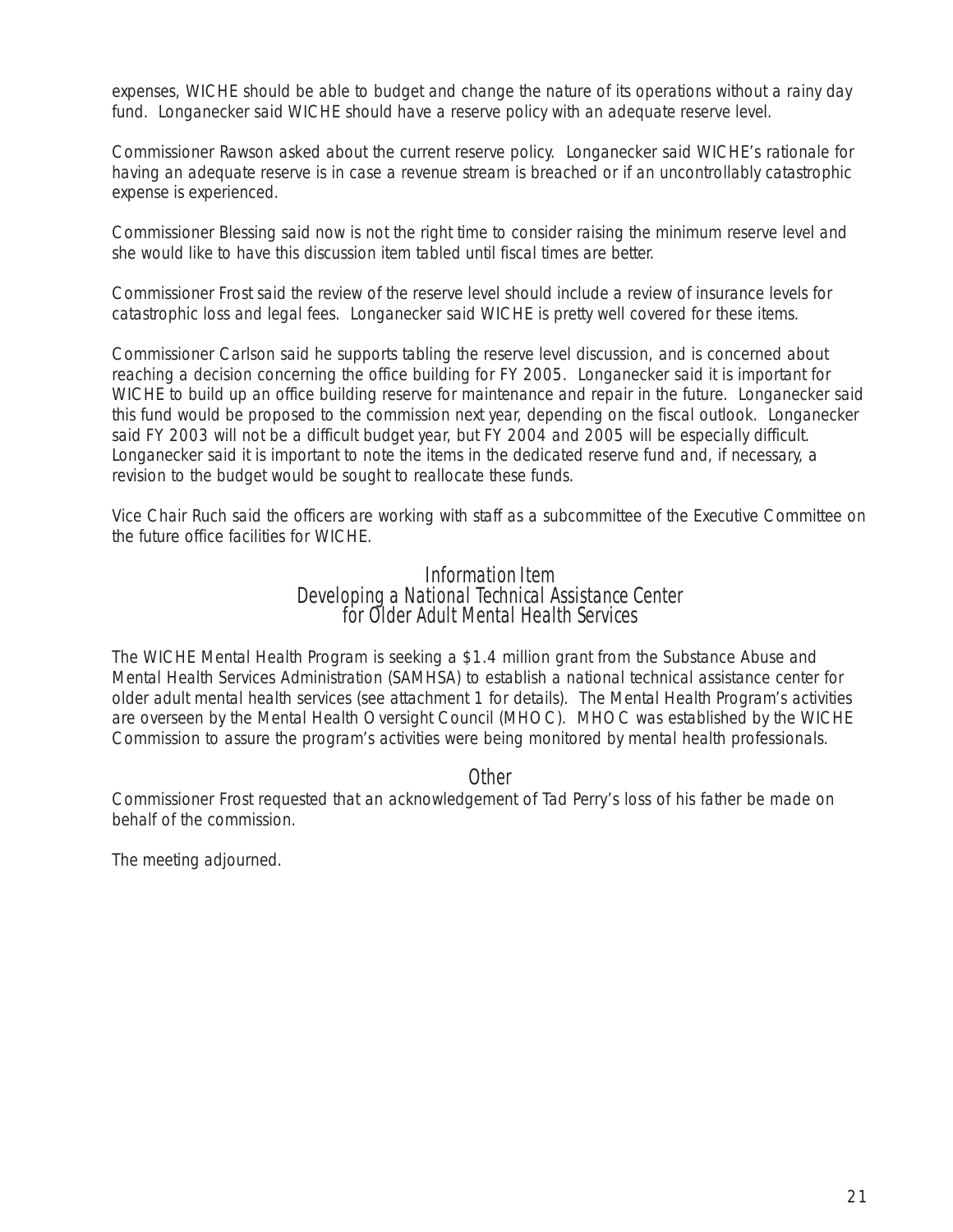# Information Item Developing a National Technical Assistance Center for Older Adult Mental Health Services

# The Challenge

The WICHE Mental Health Program proposes to develop a multi-institutional collaborative technical assistance center focused on mental health services for older adults (age 65+). The center would facilitate a unique partnership and knowledge exchange between researchers, public mental health policy and practice, and consumers and family members to promote system improvement and the adoption of science-based innovation. To facilitate this project, WICHE is seeking a \$1.4 million grant from the Substance Abuse and Mental Health Services Administration (SAMHSA).

# Background

In May 2002, the SAMHSA-Center for Mental Health Services issued a Guidance for Applicants (GFA) for Targeted Capacity Expansion: Meeting the Mental Health Services Needs of Older Adults (GFA No. SM 02-009), with applications due by June 19, 2002. The purpose of the grant program is to increase service capacity for older adults with mental health needs. Two strategies are being employed by SAMHSA-CMHS to achieve its desired outcome: 1) the provision of \$3.6 million for the funding of up to nine (9) expansion grants to help communities provide services and build the necessary infrastructure to support expanded services to older adults with mental health needs; and 2) the provision of \$1.4 million to support one (1) national technical assistance center focused on the growing and diverse mental health needs of older persons.

The TA Center will have specific tasks and areas of focus:

- 1. Synthesize knowledge and disseminate a knowledge base to support mental health outreach, prevention, early intervention, assessment, and treatment services to older adults.
- 2. Serve as a resource to the nine "Group I" awardees in this targeted expansion to assist these sites in achieving their program goals, including evaluation and dissemination of program products and findings (e.g., best practices).
- 3. Identify or construct TA manuals and resources to help providers, administrators, and consumers faithfully implement evidence-based mental health practices for older adults.
- 4. Document and prepare policy analysis of funding barriers for established evidence-based practices for older adults.
- 5. Assist in the continuing data analysis, synthesis, transfer, and application of knowledge from the SAMHSA-funded Primary Care Research in Substance Use and Mental Health Practice for the Elderly (PRISMe) study, including the provision of a final public archive of the evaluation database and user's manual from the PRISMe study.
- 6. Be a resource to stakeholders around the nation who need information about evidence-based services for older adults.
- 7. Collect data required by the Government Performance and Results Act (GPRA) from each Group I awardee and conduct a cross-site evaluation and analysis using these GPRA data.

# The WICHE Vision

The Western Interstate Commission for Higher Education (WICHE) works with its member states to assure access to high quality, efficient, and affordable higher education for all citizens of the West. Founded in 1955, the WICHE Mental Health Program is a collaborative venture with the 15 Western states' public mental health programs. The program's mission is twofold: 1) to assist the states in the improvement of systems of care for persons with mental illness and their families; and 2) to advance the preparation of a qualified mental health workforce in the West.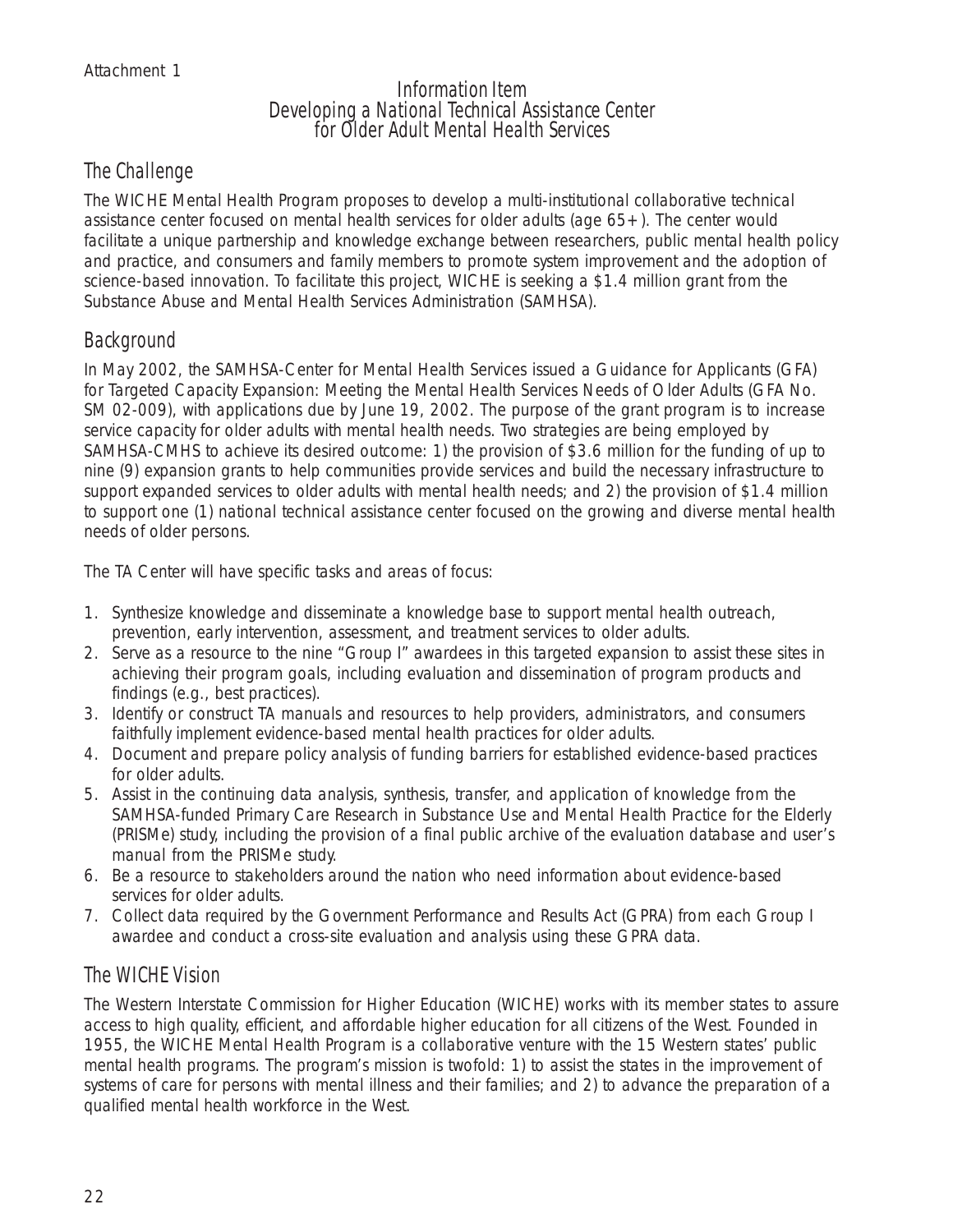The National Technical Assistance Center for Older Adult Mental Health Services at WICHE would be developed as a virtual organization with the capacity to integrate the work of its collaborative partners from across the nation and integrate with the work of the PRISMe study. Today is an era of transition for older Americans. The World War II generation is rapidly disappearing, with an estimated 30,000 WWII veterans dying per day over the past half decade. Their children, born before, during, and after the war, are now moving into older adulthood. For the next several decades (2010-2030), this generation of 76 million Americans and their slightly older peers, commonly referred to as the baby-boom generation, will move into older adulthood, eventually accounting for 20 percent of the U.S. population (AoA, 2001). The baby-boom generation population cohort (bubble) has radically changed the face of America throughout its lifespan, with institutions from schools to the workplace changing to meet the demands of this very large group. It is likely their expectations for access, availability, and acceptability of mental health services will cause mental health services for older adults to undergo radical change as well.

The core technical assistance infrastructure would be established within WICHE in Boulder, CO. Activities would be conducted with collaborative entities and individuals, with WICHE providing centralized coordination and monitoring functions. WICHE's Western Consortium for Educational Telecommunication (WCET) will collaborate to develop TA strategies that employ state-of-the-art telecommunications vehicles to ensure maximum access for those seeking assistance. This venture will not only result in the accumulation and exchange of technical expertise with the Group I grantees associated with this Targeted Capacity Expansion by SAMHSA/CMHS but will also enhance the enduring capacity of WICHE and its partners to support older adult mental health services far beyond the term of federal grant support, as has been previously demonstrated in WICHE's collaborative work with the SAMHSA/CMHSfunded National Technical Assistance Center for Rural & Frontier Mental Health Services. The following entities have agreed to support and collaborate in the TA Center:

- University of Southern Maine Muskie Institute Center for Healthcare Policy and Research.
- University of Colorado Health Sciences Center.
- Kirksville College of Osteopathic Medicine (Missouri and Arizona campuses).
- NASMHPD Center for Evidence-Based Practices.
- National Association for Rural Mental Health.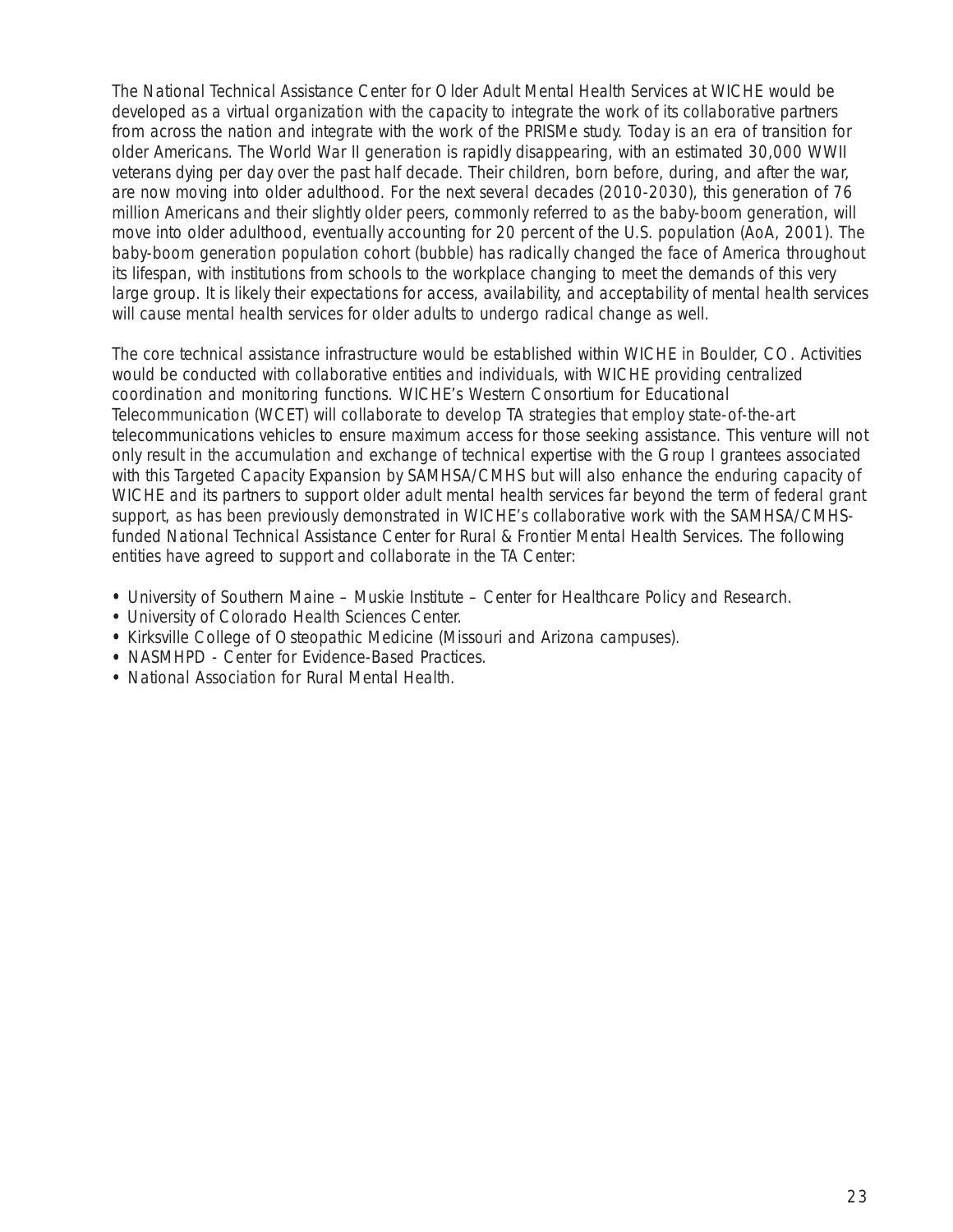# ACTION ITEM

# Executive Committee Conference Call Minutes July 24, 2002

#### Members Present

Tad Perry (SD), chair Emily Stonington (MT), immediate past chair Diane Barrans (AK) Linda Blessing (AZ) Bill Byers for Bill Kuepper (CO) Clyde Kodani (HI) Doris Ching (HI) Gary Stivers (ID) Dick Crofts (MT) David Nething (ND) Diane Vines (OR) Don Carlson (WA) Jenne Lee Twiford (WY)

# Members Unable to Attend

Chuck Ruch (ID), vice chair (CA) Ray Rawson (NV) Bruce Hamlett (NM) Bob Burns (SD) David Gladwell (UT)

#### Others Attending

Louise Lynch (AZ)

#### Staff Attending

David Longanecker Cheryl Blanco Jere Mock Marv Myers Marla Williams

Chair Perry called the meeting of the Executive Committee to order.

## Discussion Item Draft Schedule for November 2002 Commission Meeting

David Longanecker reviewed the first draft schedule for the November commission meeting. He said the overall themes are finance and accountability in higher education. He said that this meeting will launch WICHE's 50<sup>th</sup> year anniversary celebration. Suggested speakers for each of the sessions were reviewed. An optional meeting at the conclusion of the commission meeting will be offered. It is a planning session with the authors of *Higher Education in the West*.

Chair Perry asked that "What's Up in the WICHE States?" be added to the schedule, and that two of the sessions on finance be combined. Longanecker said the suggestions will be incorporated into the next draft of the meeting schedule. The committee agreed the schedule looked good and the meeting themes were timely.

# Discussion Item WICHE's 50<sup>TH</sup> Anniversary Celebration

The November commission meeting schedule includes both a lunch and dinner on Monday to begin WICHE's celebration of its 50<sup>th</sup> anniversary. Longanecker said invitations could be extended to others to attend meal functions at their own expense. He said he is hopeful that Colorado Gov. Bill Owens would be able to speak at the lunch on Monday.

Longanecker said two states have begun to plan their state-level  $50<sup>th</sup>$  anniversary activities. New Mexico and Montana were the first states to sign the Western Regional Education Compact in 1952. These states want to hold events before the end of the year, and South Dakota is also interested in holding its event before the end of the year.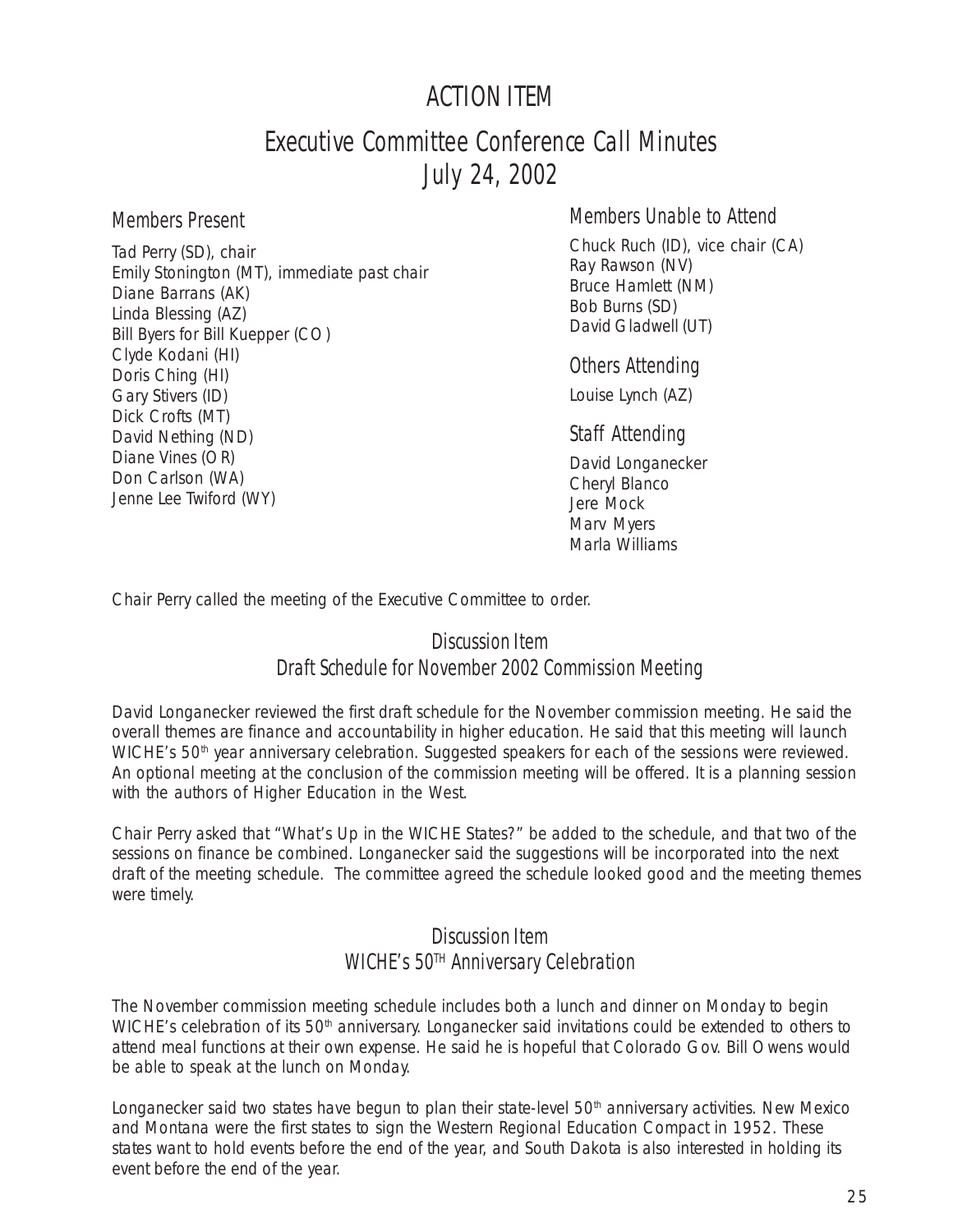Jere Mock said that at the May commission meeting an array of activities was approved by the commission. The plan includes regional activities in connection with WICHE Commission meetings in November 2002, May 2003, November 2003, and the state-level events. Mock said she is discussing the possibility of the University of Colorado's involvement in producing a video documentary highlighting the development of higher education in Western states. Mock said if the tape is produced, public television stations would be asked to show the tape throughout the region. Mock said that she and Deborah Jang would be the staff contacts who will be working with the Executive Committee to plan the state-level activities.

#### Discussion Item

# Developing Policy: When Good States Become Delinquent

David Longanecker reported that two of the WICHE states will not be paying their dues in full: California and Colorado. In California, there is a bill before the legislature to pay 50 percent of the dues this year and a commitment to pay the other 50 percent the following year in addition to the full dues for that year. Colorado has indicated that it will pay the dues this year, less 4.5 percent. Colorado's rationale for the 4.5 percent cut in WICHE dues is that this is the same amount the Colorado system of higher education is experiencing and it should be passed along to WICHE. Longanecker reported the Executive Committee would need to consider the impact that the actions of California and Colorado will have on WICHE's budget because the shortfall in dues revenue was not factored into the FY 2003 budget approved in May.

Longanecker said currently WICHE does not have a policy to deal with states that are delinquent in paying dues. Longanecker said the commission should discuss the establishment of a policy for this so it is not being handled on an ad hoc basis. Longanecker referred the Executive Committee to a draft policy statement, as follows:

## Delinquent Dues Policy (draft)

WICHE state dues are payable on July 1st of each fiscal year. States that have not paid dues in full by this date will be considered in arrears. WICHE will seek full payment of the dues with the assistance of the WICHE commissioners and other relevant state officials.

Consequences of Nonpayment:

If the debt is not paid by:

- The end of year one (June 30), WICHE will cease to schedule additional meetings in the state.
- The end of year two, WICHE will cease to reimburse travel expenses to any WICHE sponsored meetings by commissioners and constituents from the state.
- The end of year three, interest will be attached to the debt retroactive for the three-year term and noncore WICHE services will be discontinued to the state.
- The end of year five, services to the state will be terminated until the debt is fully repaid with accrued interest.

Marv Myers listed the states that have paid the dues to date (in the order that payment was received): North Dakota, South Dakota, Montana, Utah, Wyoming, Washington, and Nevada. Commissioner Blessing said she would check on Arizona's dues payment. Commissioner Barrans said she would confirm that Alaska's dues payment had been processed. Commissioner Ching said Hawaii's dues payment is consistently late because its appropriations are received late.

Commissioner Carlson said the recognition that nonpayment of dues has a direct impact and consequence for WICHE is an important first step. Carlson said he believes it is important for the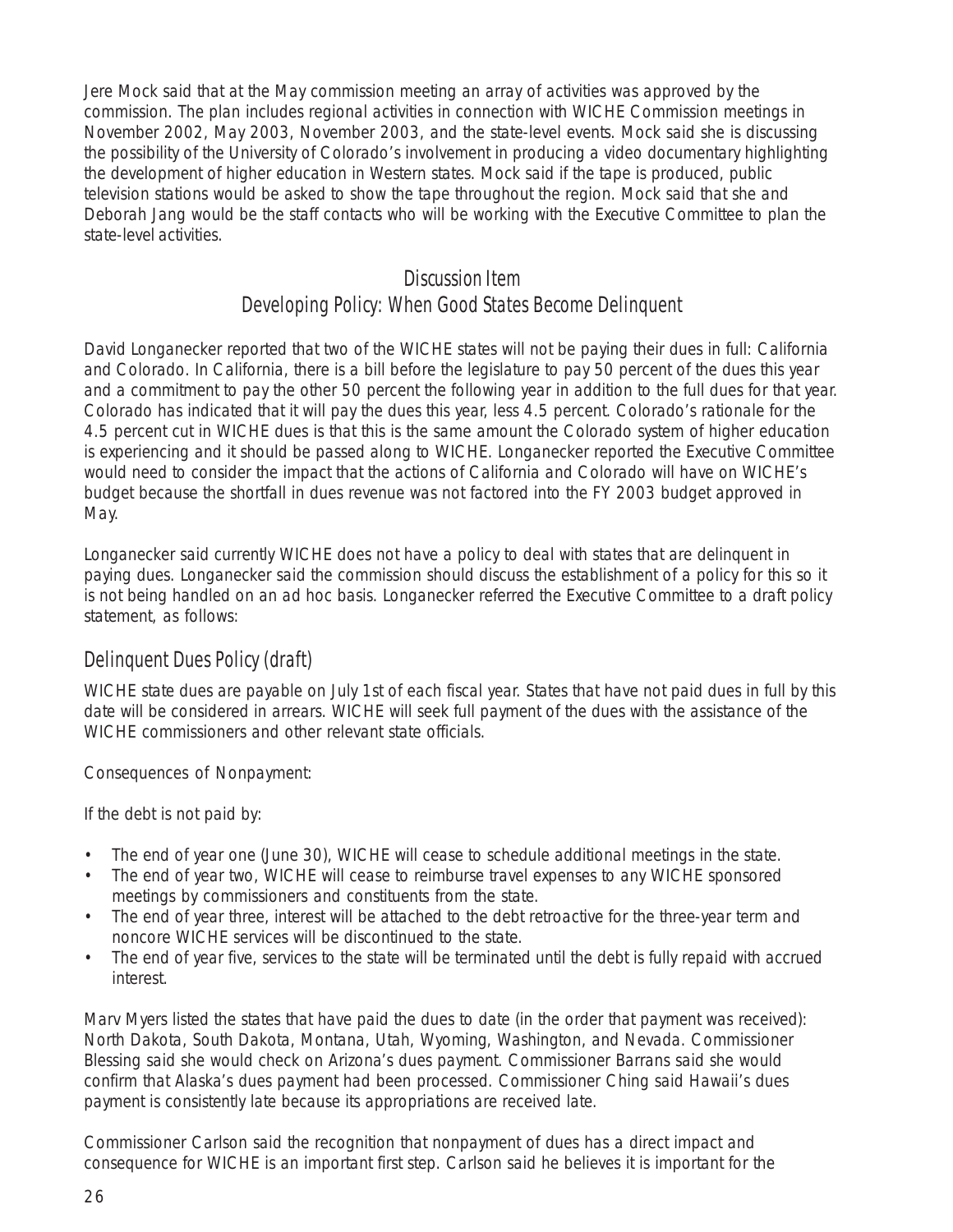Executive Committee to discuss the delinquent dues policy but it should be voted on by the full commission. Longanecker said he agreed and believes it is important for the Executive Committee to take a position on the policy and bring that position to the full commission. Longanecker reported that California had become delinquent in paying dues in 1992-93 and that the matter was handled at the staff level. This created hard feelings among those involved. Longanecker said it is important that the full commission be behind any policy concerning this matter.

Commissioner Blessing suggested the first line of the policy should be changed to allow for payment after July 1. Longanecker said the first bullet does suggest that states are not considered in arrears until after July 1 of the following year. Commissioner Carlson said recognizing the fiscal constraints in the states he supports this leniency. Commissioner Nething asked if a separate policy concerning states that do an across-the-board cut like Colorado should be considered. Nething said the way the policy is written, states are expected to make up the shortage in a future year. Longanecker said a separate policy about this had not been considered because WICHE is a membership organization that provides services at a set price. He said that commissioners could certainly consider a separate policy. Longanecker stated that Colorado's cut was not an across-the-board cut for all state agencies but rather a cut for higher education. Commissioner Byers said Colorado supports the draft policy and believes it is a good start for addressing the issue. Byers said it is Colorado's intention to make up for the shortfall in dues payment at some future date. Longanecker said the draft policy would allow states to make up dues and the penalties states would experience would be incremental. In year two, travel expenses would cease to be reimbursed and this amount could be credited to a states dues payment account if commissioners attended meetings at their own expense. Longanecker said states have found ways to pay the dues in full and sometimes this has meant taking funds away from the Professional Student Exchange Program. Marv Myers said in the past other states have made cuts like Colorado. He said New Mexico consistently shaves a small portion off of the payment and makes this up within the same fiscal year. Longanecker said he would not want WICHE to become too relaxed about dues payment and that states should be expected to pay the full amount. Commissioner Vines said she agreed because she was a California commissioner during the time when California was in arrears.

Longanecker suggested that he rework the policy and bring it back to an Executive Committee conference call meeting before the November commission meeting. Chair Perry said WICHE should take a business approach to this and that he would suggest the first two penalties be switched so that nonreimbursement of travel expenses would occur in the first year of the state's delinquency. Commissioner Barrans said this could lead to states not participating in WICHE meetings and may diminish WICHE's value to these states.

Commissioner Nething asked about other regional organizations and how they deal with states that are delinquent in paying dues. Longanecker said he does not know the answer to this question and will look into it.

Chair Perry said staff will rework the policy and present it to the Executive Committee at the October 1 conference call.

# Dues Deficit and FY 2003 Budget

David Longanecker said if California's deficit is 50 percent of the FY 2003 dues, he would propose deferring an item from the dedicated reserves to make up for the temporary shortfall. He said Kent Briggs, of the Council of State Governments-West, has been helpful in providing WICHE and others with updates concerning California's budget situation. Longanecker said Colorado's deficit may be different, depending on its intent to make up the deficit. Longanecker said while final figures are unavailable, it appears that the FY 2002 budget will end up better than projected last May and any improvement could be carried forward to FY 2003. Longanecker said if this is the case, no cuts would be necessary. Chair Perry said this approach made sense and others agreed. Longanecker said a budget update will be provided during the August Executive Committee conference call meeting.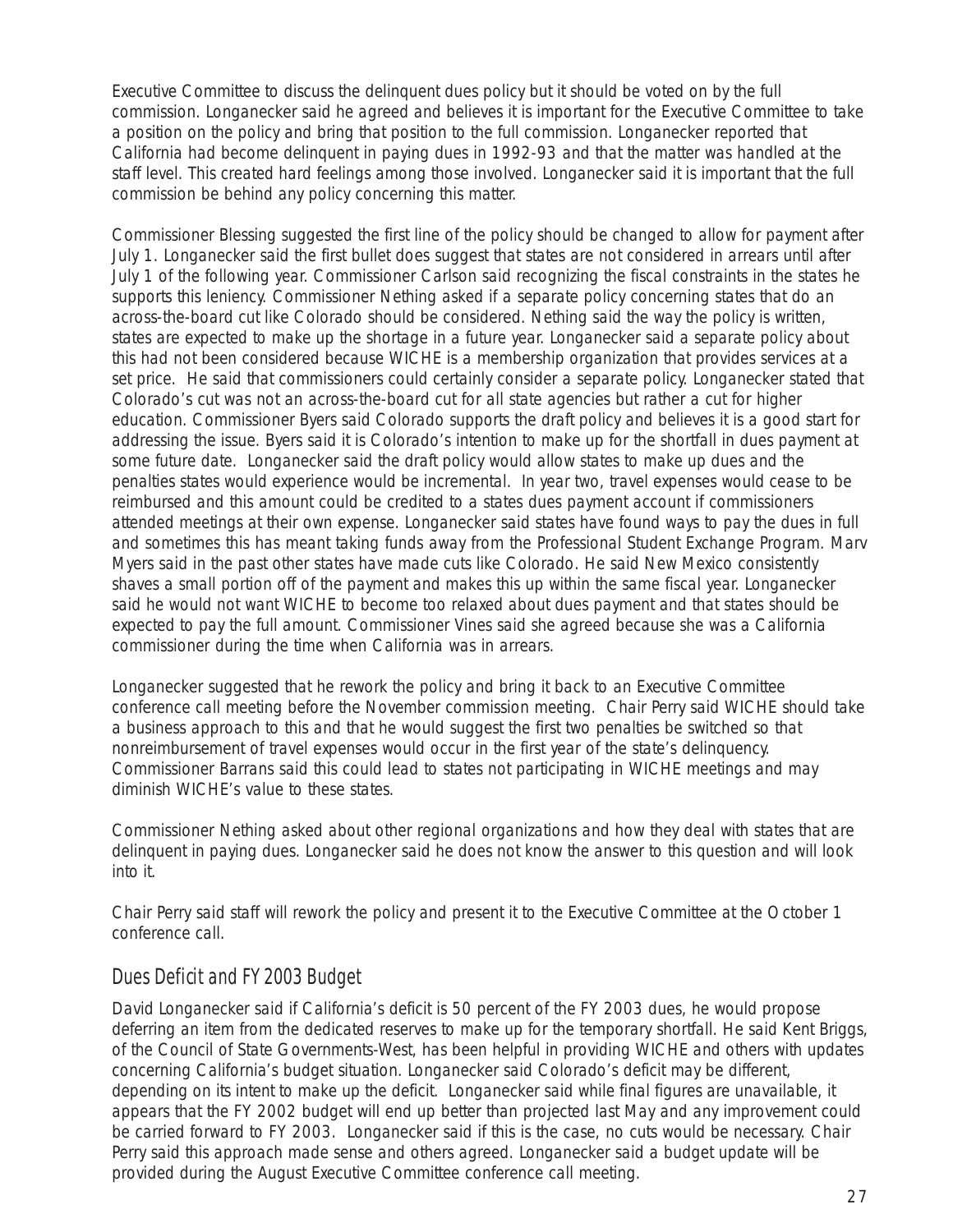# Discussion Item WICHE's Role in the Higher Education Reauthorization Act

David Longanecker said it would be useful for WICHE to establish a policy about federal issues that come forward from time to time. He said increasingly he is receiving requests from national organizations asking WICHE to take positions on federal initiatives. Longanecker said he would appreciate direction from the commission concerning procedure. Longanecker said WICHE's purpose is not to be a lobbyist for the West at the federal level, and if it were, it would need to change its legal status because 501(c)3 organizations are limited in participating in these activities. Longanecker said there are occasions where it is appropriate for WICHE to advocate for issues unique to the West. Longanecker referred the committee to the discussion item (attachment 1) for a list of potentially appropriate activities such as:

- The distribution (by formula) of federal funds, because the distribution may or may not favor the unique and exceptional growth in higher education occurring in the West.
- Regulation of technology-mediated instruction because of our substantial involvement in this issue through WCET and other venues.
- Issues with respect to persistence and completion because of its particular relevance in statewide strategic plans throughout the West.

Longanecker said he is proposing that the responsibility for developing such responses be vested with the executive director, under direction from the officers, because the timeliness of such responses is often paramount to communicating effectively in this arena. The Executive Committee agreed with Longanecker's proposal. Commissioner Ching said David Longanecker's leadership has advanced WICHE's goal to become a larger player in federal issues that uniquely affect the West.

#### Report

# Legislative Advisory Committee Meeting of July 19, 2002

Jere Mock thanked the Executive Committee members for their assistance in getting legislators appointed to WICHE's reactivated Legislative Advisory Committee. Mock said there was a high level of participation at the July 19, 2002, meeting of that committee in Lake Tahoe. Mock said there were 22 legislative participants at that meeting. WICHE commissioners who are also legislators attended (Don Carlson, Ryan Deckert, David Gladwell, David Nething, and Emily Stonington). Mock said economic reports from the states were troubling and that FY 2003 will not be nearly as dire as FY 2004, due to the reallocation of other funds to make up for unexpected expenses in FY 2003. Mock said Jane Wellman of the Institute of Higher Education Policy presented a report she has produced, called "The Double Whammy." Wellman's paper discusses increasing fiscal pressures in the states, rising enrollments, and changing demographics. Mock said the presentation was excellent and would distribute Wellman's presentation to interested commissioners.

Mock said the Legislative Advisory Committee meeting was held in connection with the Council of State Governments-WEST (CSG-WEST) annual meeting. She said approximately 70 people attended the WICHE breakfast. Longanecker presented his "What's Up in the West?" paper, similar to the presentation he gave at the May commission meeting. Mock said both the WICHE breakfast and the Legislative Advisory Committee meeting were very effective and helped WICHE strengthen its relationship with key legislators in the region.

Commissioner Carlson said he particularly liked Wellman's presentation because it described the continued dilemma of reduced funds for higher education coupled with increased enrollment. Commissioner Stonington said Wellman's presentation gave legislators a sense of the complexity of this issue, something that very few legislators understand. Longanecker said WICHE polled the Legislative Advisory Committee about its next meeting. He said while it is clear that connecting to the CSG-WEST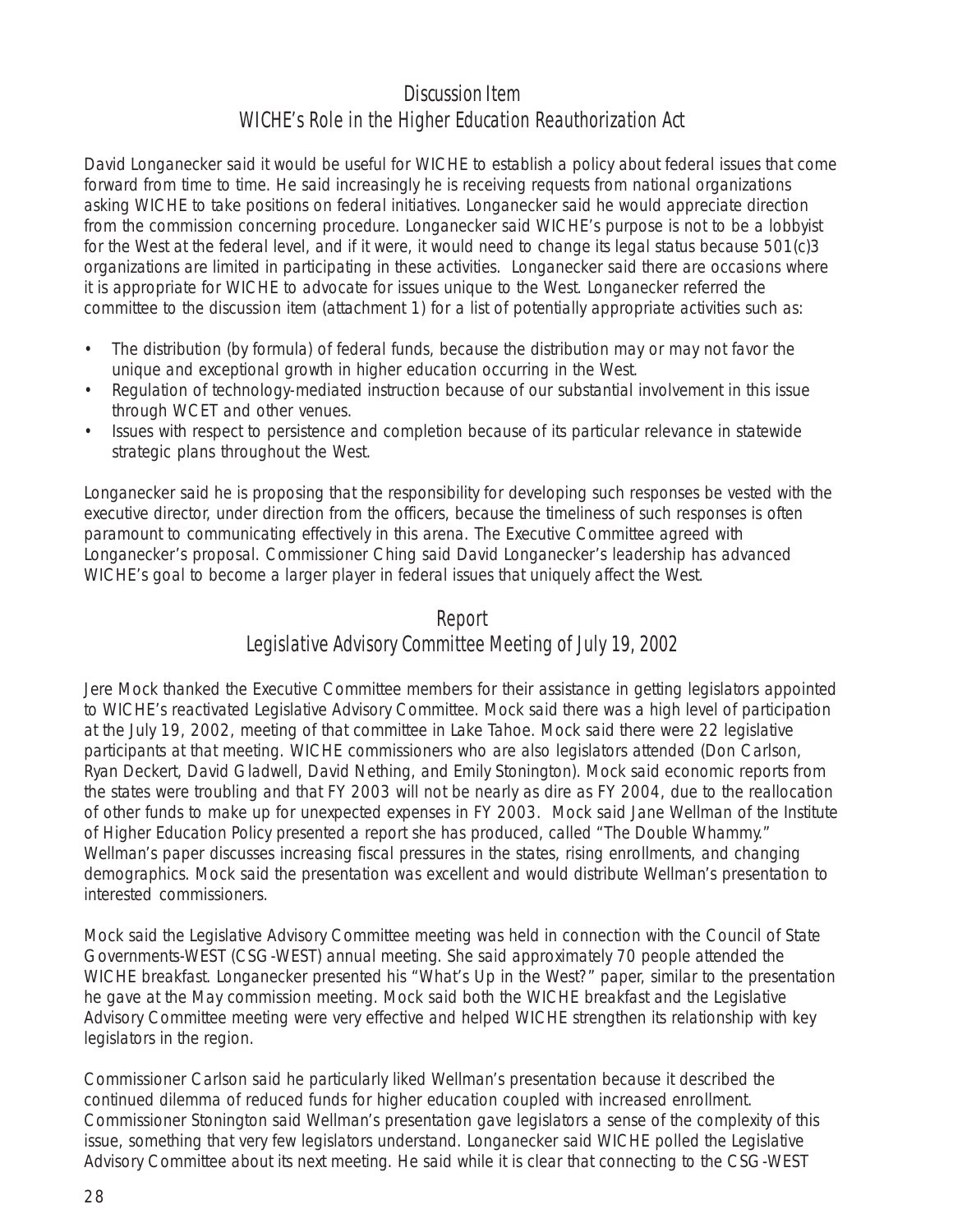annual meeting draws more legislative participation, it is also clear that WICHE should not hold the next meeting in connection with CSG-WEST because that meeting will be held in Hawaii. Chair Perry reported that North Dakota and South Dakota are not members of CSG-WEST. Longanecker said it makes sense for WICHE to hold the next meeting of the Legislative Advisory Committee around the WICHE Commission meeting in May. Commissioner Nething said the meeting should focus on what legislators need to know about higher education involving area institutions. Nething said these presentations tend to go over the heads of legislators; legislators need to know about the big picture – how important higher education is to their states' economic and cultural future. Nething said presentations such as these are more effective at the beginning of the legislative session. Longanecker said individuals involved in higher education sometimes take for granted that others are as involved and he appreciates Nething's suggestion. Mock said Barbara Cegavske of Nevada is heading up the CSG-WEST Legislative Academy and she has spoken to her about WICHE presenting as part of the academy program. The Legislative Academy is designed for freshmen legislators, and this would help them better understand the role of higher education. The next Legislative Academy will be held in early December just prior to the start of the legislative session. Longanecker thanked the committee for its input.

# Announcements by Chair Perry

## Evaluation of the Executive Director

Chair Perry said a thorough review of the executive director will be conducted beginning with the November 2002 commission meeting and carrying through to the May 2003 commission meeting. This period includes WICHE's 50<sup>th</sup> anniversary, and while WICHE activities are being held in the states, it will give the states an opportunity to comment on the effectiveness of the executive director and the organization. Chair Perry said he and Longanecker would develop a process to present to the Executive Committee at their October conference call meeting and an evaluation process should be ready for the full commission at the November meeting.

## Nominating Committee

Chair Perry announced that several commissioners have agreed to serve on the Nominating Committee to select the nominee for vice chair of the WICHE Commission for 2002-2003. Chair Perry announced that Diane Vines (OR) will serve as chair of the Nominating Committee, and the following commissioners will serve as members of the Nominating Committee: Everett Frost (NM), Carl Shaff (NV), Cece Foxley (UT), and Emily Stonington (MT). Chair Perry said this information along with the process for nominating individuals for the vice chairmanship will soon be shared will all commissioners.

The meeting adjourned.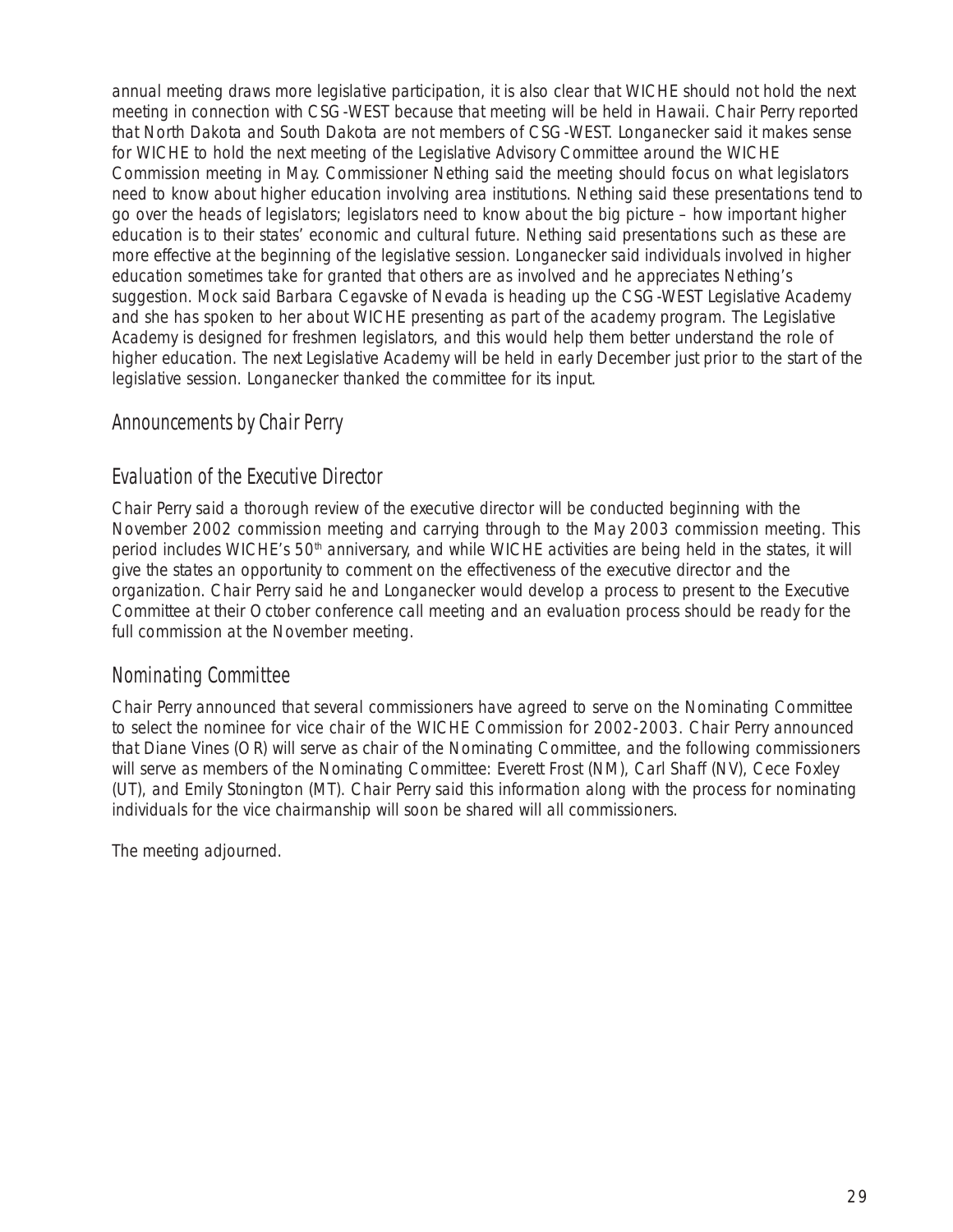# Discussion Item WICHE's Role in the Higher Education Reauthorization Act Prepared by David Longanecker

## Background

Periodically, WICHE's support is solicited by other organizations or individuals in support of policy issues being considered within the federal government. Sometimes these issues are so pertinent to WICHE's own goals and objectives that, even if our perspective were not sought, we may believe that it should be shared. Many federal issues revolve around access and accountability within higher education, so there are often close linkages between the federal interest and those of WICHE. Yet to the best of my knowledge, there is no clear guidance or policy within WICHE about how the organization should respond to such policy initiatives.

As reauthorization of the Higher Education Act, currently scheduled for 2003, becomes more of a focus of federal attention; and as the federal budget for higher education becomes constrained by limited discretionary funding, there will be ample opportunity for WICHE to offer its perspective on such issues. It would be helpful to me, particularly given my history as a federal official, to have some policy guidance on how WICHE should respond to federal issues. To that end, I propose the following prospective policy for WICHE's consideration.

# Proposed Policy

WICHE should be quite parsimonious in becoming involved in federal policy discussions. WICHE should pursue only issues that are central to WICHE's mission of assuring high-quality postsecondary education to the citizens of the West and that relate to specific projects or activities included in WICHE's workplan, as approved by the commission. Responsibility for preparing and pursuing WICHE's positions should rest with the executive director, with direction from the officers of the organization.

# Ramifications

By requiring only highly targeted involvement in federal policy discussions, there will obviously be circumstances in which other organizations or individuals will believe that WICHE is less involved than it should be. Yet there are numerous national higher education organizations that represent higher education well at the federal level, and WICHE would add little value if it weighed in regularly on federal issues, particularly considering that WICHE does not have a presence in Washington, D.C. Furthermore, WICHE is not a lobbying organization and would have to register as such if it were to pursue a substantial and active federal lobbying role. In practical terms, adopting the posture proposed above would likely mean that WICHE would be unlikely to pursue such issues as increases in Pell Grants or other programs, in general, because such issues would not be "uniquely Western." On the other hand, WICHE might weigh in on issues such as: (1) the distribution (by formula) of federal funds, because the distribution may or may not favor the unique and exceptional growth in higher education occurring in the West; (2) regulation of technology-mediated instruction because of our substantial involvement in this issue through WCET and other venues, and/or (3) issues with respect to persistence and completion because of their particular relevance in statewide strategic plans throughout the West. I am proposing that the responsibility for developing such responses be vested with the executive director, under direction from the officers, because timeliness of response is often paramount to communicating effectively in this arena.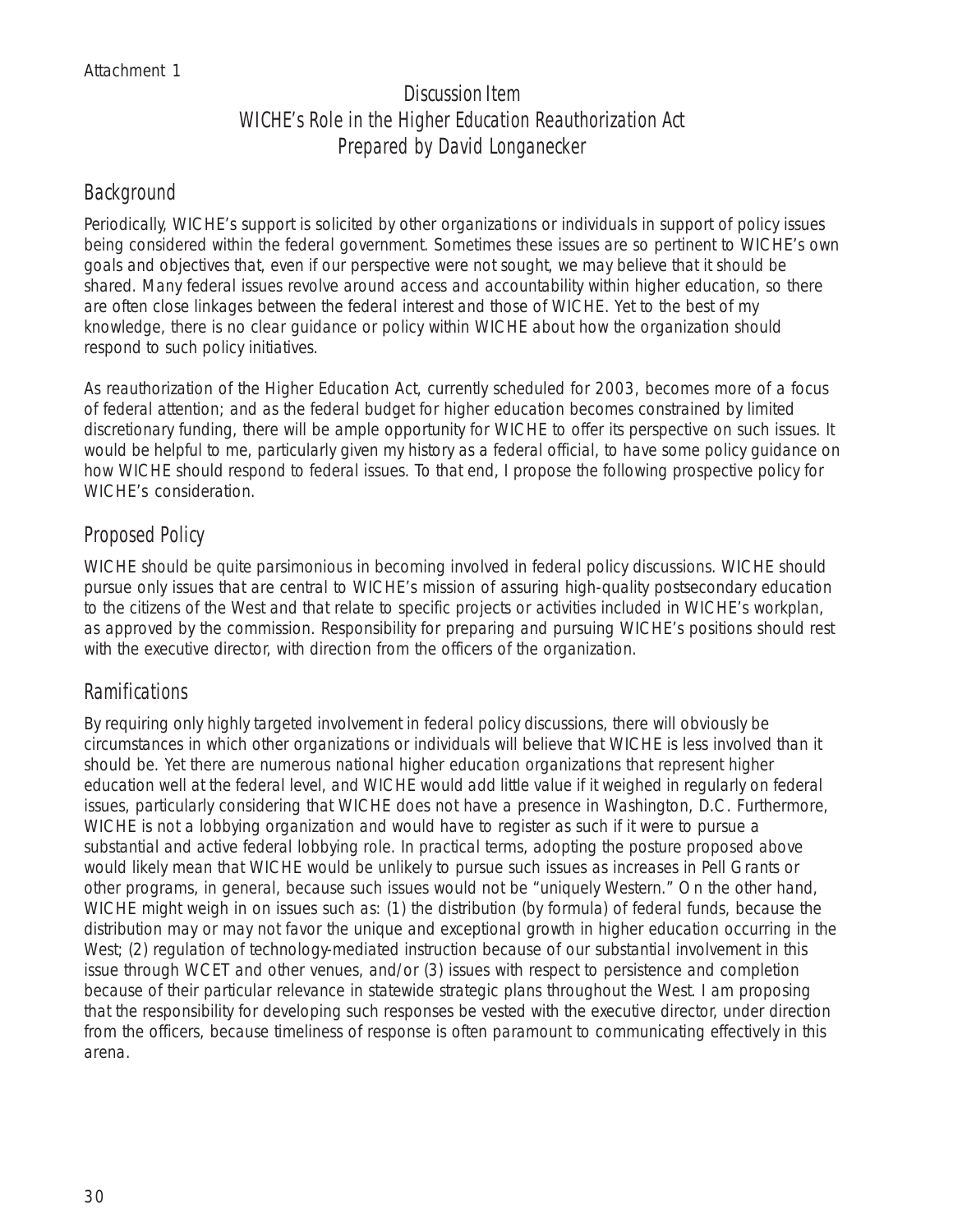# ACTION ITEM

# Executive Committee Conference Call Minutes August 29, 2002

#### Members Present

Members Unable to Attend

Tad Perry (SD), chair Chuck Ruch (ID), vice chair Diane Barrans (AK) Linda Blessing (AZ) Robert Moore (CA) Bill Kuepper (CO) Clyde Kodani (HI) Doris Ching (HI) Ray Rawson (NV) Bruce Hamlett (NM) David Nething (ND) Diane Vines (OR) Bob Burns (SD) David Gladwell (UT) Don Carlson (WA) Jenne Lee Twiford (WY)

Emily Stonington (MT), immediate past chair Gary Stivers (ID) Dick Crofts (MT)

## Others Attending

Louise Lynch (AZ)

## Staff Attending

David Longanecker Cheryl Blanco Sally Johnstone Karen Middleton Jere Mock Marv Myers Marla Williams

Chair Perry called the meeting of the Executive Committee to order.

## **Announcements**

- Chair Perry congratulated David Nething for the Council of State Government's recognition of North Dakota for their roundtable work.
- David Longanecker welcomed newly appointed California commissioner, Robert Moore.

# Action Item Mentoring the Creation of a National "Virtual K-12" Organization

Sally Johnstone said WCET was asked to host a two-year planning grant by the William and Flora Hewlett Foundation to support the launch of a national K-12 e-learning association. WCET would serve as the fiscal agent and mentoring organization for the new, national nonprofit organization that would facilitate collaboration, advocacy, and research to enhance quality K-12 e-learning (see attachment 1).

Commissioner Ching asked about the project's budget and its impact on WICHE. Johnstone said the project funds would be managed through WICHE and WICHE would receive indirect income from the grant. David Longanecker said this activity would be fully supported by grant funds. Commissioner Kuepper asked about the figure for indirect costs, noting that this figure is not consistent for all proposals. Johnstone said the William and Flora Hewlett Foundation has a 10 percent cap for indirect on this grant.

Commissioner Carlson asked about the relationship and cooperation between the new K-12 organization and existing state groups. Karen Middleton said the new, national organization would fill a gap that would assist leaders of state-level initiatives.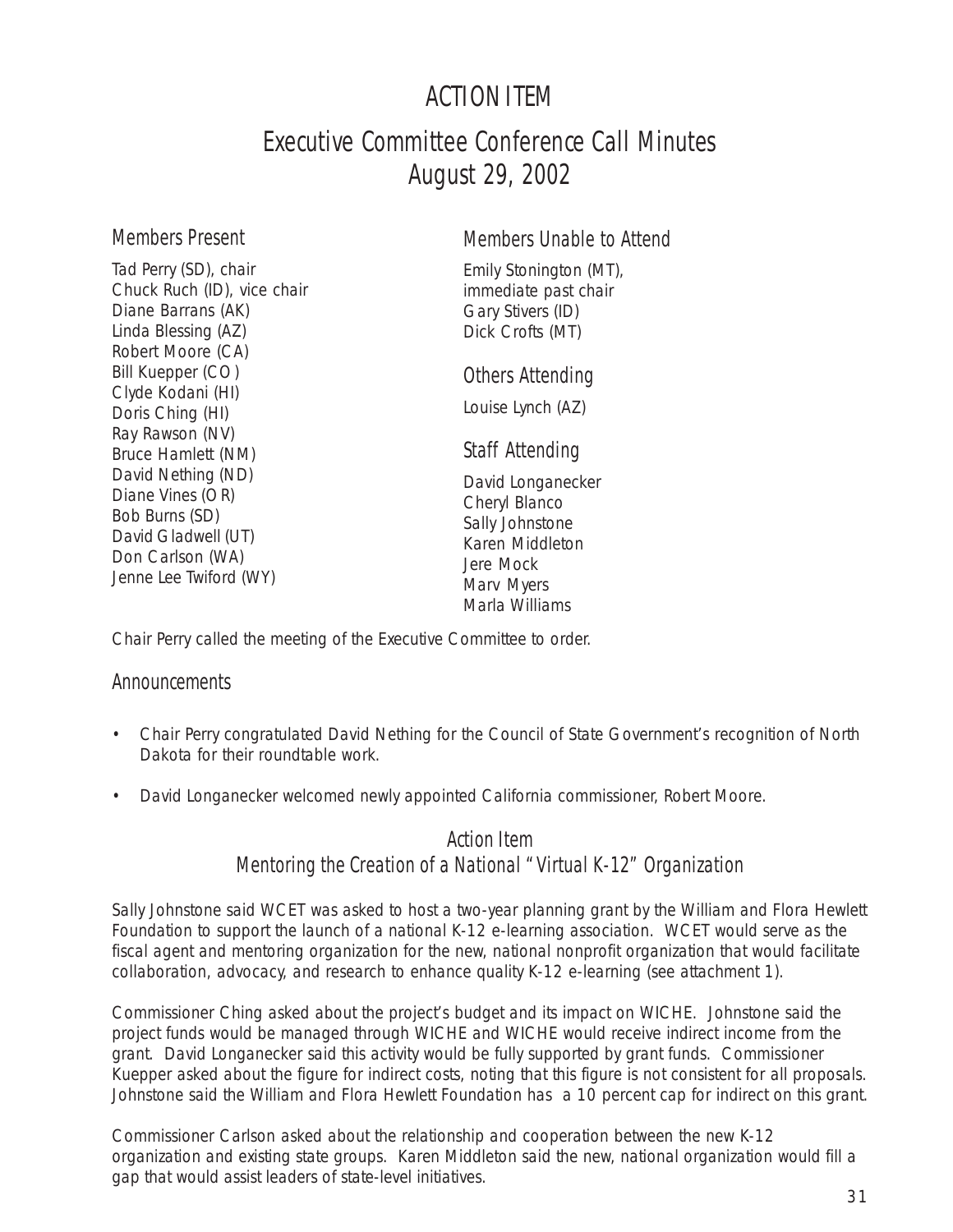COMMISSIONERS HAMLETT/CARLSON (M/S) APPROVAL TO SEEK, RECEIVE, AND EXPEND FUNDS FROM THE WILLIAM AND FLORA HEWLETT FOUNDATION FOR A GRANT TO SUPPORT THE LAUNCH OF A NATIONAL K-12 E-LEARNING ASSOCIATION. The motion passed unanimously.

## Action Item Planning a Center for Transforming Student Services

Sally Johnstone said the action item (attachment 2) requests permission to seek funding to develop tools and resources to assist institutions in using technology solutions to provide more effective and efficient student services. The new planning grant would allow WCET to continue current efforts in this arena conducted under the LAAP project. The new project would lay the foundation for a Center for Transforming Student Services, and provide WCET with tools and resources to support institutions in the redesign of new technology-enabled student services. The existing LAAP project concludes at the end of 2002.

Johnstone said since the budget for the new planning project is estimated at \$400,000, it exceeds the WICHE Commission's pre-approved amount of \$100,000 for WCET projects (commission approval for projects under \$100,000 for WCET is not required), and approval is now being sought. David Longanecker added that the project activities are included in the commission approved workplan for 2002-2003.

Commissioner Carlson asked about the amount of the proposed indirect cost income. Longanecker said 15 percent is WICHE's standard rate for indirect costs, and when this amount is limited by a foundation or other funding source, WICHE will determine whether or not it is worth accepting less indirect to carryout a project.

Commissioner Burns asked if software had been developed that could be used for this project. Johnstone said WCET is working with institutions and SCT, a software developer, to identify institutional needs for software, but it has not yet been developed.

Commissioner Ching asked about the timeframe for the project and if alternatives were in place should grant funds not be received. Johnstone said the alternative to getting funding for this project is that WCET will lose staff with expertise in this area, and current funding expires at the end of the calendar year.

Commissioner Carlson asked about evaluation of the project's success. Johnstone said there is a strong evaluative component to the project.

COMMISSIONER NETHING/VINES (M/S) APPROVAL TO SEEK, RECEIVE, AND EXPEND FUNDS TO PLAN FOR THE ESTABLISHMENT OF A CENTER FOR TRANSFORMING STUDENT SERVICES, AND TO SEEK ADDITIONAL FUNDS FOR THE ESTABLISHMENT OF THE CENTER. The motion passed unanimously.

#### Discussion Item

## Draft Schedule for November 2002 Commission Meeting

David Longanecker said this draft of the November 2002 commission meeting schedule is similar to the first draft but incorporates suggestions generated during the July Executive Committee conference call meeting. An invitation to speak at the meeting has been sent to Colorado Governor Bill Owens. The governor's staff will confirm his participation four to six week prior to the meeting.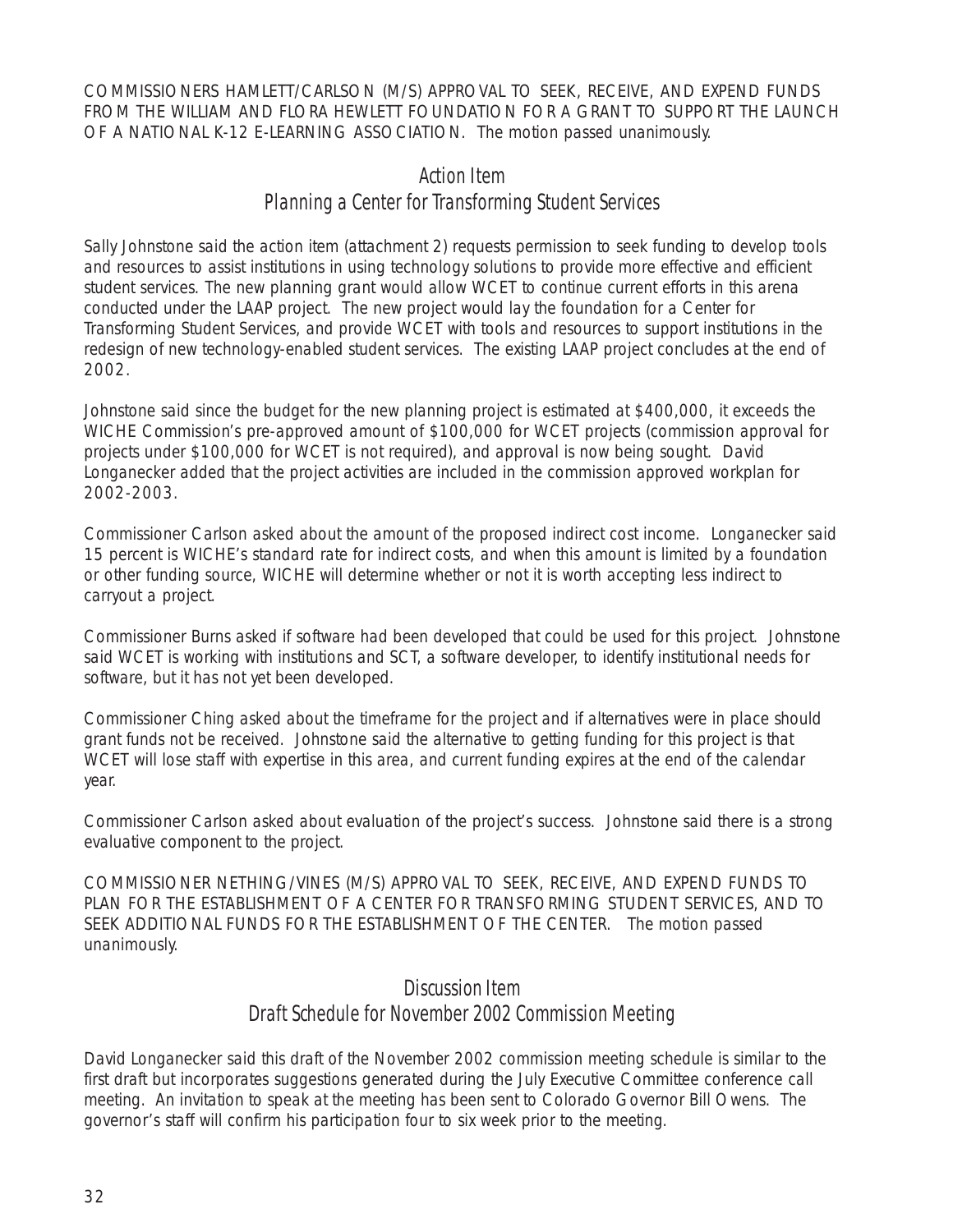Commissioner Burns asked about extending invitations to former WICHE commissioners and others for WICHE's 50<sup>th</sup> anniversary dinner. Longanecker said he did intend to invite others to participate at their own expense.

Following the conclusion of the commission meeting, an optional symposium has been scheduled with the authors of chapters of a book-in-progress about the history of Western higher education (WICHE originally initiated this project but transferred oversight to Les Goodchild, a professor from the University of Denver). Commissioner Rawson said if the chapter authors develop PowerPoint presentations these could be useful as part of presentations to state legislators. Longanecker said some of this material might be incorporated into products developed as part of WICHE's 50<sup>th</sup> anniversary celebration (to be discussed later during this conference call meeting).

## Information Item WICHE's General Fund Budget Final Summary for FY 2002

Marv Myers reported WICHE's FY 2002 budget ended in better condition than was anticipated at the May commission meeting. He said the reason for this improvement was an increase in revenue and a decrease in expenses over original projections. The increase in revenue was due to increased activity on grants and contracts generating indirect cost income for WICHE. Overall, the FY 2002 budget realized a \$35,056 increase in reserves over original projections.

Commissioner Carlson asked about the substantial amount for the Doctoral Scholars shortfall. David Longanecker said WICHE had anticipated receiving \$35,000 from Atlantic Philanthropic Services (APS). In anticipation of receiving APS funding, WICHE incurred expenses. The Doctoral Scholars Program has since been shut down. Funds are being sought from APS to recover these expenses and to continue the work of the Doctoral Scholars Program. The proposal to APS requests approximately \$300,000, and APS has suggested that funding is likely.

#### **Dues**

David Longanecker said he may need to request an adjustment to the FY 2003 budget approved in May because of anticipated dues payment shortfalls in California, Colorado, and New Mexico. California proposes paying 50 percent of its dues this year and making up the other 50 percent next year; however its budget has not been approved. Colorado's dues payment is expected to be cut by 8.5 percent, and New Mexico's dues payment was short by approximately \$200. With the uncertainty about California's dues payment, it is difficult to determine what adjustments, if any, will need to be made to WICHE's FY 2003 budget.

In October, the Executive Committee will review a second draft of a WICHE policy concerning states that are delinquent in dues payment. In November, the full commission will take action on this policy.

# Information Item WICHE's 50<sup>TH</sup> Anniversary Celebration

Jere Mock reported that seven states have decided when their 50<sup>th</sup> anniversary event will take place. Mock said it would be helpful to set the dates in the remaining eight states. Each state will be given \$2,500 to assist with expenses for its event. States with plans in place are having breakfast or lunch events while their legislatures are in session. Utah's event will be held in connection with WICHE's May 2003 commission meeting in Salt Lake City. Mock said in addition to the state-level activities, other anniversary events will be held in connection with the November 2002, May 2003, and November 2003 WICHE Commission meetings. In addition, a proposal has been submitted to KRMA, a Denver area public television station, to develop a documentary to review: 1) the development of higher education in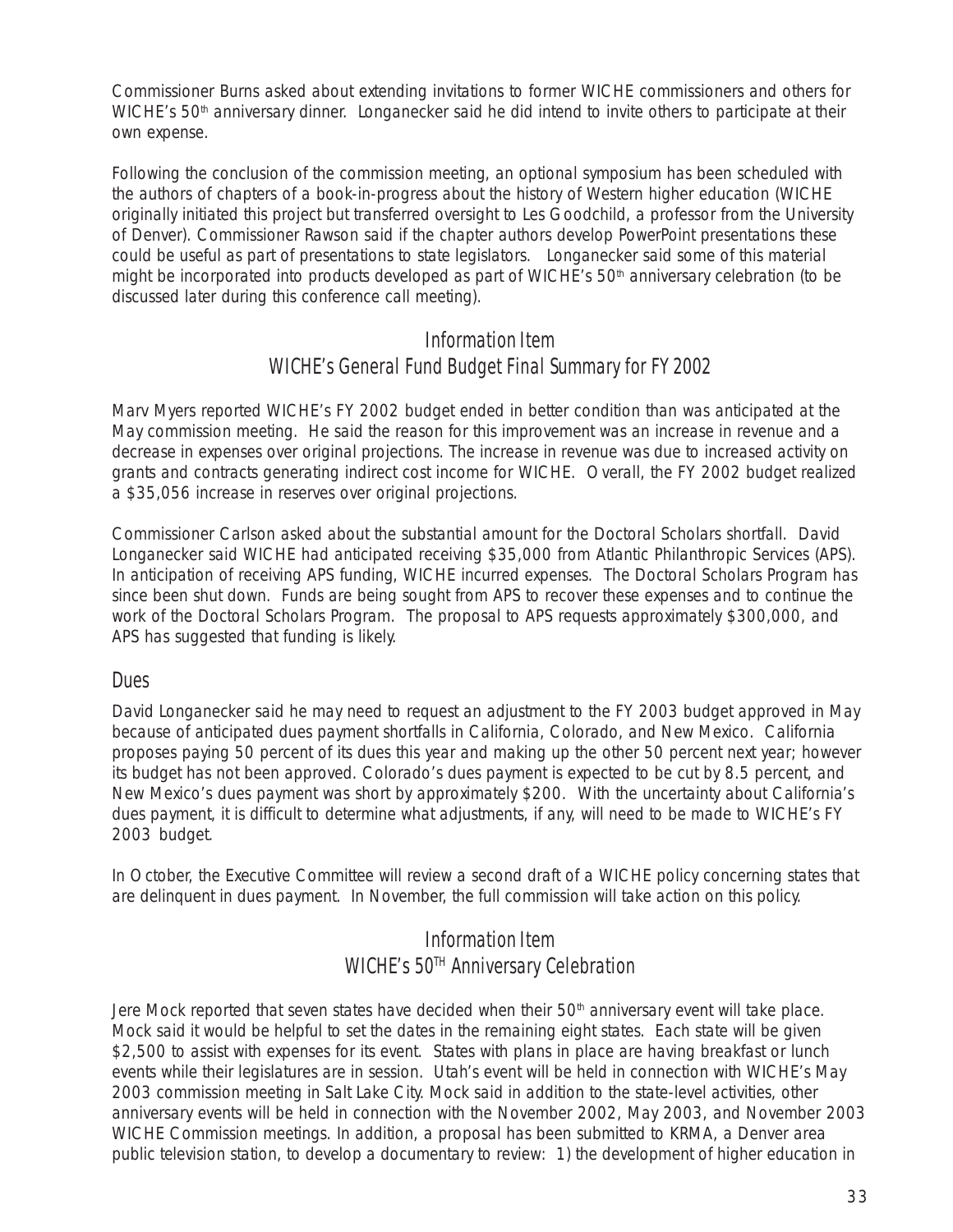the West over the past 50 years; 2) higher education's contribution to the West's social, cultural, and economic strengths of the region; and 3) WICHE's role in this process.

Commissioner Blessing asked if David Longanecker planned to attend the state-level events. Longanecker said he would attend these events (or not) depending on the wishes of the states.

Commissioner Carlson said he had asked for a list of previous WICHE commissioners for Washington State. Longanecker said work is underway to develop lists of previous WICHE constituency groups for each state, such as former WICHE commissioners, Professional Student Exchange Program participants, and others. Mock reported that 10 of the state lists have been completed and all will be distributed soon.

#### Information Item

#### WICHE National Technical Assistance Center for Older Adult Mental Health Services

David Longanecker reported that WICHE's Mental Health Program appears to be a strong candidate for a grant from the U.S. Dept. of Health and Human Services–Substance Abuse and Mental Health Services Administration to establish the National Technical Assistance Center for Older Adult Mental Health Services. Funding notification is expected the end of September.

Longanecker announced that Dennis Mohatt, director of WICHE's Mental Health Program, had been appointed to serve as a resource consultant to the rural subcommittee of President George W. Bush's New Freedom Commission on Mental Health. He will assist the subcommittee in developing recommendations designed to improve rural mental health resources.

# Information Item WICHE Legislative Advisory Committee 2002 Meeting Summary

A summary of WICHE's Legislative Advisory Committee meeting held in connection with the Council of State Governments–WEST meeting on July 19, 2002, was attached as part of the agenda material for the Executive Committee conference call.

David Longanecker reported excellent participation at the WICHE legislative breakfast also held at the Council of State Governments–WEST meeting. Longanecker said most states are in grave financial situations and that it appears this condition may continue for a couple of years. Commissioner Carlson said a number of presidents in Washington have indicated a financial crisis in higher education. He said it appears that higher education in Washington will not be able to carry on with its existing funding and that additional funding will be necessary. Carlson asked Longanecker if WICHE would be able to make recommendations to the states concerning the condition of higher education's finances. Longanecker said the policy discussions planned for the November commission meeting should prove to be helpful to the states. Commissioner Burns said many of the states are increasing tuition and fees to offset budget shortfalls, and he believes WICHE should assess this approach as it relates to student access. Longanecker said WICHE's current project funded by The Lumina Foundation focuses on this topic. Commissioner Carlson said states are increasing out-of-state tuition and WICHE, as a regional organization, ought to explore issues around regional tuition. Commissioner Nething said North Dakota has completed its institutional budget process and the institutions have been informed that there will not be additional funding available during the next interim and perhaps longer. Longanecker said WICHE might be able to get involved through training sessions for new legislators that are conducted by other organizations. He said WICHE might be able to interject a higher education theme to these legislative training sessions. Longanecker said another potential role for WICHE could be to examine the different state responses to these issues. He said this information would be important for legislators and governors as they begin this year's legislative sessions.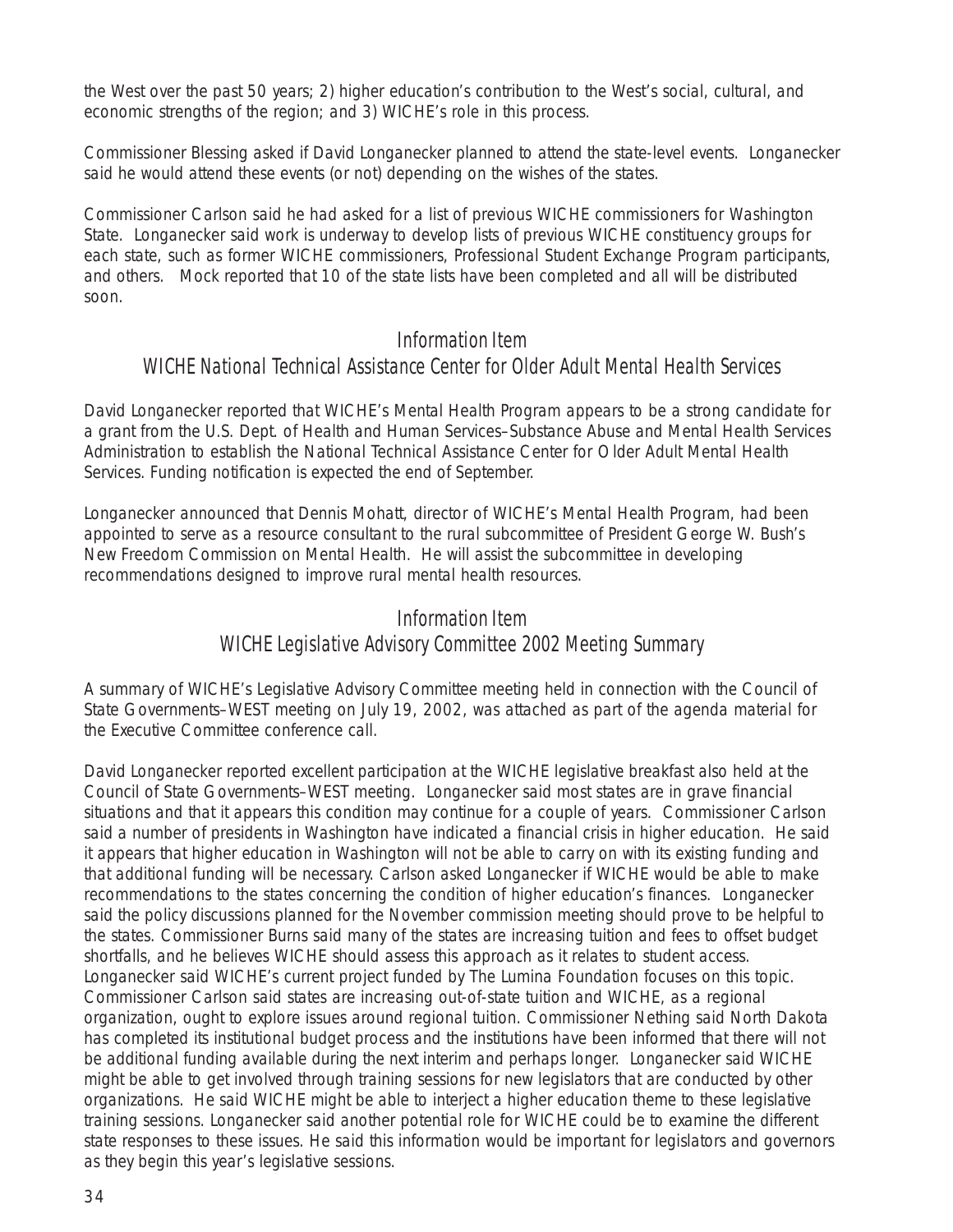# **Other**

The "Pathways to College" project will hold a regional meeting on September 16-17, 2002, in Albuquerque, NM, to explore issues around K-12/postsecondary articulation. Cheryl Blanco said registrations have been received by 115 individuals, representing all of WICHE's states and Texas.

The meeting adjourned.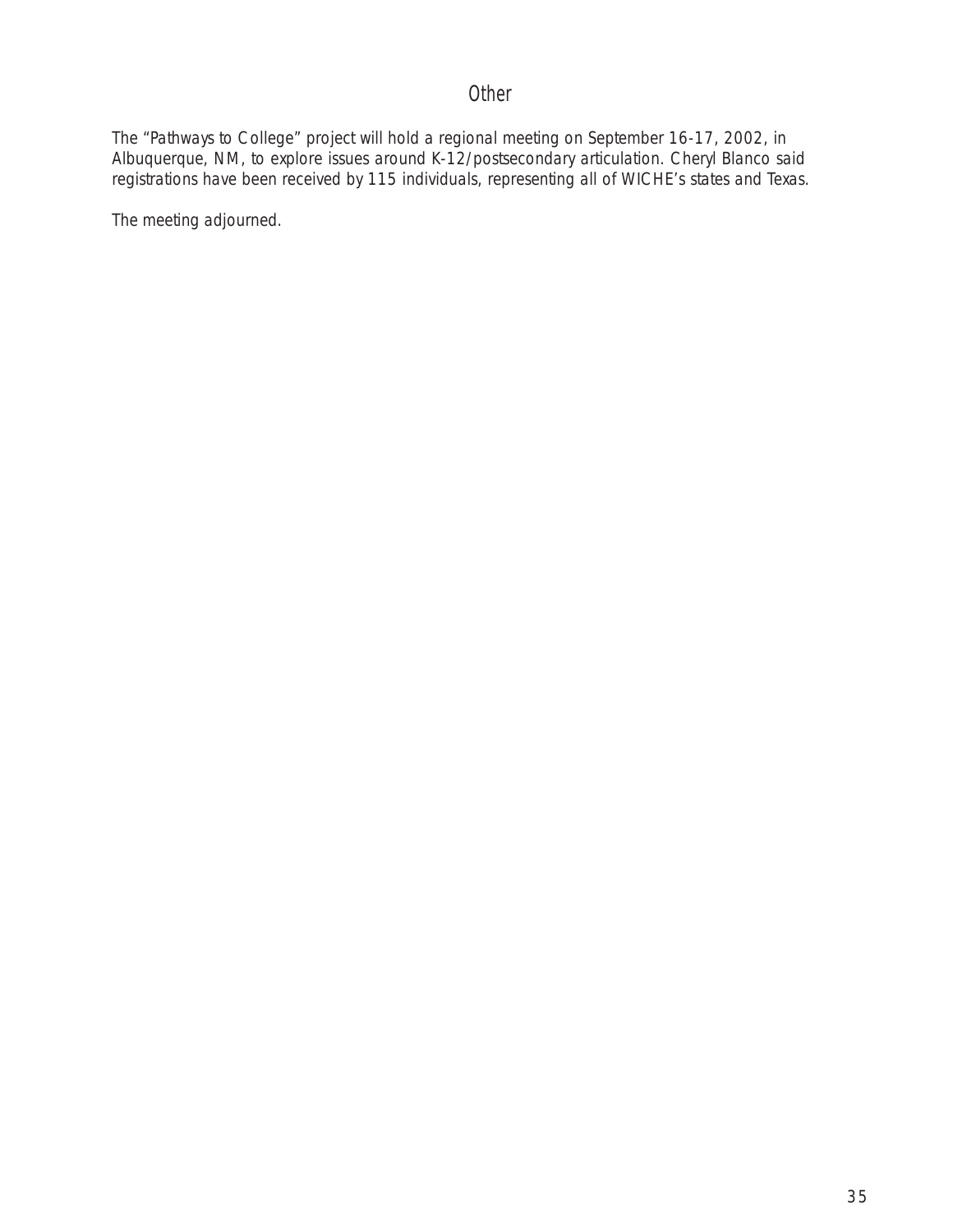# ACTION ITEM Mentoring the Creation of a National "Virtual K-12" Organization

#### **Summary**

This project responds to the need for a national resource for the rapidly developing field of K-12 elearning. The Western Cooperative for Educational Telecommunications (WCET) has been asked to host a planning grant to support the launch of a national K-12 e-learning association. This association would eventually form an independent, national 501(c)3, nonprofit organization "to facilitate collaboration, advocacy, and research to enhance quality K-12 e-learning." WCET would serve as the sponsoring agency, and would guide and support the new association through its early development stages.

## Background

WCET served as a co-host to a recent national Virtual High School Summer Institute along with the University of California College Prep Initiative, which is led by WICHE Commissioner Francisco Hernandez. The institute was sponsored by the William and Flora Hewlett Foundation.

More than 50 national leaders in virtual secondary education were in attendance. This meeting was the culmination of nearly two years of work by leaders in the virtual K-12 setting, with calls for a separate organization to better serve the needs of this rapidly growing arena. At the request of the Hewlett Foundation, WCET has remained involved in this process and has been asked to serve as a mentor organization to sponsor the launch of a new national organization.

The purpose of the meeting was to determine the interest and viability of this national association. There was strong and solid support demonstrated at that meeting, and a planning committee was created to move the process forward. This proposal is culmination of those planning efforts and the work done at the summer institute.

#### Relationship to WICHE's Mission

The project supports WICHE's mission to increase access to higher education by increasing access for underserved populations to college preparation courses at the secondary level.

# Project Goal

The goal is to develop and launch an independent, nonprofit organization to serve the needs of K-12 elearning on a national level.

## Project Objective

The use of technology to serve K-12 students is a recent development in education. Nationally, it is a rapidly growing arena with few organized resources that serve this audience.

Although the planning committee for this organization has not agreed upon the audience they intend to serve, the composition of the group reflects the leadership of the virtual K-12 community, comprised of program directors, principals, and administrators. There is no existing national organization designed to address or serve their particular set of needs.

Virtual K-12 leaders face common issues as they build and grow online programs. Those shared challenges include: teacher training, curriculum and course development, the need for research and best practices, strategies for student performance, and the delivery of student services, financing, and public policy.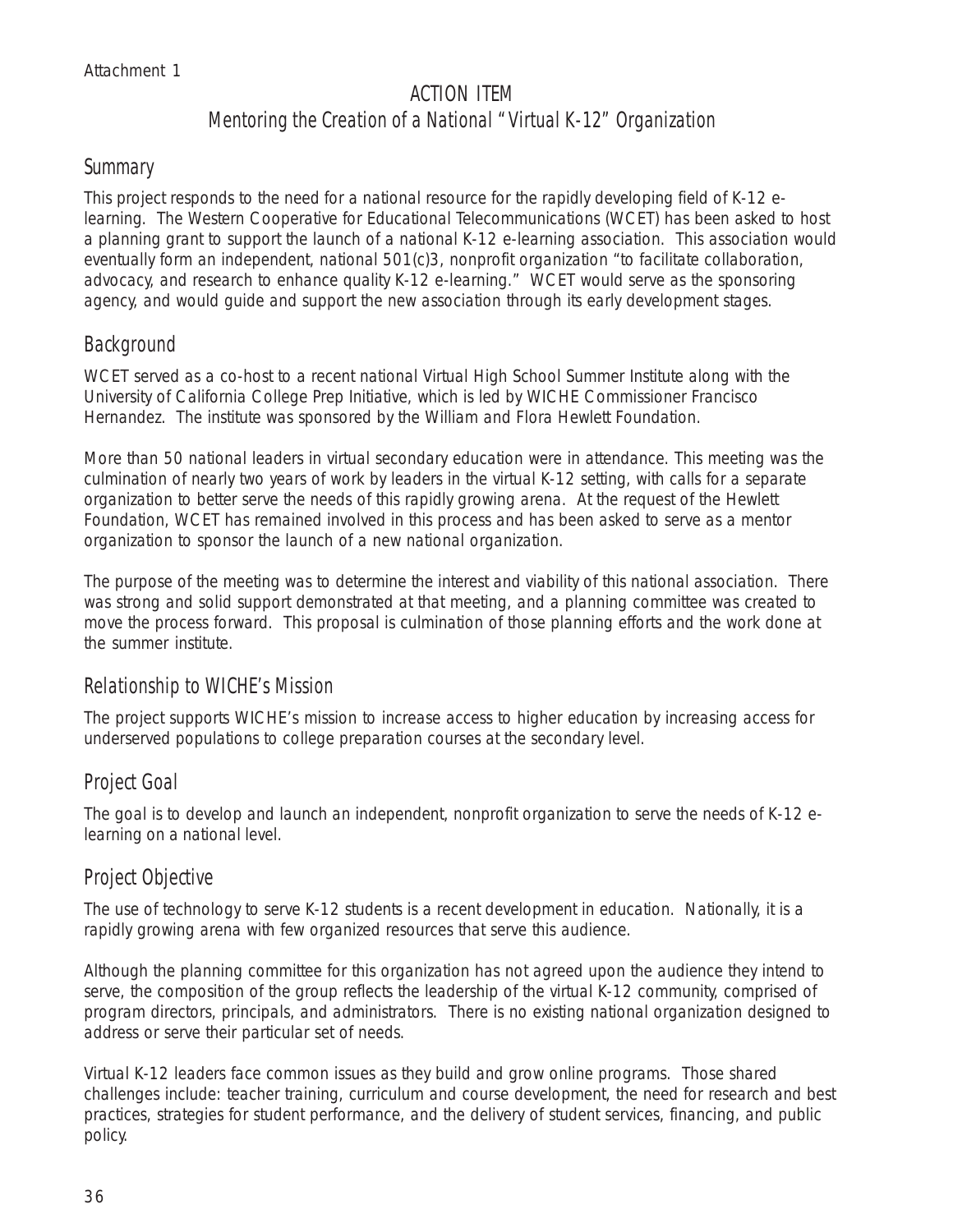# Principal Project Activities

This two-year project will create a new national organization. A table of project activities and outcomes is attached.

#### Budget

The total budget for the two-year project will be approximately \$350,000. WICHE's indirect income will be about \$35,000.

#### Action Requested

Approval to seek, receive, and expend funds from the William and Flora Hewlett Foundation for a grant to support the launch of a national K-12 e-learning association.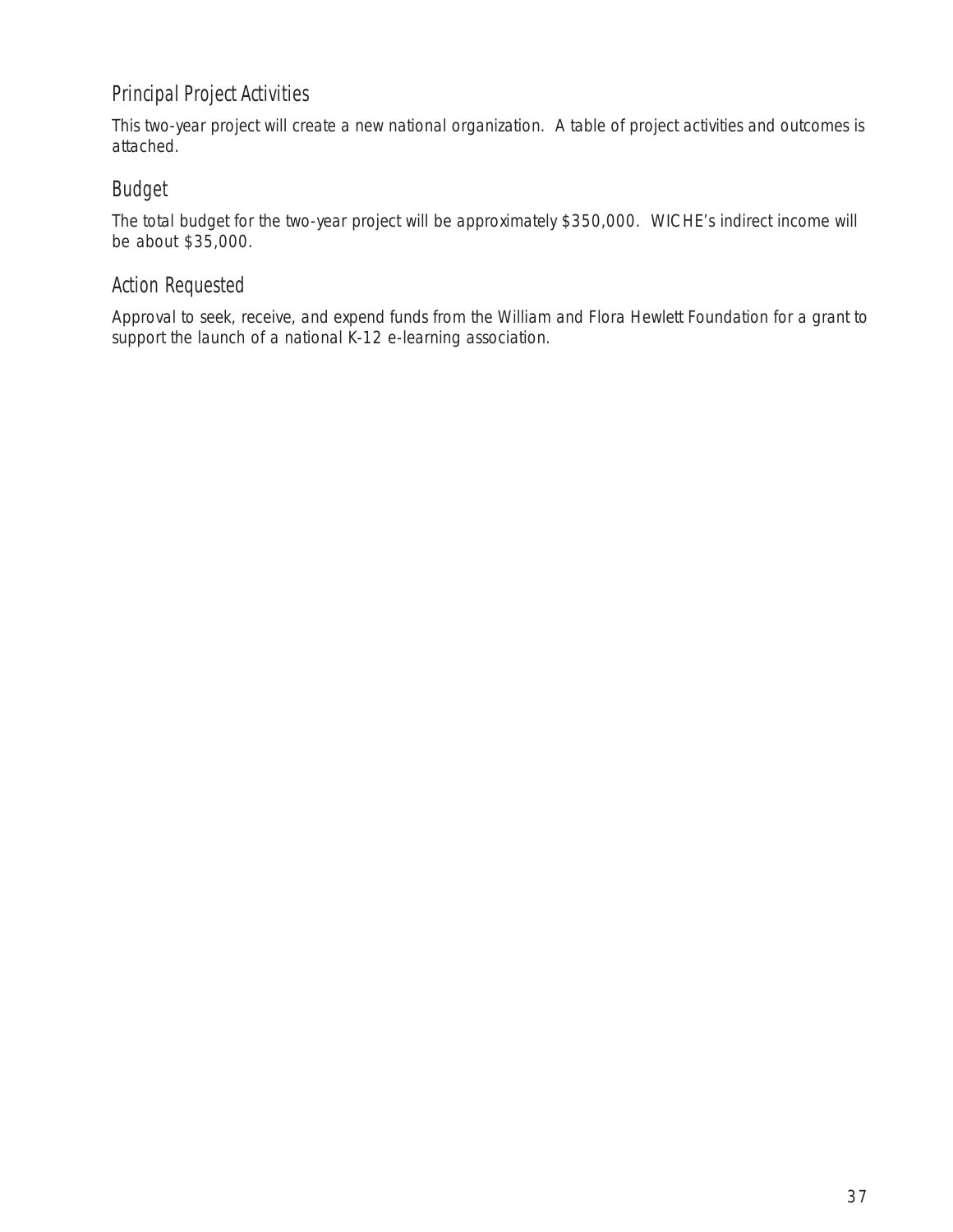# ACTION ITEM Planning a Center for Transforming Student Services

#### **Summary**

This planning project would continue the work of the Western Cooperative for Educational Telecommunications' (WCET's) LAAP project, "Beyond the Administrative Core: Creating Web-Based Student Services for Online Learners." Building on what we have learned in that project, we propose to develop tools and resources to assist institutions in using technology solutions to create new more effective and efficient student services. This work is envisioned as a precursor to a multi-million dollar project that would establish a Center for Transforming Student Services. Through the center, WCET would further expand its research and writing on best practice models in online student services, manage a grant program that would provide specific assistance to grantee institutions ready to use technology to improve their services, develop a one-stop searchable Web site featuring a broad collection of electronic student services resources, and provide several communication tools to enhance the sharing of information on technology-enabled student services among institutions.

## Background

In the LAAP project, WCET worked with three institutions and a corporate partner to design new Webbased academic advising, orientation, and tutoring services. These new services, customized and personalized for the individual student, are designed to improve student success and retention and to provide staff with the types of tools and information they need to better serve students. Through this project, WCET identified methodologies that help institutions, regardless of their size or mission, to understand the best ways of using technology to reinvent their services.

## Relationship to WICHE's Mission

Good student services such as academic advising, orientation, tutoring, and library services are essential to a student's academic success. Although traditional students have access to these services on campus, a growing population of part-time and distance students have limited or nonexistent access. With the current estimate of 2.25 million students studying online at U.S. colleges and universities, it is imperative that institutions find ways to service these students. Moreover, all students expect to access many services over the Web. By using well-designed technology solutions, institutions can better serve both the on and off campus populations. Thus, this project supports WICHE's mission to improve access to quality higher education.

## Project Goal

The goal is to serve the needs of institutions seeking to use technology to improve and expand access to their student services.

# Project Objective

The project will build upon the work of WCET to create awareness about the needs of all students for access to good student services. It will help institutions rethink the ways services are provided and how technology can be used to integrate them in ways that will provide higher quality and more efficient service. It will also make software developers aware of institutional needs in selected areas of student services.

# Principal Project Activities

During this planning project, WCET will develop the plans and initial services to be provided by the Center for Transforming Student Services. Activities will include: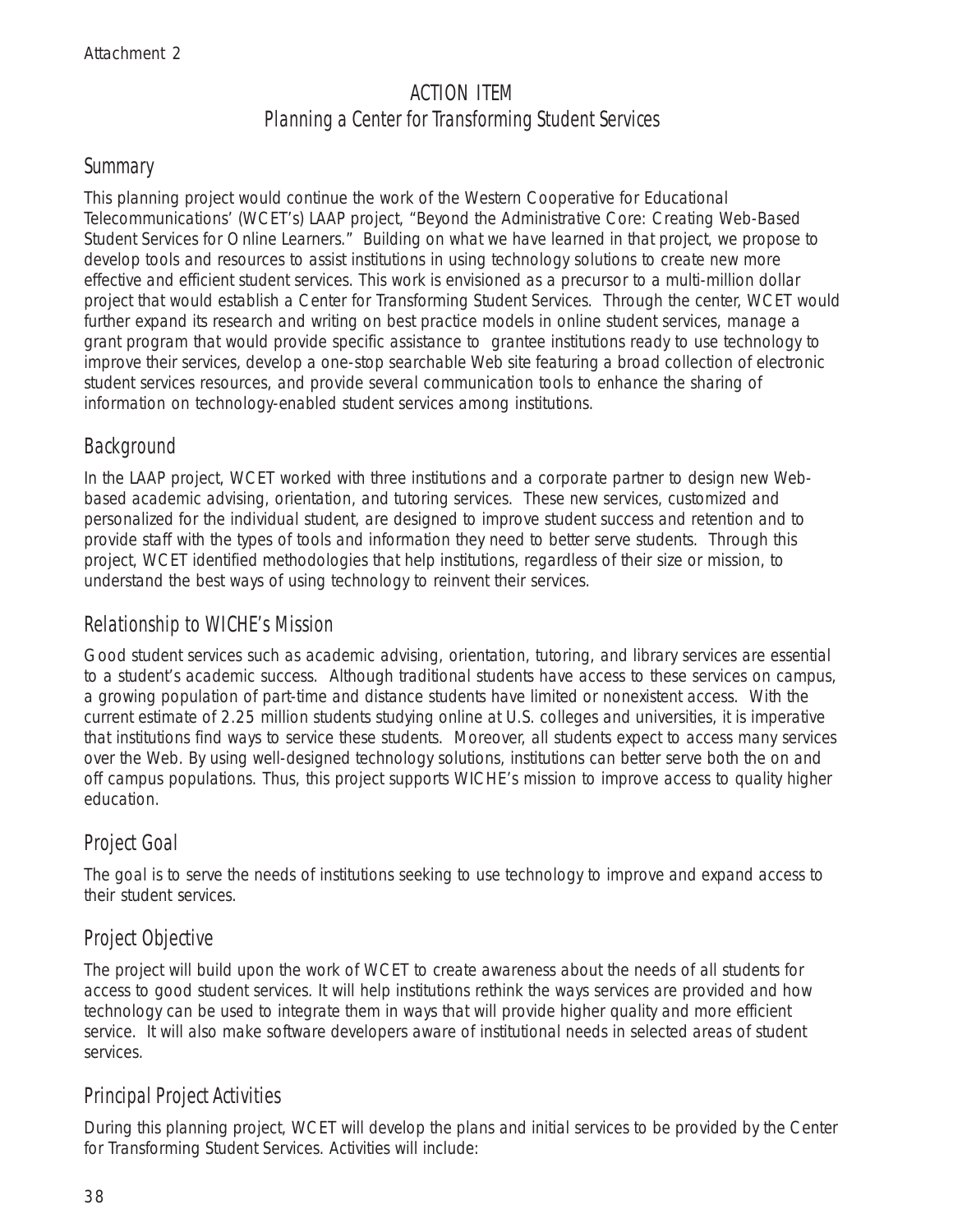- Developing the tools and resources to assist institutions in determining their readiness to design more effective and efficient student services enabled by technology. Additional tools based on the LAAP methodologies will help institutions envision and plan new services designed from the student's point of view and customized and personalized for the individual student via the use of technology.
- Expanding the current Web site collection of best practice models of electronic student services and developing plans for a new database driven site that will allow users to search in a variety of ways for best practice models, guidelines for new online services, and a plethora of other resources related to electronic student services.
- Developing plans for a monograph series on selected aspects of electronic services along with several communication strategies to facilitate institutions' sharing of information and advice on the use of technology in delivering student services.
- Designing a multiyear grant program with workshops and facilitation services to be provided by WCET to grantee institutions ready to develop new services with measurable outcomes.
- Continuing the highly successful Webcast series, begun in the LAAP project, featuring a different aspect of electronic student services each month.

## Anticipated Project Outcomes

This planning project will lay the foundation for the Center for Transforming Student Services. At the end of the project, we will have tools and resources to support institutions in the redesign of student services along with a plan for a grant program that would allow WCET to provide direct assistance to grantee institutions ready to design new technology-enabled services.

# Budget

The total budget for this one-year planning project will be approximately \$400,000. WICHE's indirect income will be about \$60,000.

## Action Requested

Approval to seek, receive, and expend funds to plan for the establishment of a Center for Transforming Student Services, and to seek additional funds for the establishment of the center.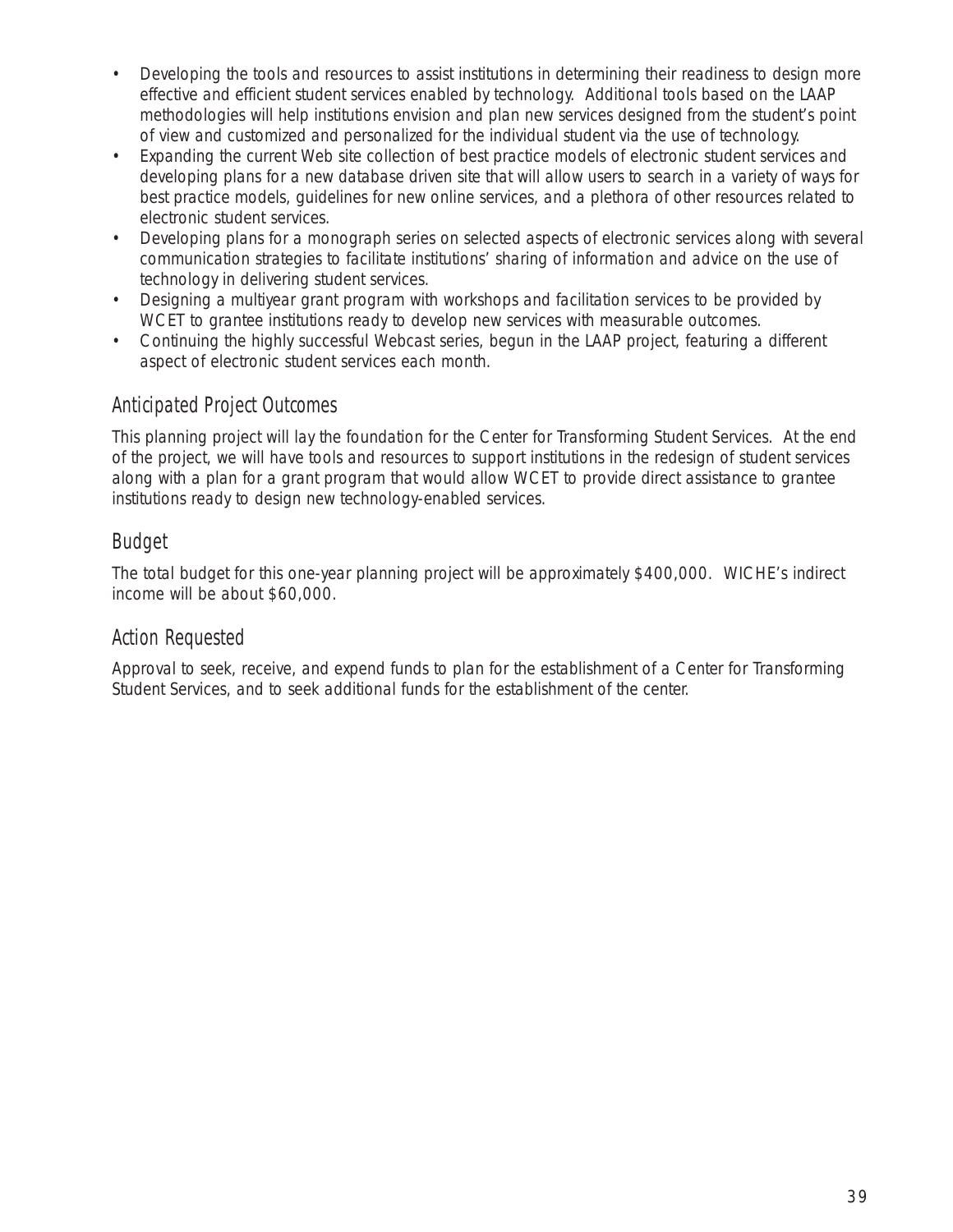# ACTION ITEM

# Executive Committee Conference Call Minutes October 1, 2002

#### Members Present

Tad Perry (SD), chair Emily Stonington (MT), immediate past chair

Diane Barrans (AK) Linda Blessing (AZ) Robert Moore (CA) Doris Ching, 2001-02 (HI) Clyde Kodani, 2002-03 (HI) Dick Crofts (MT) Ray Rawson (NV) Bruce Hamlett (NM) David Nething (ND) Diane Vines (OR) Don Carlson (WA)

#### Members Unable to Attend

Chuck Ruch (ID), vice chair Bill Kuepper (CO) Gary Stivers (ID) Bob Burns (SD) David Gladwell (UT) Jenne Lee Twiford (WY)

#### Staff Attending

David Longanecker Jere Mock Marv Myers Russ Poulin Marla Williams

Chair Perry called the meeting of the Executive Committee to order.

#### Action Item Policy on State Dues Arrears

David Longanecker reviewed the proposed policy for states in arrears on dues (attachment 1). The proposal was modified from a draft reviewed during the July conference call meeting of the Executive Committee. Under the proposed policy, consequences for nonpayment of the full dues would take effect after one year. WICHE would cease to reimburse travel expenses to any WICHE-sponsored meetings by commissioners and constituents from the state, WICHE would cease to schedule additional meetings in the state, and interest accruing at the rate of inflation would be attached to the state's dues obligation. Commissioners would have opportunities to gain credit toward their state's dues obligation by paying their own travel expenses to attend commission meetings (estimated at \$6,000 to \$8,000 per year). After five years, WICHE services to the state would cease until the state's dues obligation was fully repaid with accrued interest.

Longanecker reported the three states currently in arrears are: New Mexico, owing \$200: Colorado, owing \$8,240; and California, having yet to pay its FY 2003 dues of \$103,000. It is anticipated that California will pay 50 percent of FY 2003 dues and owe the other 50 percent, or \$51,500. Longanecker reported that the exact language approved by the California legislature had not been received, and that California's intent to repay WICHE the other 50 percent was unknown. Longanecker reported that California cut the dues of 12 organizations by 50 percent this year and that WICHE had not been singled out for the dues shortage. Commissioner Hamlett asked for a copy of a letter sent to the State of New Mexico requesting the balance of New Mexico's dues.

The Executive Committee agreed that the policy on state dues arrearages was necessary and appropriate.

COMMISSIONERS CARLSON/BLESSING (M/S) APPROVAL TO ADVANCE THE POLICY ON STATE DUES DEFAULT TO THE FULL WICHE COMMISSION FOR ACTION DURING THE NOVEMBER 2002, COMMITTEE OF THE WHOLE MEETING. The motion passed unanimously.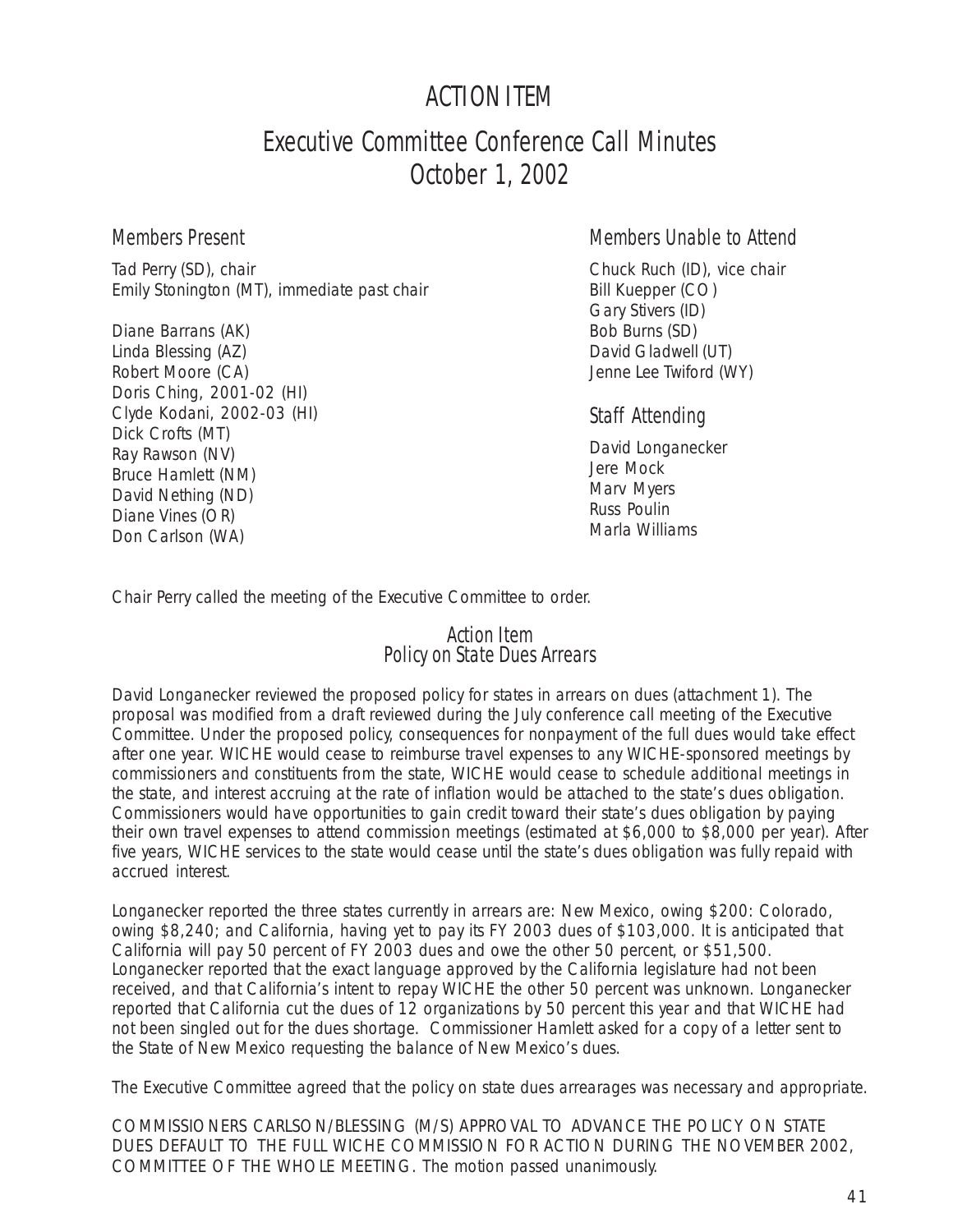#### Information Item A Draft Charge from the Chair to Review WICHE and its Leadership

Chair Perry reviewed the draft charge to review WICHE and its leadership as follows:

WICHE will celebrate two milestones in the next year:

1) Its  $50<sup>th</sup>$  year as an organization providing service to the Western states.

2) Its fifth year under its current leadership.

Given this, it is an appropriate time to review the organization and its leadership.

The chairman will ask three commissioners to serve as a special committee to review WICHE and its leadership. The review committee is charged with conducting a review of the WICHE organization and its leadership. The committee should respond to the following:

- 1. Is WICHE's current work plan relevant to the issues facing higher education in the West?
- 2. Is WICHE effective in meeting program and policy goals and objectives with current activities?
- 3. Is WICHE's leadership effective in meeting and contributing to its service to the West?

The review committee will determine methods for seeking input from different WICHE constituencies.

To pursue this task, the review committee will secure the assistance of a consultant who is familiar both with WICHE and with higher education in the West. This consultant will conduct interviews, using the protocol developed by the committee, to secure the perceptions of various WICHE constituencies (commissioners, government leaders, higher education leaders, organizational leaders, and others served by WICHE) about the effectiveness of WICHE and its leadership.

The review committee will report its findings to the Executive Committee.

The Executive Committee agreed that this was a good plan and encouraged that the process get underway.

#### Information Item Audit Report for FY 2002 – Preliminary Findings

David Longanecker reported that the audit report for FY 2002 had just been received last evening and staff had not had an opportunity to fully review it. He said the auditors made two comments about the A-133 federal audit concerning the Advanced Placement project. One of the comments concerned a disbursement violation which actually occurred in FY 2001 but continued into FY 2002 and therefore was reported in FY 2002. This comment concerned a premature payment to the State of Hawaii. The funds were subsequently returned to WICHE after a two to three month period occurring over the FY 2001 and FY 2002 audit periods. The other comment concerned the timeliness of quarterly reports to the federal government about the project's progress. The auditor's "comments" are not considered "material comments" (or very serious infractions). The auditors did not disallow any payments and found WICHE's financial statements to be "clean." Longanecker said the full audit report will be presented to the Executive Committee at the November meeting.

#### Information Item Draft Schedule for November 2002 Commission Meeting

Longanecker reported that the only significant change in the November meeting schedule was that Harold Enarson declined his invitation to speak at WICHE's 50<sup>th</sup> anniversary celebration dinner, and that he was looking for a dinner speaker. It was suggested that former WICHE chairs, such as Audrey Alvarado, Frank Besnette, or Kerry Romesburg might be good choices.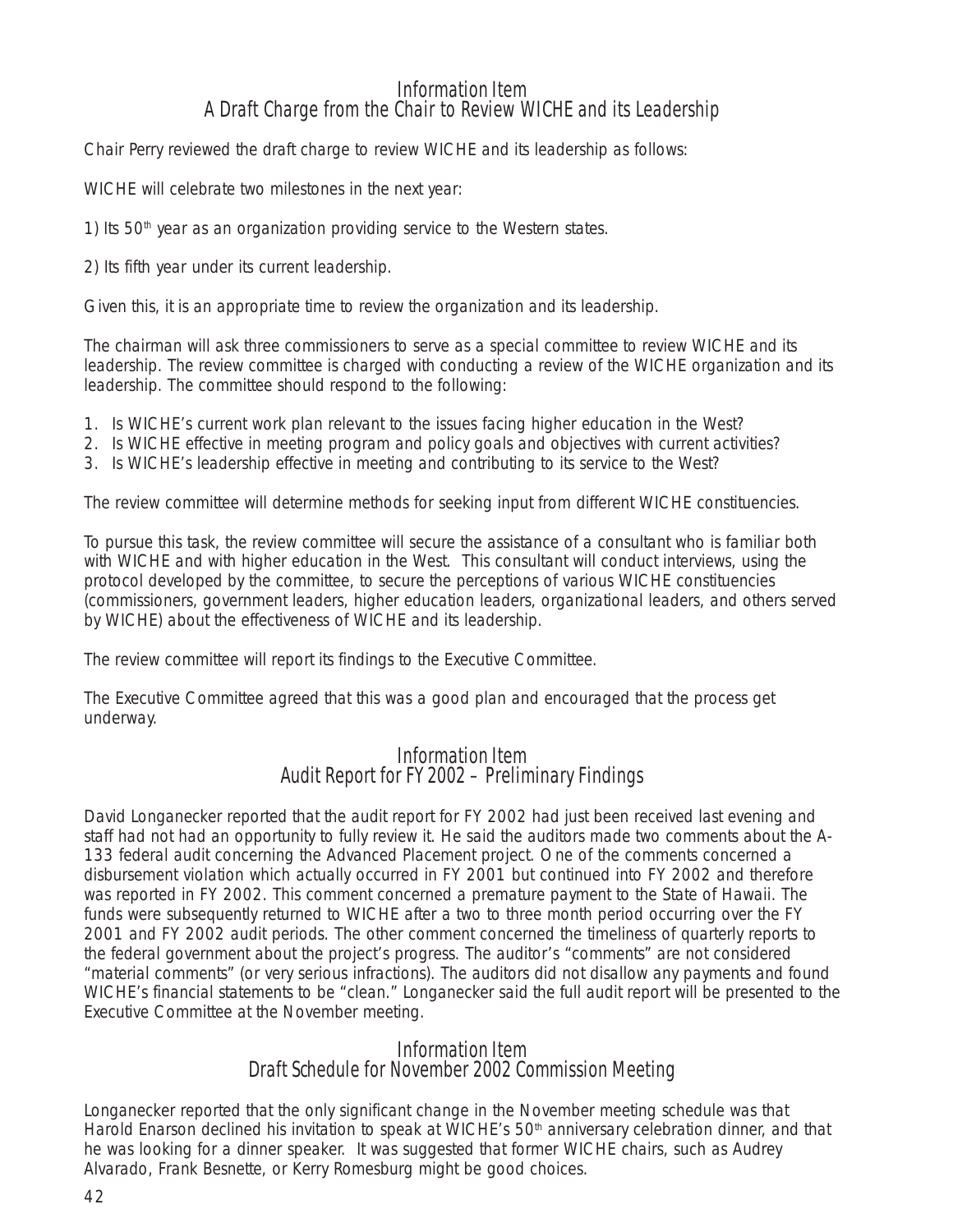Longanecker said it is unclear if the optional session with the authors of *Higher Education in the West* book would be held. This session was to be coordinated through the University of Denver.

Commissioner Carlson asked about ground transportation to/from the Denver International Airport. Longanecker explained that staff would be providing ground transportation for commissioners. He said the cost may be less and he hoped it would prove to be more convenient for commissioners. He said it is important for commissioners to contact Marla Williams with their flight information for ground transportation scheduling. A transportation schedule, complete with exact pick-up locations, will be distributed in advance of the meeting.

#### Information Item WICHE's 50<sup>TH</sup> Anniversary Celebration

Jere Mock said, as previously reported, several regional and state-level events were being planned for WICHE's 50<sup>th</sup> anniversary celebration. She said for the November meeting, former WICHE commissioners, Professional Student Exchange Program alumni, and others would be invited to the dinner on Monday, November 11. She said 12 of the 15 states have scheduled their state-level events and she would like to hear from Oregon, Nevada, and North Dakota. She said that New Mexico will hold its event before the end of the year and the other states would have events between January and Spring 2003.

Commissioner Nething said he will be meeting with the other North Dakota commissioners during the November commission meeting to plan North Dakota's event. Commissioner Vines said she will soon be meeting with the other Oregon commissioners for the same purpose. Commissioner Rawson said he has met with the other Nevada commissioners and will share their plans for Nevada's event with Mock. Commissioner Ching said she had more material for Mock following her meeting with the other Hawaii Commissioners and former WICHE commissioner and chair Dick Kosaki.

#### Information Item Office Space

Longanecker said he and Myers had recently met with Dennis Jones, president of NCHEMS (National Center for Higher Education Management Systems) and Paul Lingenfelter, executive director of SHEEO (State Higher Education Executive Officers). He said both organizations are interested in partnering with WICHE to obtain new office facilities. He said NCHEMS is interested in sharing office facilities only if the Learning Center component of the plan materializes; SHEEO is interested regardless. He said both organizations are involved in trying to raise funds for the project. Longanecker said he is planning to propose to the commission in November that WICHE remove one option from consideration and that is the notion of building an office facility. He said there is an abundance of existing office facilities available in the Boulder/Denver area due to business failures. He said purchasing an existing building may reduce the projected cost of office facilities. Commissioner Blessing said purchasing an existing building would reduce the risks associated with constructing a facility.

#### Other

Commissioner Carlson reported that Ken Jacobsen, a WICHE commissioner from Washington, had resigned his commission appointment. He said he hoped the governor would act quickly to replace Jacobsen so the new Washington commissioner could attend the November meeting.

Commissioner Ching asked if it would be appropriate for a state legislator to attend the WICHE Commission meeting as an observer if Hawaii paid for travel expenses. Since the legislator is a member of WICHE's Legislative Advisory Committee, Longanecker encouraged his attendance.

The meeting adjourned.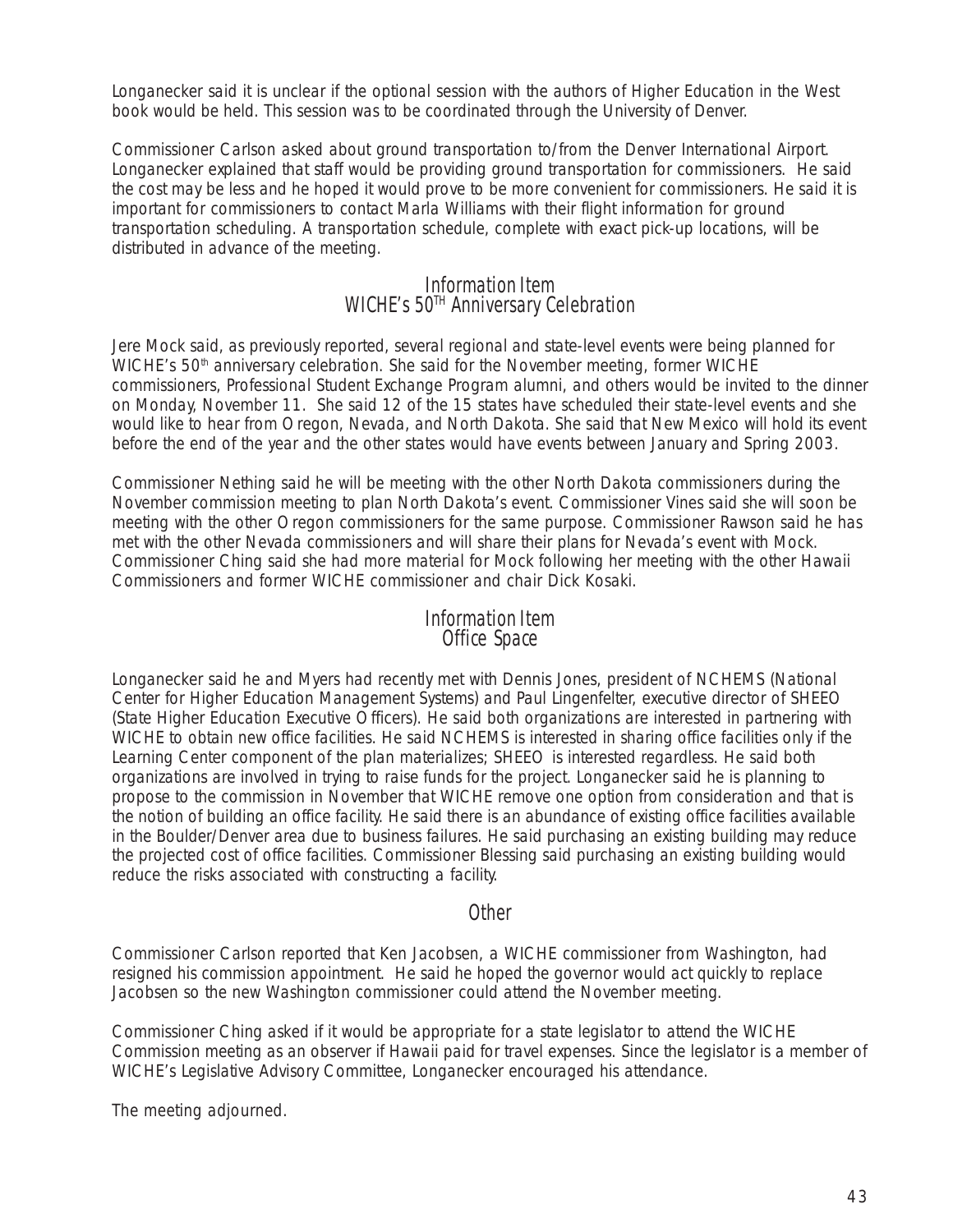## Action Item Policy on State Dues Arrears

WICHE state dues are payable on July 1<sup>st</sup> of each fiscal year. States that have not paid dues in full by the end of the fiscal year (June 30<sup>th</sup>) will be considered in arrears. WICHE will seek full payment of the dues with the assistance of the WICHE commissioners and other relevant state officials.

#### Consequences of Nonpayment

If the arrearage is not paid by June 30, of year one, WICHE will:

- Cease to reimburse travel expenses to any WICHE-sponsored meetings by commissioners and constituents from the state. A credit toward the state's dues obligation will be given for commissioners who incur travel expenses to attend WICHE Commission meetings during this period.
- WICHE will cease to schedule additional meetings in the state.
- Interest accruing at the rate of inflation will be attached to the state's dues obligation.

If the arrearage is not paid by June 30, of year five, WICHE will:

• Terminate services to the state until the state's dues obligation is fully repaid with accrued interest.

#### Action Requested

Approval to advance the policy on state dues default to the full WICHE Commission for action during the November 2002 Committee of the Whole meeting.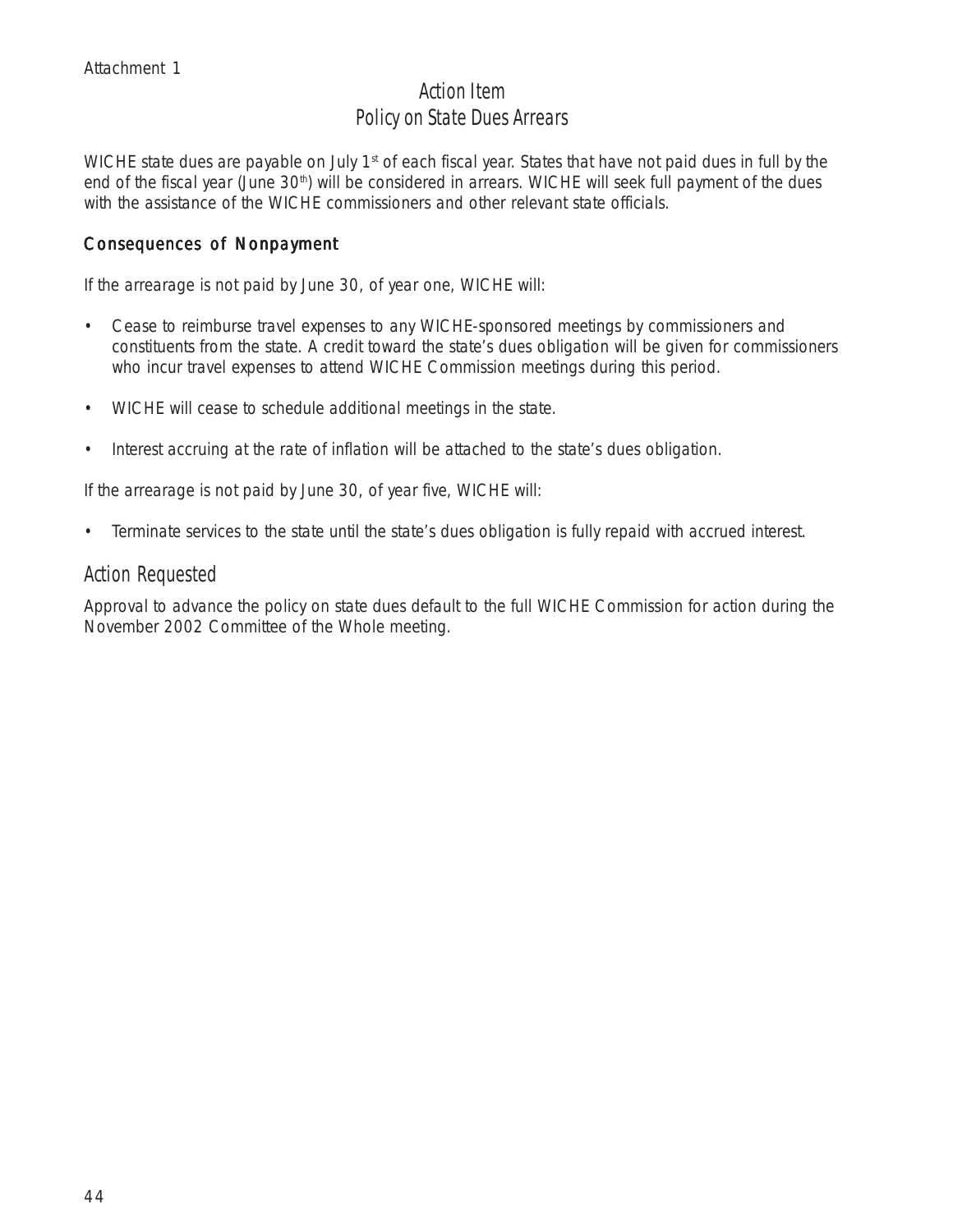## ACTION ITEM

## Auditors Report for the Fiscal Year 2002

A copy of the auditors report for the year ended June 30, 2002, and a letter from the auditors regarding internal control are being sent to each Commissioner along with the agenda materials for this meeting. Boulder CPA firm Rhode, Scripter & Associates LLP performed the audit.

The financial statement formats comply with the Statement of Financial Accounting Standards (SFAS), No. 117, *Financial Statements of Not-for-Profit Organization*s, and No. 124, *Accounting for Certain Investments Held by Not-for-Profit Organizations.*

### Cover Letter from Auditors

The auditors commented that the limited number of office personnel prevents segregation of duties necessary to assure maximum internal control. As the auditors note, this situation is not uncommon for organizations of WICHE's size, and management involvement in certain areas reduces the organization's exposure to major error. This note has been made annually.

For example, operating units receive monthly detail of income and expenditures on accounts for the unit, which has budget responsibility. By monitoring these on a regular basis, unit staff can check for proper recording of cash receipts and disbursements. Also, funds received on federal awards and interest are direct deposited to WICHE's bank or money market accounts by the payor. Thus, no cash comes into the WICHE office for these items.

#### Independent Auditor's Report (page 1)

In the regular audit, which is performed annually, the auditors test whether the financial statements prepared by WICHE accurately portray our true financial position. The auditors report that these financial statements present fairly, in all material respects, the financial position of WICHE as of June 30, 2002, and are in conformity with U.S. generally accepted accounting principals.

### Statement of Financial Position (page 2)

This statement is a summary of the financial position of WICHE as of June 30, 2002.

The lower section on "net assets" is similar to net worth for profit-making companies. "Undesignated net assets" consist of the general fund carryover of \$306,273, plus balances in the revolving funds for printing, network, and telephone services of \$45,686; the facilities expense fund of \$11,945; and the furniture and equipment fund of \$204,664 – primarily the book value of WICHE-owned furniture and equipment.

"Net assets designated for the future program activity" primarily reflect the balance in the Professional Student Exchange Program (PSEP).

"Board designated for contingencies" is the \$232,821 minimum reserve, based upon 12 percent of budgeted expenditures, as approved by the commission in May of 2000.

#### Statement of Activities (page 3)

This statement reports revenue by source and expenditures divided between program services and supporting services. Expense totals for program services and supporting services are presented and tie to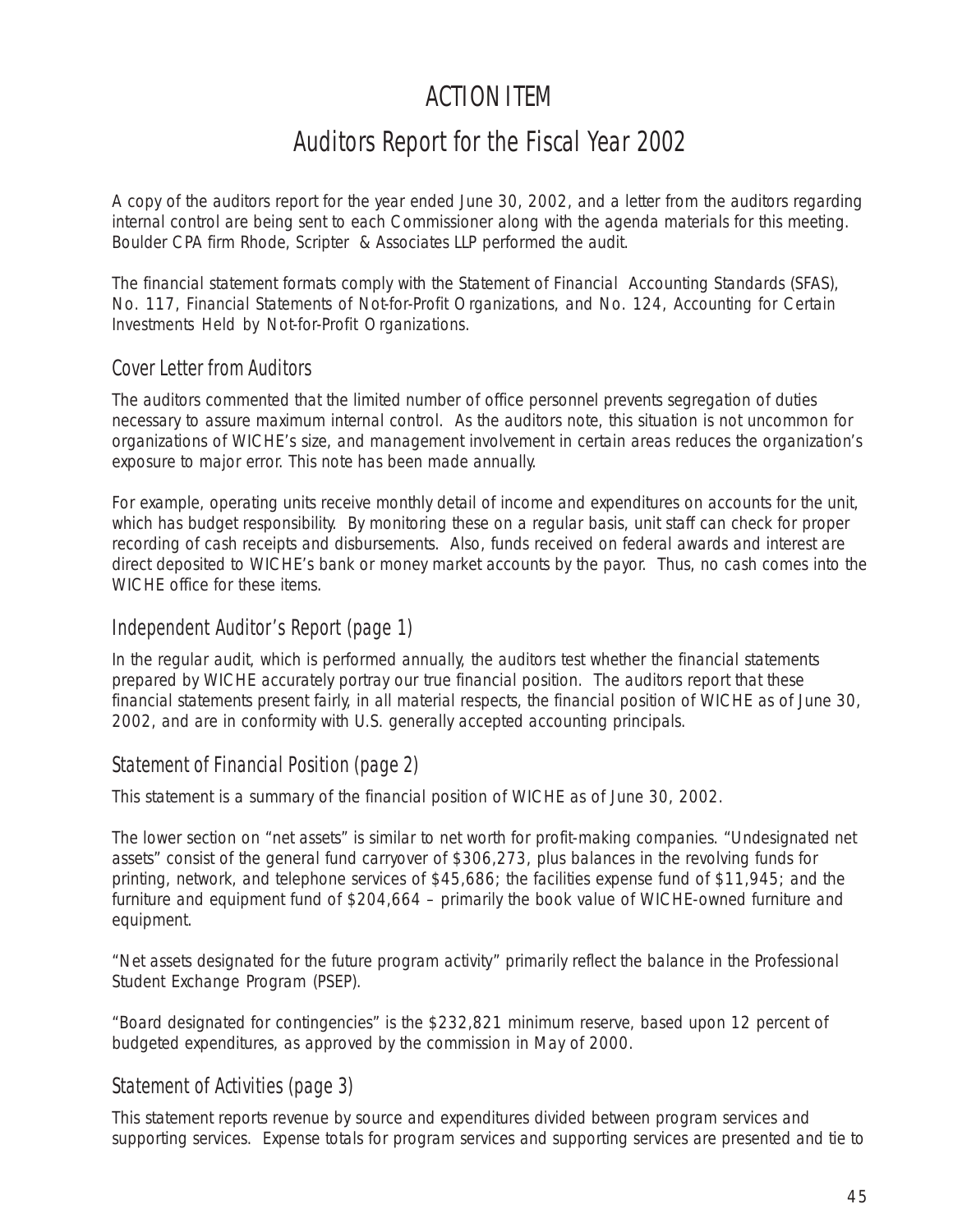the bottom line in the Statement of Functional Expenses (pages 4 and 5). At the bottom of the page, "net assets at the end of the year" tie to the next to the last line of the previous page.

## Statement of Functional Expenses (pages 4 and 5)

This statement reports program areas by groupings of expenditure categories. The lower portion reports pass-through expenditures for the Student Exchange support fees, the internal charge-back allocations, and the indirect cost allocations.

### Statement of Cash Flows (page 6)

This statement provides an analysis of the changes during the year in cash and "cash equivalents." On June 30, 2002, cash and cash equivalents included funds in checking, interest bearing savings, and the money market account.

## Auditor's Report on Compliance and Internal Control in the Regular Audit (page 14)

In the regular audit, no opinion of compliance is expressed regarding the requirements of any programs, either minor or major. An opinion on internal control is expressed by the auditors in a separate letter (summarized above), regarding instances that they determined are not material. When the level of federal expenditures reaches the \$300,000 threshold, an additional audit (summarized below) is needed to test compliance with federal programs. Two instances of reportable conditions were found and reported; the auditors determined were not material. They are described below.

### Auditor's Report on Compliance in the Required A-133 Federal Audit (page 16)

In addition to the regular audit, an audit of federal awards was conducted as required by the Office of Management and Budget Circular A-133, "Audits of Institutions of Higher Education and Other Non-Profit Organizations." This audit tests whether WICHE is in compliance with the requirements of the major federal programs. The auditors report that WICHE was found to be in compliance in all material respects with the requirements of each of its major federal programs. However, the auditors report that two immaterial instances of noncompliance were found, which are described on pages 19 and 20 of the auditors report.

Each of these immaterial instances of noncompliance have to do with the Advanced Placement program granted to WICHE from the U.S. Dept. of Education and passed through the Colorado Dept. of Education. The first instance of noncompliance had to do with WICHE advancing federal grant funds to one of the state departments of education in advance of that state's expenditure of these funds. The second instance has to do with the timeliness of two quarterly reports to the federal Dept. of Education. Both of the instances have been addressed and corrected by WICHE.

### Action Requested

Approval of the Auditors Report for Fiscal Year 2002.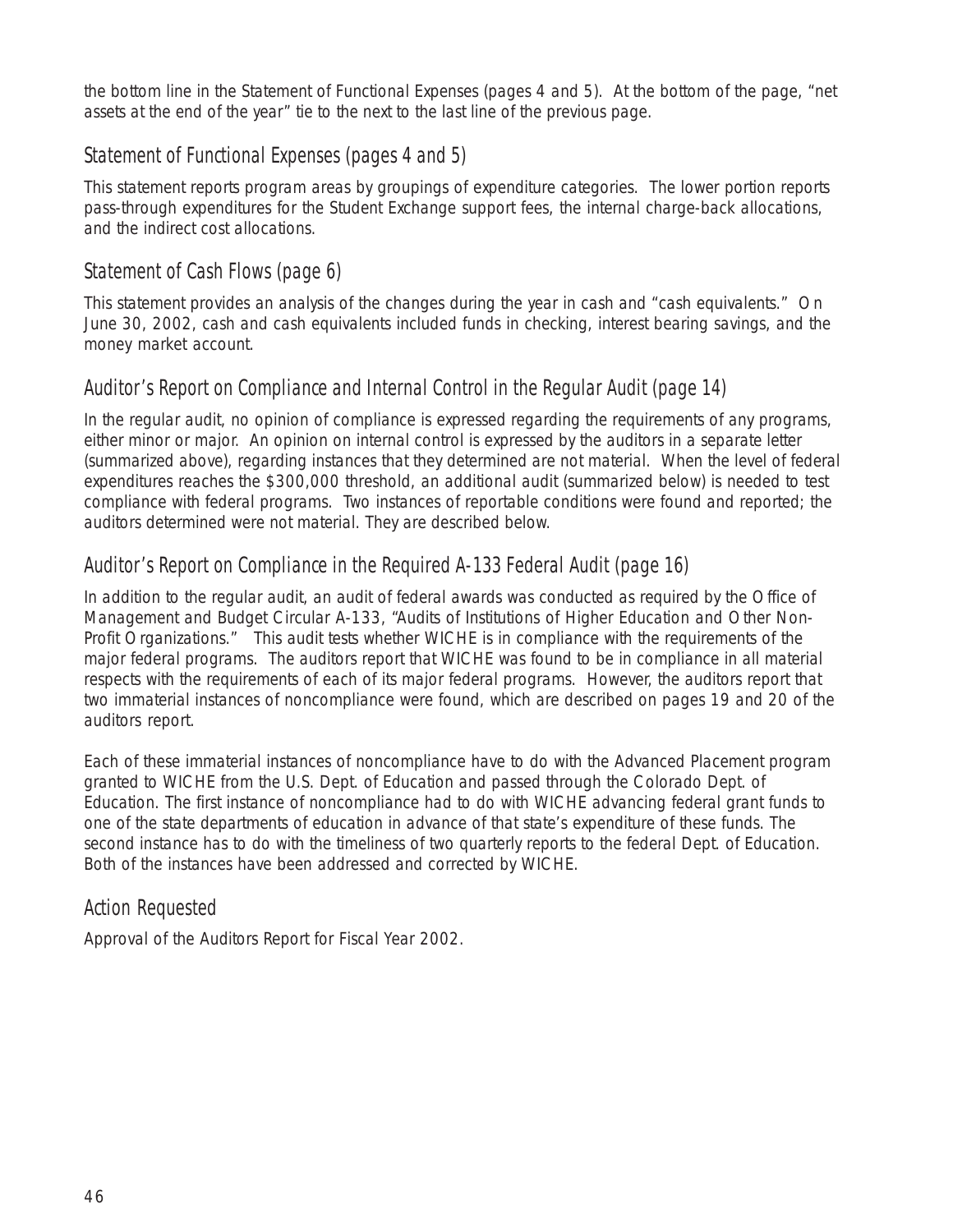## INFORMATION ITEM Charge from the Chair to Review WICHE and its Leadership

WICHE will celebrate two milestones in the next year:

1) Its  $50<sup>th</sup>$  year as an organization providing service to the Western states.

2) Its fifth year under its current leadership.

Given this, it is an appropriate time to review the organization and its leadership.

The chairman has asked three commissioners to serve as a special committee to review WICHE and its leadership. David Nething (ND) will serve as committee chair with Linda Blessing (AZ) and Everett Frost (NM).

The review committee is charged with conducting a review of the WICHE organization and its leadership. The committee should respond to the following:

- 1. Is WICHE's current work plan relevant to the issues facing higher education in the West?
- 2. Is WICHE effective in meeting program and policy goals and objectives with current activities?
- 3. Is WICHE's leadership effective in meeting and contributing to its service to the West?

The review committee will determine methods for seeking input from different WICHE constituencies.

To pursue this task, the review committee will secure the assistance of a consultant who is familiar both with WICHE and with higher education in the West. This consultant will conduct interviews, using the protocol developed by the committee, to secure the perceptions of various WICHE constituencies (commissioners, government leaders, higher education leaders, organizational leaders, and others served by WICHE) about the effectiveness of WICHE and its leadership.

The review committee will report its findings to the Executive Committee.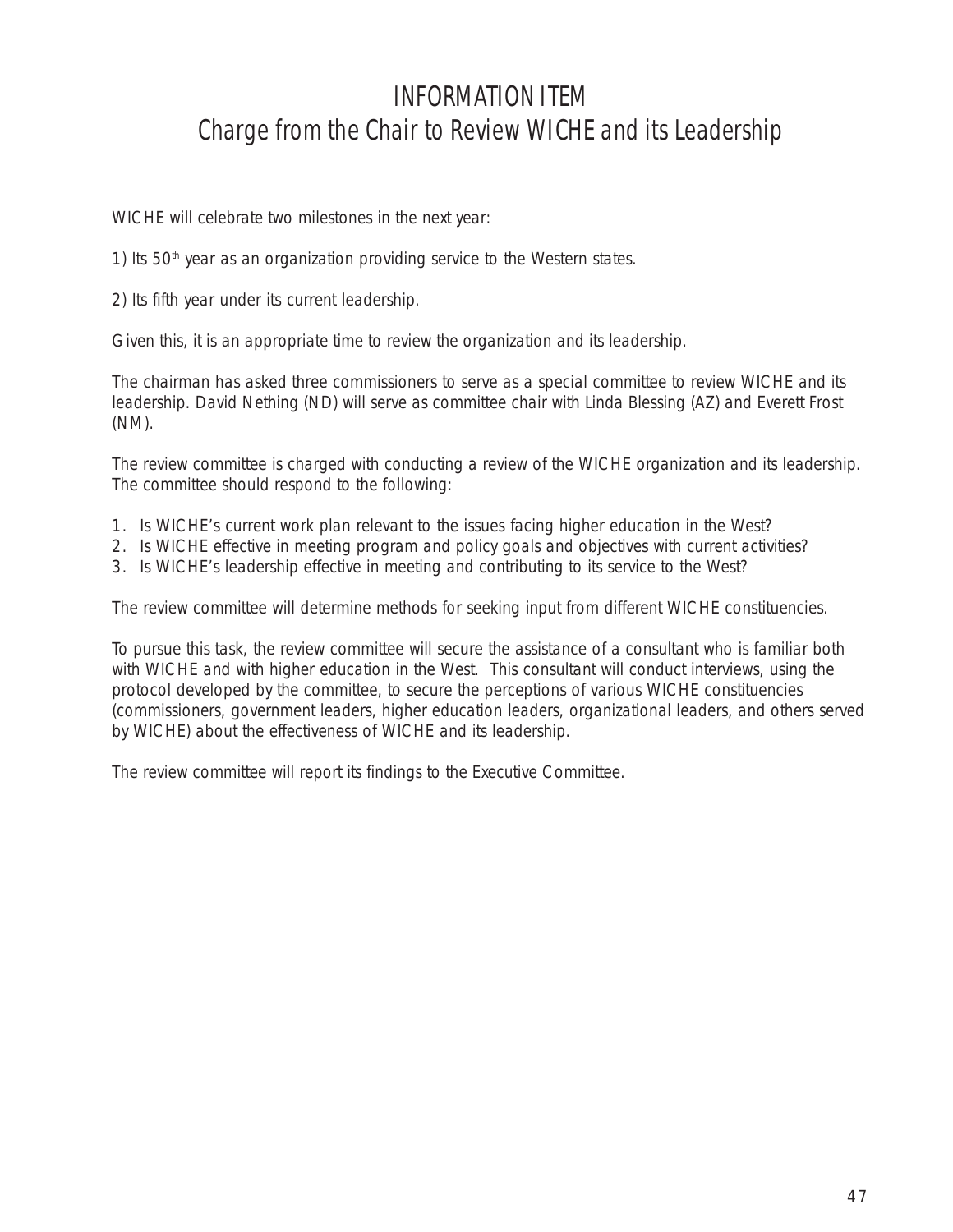## INFORMATION ITEM WICHE Mental Health Program Update November 2002

#### Human and Fiscal Resources

The Mental Health Program has a core staff composed of: Dennis Mohatt, senior program director; Chuck McGee, and Diana Vari. The team is augmented by consulting personnel on an as-needed, project-specific basis. Two consulting professionals, Jim Stockdill and Allan Press, work a routine part-time schedule with the program. This fall, the program reestablished its post-doctoral fellowship, and Scott Adams, Ph.D., started a 12-month placement in October 2002.

Financial stability has been maintained in the program over the past fiscal year. After beginning the fiscal year with a projected negative fund balance, the program finished the year with a modest positive fund balance (reserve). The program has received notice of award for several contracts, and projects a continued stability of funding.

### Program Activities

Western States Decision Support Group (WSDSG). The WICHE Mental Health Program continues its facilitation of WSDSG, with support from both WICHE member states and the federal Center for Mental Health Services. This group seeks to build and support regional expertise in the area of data management and performance measurement in the public mental health system.

#### State-Specific Consultation

Alaska. During June of 2002 the program director met with state mental health officials and external entities to assist in the formation of plans relating to needs assessment and program planning for children's mental health. The program assisted in the preparation of a children's mental health systems grant proposal submitted to the federal Center for Mental Health Services, which was not successful.

California. The WSDSG held one of its three meetings during FY02 in San Diego. The meeting included the opportunity to highlight several innovative programs from California.

Colorado. The program completed a major study of the prevalence and incidence of mental illnesses in Colorado and the level of utilization of publicly funded services.

**Montana**. The program director participated in the planning for a statewide conference on the impact of the farm crisis on the mental health needs of Montana rural residents and served as a keynote speaker. The WSDSG held one of its meetings in Helena; it focused on several Montana model programs.

New Mexico. In collaboration with the Division of Behavioral Health in New Mexico, the WICHE Mental Health Program co-sponsored the annual conference of the National Association for Rural Mental Health. The conference brought over 400 rural mental health professionals, consumers, and family members from 36 states together to focus on rural issues.

South Dakota. WICHE is the lead consultant on three major projects in South Dakota. The first is the annual survey of consumer satisfaction in the public mental health system. Secondly, we have been completing a needs assessment similar to the one completed for Colorado. Finally, we are facilitating a statewide planning process for a legislatively mandated Children's Mental Health Task Force.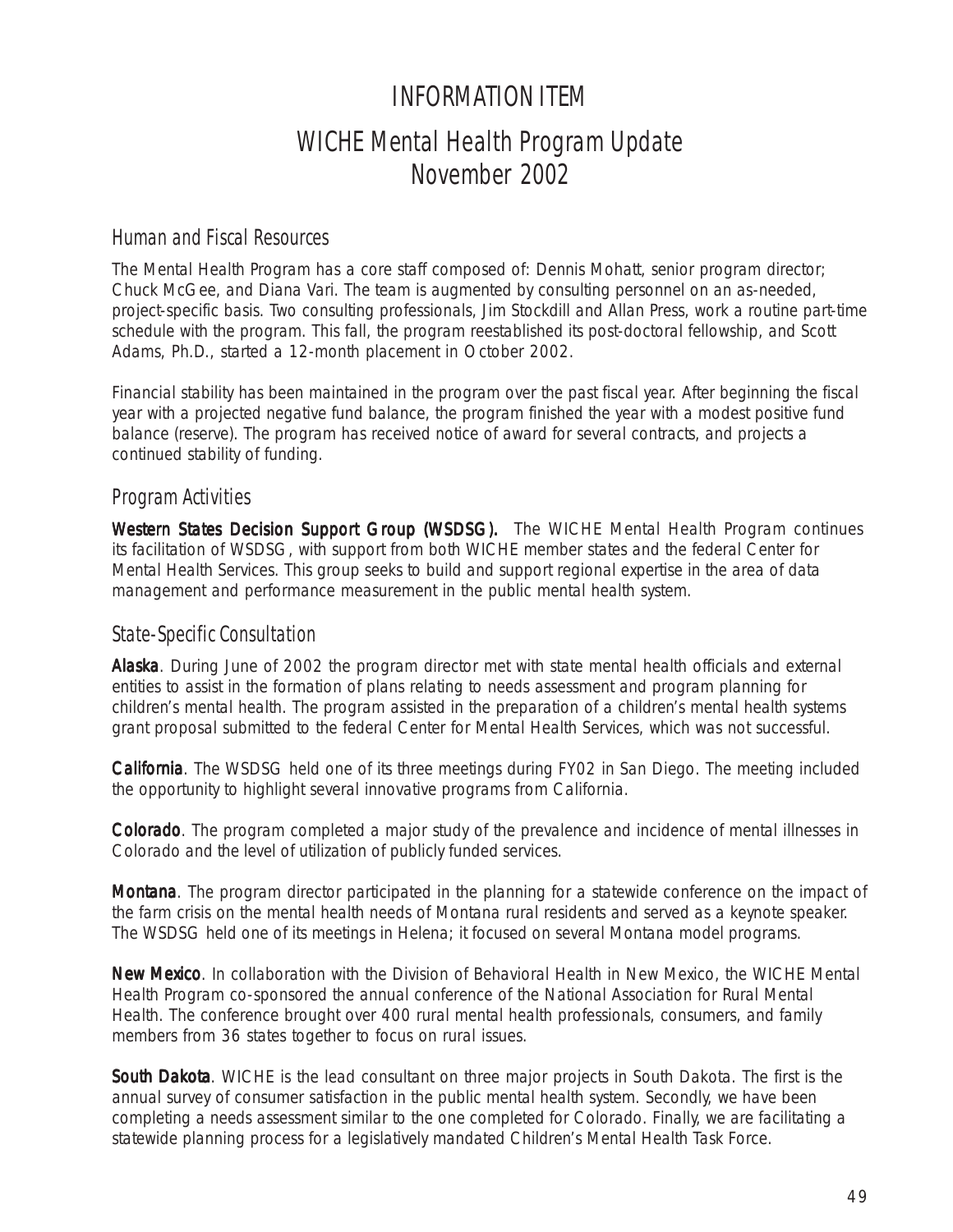Wyoming. The program has been actively engaged in supporting both the consumer satisfaction survey process and a statewide needs assessment. We have just been awarded a contract to facilitate a planning effort focused on children's mental health. Finally, we are just concluding a needs assessment and planning process with a community mental health center in southwest Wyoming.

#### Other Activities

Dennis Mohatt, the senior program director, has been appointed to consult with the rural issues subcommittee of President Bush's New Freedom Commission on Mental Health. WICHE has received a contract for his consultation services and the preparation of a paper focused on rural issues for the commission.

WICHE has agreed to co-sponsor the 2004 Annual Conference of the National Association for Rural Mental Health, and Dennis Mohatt will serve as the conference chairperson.

### Future Opportunities

- 1. The program is collaborating with the State of Wyoming in the planning and preparation of a grant submission to support a children's mental health system of care. If awarded, this five-year (\$8 million) grant would include several evaluation and training components that would be facilitated by WICHE.
- 2. In partnership with the State of Washington, we are working on the development of a series of strategic planning efforts, seeking to explore innovative financing strategies for public mental health.
- 3. The program has received a preliminary approach by the federal Office of Rural Health Policy to edit a book on rural mental health.
- 4. Discussion is ongoing with the State of Utah regarding the development of an initiative to assist the public mental health system in promoting and supporting evidence-based practice.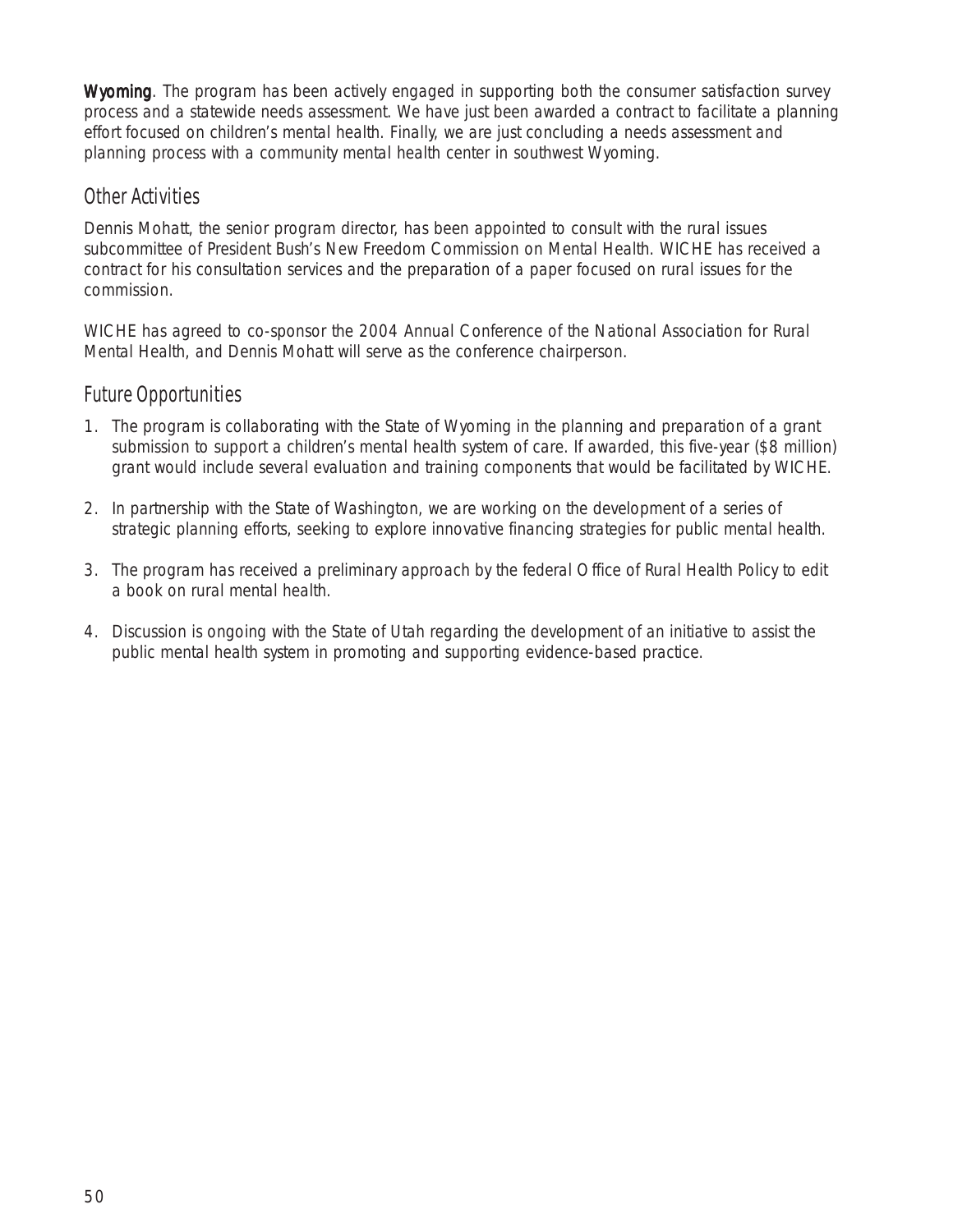# Committee of the Whole, Call to Order

Monday, 9.30 – 9.45 am Centennial F

## **Agenda**

New Commissioner Biographical Sketches

Committee of the Whole Minutes – May 2002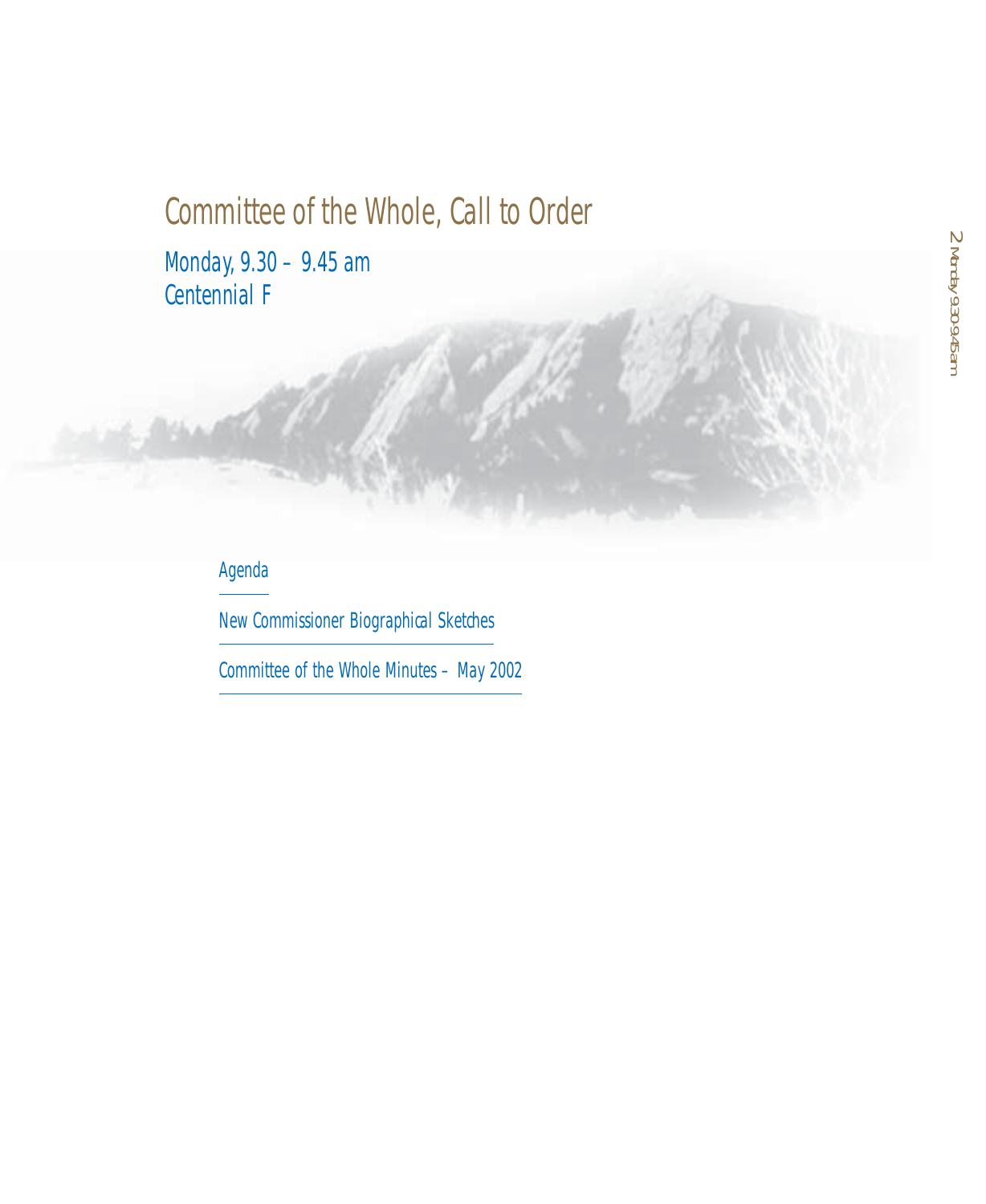## Monday, November 11, 2002

9.30 - 9.45 am Centennial F Agenda

Call To Order, Tad Perry, Chair

Introduction of New Commissioners and Guests



Committee of the Whole Minutes, May 20-21, 2002

Report of the Chair

Report of the Executive Director

Report of the Nominating Committee

Recess until November 12, 2002, at 11.15 am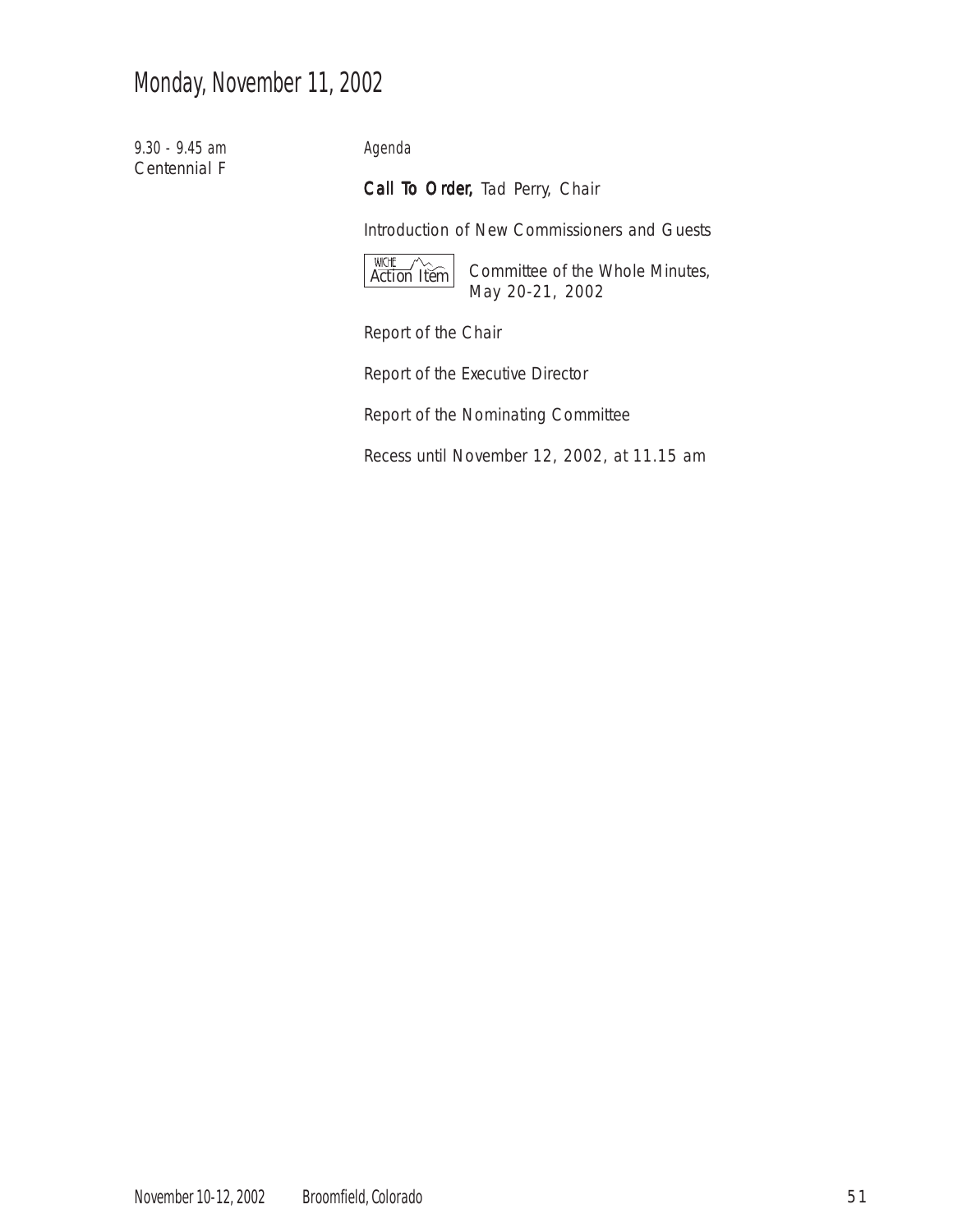## New Commissioners

James Hansen, the newly appointed WICHE commissioner from South Dakota, has served on that state's board of regents since 1995. He was the board's chair in 1998-99 and currently chairs its Committee on Academic and Student Affairs. A former state superintendent of schools and secretary of the Dept. of Education and Cultural Affairs, he is active in numerous community organizations, including the Governor's Citizen's Education Review Panel. He holds a B.S. from Black Hills State University, an M.A. from the University of Northern Colorado, and an Ed.D. from the University of South Dakota.

Debora Merle is Washington Gov. Gary Locke's policy advisor for higher education. Prior to this, she spent two years at the Office of the Superintendent of Public Instruction in Washington, conducting research and coordinating the efforts of a cross-agency team to launch the School Improvement Assistance Program for struggling schools around the state. She has researched a variety of higher education policy topics in New York, California, and Washington, including issues related to student access and equity, readiness and preparation, and guidance and transitions from high school to college and work. Merle received her B.A. in political science and her M.A. in educational psychology from the University of Washington. She is currently completing her Ph.D. in education at the University of California, Berkeley.

Robert Moore, WICHE's new commissioner from California, is the interim executive director of the California Postsecondary Education Commission, the state's planning and coordinating agency for higher education. Prior to assuming this post, he was a member of the California Community Colleges Board of Governors. Trained as an attorney, he has served in a number of positions, from deputy district attorney in San Joaquin County to general law practice. He has 25 years of involvement in educational and workforce issues, including serving as the legal adviser to the Faculty Association of California Community Colleges, as an adjunct faculty member, and as chair of the Employment Training Panel. He received his B.A. from San Jose State and his J.D. from Santa Clara University School of Law.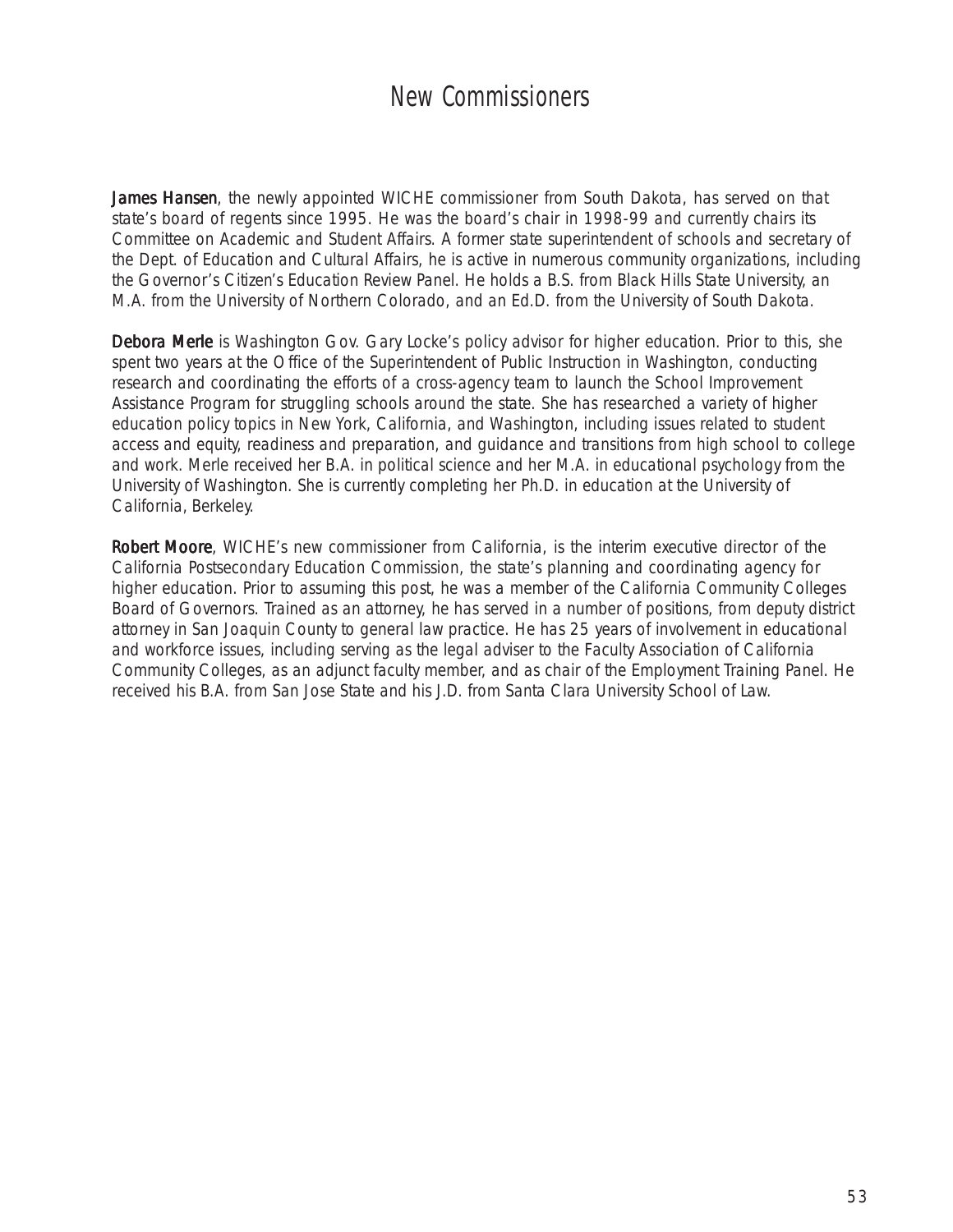## ACTION ITEM

## WICHE Commission Committee of the Whole Minutes May 20-21, 2002

| Committee of the Whole                             |  |
|----------------------------------------------------|--|
|                                                    |  |
| Committee of the Whole (continued)                 |  |
|                                                    |  |
| Action Item: Professional Student Exchange Program |  |
|                                                    |  |
|                                                    |  |
|                                                    |  |
|                                                    |  |
|                                                    |  |
|                                                    |  |

Note: Committee minutes are contained elsewhere in this agenda book.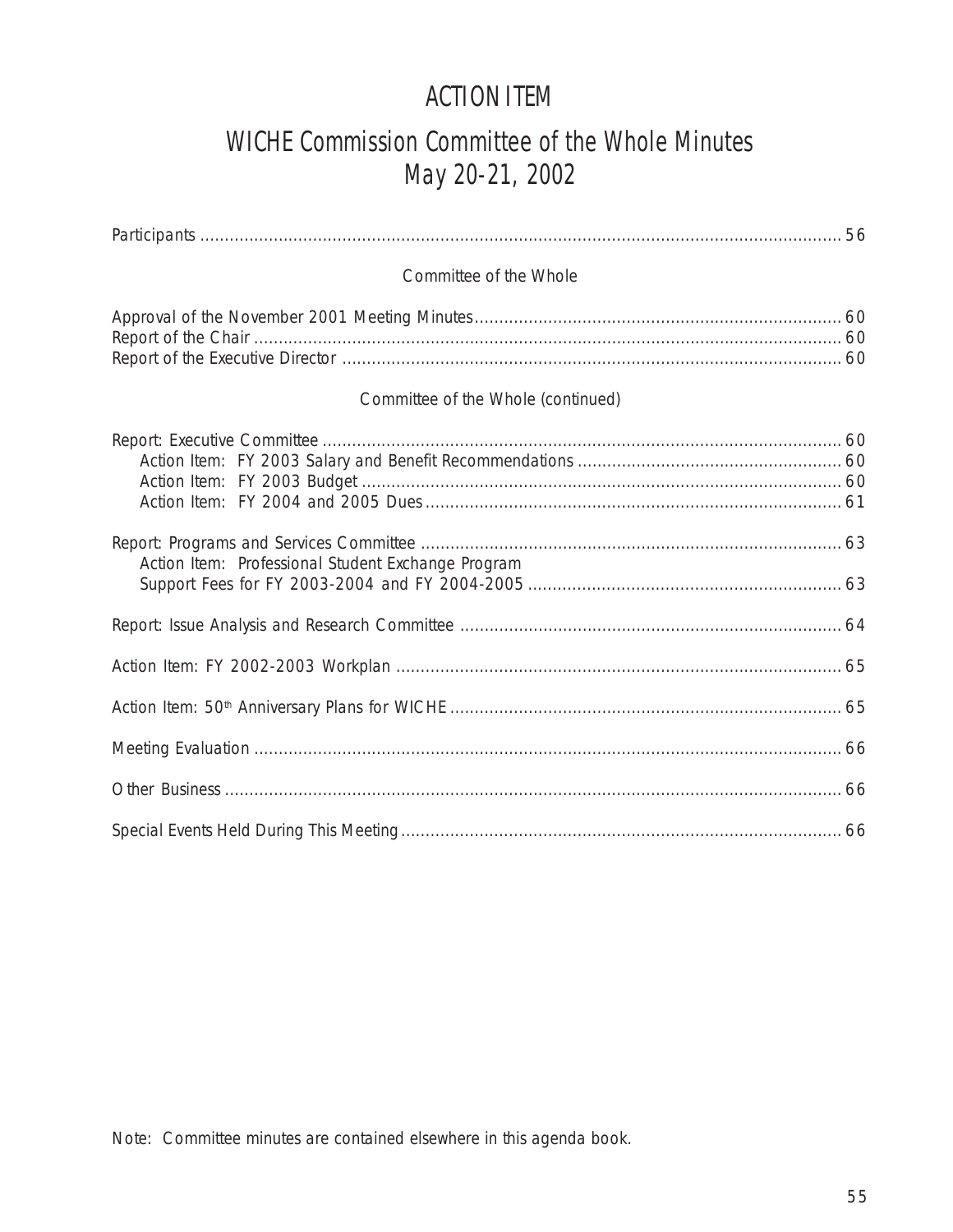#### PARTICIPANTS

### C O M M I S S I O N E R S

#### A L A S K A

Diane M. Barrans Executive Director Alaska Commission on Postsecondary Education Juneau

A R I Z O N A Linda Blessing Executive Director Arizona Board of Regents Phoenix

John Haeger President Northern Arizona University Flagstaff

#### C A L I F O R N I A

C O L O R A D O William F. Byers Consumer and Public Relations Manager Grand Valley Power Fruita

William G. Kuepper, III Senior Policy Analyst Colorado Commission on Higher Education Denver

H A W A I I Doris Ching Vice President for Student Affairs University of Hawaii Honolulu

Clyde T. Kodani President Kodani & Associates Lihue Guest: Helena Kodani

Raymond S. Ono Senior Vice President First Hawaiian Bank Honolulu

I D A H O Charles Ruch, WICHE Vice Chair President Boise State University Boise Guest: Sally Ruch

Gary W. Stivers Executive Director State Board of Education Boise

M O N T A N A Richard Crofts **Commissioner** Montana University System Helena

Francis J. Kerins Former President Carroll College Helena Guest: Mary Kerins

Emily Stonington, Immediate Past WICHE Chair State Senator Bozeman

N E V A D A Jane A. Nichols Chancellor University and Community College System of Nevada Reno Guest: Jim Nichols

Raymond D. Rawson State Senator Las Vegas

Carl Shaff Educational Consultant Nevada State Dept. of Education Reno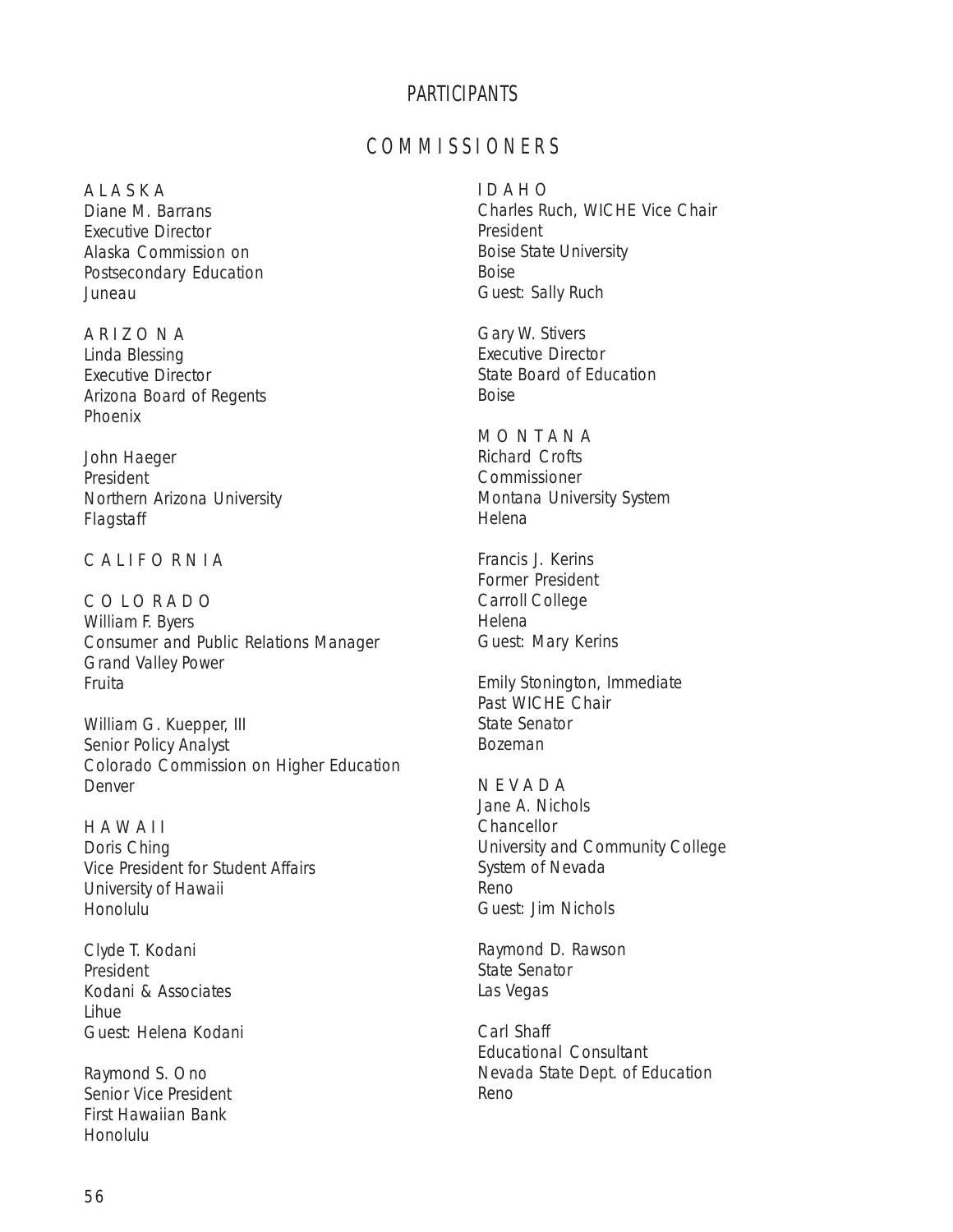N E W M E X I C O Everett Frost Professor/President Emeritus Eastern New Mexico University **Portales** Guest: Janet Frost

Pauline Gubbels State Representative Albuquerque

Bruce D. Hamlett Executive Director Commission on Higher Education Santa Fe

N O R T H D A K O T A Larry Isaak **Chancellor** North Dakota University System **Bismarck** 

Richard Kunkel Member State Board of Higher Education Devils Lake

David E. Nething State Senator Jamestown

O R E G O N Ryan P. Deckert State Senator Portland

Cam Preus-Braly Commissioner Oregon Department of Community Colleges and Workforce Development Salem

Diane Vines Vice Chancellor for Corporate and Public Affairs Office of the Chancellor Oregon University System Portland

#### SOUTH DAKOTA

David R. Gienapp Member South Dakota Board of Regents Madison Guest: Nancy Gienapp

U T A H Cecelia H. Foxley Commissioner of Higher Education Utah System of Higher Education Salt Lake City

David L. Gladwell State Senator and Attorney Layton Guest: Ruth Ann Gladwell

E. George Mantes Regent State Board of Regents Salt Lake City Guest: Mary Ann Mantes

W A S H I N G T O N Don Carlson State Senator Vancouver Guest: Jan Carlson

Marcus S. Gaspard Executive Director Washington State Higher Education Coordinating Board Olympia

W Y O M I N G John Barrasso, MD Casper

Philip L. Dubois President University of Wyoming Laramie

Jenne Lee Twiford Principal Douglas Middle School **Douglas** Guest: Jim Twiford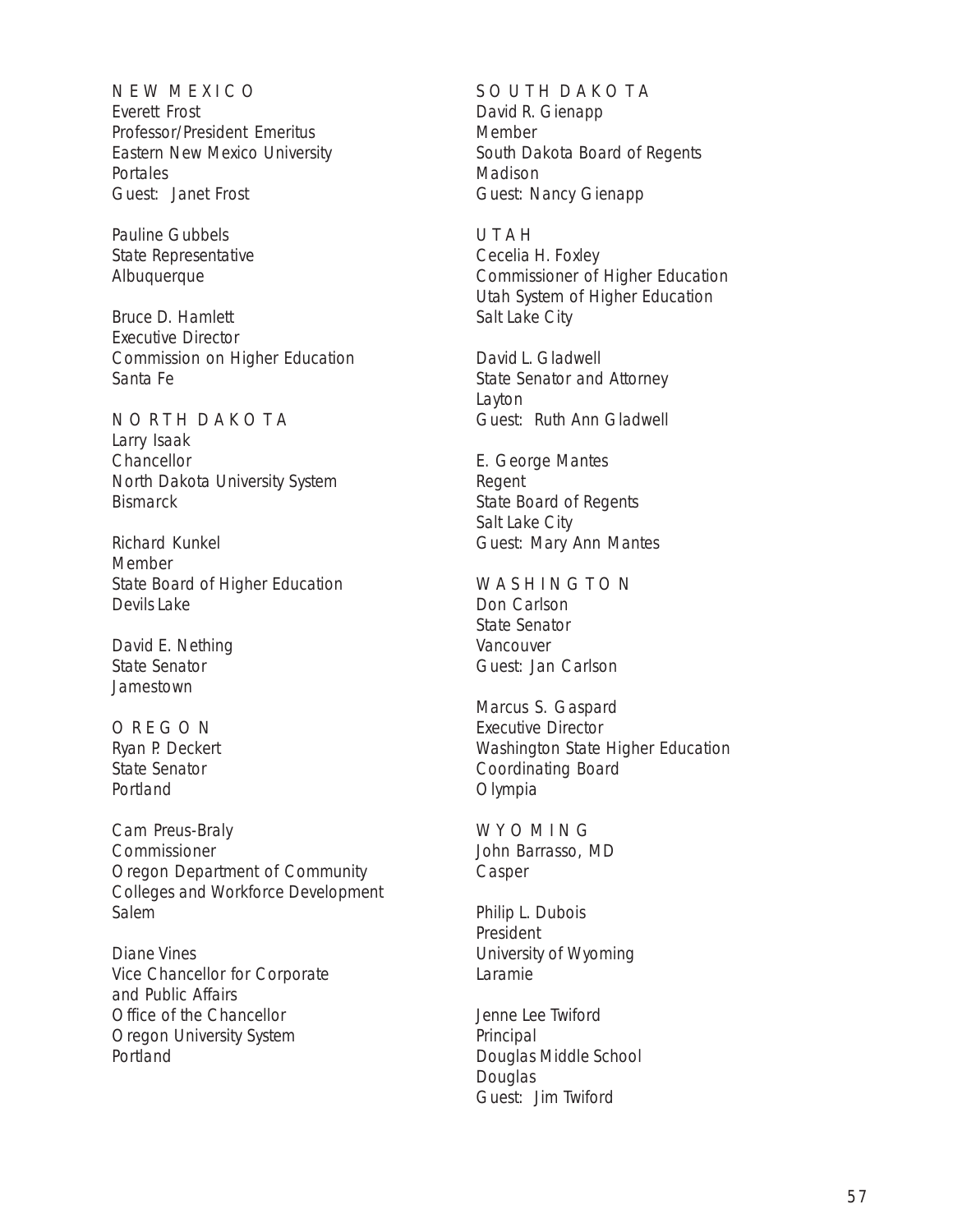#### G U E S T S

Neal Adams, Speaker Medical Director for Adult Services California Dept. of Mental Health Sacramento, CA

Bridget Barron Member, Mental Health Oversight Council and Director of Program Quality for Mental Health Services Colorado Mental Health Services Denver, CO

Ann Brand Member, Mental Health Oversight Council and Administrator Mental Health & Addiction Services Division Oregon Department of Human Resources Salem, OR

Karl Brimner Chair, Mental Health Oversight Council and Director, Mental Health Division Wash. Dept. of Social & Health Services Olympia, WA

Stephanie Butler Alaska WICHE Certifying Officer and Director of Operations and Outreach Alaska Commission on Postsecondary Education Juneau, AK

Louise Cavatta New Mexico WICHE Certifying Officer and Director, Financial Aid and Outreach New Mexico Commission on Higher Education Santa Fe, NM

Christine Cline Medical Director New Mexico Dept. of Health/Behavioral Health Services Division Santa Fe, NM

Sheila Cooper Consumer/Survivor Advocate Alcalde, NM

Allen Daniels, Speaker Professor of Psychiatry University of Cincinnati Cincinnati, OH

Bobbie Derlin Associate Director Planning & Outcomes New Mexico State University Las Cruces, NM

U.S. Sen. Pete Domenici, Speaker New Mexico

Philip Eaton, Speaker Interim Vice President for Health Sciences University of New Mexico Health Sciences Center Albuquerque, NM

Vicki Falsgraf Oregon WICHE Certifying Officer Oregon University System Eugene, OR

Deborah Fickling Executive Director Mental Health Association in New Mexico Espanola, NM

Pablo Hernandez Member, Mental Health Oversight Council and Administrator, Wyoming Dept. of Behavioral Health Cheyenne, WY

Michael Hoge, Speaker Associate Professor Yale University of Medicine New Haven, CT

Gail Hutchings, Speaker Senior Advisor to the Administrator Substance Abuse and Mental Health Services Administration Rockville, MD

Robert Kelley Wyoming WICHE Certifying Officer and Dean, College of Health Sciences University of Wyoming Laramie, WY Guest: Marcia Kelley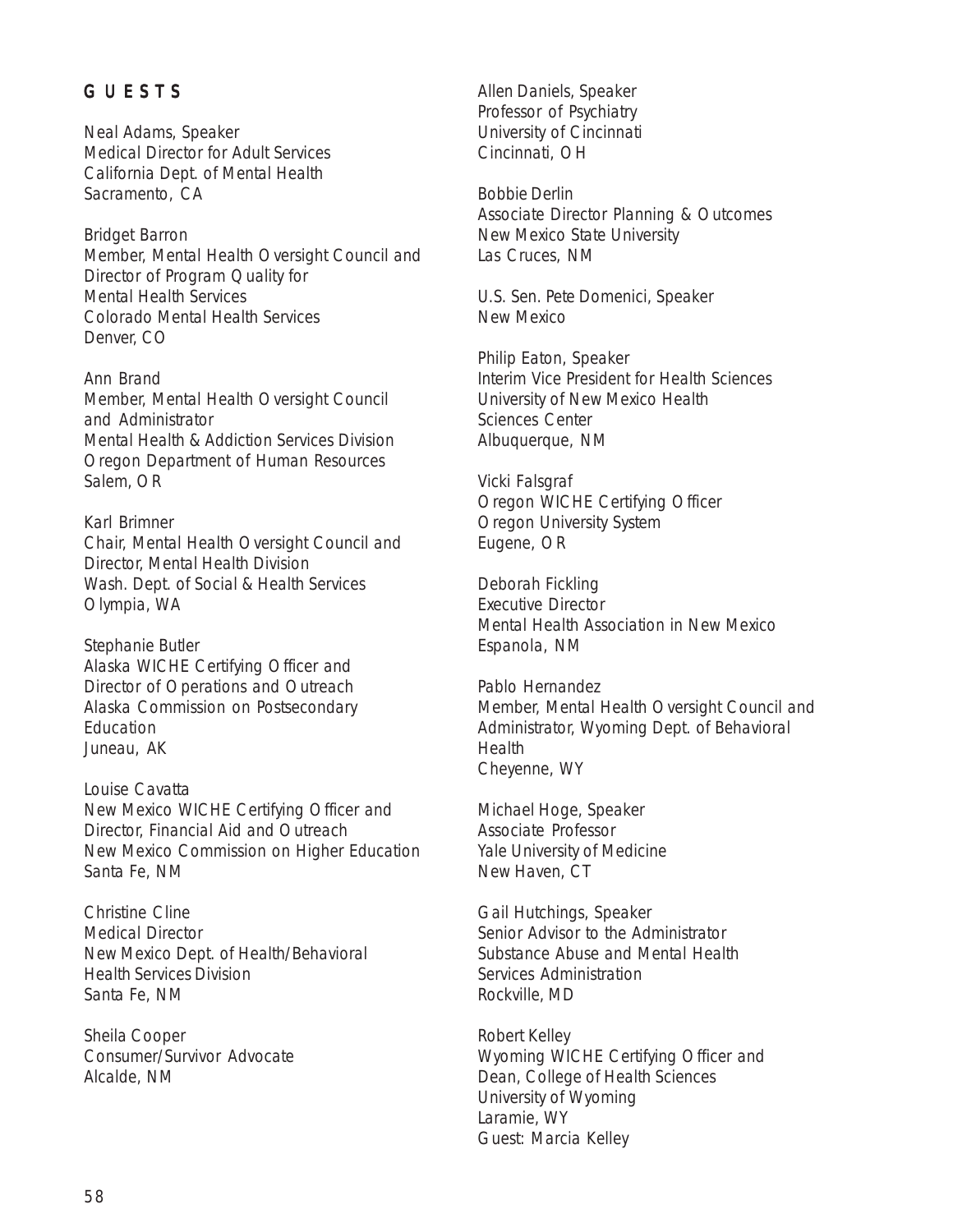Walter Majoros Member, Mental Health Oversight Council and Director, Division of Mental Health & Developmental Disabilities Alaska Dept. of Mental Health & Social Services Juneau, AK

Lenton Malry Former WICHE Commissioner (1972-1983) Albuquerque, NM

Kim Malsam-Rysdon Member, Mental Health Oversight Council and Director, Division of Mental Health South Dakota Dept. of Human Services Pierre, SD

Patricia Moritz, Speaker Dean of Nursing University of Colorado Health Sciences Center Denver, CO

John Morris, Speaker Professor Neuropsychiatry & Behavioral Science School of Medicine University of South Carolina Columbia, SC

Karen Perdue Associate Vice President for Health University of Alaska Fairbanks, AK

Lance Perryman Dean, College of Veterinary Medicine and Biomedical Sciences Colorado State University Fort Collins, CO

Mary Schumacher Member, Mental Health Oversight Council and Director, Behavioral Health Services Division New Mexico Dept. of Health Santa Fe, NM

Ron Sparks, II Nevada WICHE Certifying Officer Reno, NV

Annette Talbott, Speaker Governor's Workforce Policy Coordinator Salem, OR

#### S T A F F

Cheryl Blanco **Director** Policy Analysis and Research

Lynn Bodensteiner WICHE Fellow Policy Analysis & Research

Sandy Jackson Program Coordinator Student Exchange Programs Programs and Services/Communications

Sally Johnstone **Director** Western Cooperative for Educational **Telecommunications** 

David Longanecker Executive Director Guests: Mary Jane/Mindy Longanecker

Chuck McGee Project Director Mental Health

Jere Mock **Director** Programs and Services/Communications Guest: Bruce Mock

Dennis Mohatt Program Director Mental Health

Marv Myers **Director** Administrative Services Guest: Mary Myers

Marla Williams Administrative Assistant to the Executive Director and Executive Secretary to the Commission Guest: David Medrud

Carol Wimert Administrative Assistant Programs and Services/Communications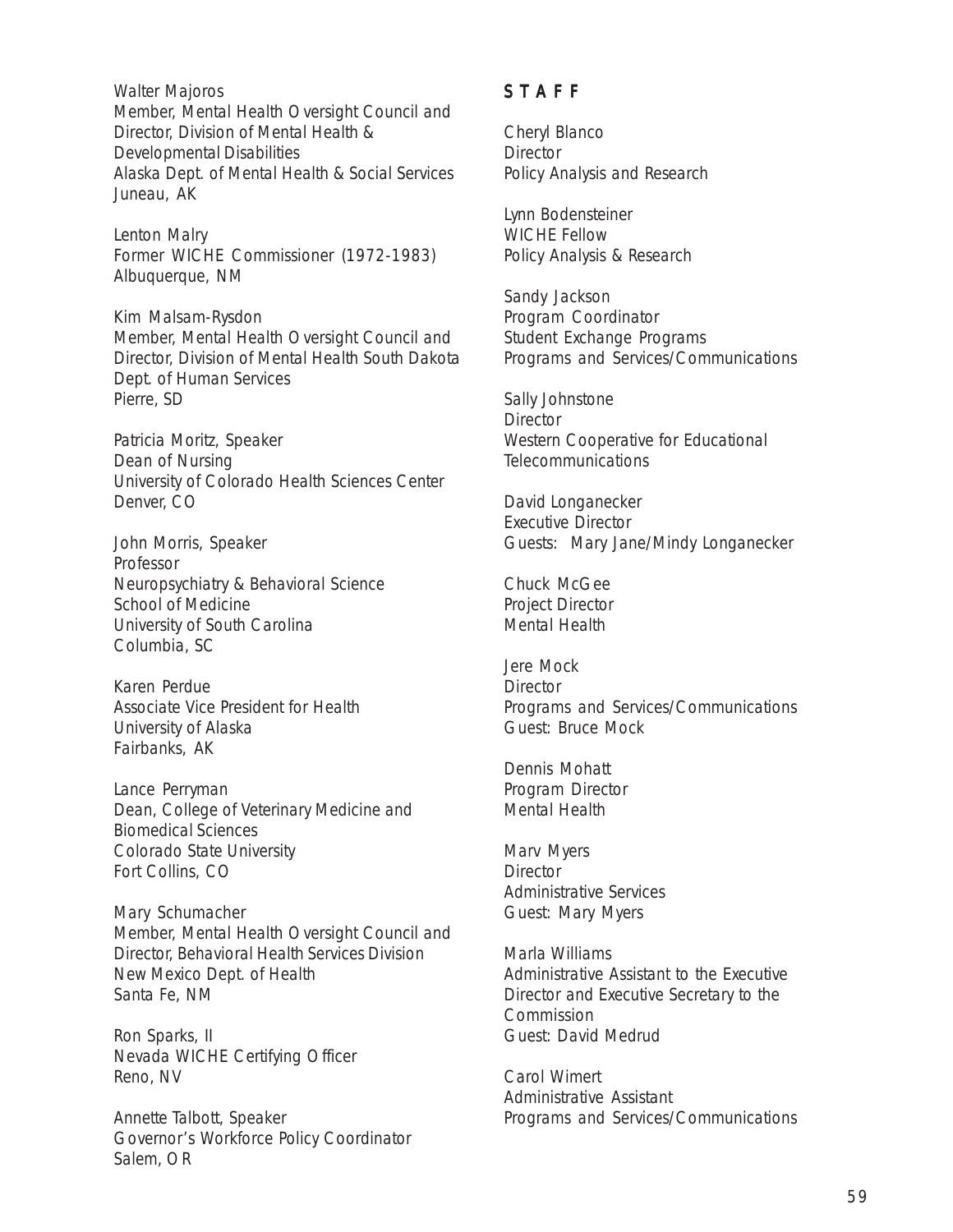## COMMITTEE OF THE WHOLE

Vice Chair Chuck Ruch called the meeting to order.

## Action Item Approval of the Minutes

COMMISSIONERS KERINS/BLESSING (M/S) APPROVAL OF THE MINUTES OF THE NOVEMBER 12- 13, 2001, COMMISSION MEETING. The motion passed unanimously.

## Report of the Chair

Vice Chair Ruch reported that WICHE Chair Tad Perry had to return to South Dakota following the very recent loss of his father. A note of condolences will be sent to him on behalf of the WICHE Commission.

Vice Chair Ruch said Chair Perry would have appointed the nominating committee during this meeting and that the members of the nominating committee would be announced at a later date.

## Report of the Executive Director

David Longanecker said he hoped that the commission had an opportunity to read his self-evaluation and report of his recent activities (pages 7-13 of the agenda book), and that he had nothing to report beyond what was reported in the presentation, "What's Up in the WICHE States?"

## Report of the Executive Committee Emily Stonington, Immediate Past WICHE Chair

#### Action Item

### FY 2003 Salary and Benefits Recommendation and General Fund Budget

COMMISSIONER STONINGTON, ON BEHALF OF THE EXECUTIVE COMMITTEE, MOVED APPROVAL  $OF<sup>+</sup>$ 

- THE FY 2003 SALARY AND BENEFITS RECOMMENDATION
- THE FY 2003 GENERAL FUND BUDGET.
- THE GOAL ESTABLISHED IN THE CLOSED SESSION OF THE EXECUTIVE COMMITTEE, RAISING, WITHIN THREE YEARS, THE SALARY LEVEL OF WICHE'S EXECUTIVE DIRECTOR TO A LEVEL COMPARABLE TO THAT OF OTHER SIMILAR REGIONAL COMPACT ORGANIZATIONS (SREB, MHEC, AND NEBHE).
- THAT THE EXECUTIVE DIRECTOR'S SALARY BE INCREASED BY AT LEAST 4.3 PERCENT ON JULY 1, 2002, AND THAT THE EXECUTIVE DIRECTOR WORK WITH THE OFFICERS TO INCREASE HIS SALARY BY A TOTAL OF 6.4 PERCENT IN THIS FISCAL YEAR WITHOUT IMPACTING THE SALARY INCREASE POOL FOR WICHE STAFF.

Commissioner Rawson asked if the directive to Longanecker to find funds to increase his own salary would place him in an awkward position, and if the other WICHE staff salaries were at a comparable level to those at the other regional organizations. Vice Chair Ruch said the officers would be involved in helping the executive director with decisions about funding his salary increase. Marv Myers said the salary pool is determined by the sum of salaries for all staff eligible for an increase (those beginning employment prior to April 1) and multiplying that figure by the percentage of the increase approved by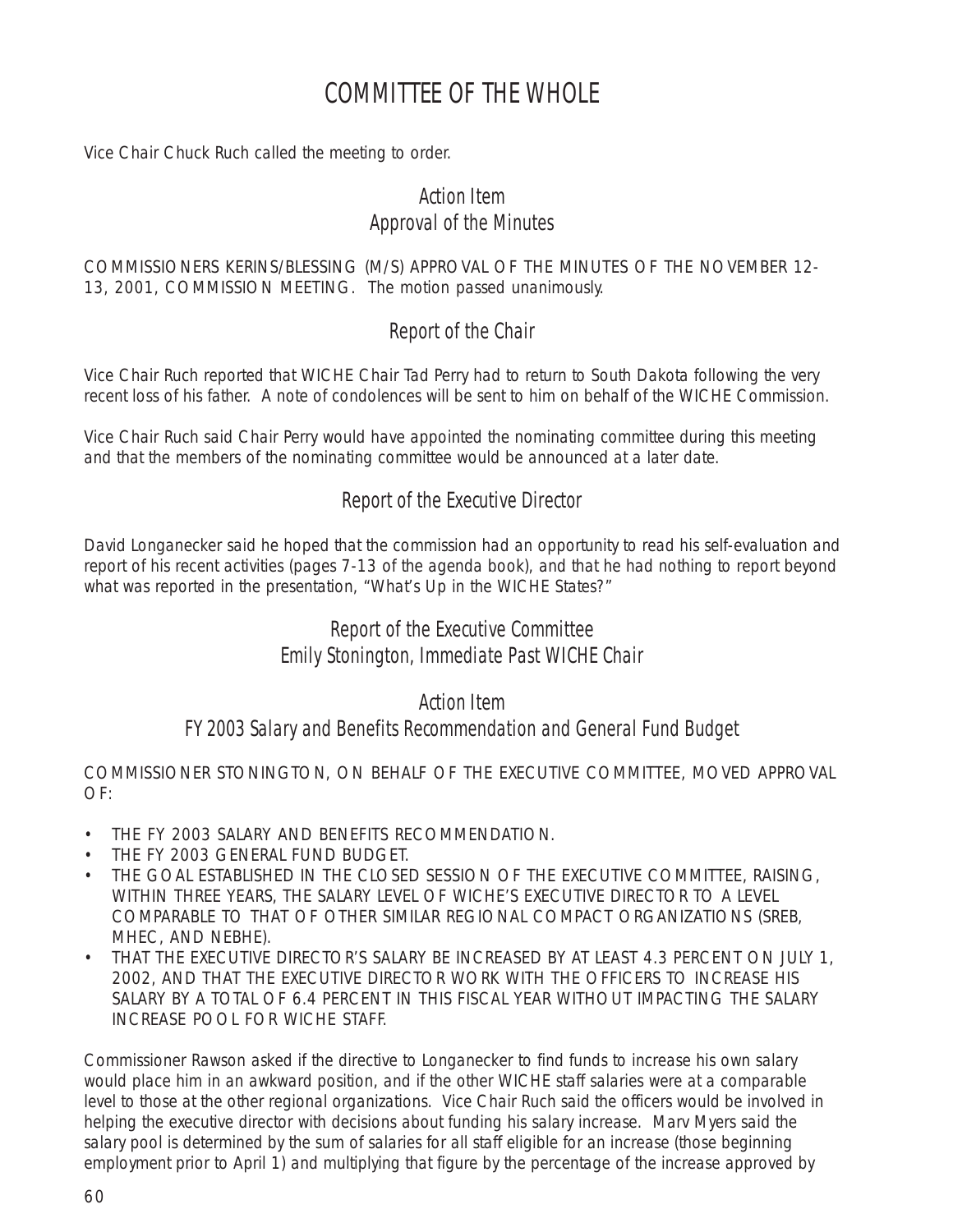the commission. Commissioner Blessing said the Executive Committee determined Longanecker's peer group is national and other employees are recruited locally. Commissioner Barrans asked if there were other funds that could be used for the additional salary increase. Vice Chair Ruch said the Executive Committee did not discuss this and it would be dealt with by Longanecker and the officers. Commissioner Kuepper asked if it were possible to go beyond the pool for an employee with exceptional performance. Longanecker said the pool is a merit-based allocation so there is a wide range of increase variables within the pool.

The motion passed unanimously.

### Information Item WICHE Mental Health Program Technical Assistance Center

Commissioner Stonington reported that the WICHE Mental Health Program has submitted a proposal to establish a national technical assistance center for older adult mental health services. An information item about the center was distributed at the Executive Committee meeting.

#### Action Item

#### FY 2004 and 2005 Dues

The action item (pages 59-61 of the agenda book) includes a recommended dues increase of 3.88 percent in FY 2004 or dues of \$107,000 and 3.74 percent in FY 2005 or dues of \$111,000. Vice Chair Ruch reported that the Executive Committee had approved a reduction in the recommended amount of the dues increase for FY 2004 and FY 2005.

COMMISSIONER CARLSON, ON BEHALF OF THE EXECUTIVE COMMITTEE, MOVED TO APPROVE THE DUES AS FOLLOWS: FY 2004, \$105,000, AND FY 2005, \$108,000.

Commissioner Carlson reported that the Executive Committee had considerable discussion about the reduction in the recommended level of the dues. Carlson said the reduction was approved because of the fiscal difficulties being experienced in many of the WICHE states and the need for the states to have the perception that WICHE is reducing costs. Carlson said it was recognized that Colorado is not an inexpensive location for WICHE's headquarters and health insurance costs are increasing. Carlson said that in the fall, the states would have a better understanding of their budgets and that the Executive Committee could consider a modification to the dues increase in November.

Commissioner Crofts reported that four members of the Executive Committee voted against the proposal to reduce the level of the dues. Crofts said because of WICHE's budget forecast for FY 2004 and 2005, the desire to keep salaries competitive, increased costs of benefits, and the real cost of purchasing an office building, the \$4,000 increase originally recommended should be approved. Crofts said the fact book produced by the Policy Analysis and Research unit is worth \$4,000, and he supports the original dues increase recommendation.

Commissioner Foxley asked if the dues would be reconsidered in November. Vice Chair Ruch said there is a potential that they would be reconsidered at that time. Foxley said she supports the reduction in dues because the fiscal condition of the states is likely to worsen, and she believes a review of the dues increase should be conducted in November.

Commissioner Rawson said budget documents for Nevada are currently being prepared and an increase in dues in November would not be acceptable. He said it would be prudent to allow for an inflationary increase for the organization and he would continue to vote no on the dues increase reduction. He said the original proposal is not a significant increase.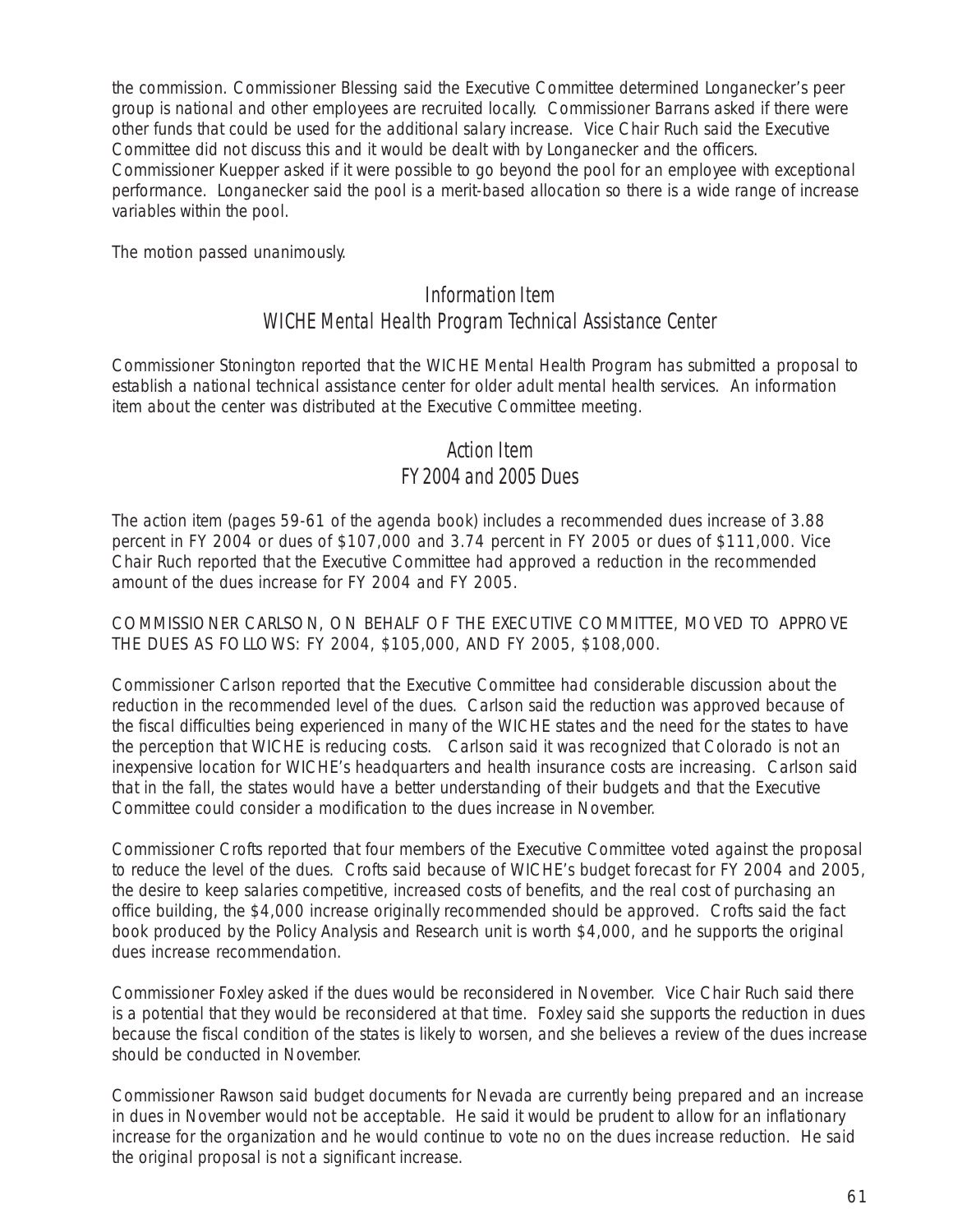Commissioner Barrans asked whether the original dues increase would be considered if the motion fails. Vice Chair Ruch said it would.

Commissioner Carlson said if the original dues recommendation were approved, it would be difficult to pass in the states, especially in states having financial difficulty. In Washington, every state agency has been asked to take a 5 percent cut. Carlson said if the commissioners don't express a willingness to cut dues, some states may make an arbitrary cut in the dues. Since the state dues are required to be equal among the states he questions what this would do to WICHE.

Commissioner Blessing said Arizona is facing budget cuts. The board of regents has had to eliminate two positions, board meetings are being eliminated and held via teleconference to save small sums of money, such as \$5,000, and PSEP slots are being cut. Blessing said she values WICHE, supports a modest increase, and supports Commissioner Carlson's motion.

Commissioner Nething said it is not an easy decision. He said \$4,000 is not going to make or break any state. On the other hand, the \$60,000 cut for WICHE does have a big impact because it covers a 4.3 percent salary increase for FY 2004 and FY 2005; similar to the salary and benefit package approved for FY 2003. North Dakota is approving 2 and 3 percent salary increases and it is difficult to explain why WICHE commissioners who are legislators would approve a 4.3 percent increase for WICHE staff and so little for the state; it puts legislators in an awkward position. Nething said the other part of the \$60,000 increase in dues is a \$10,000 increase in rent. He said what is being proposed is to reduce a \$60,000 increase to a \$30,000 increase. The \$10,000 for increased rent will come off the top of this, so instead of having a salary increase pool of \$46,000 it will be much less. Given this, is this the right thing to do? WICHE has a terrific staff with great management who are doing a good job for us. He said as a legislator his responsibility is being able to defend WICHE in North Dakota. He said initially he considered proposing a freeze on the dues but has since realized that is not possible because of the builtin increase in costs to WICHE. He said he supports the reduced level of dues.

Commission Rawson said commissioners should remember that WICHE is a regional organization and WICHE salaries are not set according to Nevada, North Dakota, or Idaho; there is a regional pool that must be tied to the market that affects WICHE. He said it will cost WICHE much more to replace employees if it is unable to accommodate the cost of living. Rawson said commissioners should not harm the goals of the regional organization by reducing the dues.

Commissioner Gienapp said South Dakota, like the other states who voted against this motion in the Executive Committee, supports the staff recommendation because it is a small, incremental increase and he would rather support this than a 12 percent increase after the commission realizes it has put the organization into a financial bind.

Commissioner Nichols said many state workers in the member states may not be getting an increase, but many of these workers have built in salary schedules with step increases. The WICHE staff does not have this kind of increase; this is the only increase they receive. Commissioner Nichols said she strongly supports a maintenance level of dues increase and Nevada would be able to support the original proposal. She said Nevada would not be able to support increases of 5-7 percent in the future should the organization need to catch up from the loss of revenue being proposed.

Commissioner Isaak urged the commission to approve the motion to reduce the dues increase. He said he would like to support the original proposal but realities are such that the states may not be able to accept a larger increase. He also discouraged the commission from considering an increase in November because the legislatures will be in session and it will be a tense time for the states. He said this motion does not suggest that salary increases will be less in the future; it may require internal management or reallocation to achieve higher salary increases. North Dakota has 2 percent for salary increases this year and Isaak will try to average 4 percent by reducing in other areas.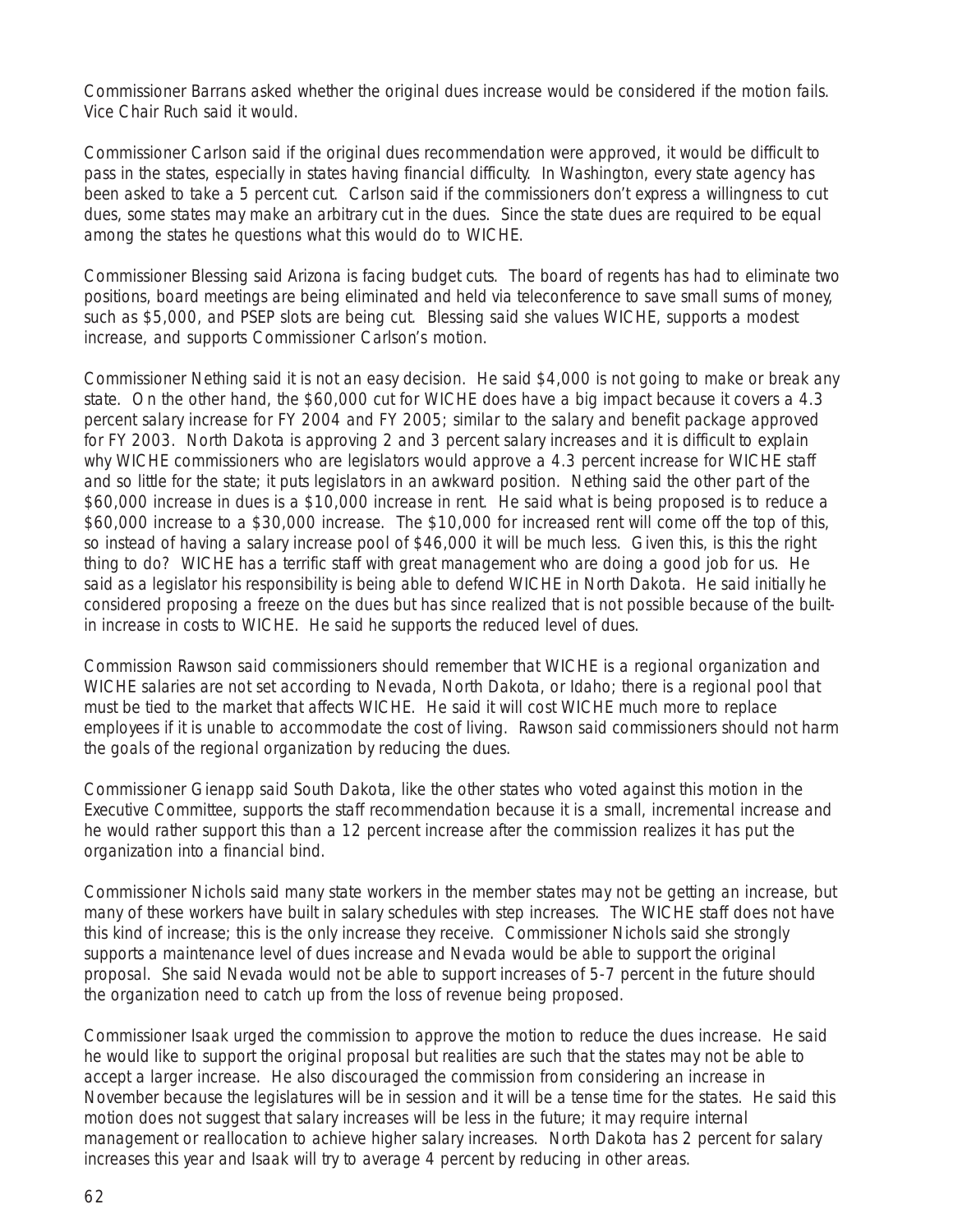Commissioner Barrans said she understands the states that support the reduction in the dues increase, but that in all the years she has been involved with WICHE, the commission has always demanded budget discipline, even during years of surpluses in the states. She said this is a constant message the states have sent this organization and WICHE has been disciplined. She suggested that if the motion passes, the commission keeps this in mind when there is a recovery period in the states and that WICHE should also receive a compensating shift; however, this isn't what she has observed over the past 10 years.

Commissioner Shaff said he respects Commissioner Carlson, and the original proposal is modest. He said legislators are elected to make tough decisions and it is not good to base those decisions on perception. He said \$3,000 over a two-year period is not significant and he supports the original proposal.

The vice chair requested a roll call vote for the motion on the floor.

COMMISSIONER CARLSON, ON BEHALF OF THE EXECUTIVE COMMITTEE, MOVED TO APPROVE THE DUES AS FOLLOWS: FY 2004, \$105,000, AND FY 2005, \$108,000. The motion passed with nine yes votes, and five no votes (AK, MT, NV, SD, AND WY), and one state absent (CA).

## Report of the Programs and Services Committee Jere Mock for Phil Dubois, Committee Vice Chair

Jere Mock explained that Diane Barrans, committee chair, had taken ill yesterday and was unable to attend the committee meeting. Mock said that Vice Chair Dubois was slated to conduct the committee meeting but had to leave New Mexico early and that she was reporting on his behalf.

Mock reported the Programs and Services Committee considered action items for the Professional Student Exchange Program Support Fees for FY 2003-2004 and FY 2004-2005 and the FY 2002- 2003 WICHE workplan, and discussed the history and the future of the Student Exchange Programs at WICHE.

#### Action Item

### Professional Student Exchange Program Support Fees for FY 2003-2004 and FY 2004-2005

The action item (pages 99-120 of the agenda book) includes a staff recommendation (page 103 of the agenda book) to increase PSEP support fees by 4 percent for support fees in group A fields, 3 percent for group B fields, and \$1,000 in the base support fee plus 4 percent for the field of physician assistant. Mock said the staff recommendation was approved unanimously by the Programs and Services Committee. It was also unanimously approved by the WICHE certifying officers during their meeting on Sunday, May 19, with the stipulation that a steering committee of WICHE certifying officers be established to examine pressure points in each of the states and explore strategies for future PSEP support fees. The steering committee would make its recommendation next year for consideration in setting support fees in FY 2005-2006.

Commissioner Crofts asked if the institutions were satisfied with the level of the PSEP support fees. Mock said the recommendation for support fees had been circulated to all participating institutions, and one institution with six WICHE students expressed concern that the support fee for optometry did not fully cover its anticipated increase for resident fees. Mock said she believes this institution will continue to participate in PSEP. She said that setting support fees is a delicate balancing act between state and institutional needs.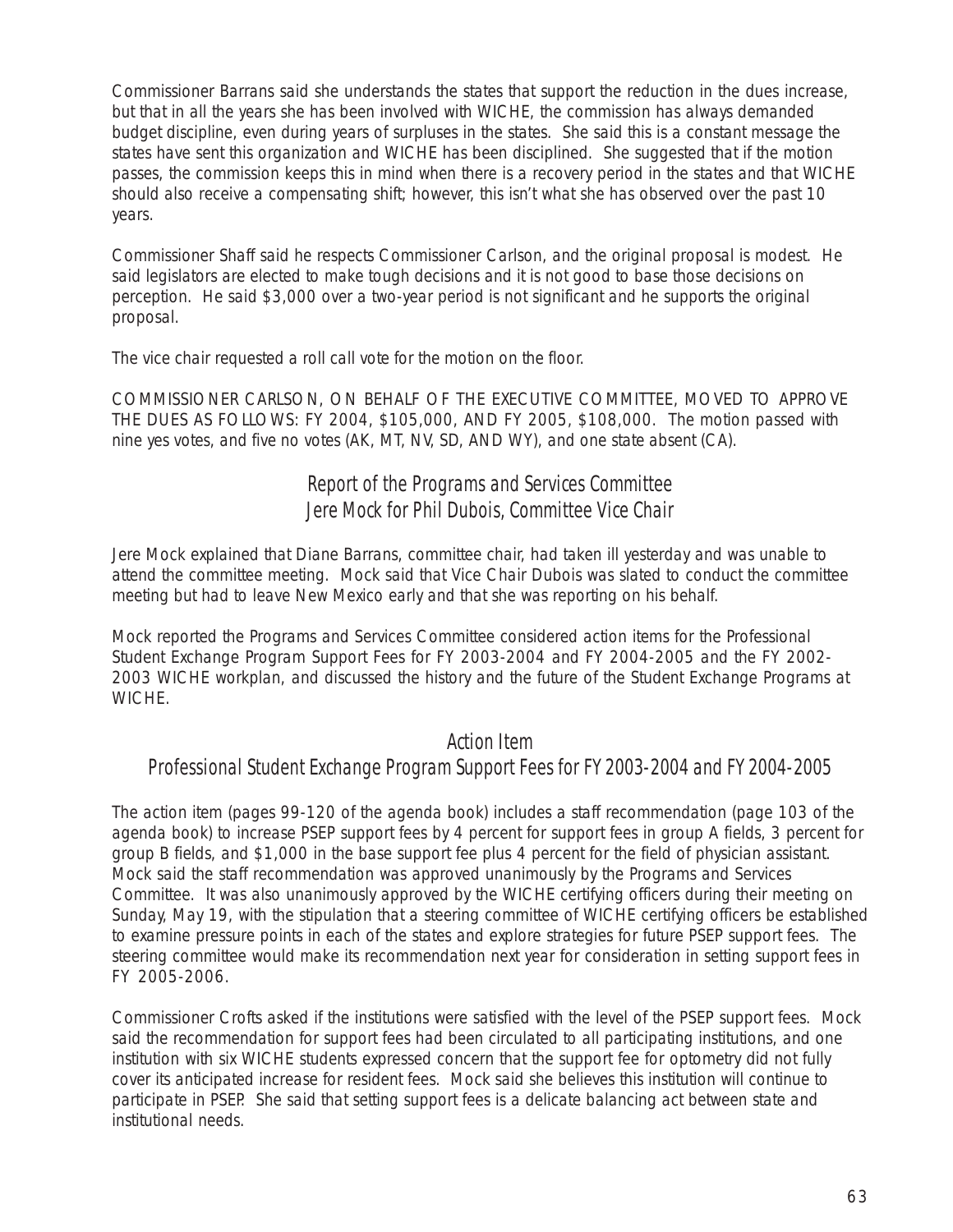COMMISSIONER BARRANS, ON BEHALF OF THE PROGRAMS AND SERVICES COMMITTEE, MOVED TO APPROVE THE RECOMMENDATIONS FOR PSEP SUPPORT FEES DETAILED ON PAGE 103 OF THE AGENDA BOOK. The motion passed unanimously.

## Report of the Issue Analysis and Research Committee Cece Foxley, Committee Chair

Commissioner Foxley reported the Issue Analysis and Research Committee considered an action item for the FY 2002-2003 WICHE workplan, discussed WICHE's proposed revenue project, "Finding the Will and the Way: Managing Higher Education within Revenue and Expenditure Constraints," and heard unit updates from WCET and the Policy Analysis and Research unit.

## FY 2002-2003 Workplan

Commissioner Foxley said the committee recommended an addition to a future WICHE workplan. The committee believes it would be helpful for WICHE to examine the current trend for community colleges to move toward offering baccalaureate degrees in less populous areas of the region. The committee determined the most pressing needs for training and education in these areas of the region are for teacher preparation and applied technologies. The committee suggested university centers rather than community colleges be used to meet these needs. Foxley expressed concern about losing community colleges should current trends continue. The committee approved the WICHE workplan for FY 2002- 2003. David Longanecker said he would add this recommendation to the workplan under the category of "On the Horizon."

Commissioner Carlson asked if the committee had discussed the conflict between the career-oriented, vocational degree and the four-year degree. He said in Washington the conflict is the need for nursing education and the four-year institutions ability to provide this education. He said because these are technical, applied degrees, the four-year institutions are not interested. Commissioner Foxley said the committee recognizes this issue and if additional funding is obtained, it will be explored.

### Revenue Project

Commissioner Foxley reported the committee discussed the revenue project that would examine the challenges of managing higher education in an environment of fiscal constraints. The project has partial funding from the Ford Foundation. The project would compare tax revenue approaches used by states and how states are supporting the funding of higher education as a proportion of state revenue. If additional funding is obtained, an in-depth examination of state tax structures may be possible. States would decide if they wanted to participate in the project.

### WCET (Western Cooperative for Educational Telecommunications)

Commissioner Foxley reported that the committee heard from Sally Johnstone, the director of WCET. Foxley said WCET benefits all of the states and she encouraged commissioners to review material related to WCET's annual meeting and to insure that their states are represented at that meeting.

### Fact Book

Commissioner Foxley reported the committee heard from Cheryl Blanco, the director of the Policy Analysis and Research unit, who reported on the newly released fact book. She said fact books would be mailed to every commissioner.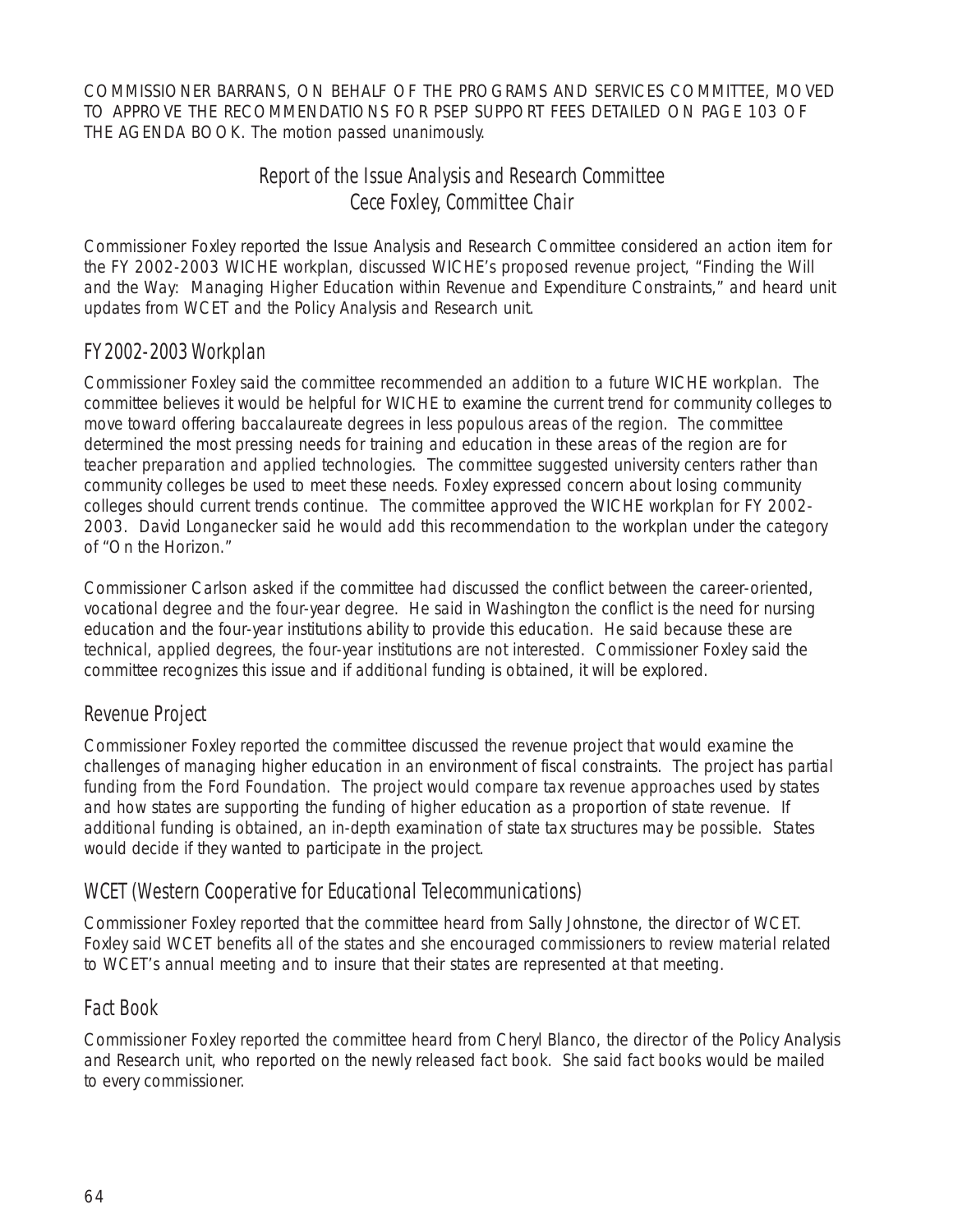## Action Item FY 2002-2003 Workplan

David Longanecker said the FY 2002-2003 workplan (pages 163-176 of the agenda book) is ambitious and consistent with the objectives for the executive director approved by the Executive Committee.

COMMISSIONER SHAFF/KUEPPER (M/S) APPROVAL OF WICHE'S WORKPLAN FOR FY 2002-2003. The motion passed unanimously.

## Action Item 50<sup>th</sup> Anniversary Plans for WICHE

Vice Chair Ruch reported that next year will be WICHE's 50<sup>th</sup> anniversary and that plans to celebrate this event are presented in an action item (pages 177-179 of the agenda book).

David Longanecker said the action item includes proposed activities that would cost from \$83,000 to \$118,000. He said the FY 2003 budget contains a placeholder of \$100,000, pending commission action on this item. The final amount would be incorporated into the budget after the commission determines the level of celebratory activities appropriate for WICHE's 50<sup>th</sup> anniversary. This expense would not affect WICHE's annual operating budget because it would be a one-time expense from dedicated reserves for FY 2003. He said the proposed activities include functions in each of the WICHE states, a regional symposium in connection with the November 2002 commission meeting, a gala as part of the November symposium, a monograph and film, commemorative materials, and a fund-raising option. He said additional staffing would be required to coordinate these events and an advisory committee would be established to help promote these activities. He said the action item includes an itemization of the costs associated with staffing (.40 to 1.0 FTE) and conducting the proposed activities. He said under this proposal, each state would receive \$2,500 for state-level events. In addition, each state would need to devote staff time and money to these state-level activities.

Commissioner Foxley said she would like events coordinated around existing meetings. In May 2003, the commission will meet in Salt Lake City. In order to reduce costs, she would like to schedule Utah's event at that time.

David Longanecker said each state would determine the level of its own participation.

Commissioner Blessing said she supports this activity and the resurrection of the Legislative Advisory Committee, and both of these items are important to Arizona, because the governor has determined that legislators cannot serve as WICHE commissioners. She said this determination leaves a gap in the knowledge and support of WICHE in the legislature, and the  $50<sup>th</sup>$  anniversary will help increase understanding and support for WICHE in Arizona.

COMMISSIONERS BLESSING/VINES (M/S) APPROVAL TO EXPEND \$83,000 TO \$117,750, DEPENDING ON THE SCOPE OF THE PROJECT, FROM WICHE'S DEDICATED RESERVES TO SUPPORT STATE-LEVEL AND REGIONAL ACTIVITIES HONORING WICHE'S 50<sup>TH</sup> YEAR. The motion passed unanimously.

David Longanecker asked if the commission would like to be more specific about the amount dedicated to the 50<sup>th</sup> anniversary activities. The consensus was to leave that decision up to Longanecker, with the maximum allocation for these activities at \$117,750.

Commission Kerins said it is interesting to note that this is a \$36,000 range and no one seems concerned after having just spent one and one-half hours debating a \$1,500 per state dues increase.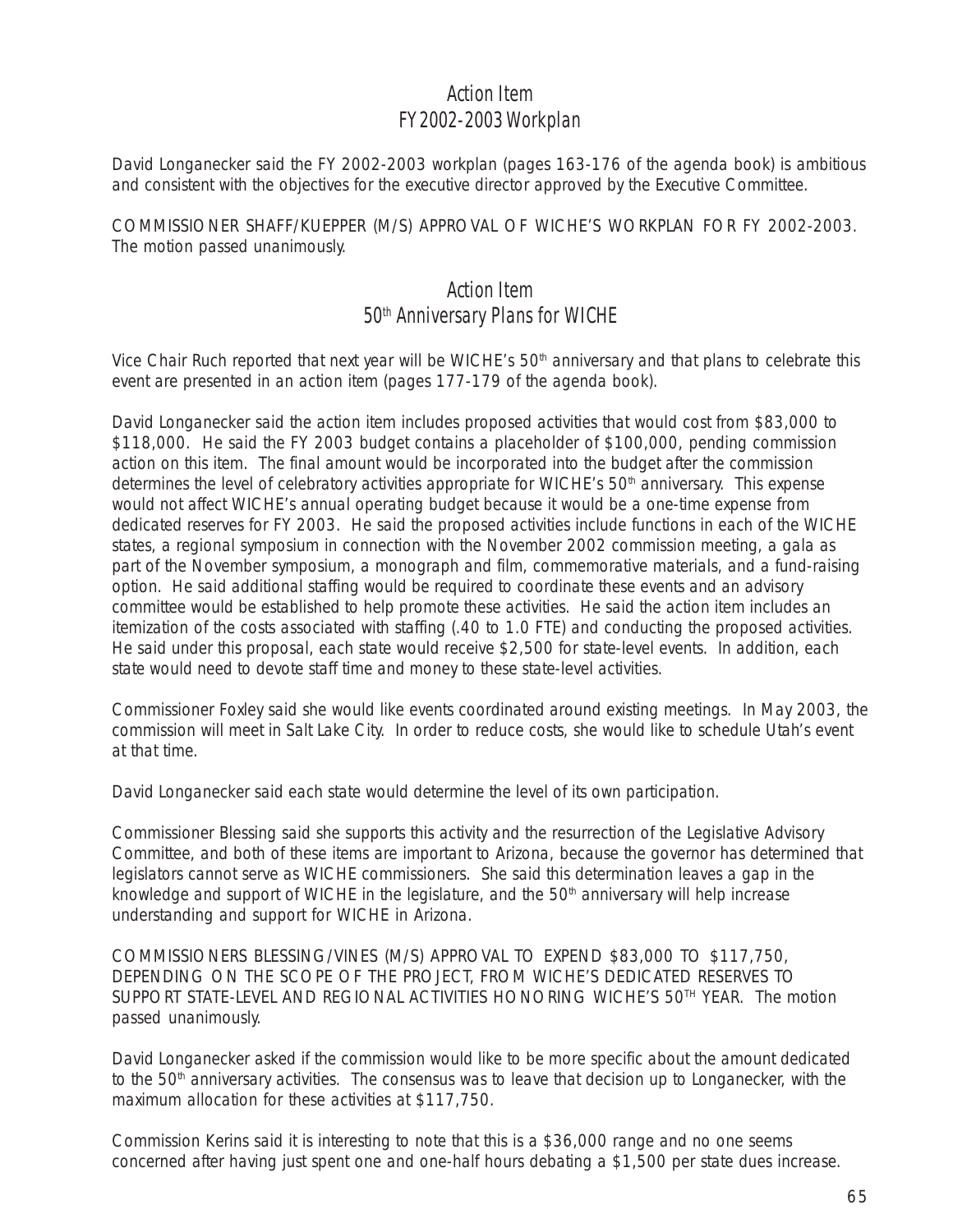Commissioner Carlson asked for clarification of the dates for the anniversary events. David Longanecker said the events would begin with the November 2002 commission meeting and end with the November 2003 commission meeting. He said with the May meeting in 2003, this would allow for the potential of including celebratory activities in conjunction with three scheduled commission meetings.

## Report on the State of WICHE's Office Facility

Vice Chair Ruch said a committee has been established to work with staff on bringing a recommendation to the full commission concerning WICHE's future office facilities. The recommendation will be brought to the commission at the November 2002 commission meeting.

## Meeting Evaluation

Vice Chair Ruch reminded commissioners to complete the meeting evaluation form located on page 107 of the agenda book.

### Other Business

David Longanecker said the senior-level staff at WICHE has been reduced by 1.0 FTE, and the responsibilities of this position have been spread between Cheryl Blanco and Jere Mock. This has dramatically increased their workload. Longanecker said he owes Blanco and Mock a tremendous amount of gratitude. Longanecker said Marla Williams also deserves a public thank you for her work on this meeting. He said his intent is not to offend the other senior-level staff, but this past year has been an exceptionally challenging one for Blanco, Mock, and Williams, and he appreciates their hard work.

### Adjournment

Vice Chair Ruch adjourned the meeting.

## Special Events Held During This Meeting

- Perspectives on Mental Health Issues: A discussion with U.S. Sen. Pete Domenici.
- Promoting Access, Quality, and Accountability in Behavioral Healthcare: A Federal Perspective, with speaker Gail Hutchings, senior advisor, Federal Substance Abuse and Mental Health Services Administration.
- Policy Discussions: Healthcare Workforce Development A Focus on Mental Health, with moderator Michael Hoge, associate professor of psychology in the Psychiatry Dept. of Yale University School of Medicine. Panelists: Neal Adams, medical director for the California Dept. of Mental Health; Allen Daniels, professor of clinical psychiatry at the University of Cincinnati, chief executive officer for Alliance Behavioral Care and executive director for University Psychiatric Services; and John Morris, professor of clinical neuropsychiatry and behavioral sciences at the University of South Carolina School of Medicine.
- Policy Discussion: State Finance and Political Issues: What's Up in the WICHE States? Speaker: David A. Longanecker, executive director, WICHE.
- Policy Discussion: Healthcare Workforce Development A Focus on Policy. Moderator: Bruce Hamlett, executive director, New Mexico Commission on Higher Education and a WICHE commissioner. Panelists: R. Philip Eaton, interim vice president for health sciences at the University of New Mexico; Patricia Moritz, dean of nursing, University of Colorado Health Sciences Center; and Annette Talbott, workforce policy coordinator, Gov. John A. Kitzhaber's Office, Salem, OR.
- Tour and presentation: Santa Fe Institute.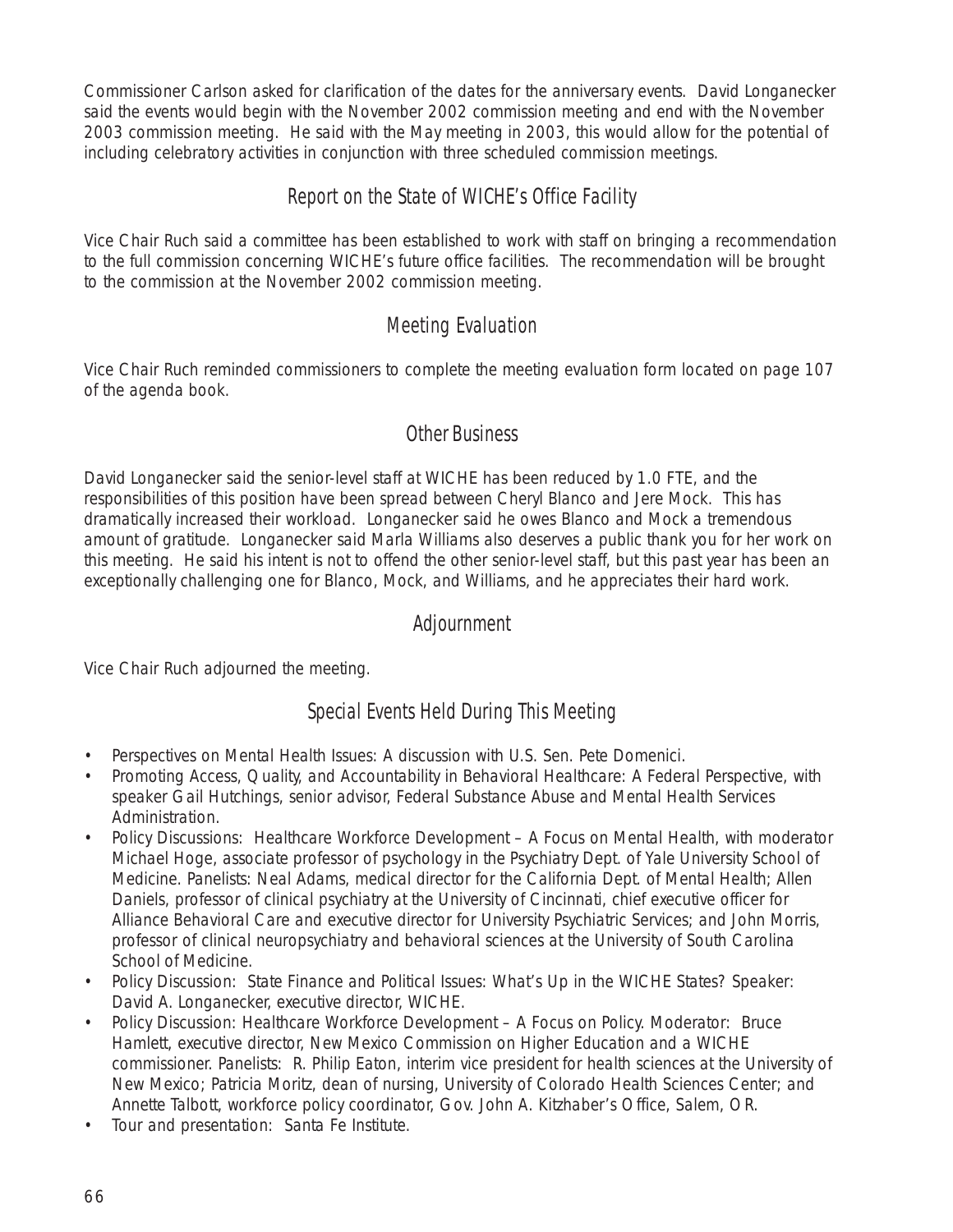# Policy Discussion: Finance I – Financing Higher Education Policy Discussion: Finance II – State Revenues in the West

Monday, 10.00 am – 12.00 noon Centennial F

Session Descriptions

Biographical Sketch: Dennis Jones

Biographical Sketch: Don Boyd

Charts related to the discussion "The Flow of Funds"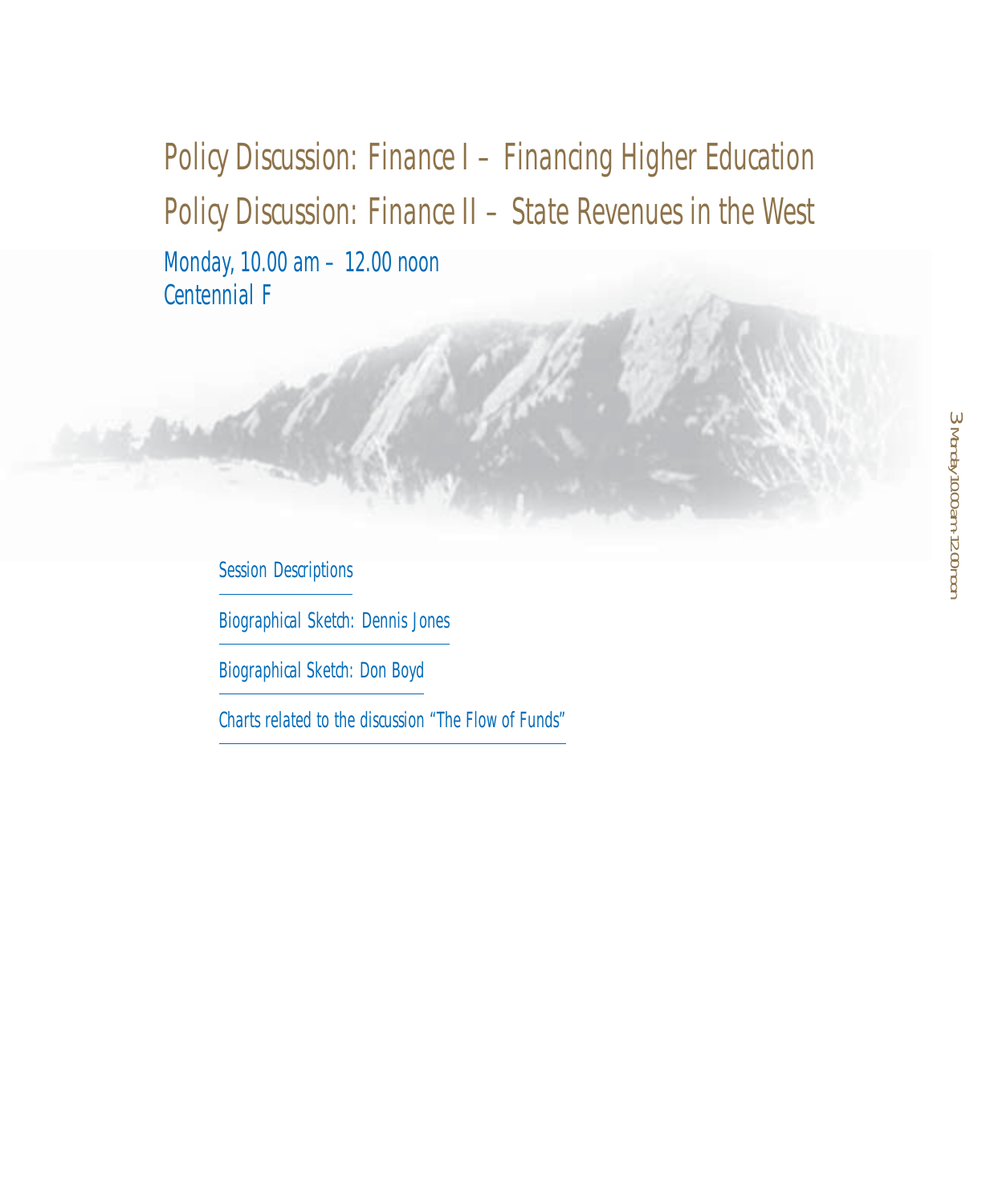## Monday, November 11, 2002

| 10.00 am - 12.00 noon<br>Centennial F | Policy Discussion: Finance I - Financing Higher Education                                                                                                                                                                                                                                                                                                                                                                                                                                                                                                                                                                                                                                                                                                                                                                                                                                                                                 |
|---------------------------------------|-------------------------------------------------------------------------------------------------------------------------------------------------------------------------------------------------------------------------------------------------------------------------------------------------------------------------------------------------------------------------------------------------------------------------------------------------------------------------------------------------------------------------------------------------------------------------------------------------------------------------------------------------------------------------------------------------------------------------------------------------------------------------------------------------------------------------------------------------------------------------------------------------------------------------------------------|
|                                       | Speaker: Dennis Jones, president, National Center for Higher<br><b>Education Management Systems</b>                                                                                                                                                                                                                                                                                                                                                                                                                                                                                                                                                                                                                                                                                                                                                                                                                                       |
|                                       | Policy Discussion: Finance II - State Revenues in the West                                                                                                                                                                                                                                                                                                                                                                                                                                                                                                                                                                                                                                                                                                                                                                                                                                                                                |
|                                       | Speaker: Don Boyd, director, Fiscal Studies Program, Nelson A.<br>Rockefeller Institute of Government                                                                                                                                                                                                                                                                                                                                                                                                                                                                                                                                                                                                                                                                                                                                                                                                                                     |
|                                       | WICHE has a small one-year planning grant using existing Ford<br>Foundation funds to initiate activities toward the project, "Finding the<br>Will and the Way: Maintaining Higher Education within Revenue and<br>Expenditure Constraints." Both access to, and the quality of, public<br>higher education in the West are at risk if the states' revenue<br>structures remain inadequate to sustain necessary public services. The<br>purpose of "Finding the Will and the Way" is to examine the impact of<br>fiscal constraints on the future viability of public services in the West,<br>including higher education, and assist states in assessing their<br>capacity to finance public services at the necessary level. Our focus in<br>this initial set of policy discussions with the commission is on financing<br>policies and revenue sources and how they impact the ability of the<br>states to provide key public services. |
|                                       | In the opening session, Dennis Jones from the National Center for<br>Higher Education Management Systems (NCHEMS) will present a<br>model he has developed to describe the flow of funds to higher<br>education (see agenda book pages under this tab for two flow<br>models); in addition to providing background commentary on finance<br>policy and the various parts of those policies, Jones will explore with<br>commissioners the relationships among the parts of the funding flow<br>model. The session will include a look at several options for financing<br>higher education and general discussion on the options as they relate<br>to the economic and social situations in the different Western states.                                                                                                                                                                                                                  |
|                                       | Following the opening conversation on the flow of funds and financing<br>policy with Dennis Jones, this session will draw on recent analyses of<br>state tax structures and revenue streams. The key element in the<br>financing of higher education is the state's revenue base. Don Boyd,<br>with the Rockefeller Institute of Government, will present his work on<br>tax structures. Based in part on research originally produced by Hal<br>Hovey (1999) which demonstrated how most states will be unable to<br>maintain their current levels of public services - including higher<br>education - within the existing tax structures, Boyd will augment the                                                                                                                                                                                                                                                                        |

discussion with his update of Hovey's work and his state profiles and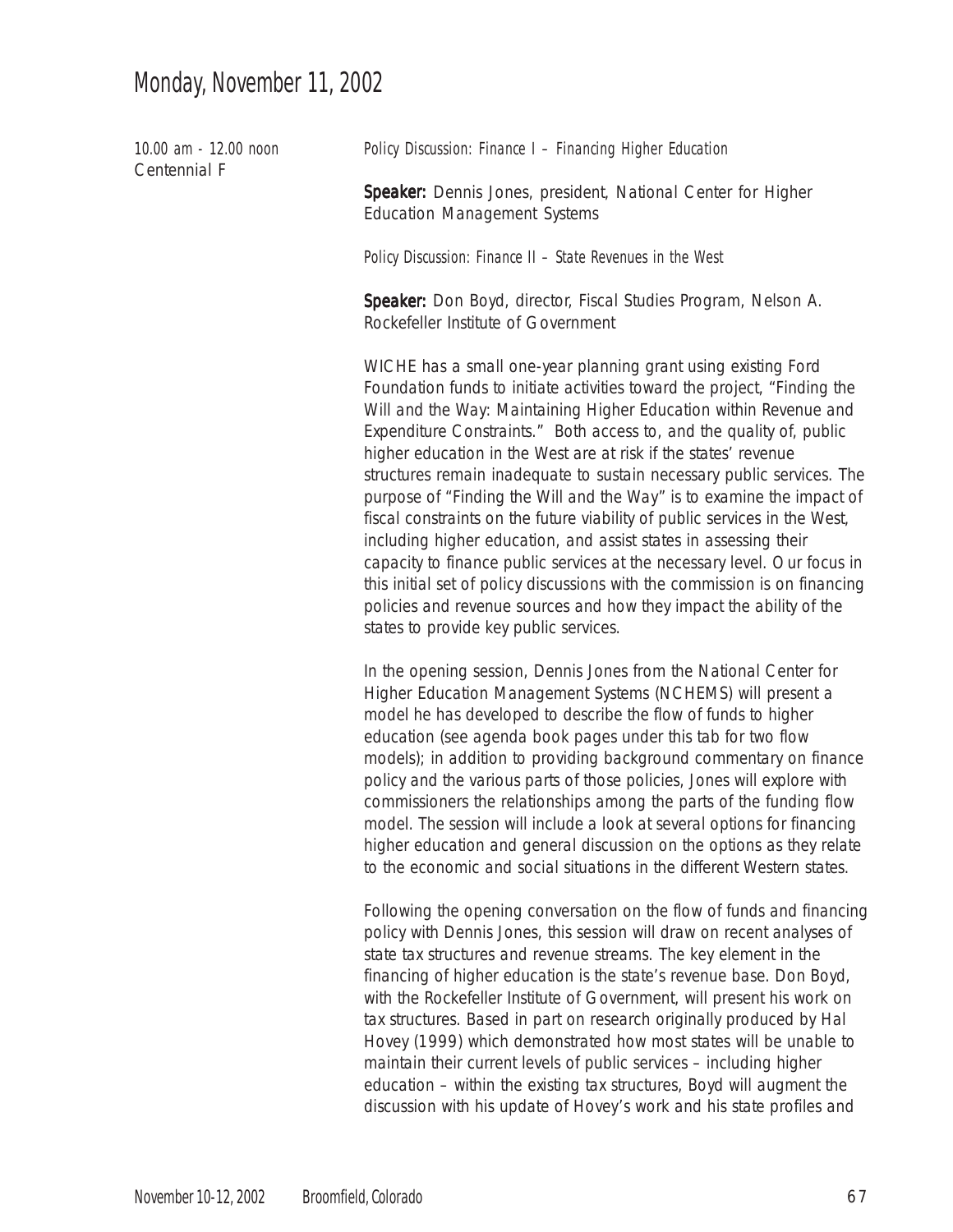groupings of like states to examine the future financing of higher education.

Dennis Jones is president of the National Center for Higher Education Management Systems (NCHEMS), a research and development center founded to improve the management effectiveness of colleges and universities. A member of the staff since 1969, Jones is widely recognized for his work in such areas as state and institutional approaches to budgeting and resource allocation; strategic planning; educational needs assessment; faculty workload and productivity; and information for strategic decision making and the development of educational indicators. Jones has written several monographs and articles on these topics, has presented his work at many regional, national, and international conferences, and has consulted with hundreds of institutions and state higher education agencies on management issues of all kinds. Prior to joining NCHEMS, Jones served as an administrator (in business and in institutional planning) at Rensselaer Polytechnic Institute. He received his graduate and undergraduate degree from that institution in the field of engineering management.

Donald Boyd is director of the Fiscal Studies Program at the Nelson A. Rockefeller Institute of Government at the State University of New York. The institute conducts studies of state and local taxes and expenditures. Prior to joining to the institute in January 1996, Boyd spent 16 years analyzing state and local fiscal issues. His previous positions include director of the economic and revenue staff for the New York State Division of the Budget and director of the tax staff for the New York State Assembly Ways and Means Committee. Boyd holds a Ph.D. in managerial economics from Rensselaer Polytechnic Institute in Troy, New York.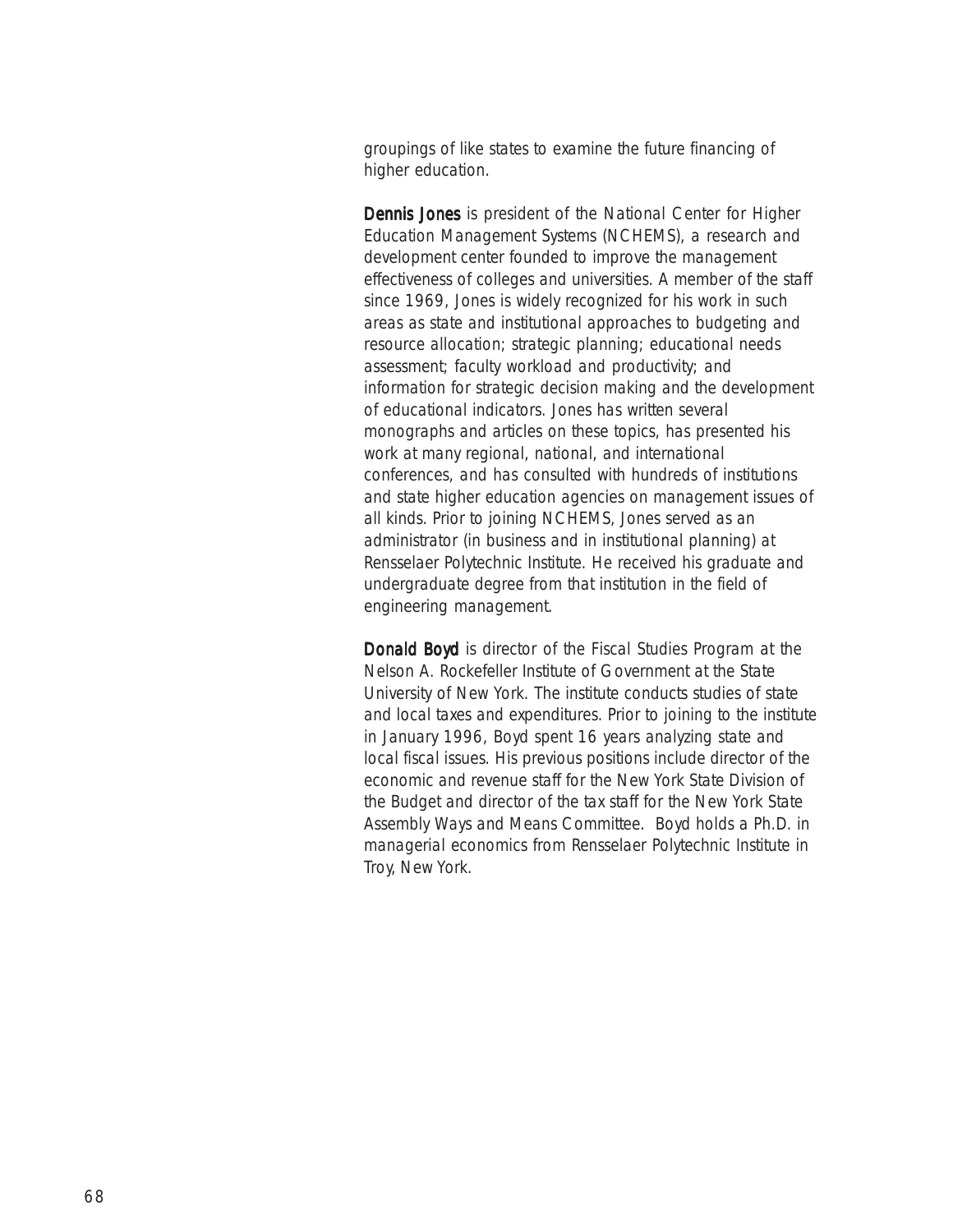## The Flow of Funds

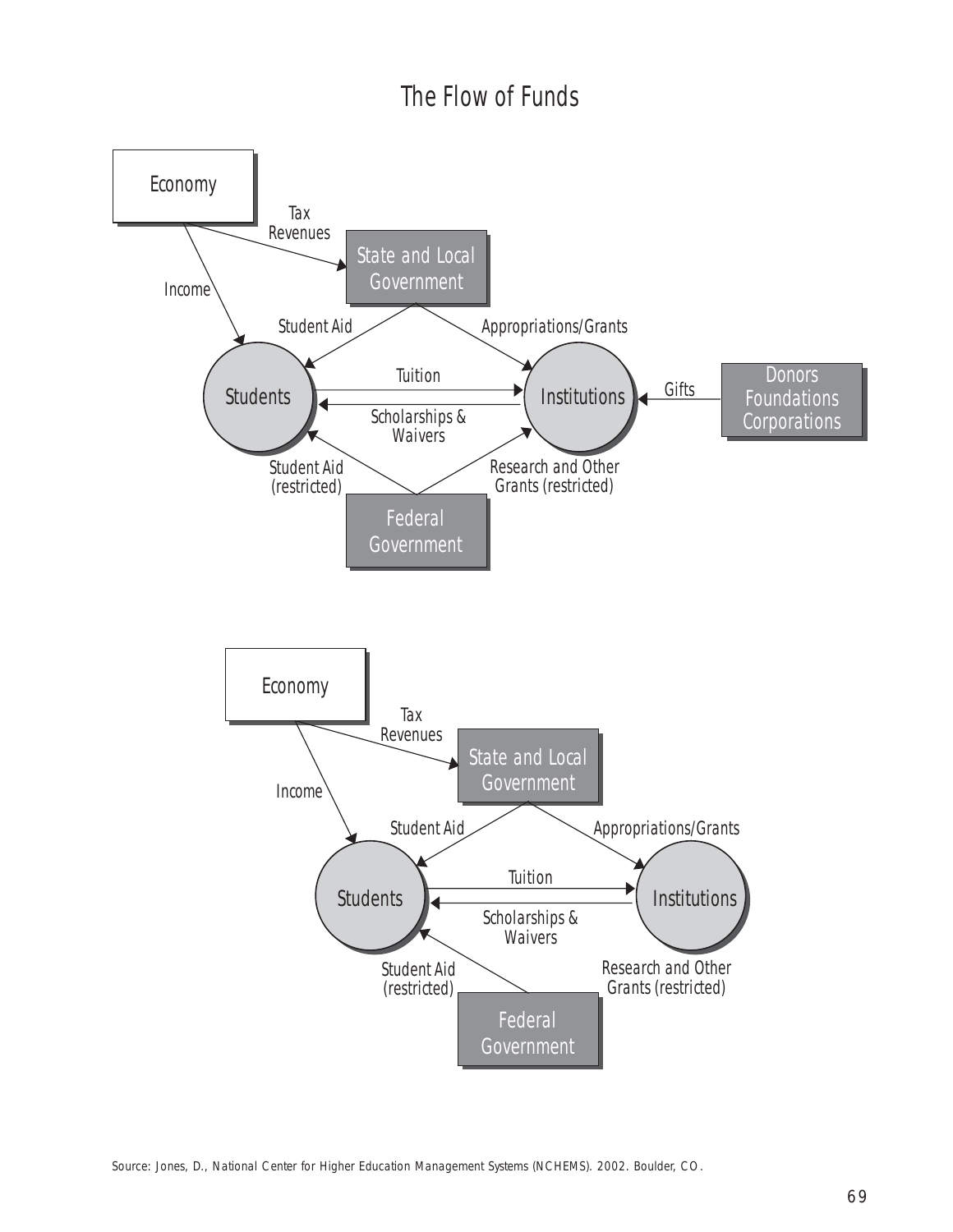# Luncheon

**Shake** 

Monday, 12.15 – 1.45 pm Centennial E

Colorado's Blue Ribbon Panel on Higher Education for the Twenty-First Century

Biographical Sketch: Tim Foster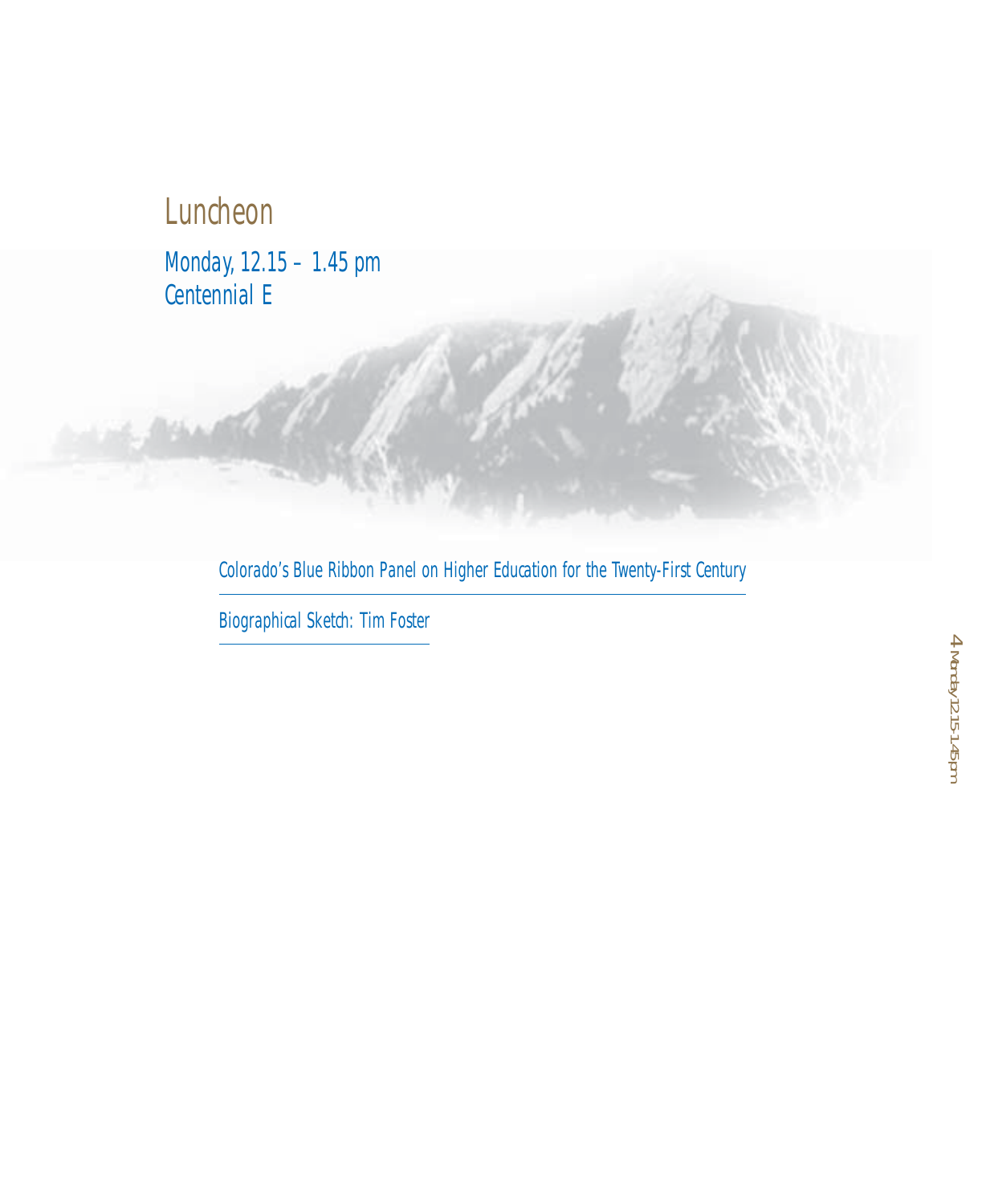## Monday, November 11, 2002

12.15 - 1.45 pm Centennial E

Lunch

Colorado's Blue Ribbon Panel on Higher Education for the Twenty-First Century

Speaker: Tim Foster, WICHE commissioner and executive director, Colorado Commission on Higher Education

The Blue Ribbon Panel on Higher Education for the Twenty-First Century, appointed by Colorado Gov. Bill Owens, and the Colorado Commission on Higher Education are partnering to facilitate increased access to undergraduate degree programs in the state. The process has involved extensive data gathering and public hearings throughout Colorado. Among the major outcomes are differentiated role and mission statements that have been developed to more clearly articulate the values that distinguish one institution from another. The panel also is pursuing ways to enhance the cost efficiencies of the state's higher education system.

Tim Foster was appointed to the WICHE Commission earlier this year. He serves as the executive director of the Colorado Commission on Higher Education and the Colorado Dept. of Higher Education. Prior to this, he was a partner in the general commercial practice law firm of Foster, Larson, Laiche and Griff in Grand Junction, CO. He served in the Colorado House of Representatives from 1988 to 1996 and was majority leader from 1993 to 1996, as well as a member of the Capital Development Committee and the Youth Crime Prevention and Intervention Program board. In addition, he chaired the Finance Committee and the Education Task Force. He has been involved in numerous organizations and is currently a member of the Colorado Institute of Technology and the governor's Blue Ribbon panel on Higher Education for the Twenty-First Century. He holds a juris doctor from the University of Denver.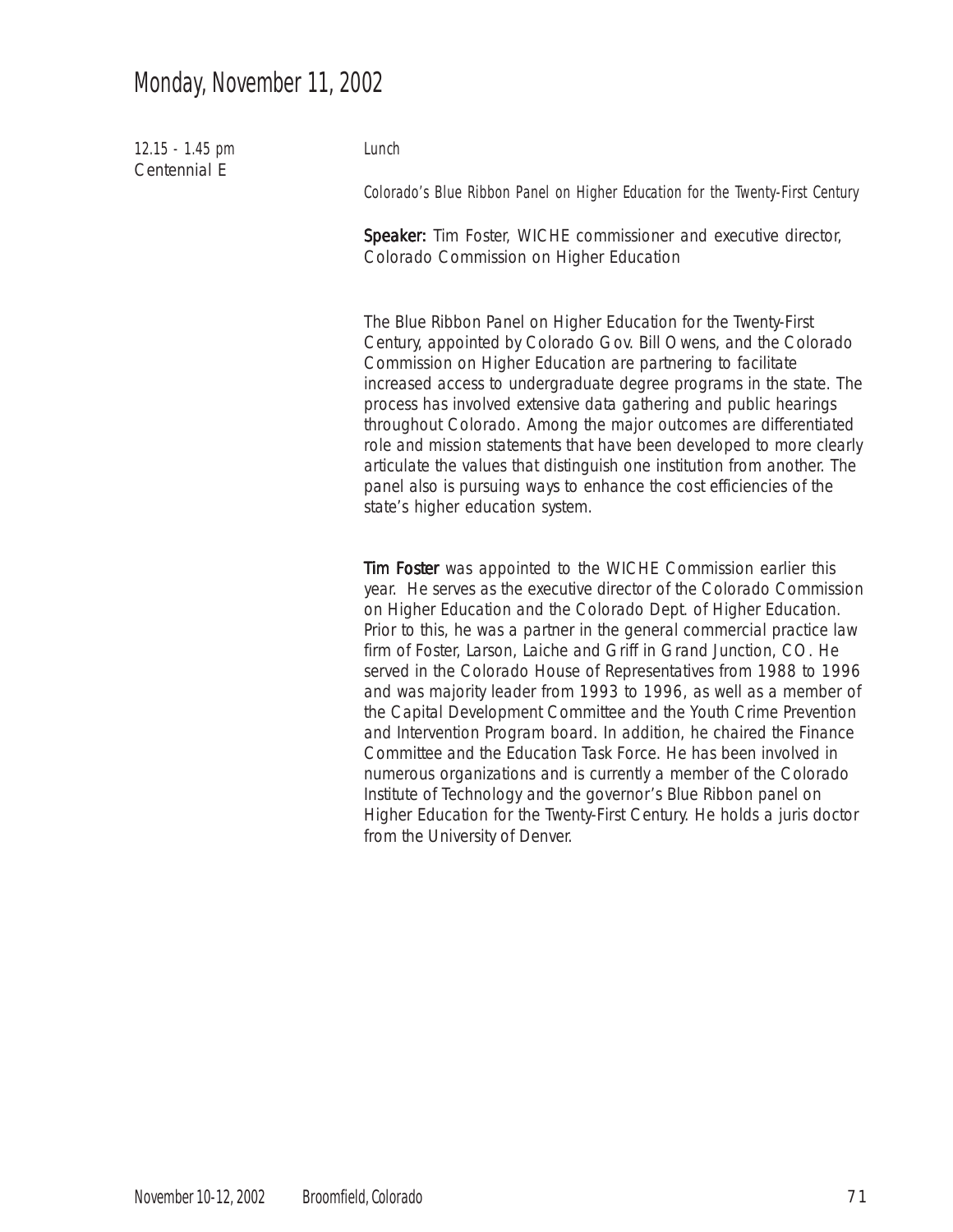# Policy Discussion: Finance III – Changing Direction

Monday, 1.45 – 3.15 pm Centennial F

16 a Miller

Session Description

Biographical Sketch: Cheryl Blanco

Biographical Sketch: Linda Blessing

Biographical Sketch: Richard Jarvis

Changing Direction: Integrating Higher Education Financial Aid and Financing Policy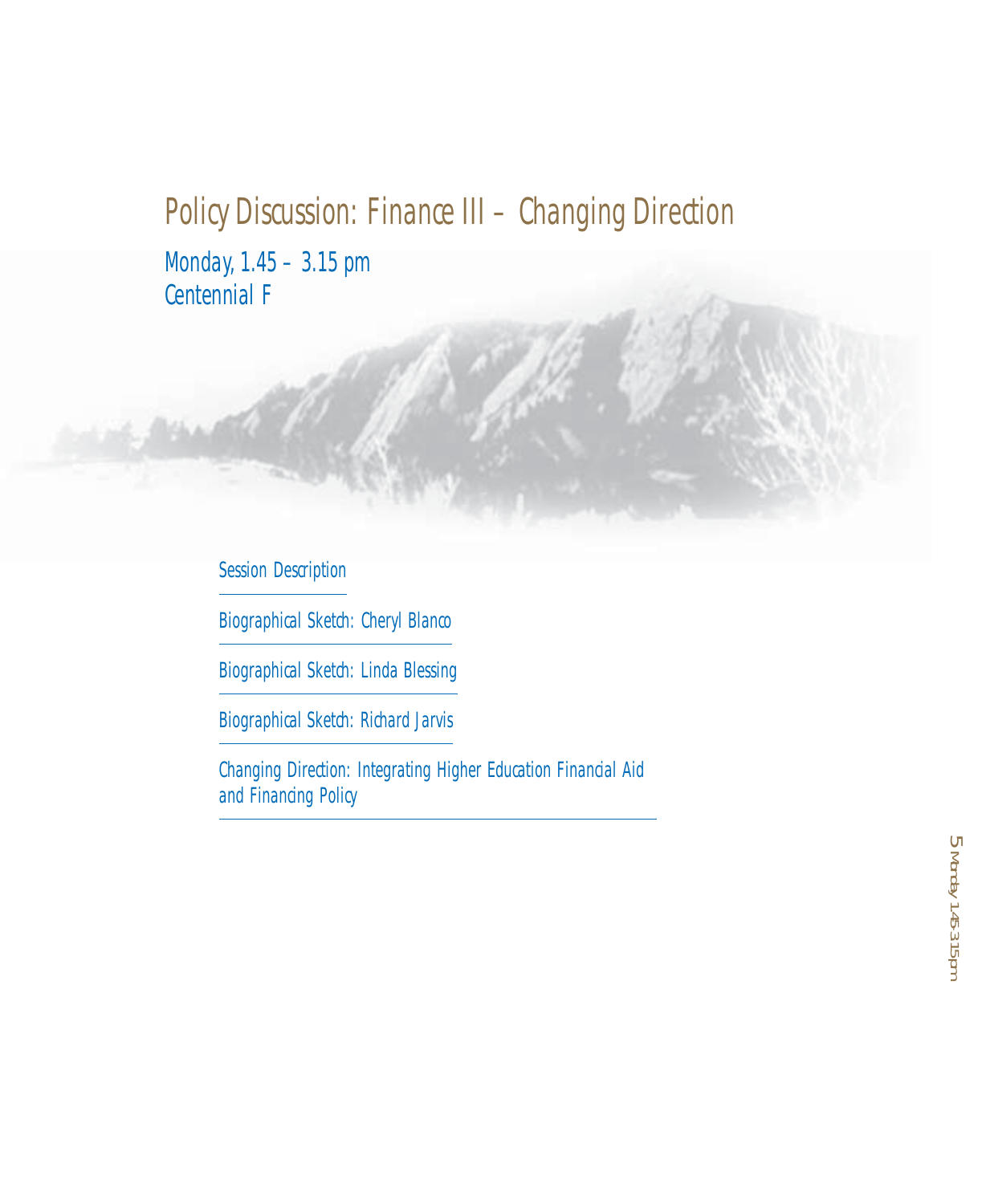## Monday, November 11, 2002

| $1.45 - 3.15$ pm<br>Centennial F | Policy Discussion: Finance III - Changing Direction: Integrating Higher<br>Education Financial Aid and Financing Policy                                                                                                                                                                                                                                                                                                                                                                                                                                                                                                                                                                                                                                                                                                                                                                                                                                                                                                                                                                                                                                                                                                                                                                                                                                                                                                                                 |
|----------------------------------|---------------------------------------------------------------------------------------------------------------------------------------------------------------------------------------------------------------------------------------------------------------------------------------------------------------------------------------------------------------------------------------------------------------------------------------------------------------------------------------------------------------------------------------------------------------------------------------------------------------------------------------------------------------------------------------------------------------------------------------------------------------------------------------------------------------------------------------------------------------------------------------------------------------------------------------------------------------------------------------------------------------------------------------------------------------------------------------------------------------------------------------------------------------------------------------------------------------------------------------------------------------------------------------------------------------------------------------------------------------------------------------------------------------------------------------------------------|
|                                  | Speaker: Cheryl Blanco, director, Policy Analysis and Research,<br><b>WICHE</b>                                                                                                                                                                                                                                                                                                                                                                                                                                                                                                                                                                                                                                                                                                                                                                                                                                                                                                                                                                                                                                                                                                                                                                                                                                                                                                                                                                         |
|                                  | Panelists: Linda Blessing, WICHE commissioner and executive<br>director, Arizona Board of Regents, and Richard Jarvis, former WICHE<br>commissioner and chancellor, Oregon University System                                                                                                                                                                                                                                                                                                                                                                                                                                                                                                                                                                                                                                                                                                                                                                                                                                                                                                                                                                                                                                                                                                                                                                                                                                                            |
|                                  | In November 2001, WICHE initiated a new project with funding from<br>The Lumina Foundation for Education titled "Changing Direction:<br>Integrating Higher Education Financial Aid and Financing Policy." Our<br>primary partners in this initiative are State Higher Education Executive<br>Officers (SHEEO) and the Center for Policy Analysis at the American<br>Council on Education. To further enhance the success of this project,<br>we are working in close partnership with the National Conference of<br>State Legislatures (NCSL) to engage state legislators and legislative<br>staff, disseminate information, and support related technical<br>assistance efforts by NCSL staff. The purpose of "Changing Direction"<br>is to examine how to structure financial aid and financing policies and<br>practices to maximize participation, access, and success for all<br>students. The project addresses current practices and policies, with<br>emphasis on exploring innovative, creative, perhaps untested<br>approaches to national- and state-level challenges. Working with five<br>states - Arizona, Connecticut, Florida, Missouri, and Oregon - one of<br>our goals is to achieve an integrated state policymaking framework<br>and process so that policies related to tuition, financial aid, and<br>appropriations are coordinated, occur in an environment of<br>collaboration, and support state goals for higher education. |
|                                  | In the third set of discussions around financing issues, Linda Blessing<br>and Richard Jarvis, State Higher Education Executive Officers<br>(SHEEO) from Arizona and Oregon, will explain how each of their<br>states is approaching the "Changing Direction" challenge, their<br>progress to date, their plans for the remainder of the first phase of the<br>process, and their hopes for the second phase. Cheryl Blanco,                                                                                                                                                                                                                                                                                                                                                                                                                                                                                                                                                                                                                                                                                                                                                                                                                                                                                                                                                                                                                            |

process, and their hopes for the second phase. Cheryl Blanco, WICHE's senior program director for policy analysis and research, will provide an overview of the project and highlight several other activities that are underway in the project to support the state technical assistance work and related efforts in other WICHE states.

Cheryl Blanco is senior program director for Policy Analysis and Research at the Western Interstate Commission on Higher Education. She monitors historical and emerging social, economic, and political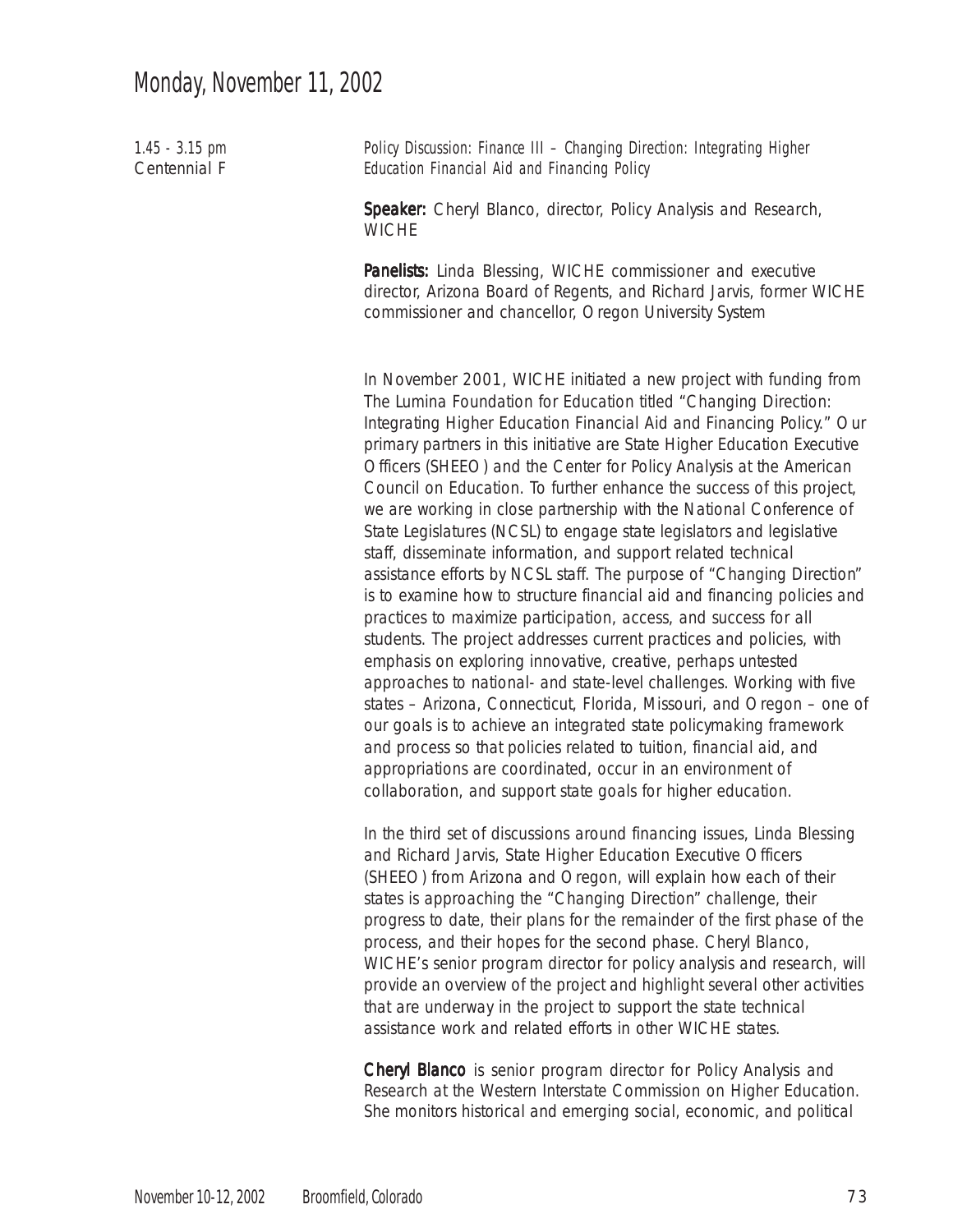trends that impact higher education; directs the work of several policy projects; and produces a variety of publications to improve policymaking in higher education. She was appointed by former Education Secretary Riley to the Advisory Council on Education Statistics for the National Center for Education Statistics and is a past chair of the National Postsecondary Education Cooperative. Prior to joining the WICHE staff, Blanco was the educational policy director at the Florida Postsecondary Education Planning Commission. She was a faculty member and held administrative positions at Arecibo Technological University College, University of Puerto Rico.

Linda Blessing is a WICHE commissioner and executive director of the Arizona Board of Regents, the governing board for Arizona's university system. Previously, she served as the director of Arizona's largest state agency, the Dept. of Economic Security, which provides a variety of human services to citizens. She serves as a board member of the American Institute of Certified Public Accountants, Valley of the Sun United Way, and the Translational Genomics Research Institute provisional board. She also serves as a member of the Arizona Commission on Postsecondary Education and on the executive committees of WICHE and the State Higher Education Executive Officers.

Richard Jarvis is chancellor of the Oregon University System. Prior to joining the system in 2002, he served as the founding chancellor of the United States Open University and as chancellor of the University and Community College System of Nevada. Previously, he was a faculty member and held administrative positions at the State University of New York at Buffalo; he also held top administrative positions at the University of New York at Fredonia and the State University of New York System. Jarvis is the author of the book *River Networks* and numerous journal articles. He is a former member of the executive committee of the National Association of System Heads; former chair of the State Higher Education Executive Officers group on workforce development; and a former WICHE commissioner.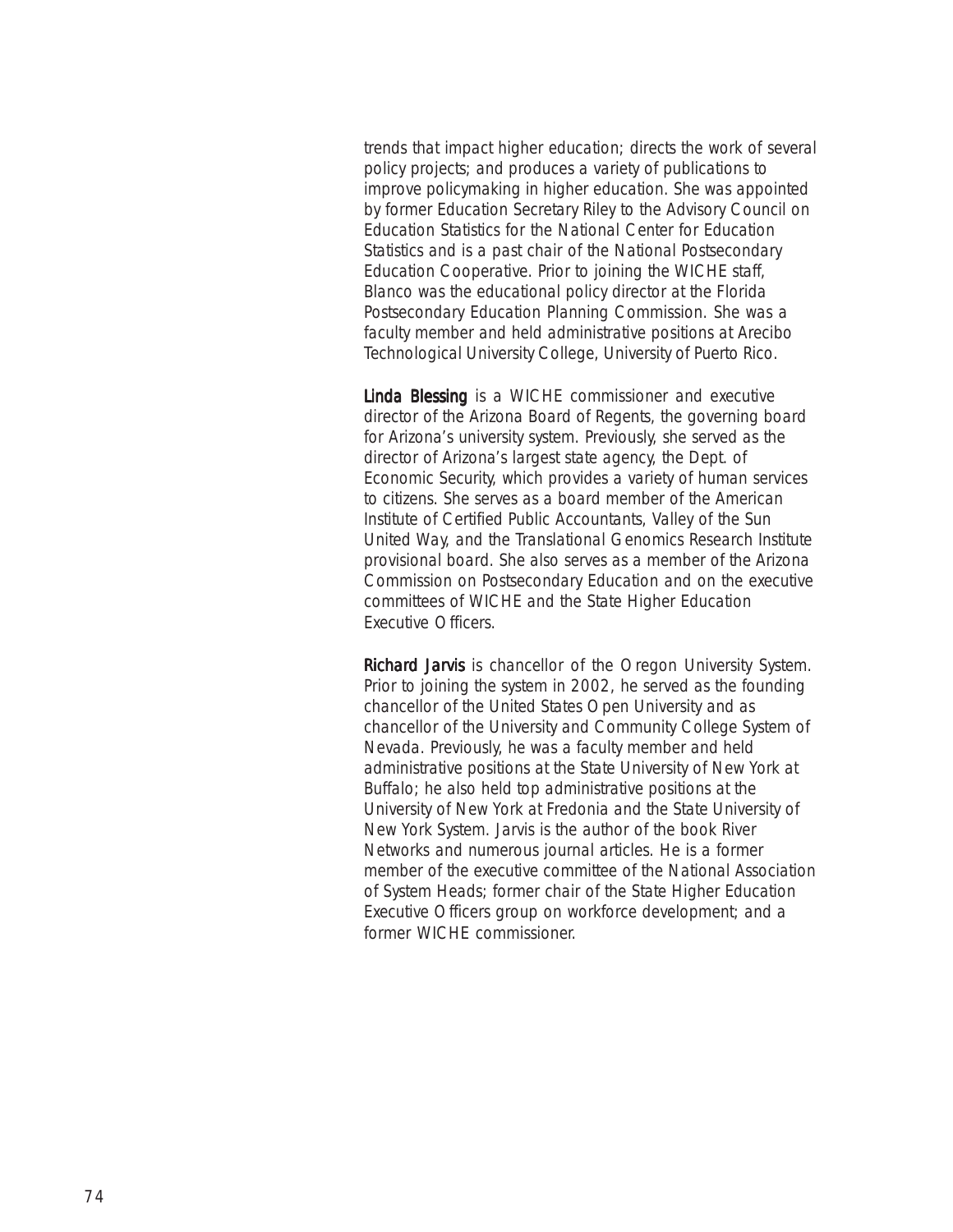

## Changing Direction: Integrating Higher Education Financial Aid and Financing Policy

## *Abstract*

 *A project supported by The Lumina Foundation for Education*

"Changing Direction" examines how to structure financial aid and financing policies and practices to maximize participation, access, and success for all students. Our overarching goal is better, more informed decision making on issues surrounding financial aid and financing in higher education. The project is designed around an integrated approach to restructuring appropriations, tuition, and financial aid policies and practices. Over a multiyear period, the project will examine the socioeconomic-political environment in order to foster the kinds of major changes needed in the near future at multiple levels (campus, system, state, and national) and to initiate and promote those changes through public policy.

"Changing Direction" provides a venue for policymakers and educators from all regions of the country to critically examine strengths and weakness of public policies and develop new models by looking at emerging trends, their potential impact on higher education, and the policy implications related to issues of financial aid, finance, cost of education, and access. While this necessarily involves all sources of assistance and financing – federal, state, local, and institutional, the project focuses on state policies and practices. The project addresses current practices and policies, and emphasis is on exploring innovative, creative, perhaps untested approaches to national- and state-level challenges. "Changing Direction" serves policymakers in the legislative and executive branches of state government, their staffs, higher education researchers, state executive agencies, governing and coordinating boards, educators, college and university leaders, and business and corporate leaders.

Using a two-phase process, we are exploring several financial aid and financing issues and the impact of public policy decisions, research, and practice. Among the key questions that the project will address are:

- How can policymakers at all levels particularly those at the state level more effectively integrate tuition, financial aid, and appropriations policies in ways that promote student participation and completion?
- What kind of information and research is needed to strengthen policies and ensure their continuing effectiveness?
- How well do the policies and practices of the student financing system serve the needs of different population groups? How do different population groups view the effectiveness of the current student financing system?
- How do students currently pay for college? What are the implications of existing financing patterns for future policy improvements?
- What are the social returns of different policies?
- How do states establish an appropriate balance between direct support for high quality educational programs and a level of financial assistance that enables students to participate in those programs?

Phase 1 activities include conducting a state financial aid, tuition, and appropriations policy and data inventory; surveying state policymakers (legislators and executive office staff) on their perceptions of effective financial aid, tuition, and appropriations policies and practices and examining the efficacy of these perceptions; establishing a national advisory board on research issues; and developing a research agenda, identifying potential states for case studies, cosponsoring state roundtables, convening an invitational national forum, and commissioning research papers.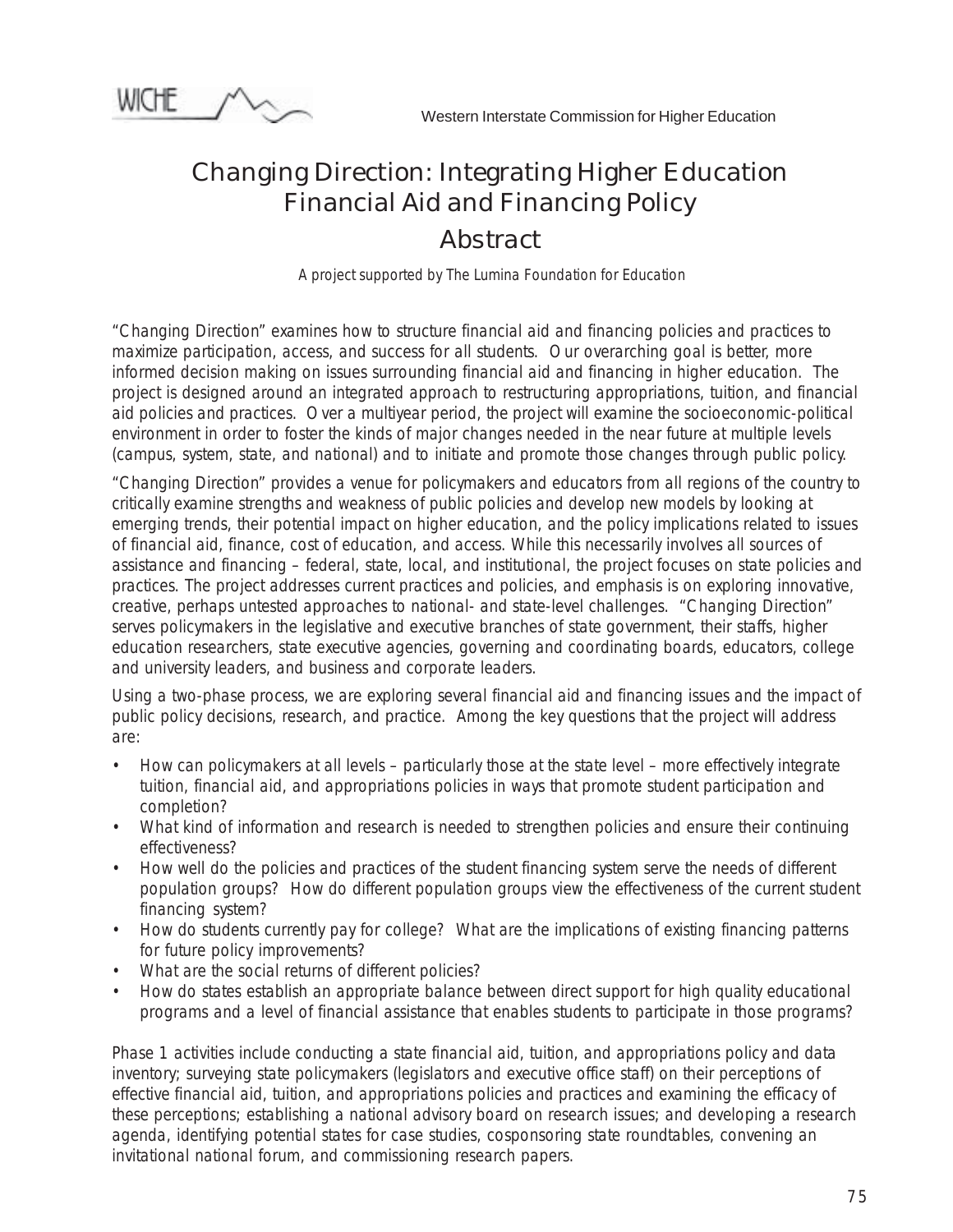In subsequent years, the project will build on the work initiated in Phase 1. Since policy change is a participative process that takes time to achieve in any state, Phase 2 will require individualized technical assistance through state roundtables and case studies to develop consensus among key policy and education players and achieve implementation, as well as leadership institutes for legislators, executive office policy directors, trustees, and board members. Additionally, regional or multistate forums will be convened to maintain national visibility for the project and seek input from key players on the project's work, disseminate information, and generate continued dialogue on regional issues.

Our primary partners are the State Higher Education Executive Officers (SHEEO) and the American Council on Education (ACE). Both SHEEO and ACE, with its Center for Policy Analysis, have a longstanding reputation for high quality work on a wide range of issues in higher education, with a history of work on financial aid and financing issues. We are also collaborating closely with the National Conference of State Legislatures. These partners expand and enrich the scope of the project, helping us to reach out to all 50 states and to national experts on these issues. Throughout the project, we are coordinating with leadership from both the legislative and executive branches of government, as well as with related regional and national organizations such as the Council of State Governments-WEST, the National Governors' Association, and the National Association of State Budget Officers.

WICHE Contact: Dr. Cheryl D. Blanco, Project Director and Director of Policy Analysis and Research, Western Interstate Commission for Higher Education, PO Box 9752, Boulder, CO 80301; phone 303.541.0221; fax 303.541.0291; cblanco@wiche.edu. Also see WICHE's Web pages at http:// www.wiche.edu/PolicyInfo/Lumina.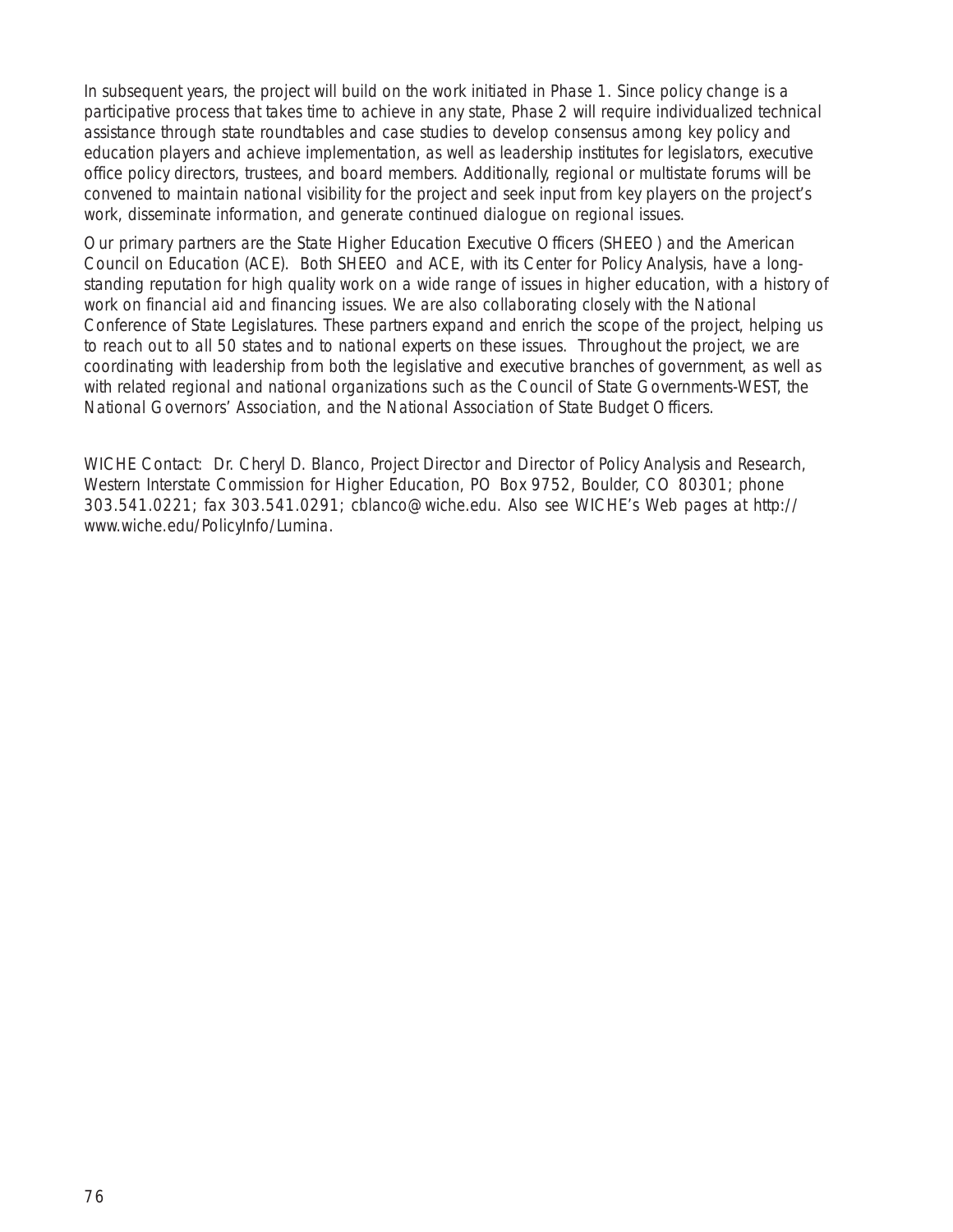

## Changing Direction: Integrating Higher Education Financial Aid and Financing Policy

## *State Summaries*

*A project supported by The Lumina Foundation for Education*

In November 2001, WICHE initiated a new project with funding from The Lumina Foundation for Education titled "Changing Direction: Integrating Higher Education Financial Aid and Financing Policy." Our primary partners in this initiative are the State Higher Education Executive Officers (SHEEO) and the Center for Policy Analysis at the American Council on Education.

The purpose of "Changing Direction" is to examine how to structure financial aid and financing policies and practices to maximize participation, access, and success for all students. The project addresses current practices and policies, with emphasis on exploring innovative, creative, perhaps untested approaches to national- and state-level challenges. Working with a small number of states, one of our goals is to achieve an integrated state policymaking framework and process so that policies related to tuition, financial aid, and appropriations are coordinated, occur in an environment of collaboration, and support state goals for higher education.

Through a competitive process, five states were selected to participate in the initial phase involving direct technical assistance to a few states to explore and implement innovative ways of improving the policymaking framework at the state level. To further enhance the success of this project, we are working in close partnership with the National Conference of State Legislatures (NCSL) to engage state legislators and legislative staff, disseminate information, and support related technical assistance efforts by NCSL staff. Brief descriptions with anticipated outcomes and contact information for the five states follows.

Arizona. Decisions about tuition, financial aid, and appropriations for the Arizona university system are currently each made in relative isolation from each other. Compared to other states, Arizona has almost no state-appropriated financial aid. Additionally, policymakers and business leaders see the state's low college participation and completion rates related to a lack of affordability. During Phase 1 of the project, Arizona will convene key state leaders from education, government, and business, identify desired outcomes, examine successful models that use a more integrated approach, and draft a strategic plan for coordinating polices and decision-making processes in ways that will help increase affordability, participation, and completion of higher education. By the end of Phase 2, Arizona will have completed the strategic plan and an accountability system to assess progress toward outcomes, implemented the strategies, improved coordination of decisions regarding institutional financial aid and tuition and fees, and mobilized support from policymakers for a state-funded financial aid program. Contact: Dr. Tom Wickenden, Associate Executive Director, Academic and Student Affairs, Arizona Board of Regents, 2020 North Central Avenue, Suite 230, Phoenix, AZ 85004. Phone 602-229-2560; tom.wickenden@asu.edu

Connecticut. The need to revamp state tuition, fee, and financial aid policies is central to Connecticut's goal to ensure the highest levels of access and participation. Phase 1 of Connecticut's project will see the formation of a state leadership group to convene educational discussion sessions to look at current financing practices and major drivers of cost, and review basic principles underlying the state's tuition, fee, and student aid policies. The result of this phase will be interim recommendations on modifications to policies for FY 2003-05 budget development. In the second phase, Connecticut plans to provide an indepth examination of factors contributing to the growth in the costs of higher education, develop recommendations on strategies for cost containment, thoroughly review existing student aid programs and distribution models, develop additional policy modifications, and attain state policy leadership endorsement of and commitment to a more cohesive tuition and student aid policy that ensures affordable access for Connecticut residents. Contact: Dr. Mary Johnson, Associate Commissioner,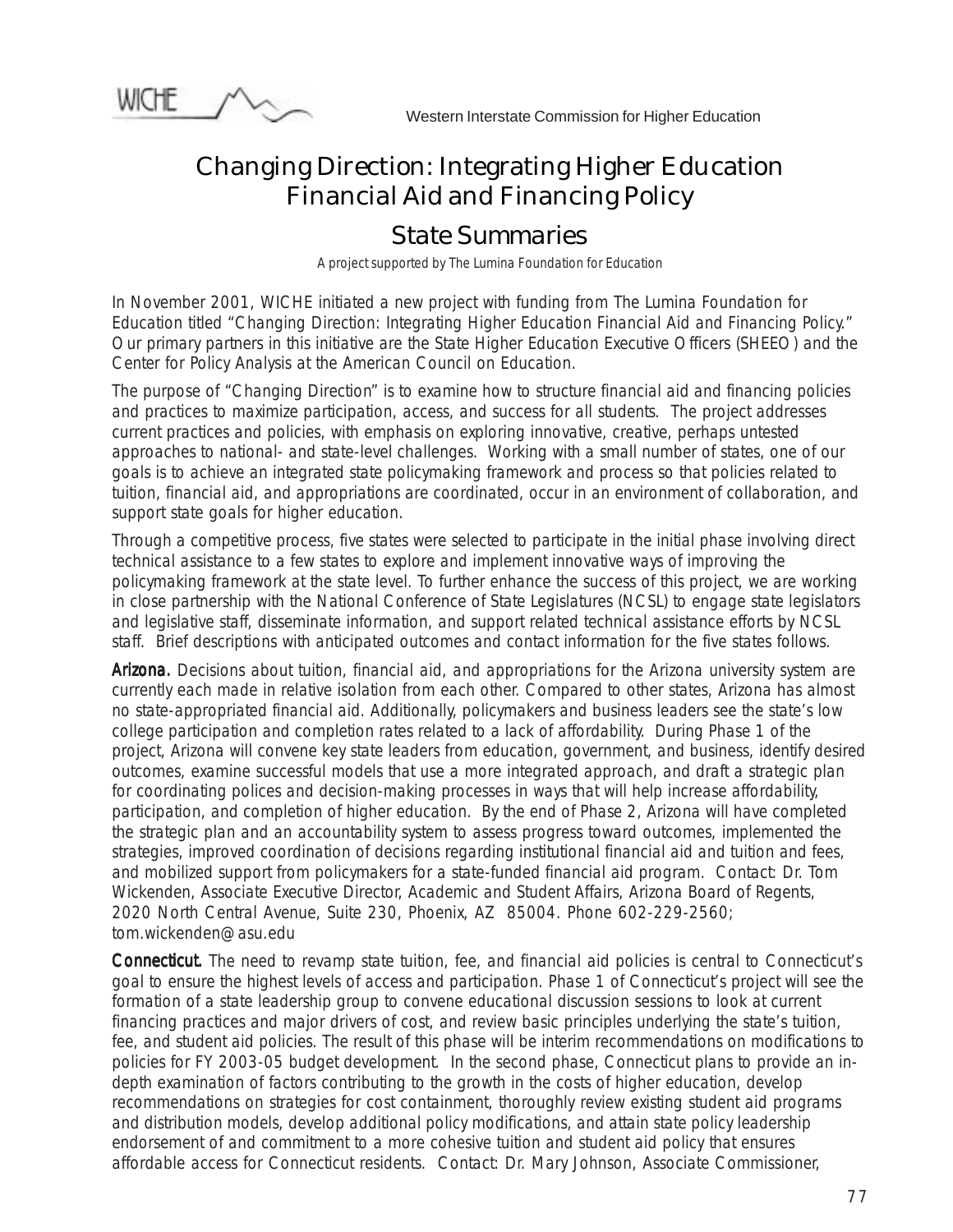Finance & Administration, Connecticut Dept. of Higher Education, 61 Woodland Street, Hartford, CT 06105. Phone 860.947.1848; mkjohnson@ctdhe.org.

Florida. Passage of a state constitutional amendment in 1998 dramatically changed the education governance structure in Florida. By creating a single appointed State Board of Education to be in place by January 2003, the state has moved toward a seamless K-20 educational system with actions such as reorganization of the Dept. of Education, strategic imperatives to guide the new K-20 system, and establishment of a series of councils and task forces, including a Higher Education Funding Advisory Council. With the assistance of the "Changing Direction" grant, Florida plans to build on these initiatives by developing policy recommendations for inclusion in the state's long-range master plan. Staff and consultant activities will include: design of a comprehensive inventory of financial aid resources available at all public and private institutions in the state; analysis of the impact of state aid levels on student matriculation; and analysis of changes in high school course-taking and postsecondary enrollment activity since the inception of the state's merit-based scholarship program. Phase 2 will address implementation of policy modifications and strategies related to postsecondary tuition, financial aid, and funding to enhance student access and achievement. Contact: Dr. Patrick Dallet, Deputy Executive Director, Council for Education Policy Research and Improvement, The Florida Legislature, Room 574, 111 W. Madison Street, Tallahassee, FL 32399-1400. Phone: 850.488.7703; e-mail: dallet.pat@leg.state.fl.us

**Missouri.** Faced with momentous economic, demographic, and political challenges that jeopardize financial access to the state's system of higher education, Missouri will use the "Changing Direction" project to work with policymakers in addressing the critical issues of college affordability and access in the state. Phase 1 will include a comprehensive inventory and analysis of student aid in the state to look at the impact of aid on retention, performance, and completion. Also during this first year, Missouri will create or link to a Web-based clearinghouse on relevant policy developments and develop several sets of strategies – for increasing need-based aid, for improving outreach and services to groups not currently served or not served well, and for improving the college participation and completion rates of at-risk students. Phase 2 will see a formalized process for communicating a high-priority policy issue to policymakers, development of a student financial aid form designed to coordinate state agency policies, and joint sponsorship of a legislative leadership institute. Contact: Dr. John Wittstruck, Deputy Commissioner of Higher Education, Missouri Coordinating Board for Higher Education, 3515 Amazonas, Jefferson City, MO 65109. Phone 573.751.2361; john.wittstruck@mocbhe.gov.

**Oregon.** Following the implementation of a new system for allocating state general fund resources to campuses, the Oregon University System is considering multiple questions about how to govern in this new environment, how access and/or quality fits into this equation, and how all institutions in Oregon can serve the state's interest in greater participation in postsecondary education by Oregon residents. Working with recent and ongoing policy activity on governance and tuition pricing, in Phase 1 the state will establish an environment for stakeholders to focus on developing a vision of Oregon and the policy and resources needed to redesign the decision structures that builds on previous work. Activities will include reporting on the decision-making process and desired benchmarks for areas requiring restructuring, examining best practices in state higher education finance and financial aid, and developing a proposal for a demonstration project in Phase 2 that describes the method/model by which restructuring will occur. Phase 2 will include an evaluation and a report articulating the strengths and weaknesses of the revised decision-making structure. Contact: Dr. Nancy P. Goldschmidt, Associate Vice Chancellor, Performance & Planning, Oregon University System, PO Box 1375, Eugene, OR. Phone 503.725.5705; Nancy\_Goldschmidt@ous.edu.

WICHE Contact: Dr. Cheryl D. Blanco, Project Director and Director of Policy Analysis and Research, Western Interstate Commission for Higher Education, PO Box 9752, Boulder, CO 80301; phone 303.541.0221; fax 303.541.0291; cblanco@wiche.edu. Also see WICHE's Web pages at http:// www.wiche.edu/PolicyInfo/Lumina.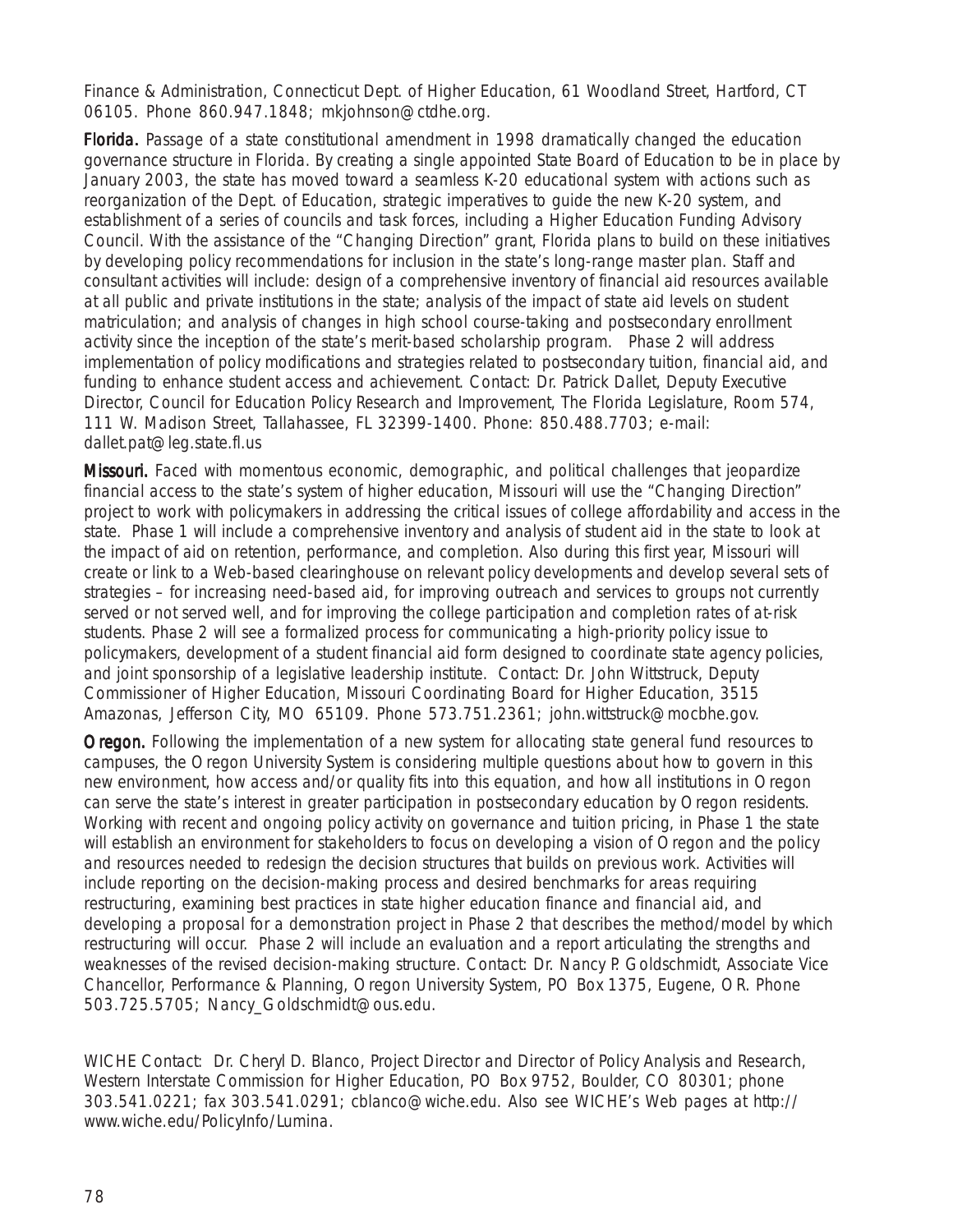# Policy Discussion: What's Up in the West?

Monday, 3.15 – 4.30 pm Centennial F

Session Description

Biographical Sketch: David Longanecker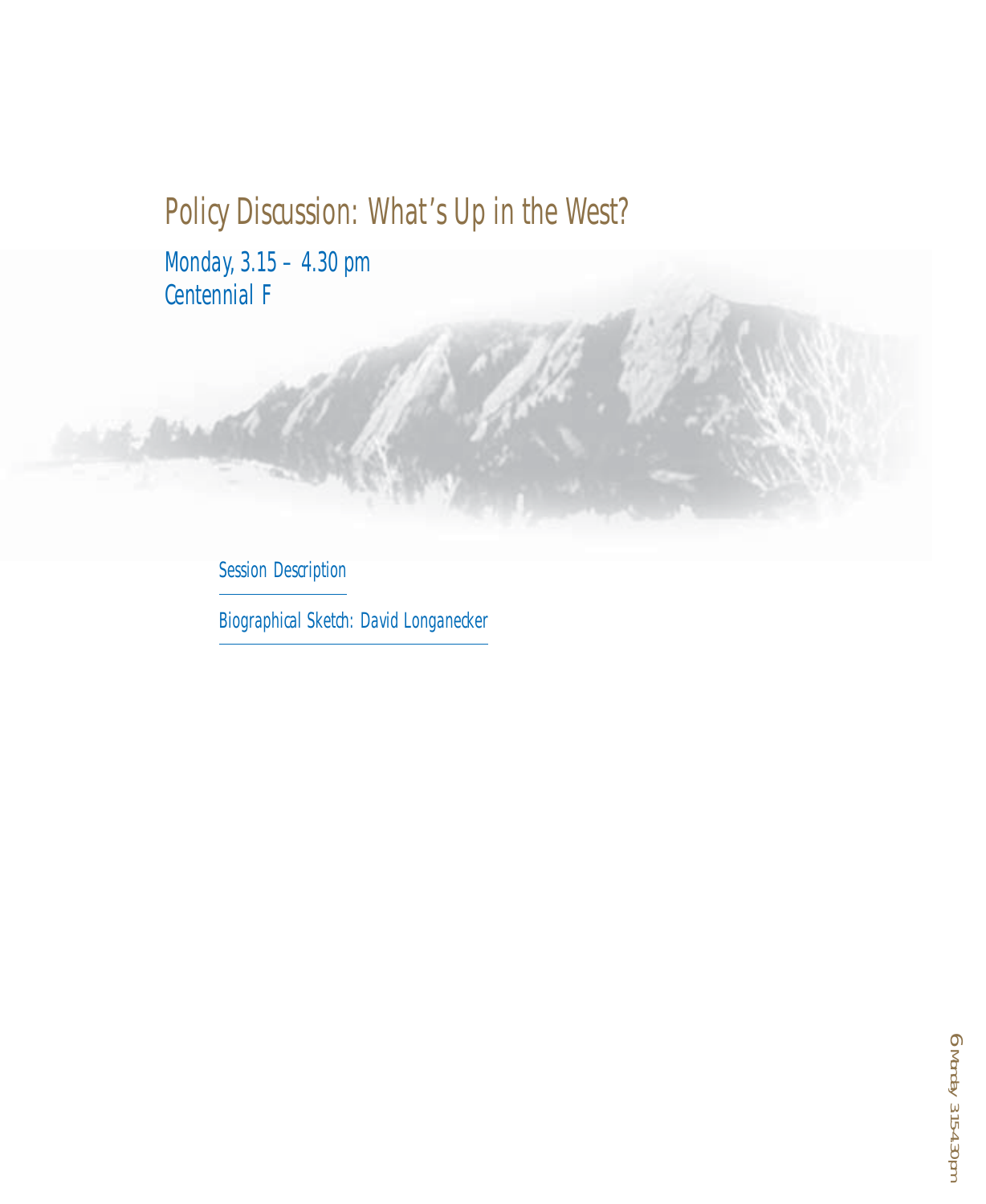3.15 - 4.30 pm Centennial F

Policy Discussion: What's Up in the West?

The national economy may be starting to brighten, but several factors indicate that the recovery of individual state economies will take place slowly. Revenues remain lackluster in many Western states, forcing policymakers to make deeper budget cuts. Funding for higher education continues to be at risk at a time when enrollments are up in many of our states. On the political front, the West will have a bounty of new executive and legislative branch leaders following the November elections: at least eight states will have new governors due to term limits, and incumbent governors are up for reelection in five states.

Speaker: David A. Longanecker, executive director, WICHE

David A. Longanecker has served as WICHE's executive director from 1999 to the present. Longanecker has worked to sharpen the organization's focus on higher education access, particularly for underserved students. His other interests in higher education include promoting student and institutional performance, teacher education, finance, the efficient use of educational technologies, and academic collaboration in Canada, the United States, and Mexico. Before coming to WICHE, he served for six years as the assistant secretary for postsecondary education at the U.S. Dept. of Education. Prior to that he was the state higher education executive officer (SHEEO) in Colorado and Minnesota. He was also the principal analyst for higher education for the Congressional Budget Office. Longanecker has served on numerous boards and commissions and has written extensively on a range of higher education issues. He holds an Ed.D. from Stanford University, an M.A. in student personnel work from the George Washington University, and a B.A. in sociology from Washington State University.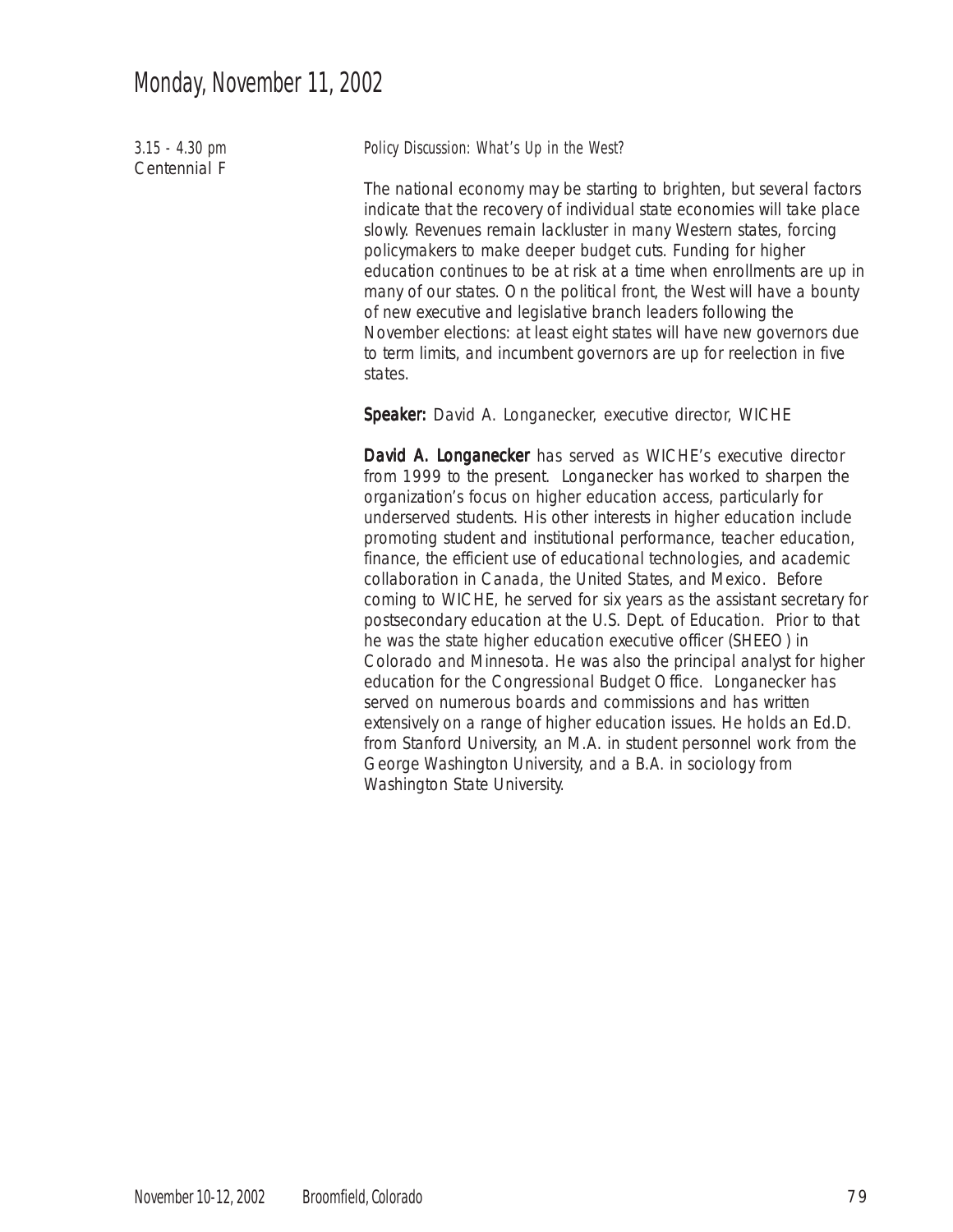# 50<sup>th</sup> Anniversary Reception and Dinner

Monday, 6.30 – 8.30 pm Centennial E

## Session Description

Biographical Sketch: Patrick M. Callan

Biographical Sketch: Robert "Tad" Perry

Biographical Sketch: Sen. Emily Stonington

Biographical Sketch: Harold Enarson

Biographical Sketch: Phil Sirotkin

Biographical Sketch: Richard Jonsen

A Brief History of WICHE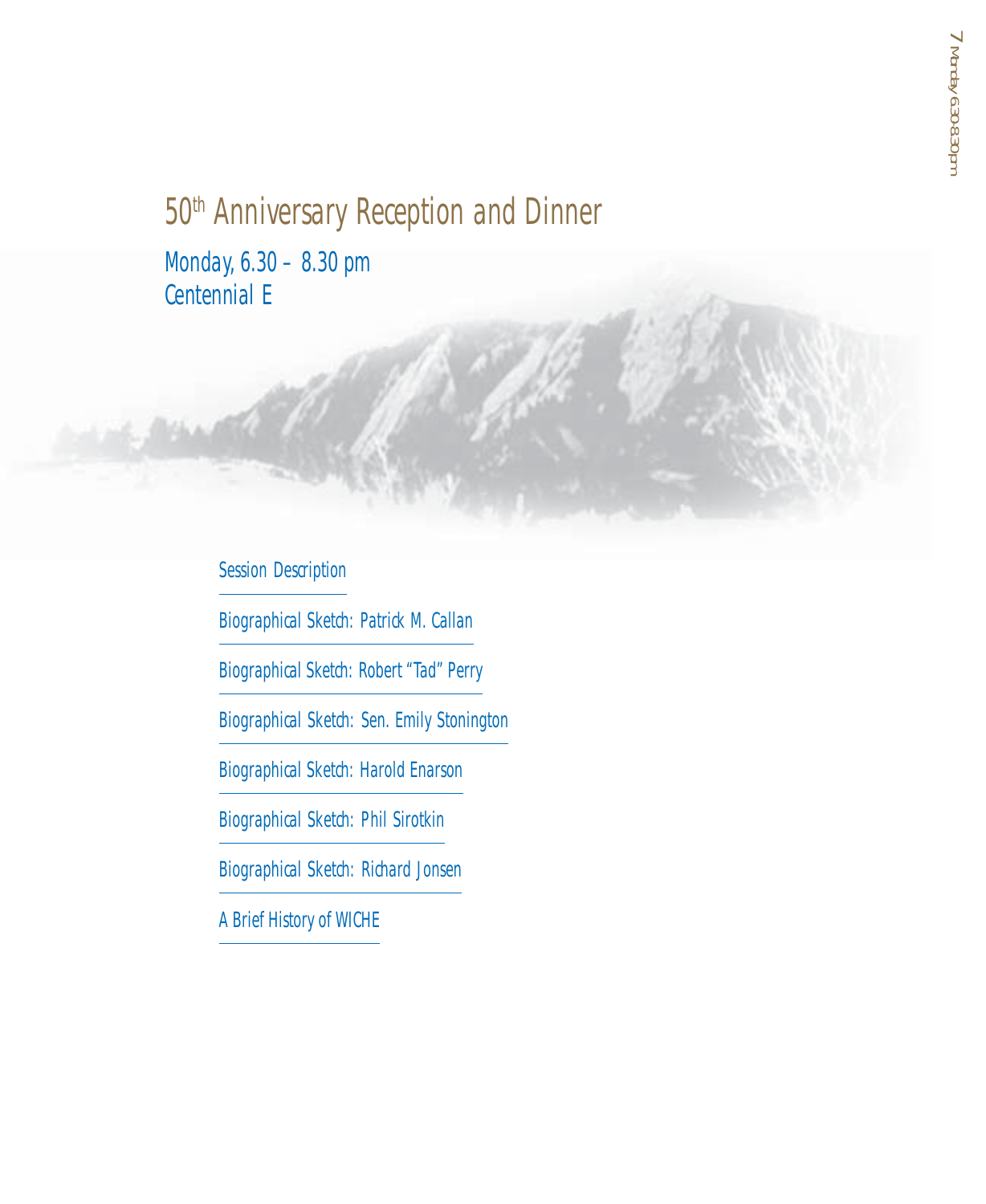# Monday, November 11, 2002

| $6.30 - 7.00$ pm<br>Centennial Foyer | 50th Anniversary Reception                                                                                                                                                                                                                                                                                                                                                                                                                                                                                                                                                                                                                                                                                                                                                                                                                                                                                                                                                                                                                                      |  |  |  |  |  |
|--------------------------------------|-----------------------------------------------------------------------------------------------------------------------------------------------------------------------------------------------------------------------------------------------------------------------------------------------------------------------------------------------------------------------------------------------------------------------------------------------------------------------------------------------------------------------------------------------------------------------------------------------------------------------------------------------------------------------------------------------------------------------------------------------------------------------------------------------------------------------------------------------------------------------------------------------------------------------------------------------------------------------------------------------------------------------------------------------------------------|--|--|--|--|--|
| $7.00 - 8.30$ pm                     | 50th Anniversary Dinner                                                                                                                                                                                                                                                                                                                                                                                                                                                                                                                                                                                                                                                                                                                                                                                                                                                                                                                                                                                                                                         |  |  |  |  |  |
| Centennial E                         | The View From Here: Looking Back, Moving Forward                                                                                                                                                                                                                                                                                                                                                                                                                                                                                                                                                                                                                                                                                                                                                                                                                                                                                                                                                                                                                |  |  |  |  |  |
|                                      | The history of the Western Interstate Commission for Higher Education<br>parallels almost exactly the modern history of higher education in the<br>West. As we launch into WICHE's 50 <sup>th</sup> anniversary year, we'll look<br>back over the last half-century, honoring the events in the West's<br>history – and our own – that have changed the face of higher<br>education forever. Higher education has made the West, pushing the<br>region far beyond its rough-and-tumble settler past and helping it to<br>make the most of its natural resources - including its greatest natural<br>resource, its richly varied population. WICHE has played an active role<br>in the evolution of the West. Its primary issue $-$ access $-$ has also,<br>arguably, been the issue of greatest importance to higher education<br>over the last half century. What lessons can we glean from our past,<br>and what challenges do we face in the future?                                                                                                         |  |  |  |  |  |
|                                      | Speaker: Patrick M. Callan, president, National Center for Public<br>Policy in Higher Education                                                                                                                                                                                                                                                                                                                                                                                                                                                                                                                                                                                                                                                                                                                                                                                                                                                                                                                                                                 |  |  |  |  |  |
|                                      | <b>Respondents:</b> Robert "Tad" Perry, WICHE chair, and Sen. Emily<br>Stonington, past WICHE chair                                                                                                                                                                                                                                                                                                                                                                                                                                                                                                                                                                                                                                                                                                                                                                                                                                                                                                                                                             |  |  |  |  |  |
|                                      | <b>Honored Guests: Former WICHE executive directors Harold</b><br>Enarson, Phil Sirotkin, and Dick Jonsen                                                                                                                                                                                                                                                                                                                                                                                                                                                                                                                                                                                                                                                                                                                                                                                                                                                                                                                                                       |  |  |  |  |  |
|                                      | Patrick M. Callan is the president of the National Center for Public<br>Policy and Higher Education. He was executive director of the<br>California Higher Education Policy Center, an independent nonprofit<br>organization founded in 1992 to stimulate examination and public<br>discussion of the future of California higher education. Callan's<br>primary professional focus has been the relationship of government<br>and education. He has served as vice president of the Education<br>Commission of the States, executive director of the California<br>Postsecondary Education Commission, executive director of the<br>Washington State Council on Postsecondary Education, and executive<br>director of the Montana Commission on Postsecondary Education. He<br>served as a WICHE commissioner representing California from 1979<br>to 1986 and as chair of the commission from 1982 to 1983. He has<br>also served on numerous national and state commissions and has<br>written and spoken extensively on education and public policy. He has |  |  |  |  |  |

advised or consulted for blue ribbon commissions, state education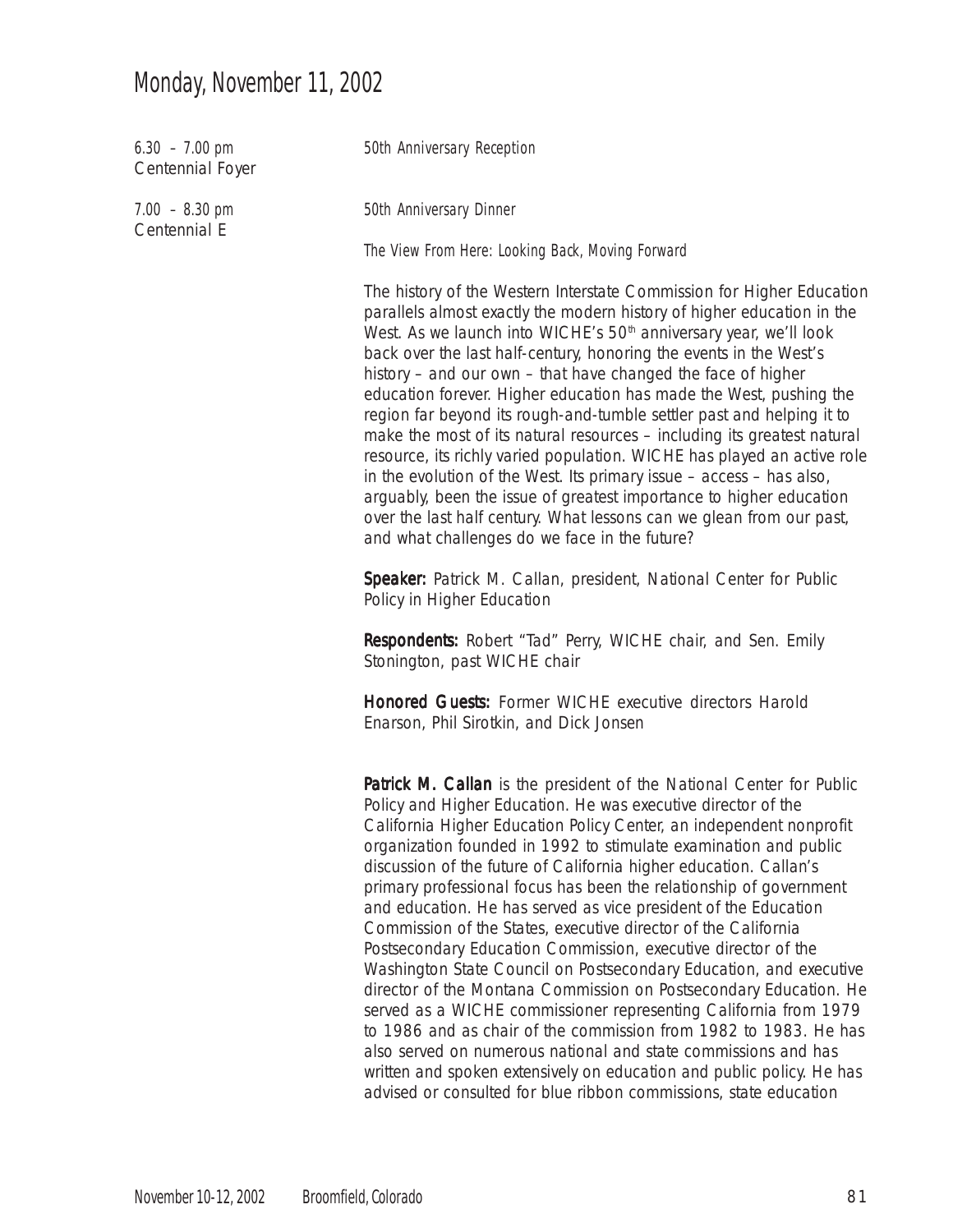and higher education boards, governors' offices and legislative committees in more than half the states, and as a consultant and project leader for the Chinese Provincial Universities Development Project, sponsored by the World Bank.

Robert T. "Tad" Perry, WICHE chair, has been the executive director of the South Dakota Board of Regents and a WICHE commissioner since 1994. Previously, he served as chief operating officer at Indiana's Partnership for Statewide Education, a consortium of public universities for the delivery of distance education. Perry has also held a number of positions at Ball State University in Muncie, IN, including faculty member and chair of the Dept. of Political Science; special assistant to the vice president for business affairs; executive assistant for fiscal relations; assistant provost; and associate vice provost. He received his master's and Ph.D. in political science from the University of Missouri at Columbia.

Emily Stonington is the immediate past chair of WICHE and a member of the Montana Senate. She served in the Montana House of Representatives from 1992 to 2000. A former executive director of the Montana Wildlife Federation, she also was a public elementary school teacher and an Outward Bound instructor. Stonington received a bachelor's in political science from Bennington College, teacher certification from the University of Denver, and a master's in environmental education from U.C. Berkeley. She has served on the WICHE Commission since 1993.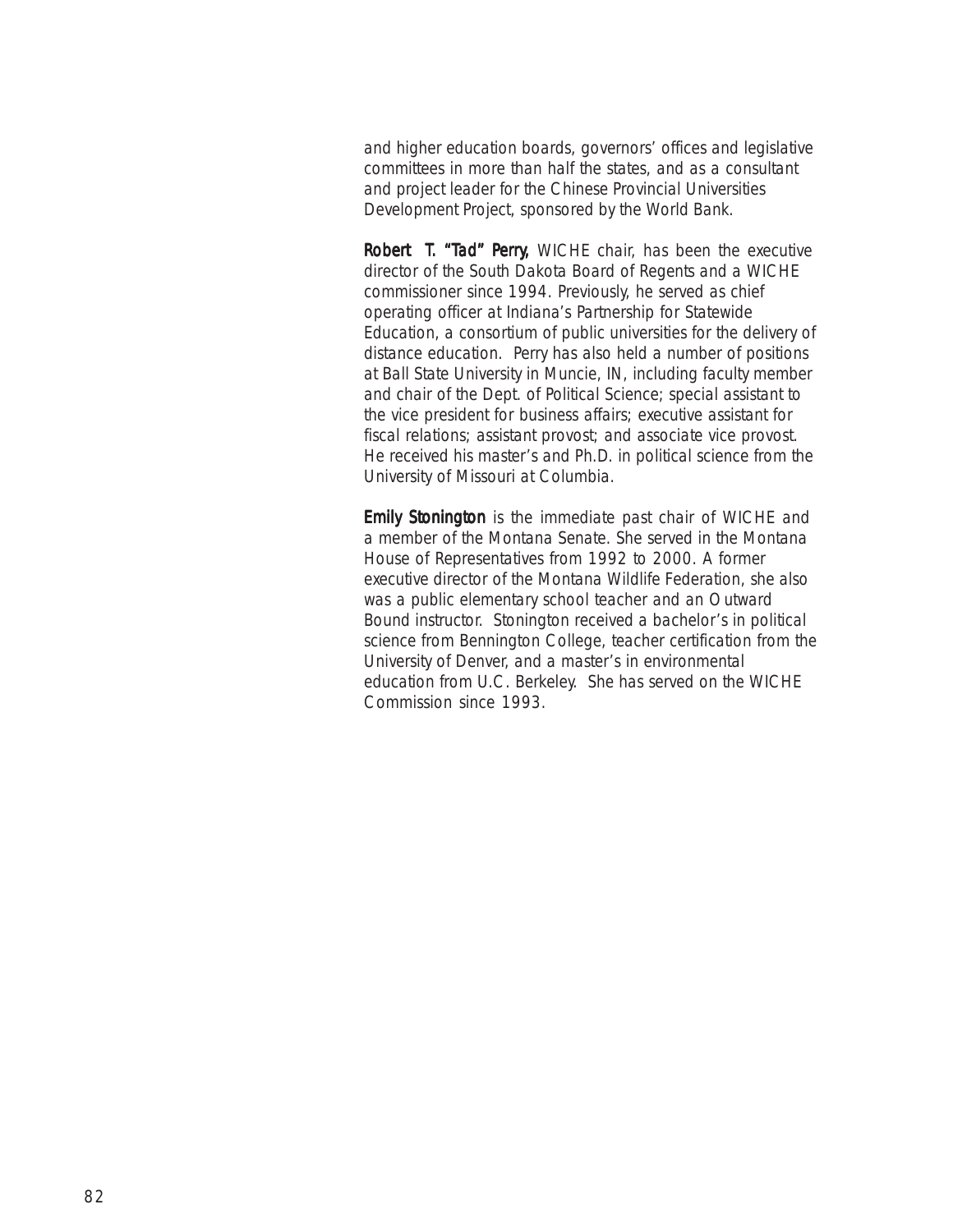### The Honored Guests

For a half century, Harold L. Enarson occupied a pre-eminent position within higher education policy and administration in the U.S. He was president of two universities – including one of the largest in the country – during the tumultuous years of social change and campus unrest in the 1960s and 1970s. Later, he shared his insights with higher education administrators across the nation through his writing, speeches, public service, and consulting assignments. During his distinguished career, Enarson served as the ninth president of the Ohio State University and was the first president of Cleveland State University; led the expansion of regional cooperation and sharing in higher education as executive director of the Western Interstate Commission for Higher Education; received 14 honorary degrees and numerous awards in recognition of his extensive contributions to higher education; served in government at local, state, regional, and federal levels; and advised legislative, executive, judicial, and education authorities concerning the governance, planning, and coordination of higher education. Enarson earned his bachelor's degree at the University of New Mexico, his master's at Stanford University, following federal government and military service in World War II, and his doctorate at American University.

Philip Sirotkin was WICHE's executive director from 1976 to1990. Following his retirement from WICHE in 1990, Sirotkin served as a consultant to the North Dakota Board of Higher Education and as senior advisor to the Midwestern Higher Education Commission, the Midwestern Legislative Conference, and to WICHE. Prior to his service at WICHE, he served as the executive vice president and vice president for academic affairs and acting president for the State University of New York at Albany. He served as special assistant, assistant director, and associate director of the National Institute of Mental Health (NIMH). He holds a B.A. in history from Wayne State University and an M.S. and Ph.D. in political science from the University of Chicago.

**Richard W. Jonsen** served as executive director of WICHE from 1990 to 1999. Jonsen joined the Western Interstate Commission for Higher Education in 1977 as a project director, became deputy director in 1972, and served as the organization's executive director from 1990 to 1999. Before joining WICHE, he was a project director at the Education Commission of the States; an assistant dean and assistant professor of higher education at the Syracuse University School of Education (New York); and alumni director and director of admissions at the University of Santa Clara (California). He holds a B.A. in English from the University of Santa Clara, an M.A. in English from San Jose State College, and a Ph.D. in higher education from Stanford University.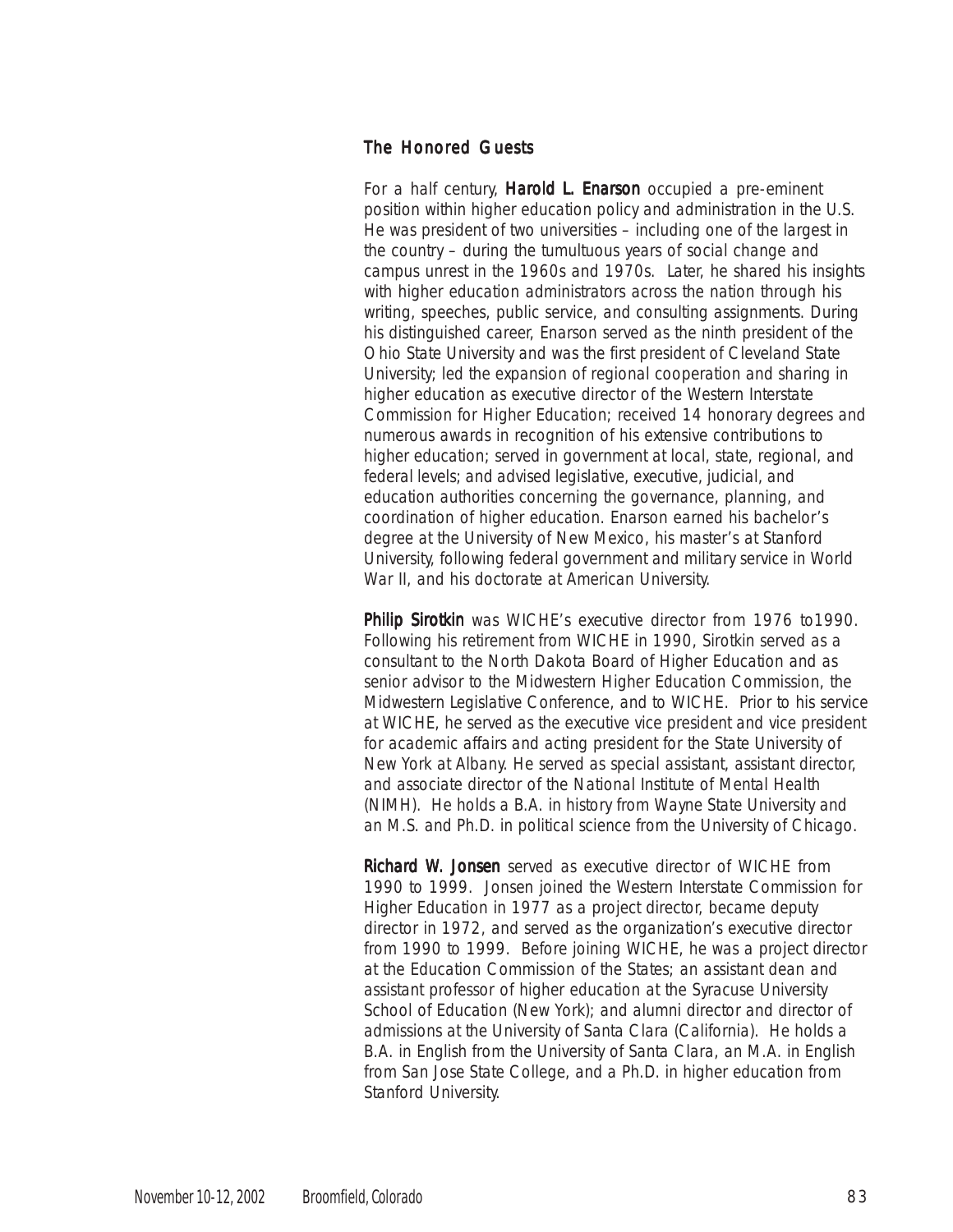# A Brief History of WICHE

In November 1951, 14 commissioners from five states around the West met at the historic Brown Palace Hotel in Denver. The original commissioners of the Western Interstate Commission for Higher Education convened just down the highway from where we meet this November to hammer out the details that would shape this infant organization – and to prepare the ground for the hard work ahead, the work of expanding access to higher education in the West.

It would be another two years before WICHE became "official" – a compact had to be written and ratified, a home for the organization had to be found, and more states had to be gotten on board. But on November 29, 1951, WICHE and its original commissioners knew one thing for certain: they had a solid mission, and a plan-in-embryo. The idea behind the organization's founding was a potent one: to ease the boundaries between states with the goal of educating doctors, dentists, and other professionals from across the region, so that they could return to their home states and practice.

The goal was regional. But the seed from which it grew was personal.

### The Challenge

Six years earlier, in July 1945, George D. ("Duke") Humphrey was passing through Colorado on his way from Mississippi to Laramie, Wyoming, where he was to take the post of president of that state's flagship university. Humphrey had a son who wanted to go to medical school – but Wyoming had none. So on his way through Denver, he stopped off at the University of Colorado to meet with its med school's dean, Ward Darley, with the goal of easing his son's path.

Humphrey and Darley quickly realized that there was a challenge bigger than the one Humphrey's son was facing. Not only was Wyoming without a single school of medicine, but fully seven of the eight Rocky Mountain states were in the same boat, as were Alaska and Hawaii. And all nine of these states failed to boast between them even one school of dentistry or veterinary medicine.

There was another problem as well. While professional schools were scarce, the population of the West had exploded, growing from 14 million in 1940 to 20 million in 1950. Professional schools in other states were swamped by the wave of WWII veterans, seeking training and supported by the GI Bill. Unable to meet the needs of their own populations, they strongly discouraged out-of-state students from applying.

In 1946 and '47, Humphrey and Darley approached the governors of their states to inform them of the dilemma and introduce them to the concept of an interstate collaboration. Both Gov. Lester Hunt of Wyoming (who'd originally trained as a dentist) and Gov. William Lee Knous of Colorado were responsive. As a result of these meetings, the Mountain States Governors Conference on Education for Health Services was launched, backed by the two governors and their counterparts in New Mexico and Utah. Some 40 legislators, higher education officials, and others met in December, 1948, in the chambers of the Colorado House of Representatives to discuss the lack of resources for professional training in the mountain states. The upshot: the formation of an early version of what would become the West's first interstate higher education compact – and the creation of a plan that would allow states with facilities to open their doors to out-of-state students without incurring extra costs.

Ward Darley and the Colorado Medical School took the first real step toward interstate resource sharing. The school held five spots in its fall 1949 class for residents of Wyoming and five for students from New Mexico. That November, officials from the three states formalized the plan: Colorado's medical school would accept students from New Mexico and Wyoming, the students would pay resident tuition, and their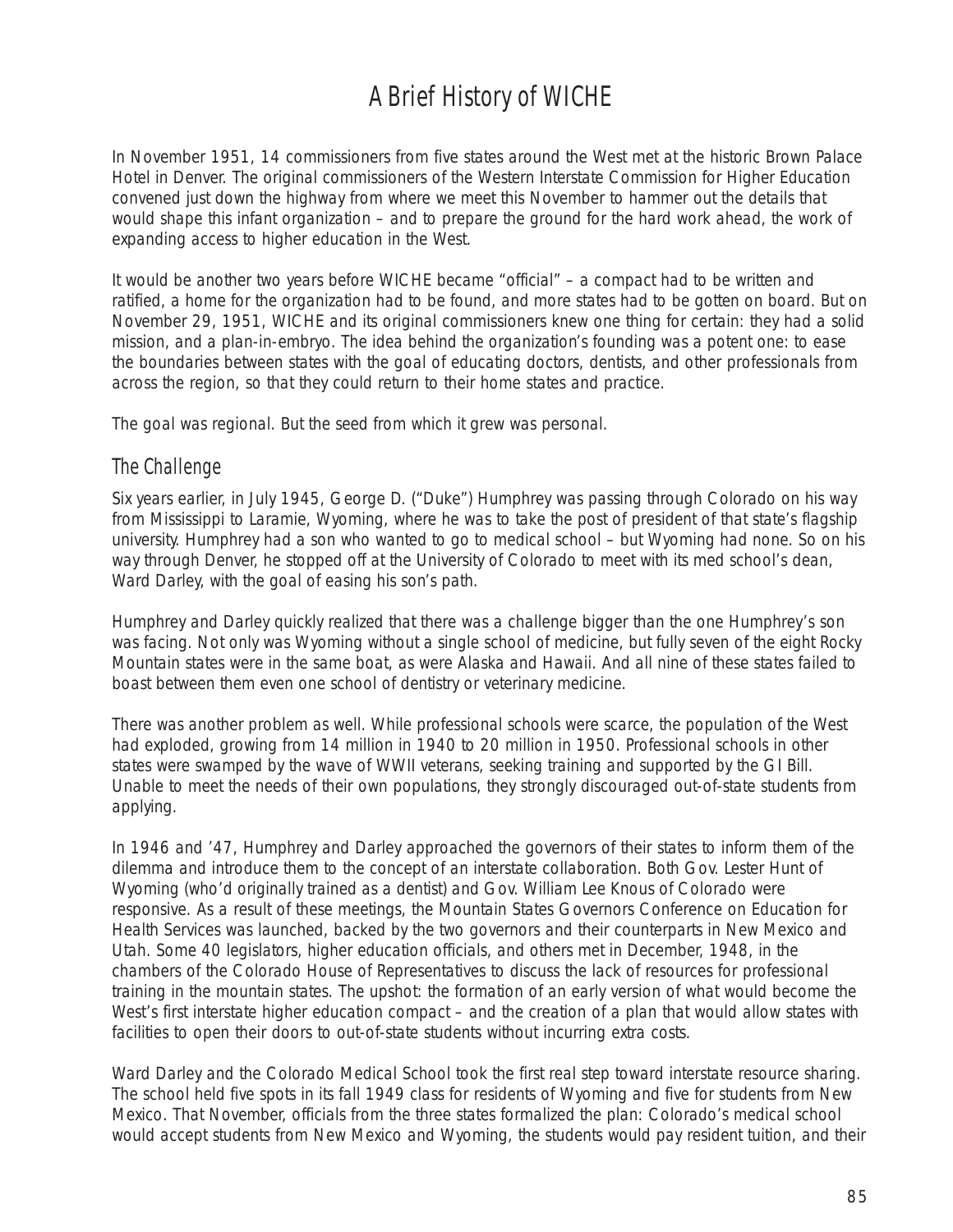home states would kick in an additional \$2,000 per student to cover Colorado's costs. The students would be expected to return to their home states to practice for a time after they finished their education.

That same month, at the annual meeting of the Western governors in Salt Lake City, the idea of interstate collaboration was advanced a step farther with the appointment of a gubernatorial committee to assess the professional education situation. At the following year's meeting, the committee made its report, recommending that the states focus on four fields: medicine, dentistry, veterinary medicine, and public health. A compact was drafted, enjoining "the 11 states and two territories lying to the west of Montana, Wyoming, Colorado, and New Mexico" to work together to broaden access to professional and graduate education in the West.

In 1953, William C. Jones was appointed as the organization's first executive director, and the University of Oregon in Eugene was chosen as its home. In its first fiscal year, WICHE aided 61 students from five states to enroll in medical, dental, and vet med schools – all on a shoestring budget of \$39,000.

## A Growing Vision

While WICHE's mission initially focused narrowly on four fields of professional education, its goals broadened in scope over the ensuing decades. Here, a brief recap of some of the highlights of WICHE's progress, from the mid-1950s up until the present day.

The 1950s: Broadening the Scope. In its first decade, as the organization began to find its feet, it gradually expanded its reach. In 1955, training for mental health professionals, also scarce in the West, was added as a focus when WICHE created the Western Council on Mental Health Training and Research. A regional nursing shortage prompted the commission to establish the Western Council on Higher Education for Nursing, to help institutions grow their graduate nursing programs.

Other areas of interest included psychiatric training for physicians and training in special education and rehabilitation. The 1950s brought two other major changes: in 1955, WICHE moved to Boulder, Colorado, and Harold Enarson took over the directorship from William Jones.

The 1960s: Research & Policy. In the 1960s, WICHE evolved beyond its beginnings as a professional education facilitator and stepped into the research and policy arena, investigating areas as diverse as the link between education and economic development in the West; workforce needs in the medical fields; increasing the supply of teachers for disabled children; training for those working with juvenile delinquents; and – a harbinger of things to come – the cooperative use of educational television.

By the end of the '60s, WICHE's programmatic scope embraced several new professional fields, including optometry, occupational therapy, physical therapy, and dental hygiene. WICHE's Intern Program, launched in 1968, linked students in need of practical experience in their fields of study with organizations and agencies in need of help.

The 1970s: Forging New Programs. The 1970s saw the establishment of WICHE's Graduate Education Project, which focused on the regional coordination of graduate programs throughout the West. Also important was the establishment of the Information Clearinghouse, providing assistance and information to policymakers on a wide range of educational issues, from tuition and fees to minority representation in higher education.

Several new fields were added to the Student Exchange Programs roster, including podiatry, forestry, law, pharmacy, public health, and graduate library studies. The Health Resources Program, launched in 1979, worked to address healthcare issues that required multidisciplinary approaches. It also looked at problems unique to rural health care in the West. The year 1979 also saw the establishment of WICHE's Minority Education Program.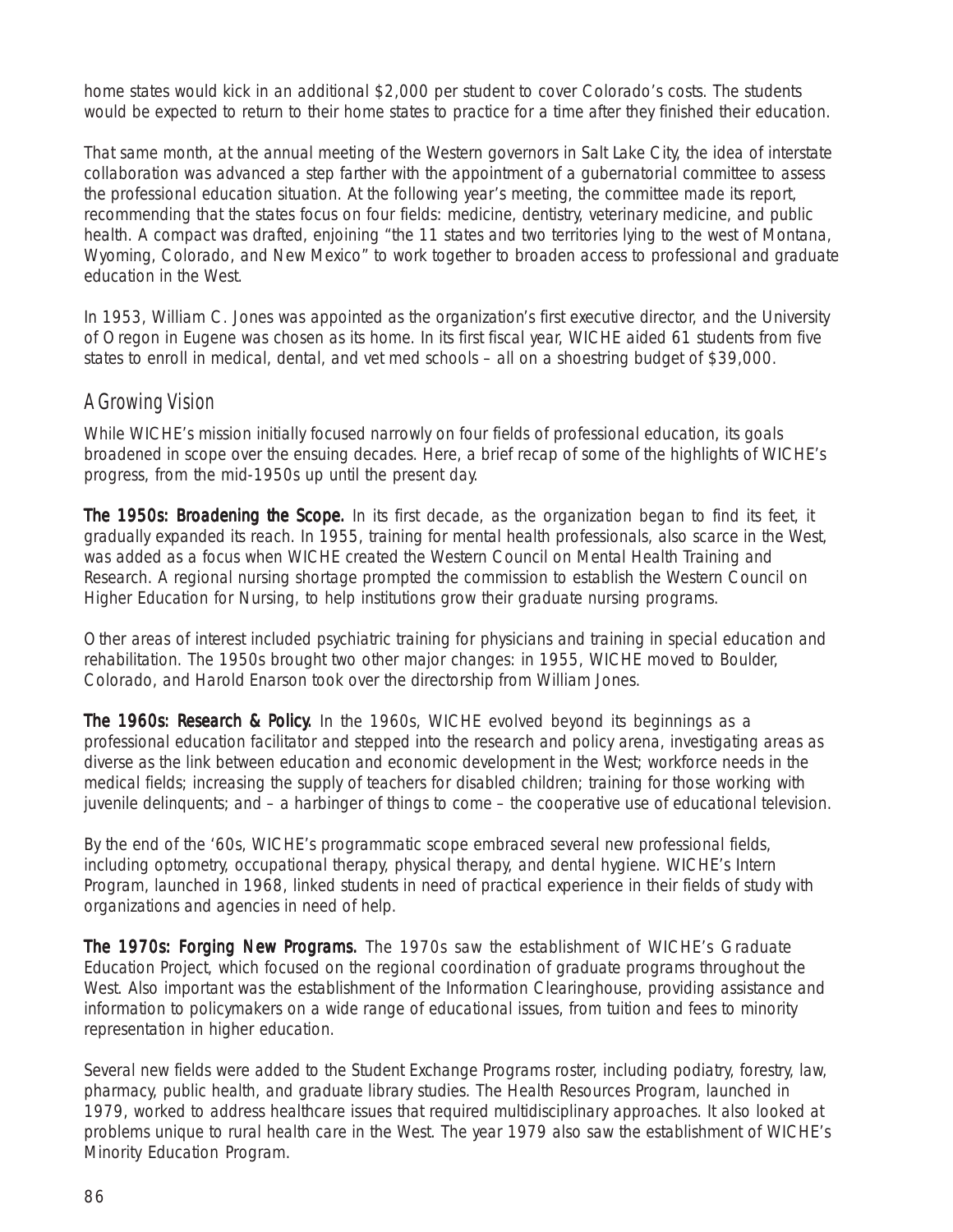The 1980s: Fresh Frontiers. WICHE underwent major changes in the 1980s. The Western Undergraduate Exchange (WUE) was initiated in the fall of 1988, with the dual goal of helping the region's undergraduates find affordable programs out of state (WUE students pay 150 percent of resident tuition) and also of assisting institutions to fill slots in underenrolled programs. In its first year, 56 two- and four-year colleges and universities participated.

The Western Regional Graduate Program (WRGP) was also initiated in the 1980s, extending tuition reciprocity to students applying to a host of graduate programs across the West. By the decade's end some 120 master's and doctoral programs at 35 institutions were participating.

In 1988, the Northwest Academic Computing Consortium was incorporated, a cooperative effort between WICHE, Boeing Computer Services, and the Northwest Academic Forum. Together, the three established NorthWestNet, a regional supercomputer network connecting research institutions in the Northwest to the National Science Foundation's supercomputer network, providing access for university researchers, government labs, and private industry.

The Western Cooperative for Educational Telecommunications (WCET) was launched in 1989. Its goal: to facilitate the interstate sharing of telecommunications technologies, programs, and resources for educational and other purposes. Areas of interest included educational technology; faculty and teacher use of technology; and policy development, among other things.

The 1980s also saw WICHE turning toward the topic of international education, especially as it related to economic development in the West. WICHE also began to convene higher education policy workshops, bringing together policymakers in education and government to discuss a wide range of issues. WICHE's Policy Committee on Minorities in Higher Education worked to educate policymakers on ways to boost the numbers of minority students in higher education.

The 1990s: Mission Expanded. WICHE saw great expansion in a number of its programs in the 1990s. By the end of the decade, the enrollment of WUE, the youngest student exchange program, had risen above 14,000. More than 10,000 professionals, most of them in the health professions, had been educated through the Professional Student Exchange Program.

A new regional program, Doctoral Scholars, was working to address the shortage of minority faculty members in higher ed. Its method: pairing minority graduate students with mentors at their university. Doctoral Scholars also participated in the annual Compact for Faculty Diversity Institute on Teaching and Mentoring, designed to build scholars' teaching skills and help faculty to create supportive environments for students of color. Elsewhere, WCET was at work on a variety of projects, including the electronic Western Governors University, the Flashlight Project, which dealt with higher ed technology investment, and *The Distance Learner's Guide*.

WICHE was also strengthening its research capabilities, producing a host of publications to aid legislators and education leaders in the higher ed decision making process. One major national study: *Knocking at the College Door: Projections of High School Graduates by State and Race/Ethnicity*, produced by Policy Analysis and Research, the '90s equivalent of WICHE's Information Clearinghouse. The fifth edition of this ongoing study, published in concert with the College Board, provided actual and projected public elementary and secondary school enrollments and graduates by race and ethnicity. Other publications, such as the *Policy Insights* and the *Western Policy Exchange* series, addressed a slew of higher ed topics, from accountability to teacher shortages. WICHE also hosted a series of policy roundtables that engaged policymakers in discussions of a wide range of issues in states from California to South Dakota.

International education was also a focus of the 1990s. WICHE was one of the founding organizations behind the Consortium for North American Higher Education Collaboration (CONAHEC). This partnership of higher ed institutions in Canada, Mexico, and the U.S. addresses, in its programs and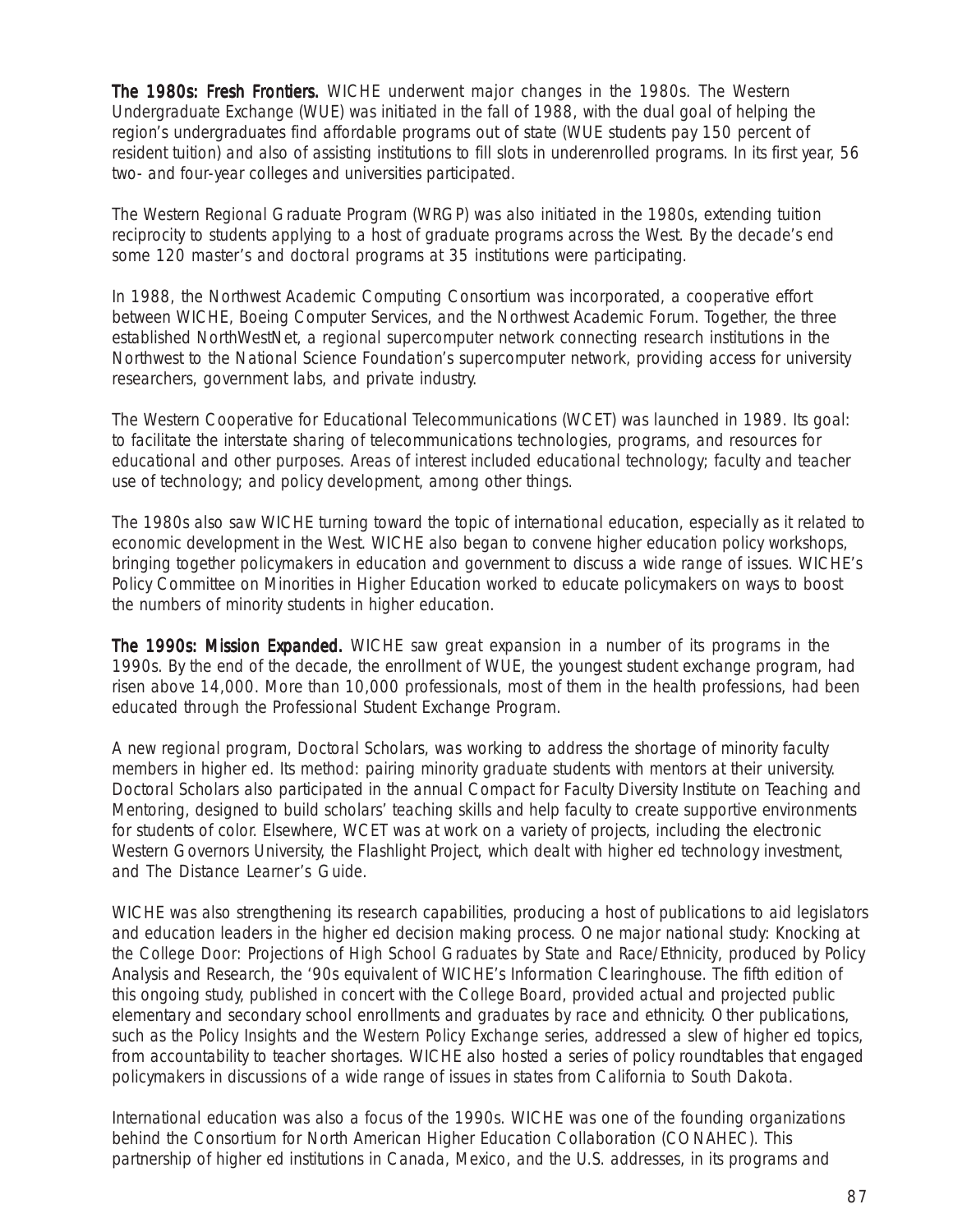research, the role of education and cross-border cooperation in assisting individual students and promoting regional strengths.

2000 & Beyond: The View from Here. In the last two years of its first half-century, WICHE has renewed its focus on its core issue: access. But in 2002, the problem of access to higher education looks quite different than it did in 1952. Then, access was a geographical issue: how could states without professional schools of medicine, dentistry, and veterinary science train their doctors, dentists, and vets? Today, the access issue also revolves around issues of race, ethnicity, and income: how can states ensure that minority and low-income students are well-represented in our universities and colleges?

Nevertheless, there are some similarities between the 1950s and the present day. The chief one: the lack of adequate facilities and a burgeoning population of students. In 2002, however, we have a new tool to address this problem: the Web.

Several current WICHE initiatives are focused on the uses of distance education. WCET is currently involved in a number of initiatives, including a project focused on services for students learning at a distance and its EduTools project, which looks at ways to evaluate course management software from different vendors. Another WICHE project, NEON, the Northwest Educational Outreach Network, is working to broaden student access to higher education through an innovative interstate collaboration that taps the "anywhere, anytime" powers of technology-mediated instruction. Under NEON, institutions will share online and distance education degree programs and courses in several disciplines, with a special focus on fields that are undergoing rapid growth in the West, such as nursing and education. A fourth program, the Western Consortium for Accelerated Learning Opportunities, is working to link up more minority and low-income students with Advanced Placement and other accelerated learning options, with online courses and testing as one of its tools.

In its anniversary year, WICHE faces a host of new challenges, as does higher education in the West in general. But the main questions we are asking ourselves remain the same: How can we best serve the West's students? How can we tap our colleges and universities to bolster the social and economic strengths of our states? And how can we work together to do so?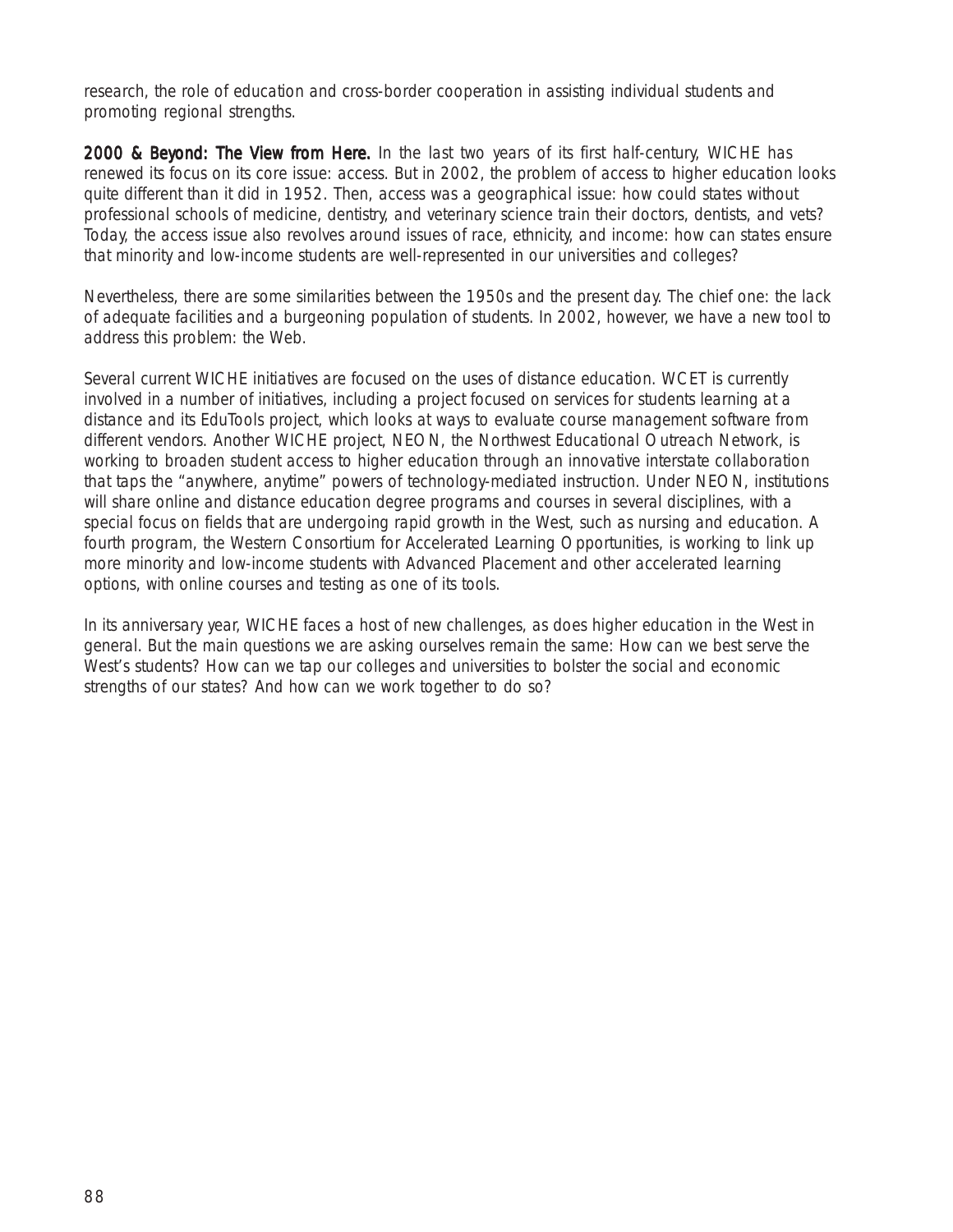# Accountability – Measuring Up 2002

Tuesday, 8.00 – 9.30 am Centennial F

## Session Description

Biographical Sketch: Patrick M. Callan

Measuring Up 2002, excerpts from the State-by-State Report Card for Higher Education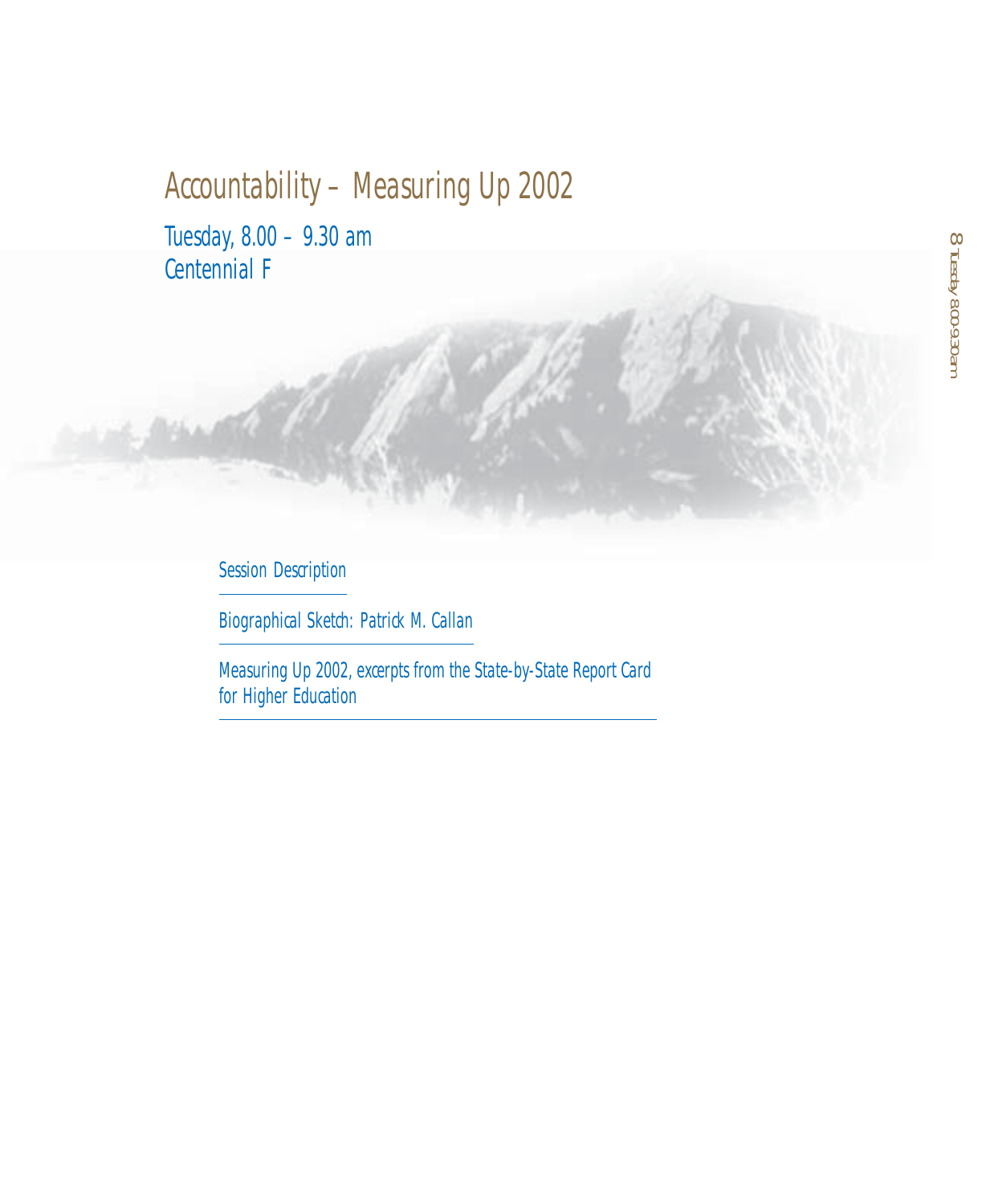| $8.00 - 9.30$ am<br>Centennial F | Policy Discussion: Accountability - Measuring Up 2002                                                                                                                                                                                                                                                                                                                                                                                                                                                                                                                                                                                                                                                                                                                                                                                                                                                                                                                                                                                                                                                                                                                                                                                                                        |  |  |  |  |
|----------------------------------|------------------------------------------------------------------------------------------------------------------------------------------------------------------------------------------------------------------------------------------------------------------------------------------------------------------------------------------------------------------------------------------------------------------------------------------------------------------------------------------------------------------------------------------------------------------------------------------------------------------------------------------------------------------------------------------------------------------------------------------------------------------------------------------------------------------------------------------------------------------------------------------------------------------------------------------------------------------------------------------------------------------------------------------------------------------------------------------------------------------------------------------------------------------------------------------------------------------------------------------------------------------------------|--|--|--|--|
|                                  | Speaker: Patrick M. Callan, president, National Center for Public<br>Policy in Higher Education                                                                                                                                                                                                                                                                                                                                                                                                                                                                                                                                                                                                                                                                                                                                                                                                                                                                                                                                                                                                                                                                                                                                                                              |  |  |  |  |
|                                  | The National Center for Public Policy and Higher Education published<br>a state-by-state report card in November 2000 to provide a way of<br>comparing the performance of higher education across states. The<br>report received mixed reviews among policymakers and higher<br>education leaders. Some welcomed the opportunity to assess their<br>state against peer states on a consistent, defined set of performance<br>measures that covered student preparation, participation in<br>postsecondary education, affordability, completion and benefits to the<br>state. Others criticized the report on the basis of perceived<br>shortcomings in technical aspects, the completeness and recency of<br>the data, and other concerns. The report card generated much<br>comment and further work in many states. Additionally, the National<br>Center supported individual states' efforts with a subsequent<br>publication, Some Next Steps for States: A Follow-up to Measuring Up<br>2000, which outlined three actions that states might take to improve<br>performance in higher education: (1) define and analyze the issues<br>with greater precision; (2) create a policy environment for change;<br>and (3) formulate an integrated set of policy initiatives. |  |  |  |  |
|                                  | The National Center's president, Pat Callan, will join the commission<br>meeting to present findings and follow up from the center's new<br>$\overline{1}$ $\overline{1}$ $\overline{1}$ $\overline{1}$ $\overline{1}$ $\overline{1}$ $\overline{1}$ $\overline{1}$ $\overline{1}$ $\overline{1}$ $\overline{1}$ $\overline{1}$ $\overline{1}$ $\overline{1}$ $\overline{1}$ $\overline{1}$ $\overline{1}$ $\overline{1}$ $\overline{1}$ $\overline{1}$ $\overline{1}$ $\overline{1}$ $\overline{1}$ $\overline{1}$ $\overline{$                                                                                                                                                                                                                                                                                                                                                                                                                                                                                                                                                                                                                                                                                                                                             |  |  |  |  |

report, *Measuring Up 2002*, which was released in early October. The agenda book contains copies of a small portion of the report; the full report is available online at http://www.highereducation.org. Callan will review the updated report's findings, share reactions from around the states, and engage commissioners in a discussion of how future editions of the report card might be modified and improved to serve as a more valuable resource to the states.

Patrick M. Callan is the president of the National Center for Public Policy and Higher Education. He was executive director of the California Higher Education Policy Center, an independent nonprofit organization founded in 1992 to stimulate examination and public discussion of the future of California higher education. Former positions include vice president of the Education Commission of the States, executive director of the California Postsecondary Education Commission, executive director of the Washington State Council for Postsecondary Education, and executive director of the Montana Commission on Postsecondary Education. He has served on numerous national and state commissions and has written and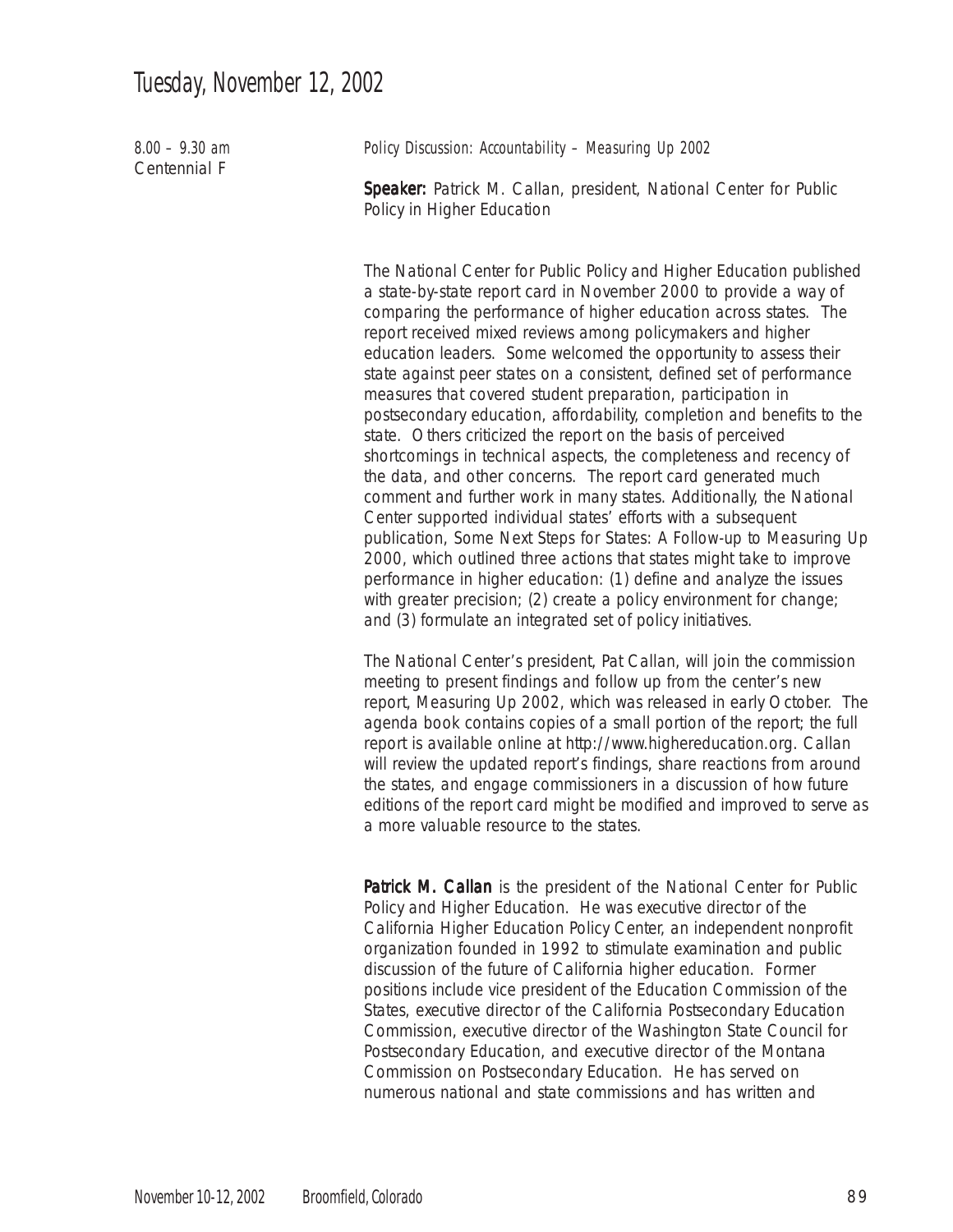spoken extensively on education and public policy. He has advised or consulted for blue ribbon commissions, state education and higher education boards, governors' offices and legislative committees in more than half the states, and for the Chinese Provincial Universities Development Project, sponsored by the World Bank. He served as a WICHE commissioner representing California from 1979 to 1986 and as chair of the commission from 1982 to 1983.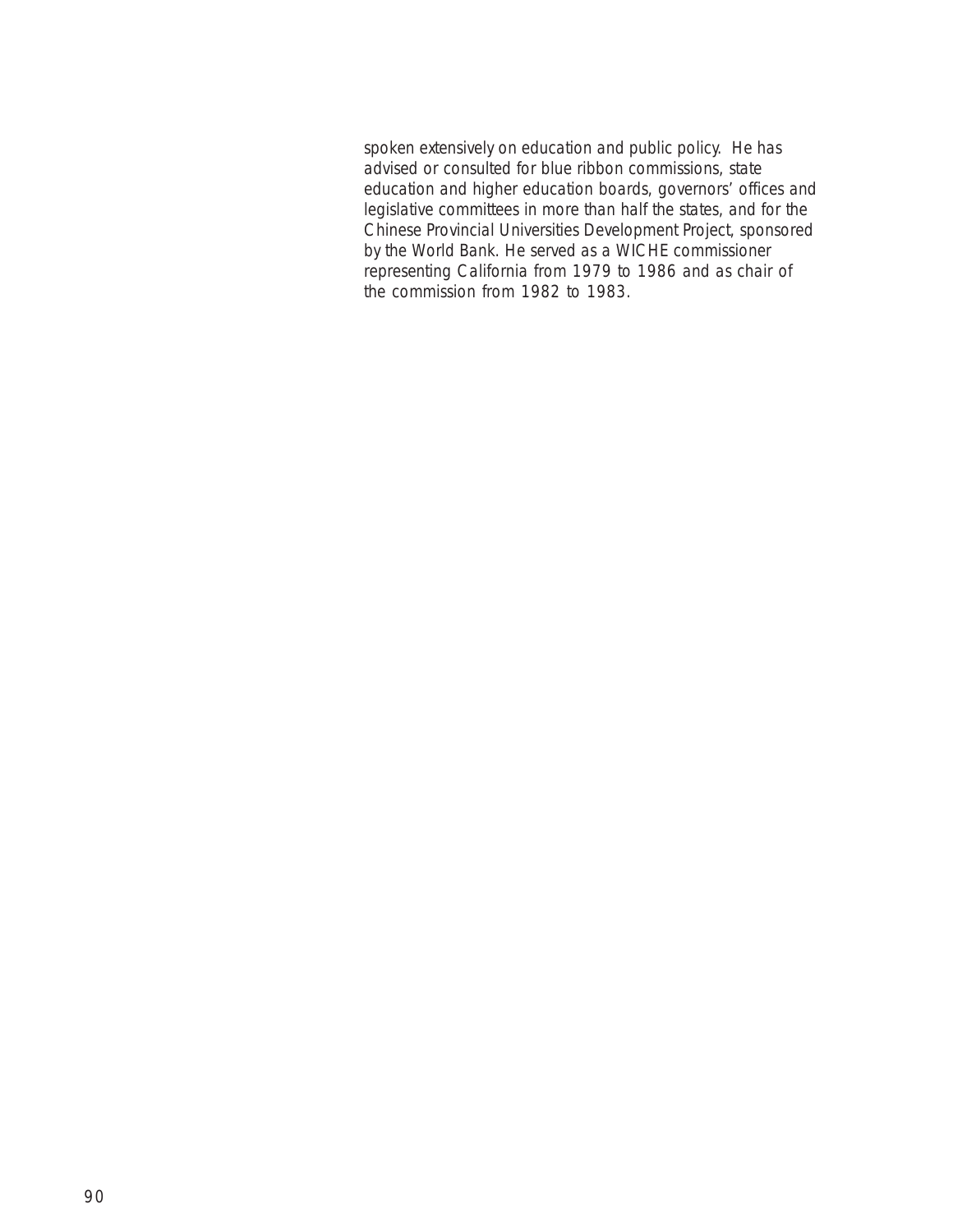# Programs and Services Committee

Tuesday, 10.00 – 11.00 am Centennial F

## Agenda

Programs and Services Committee Minutes – May 2002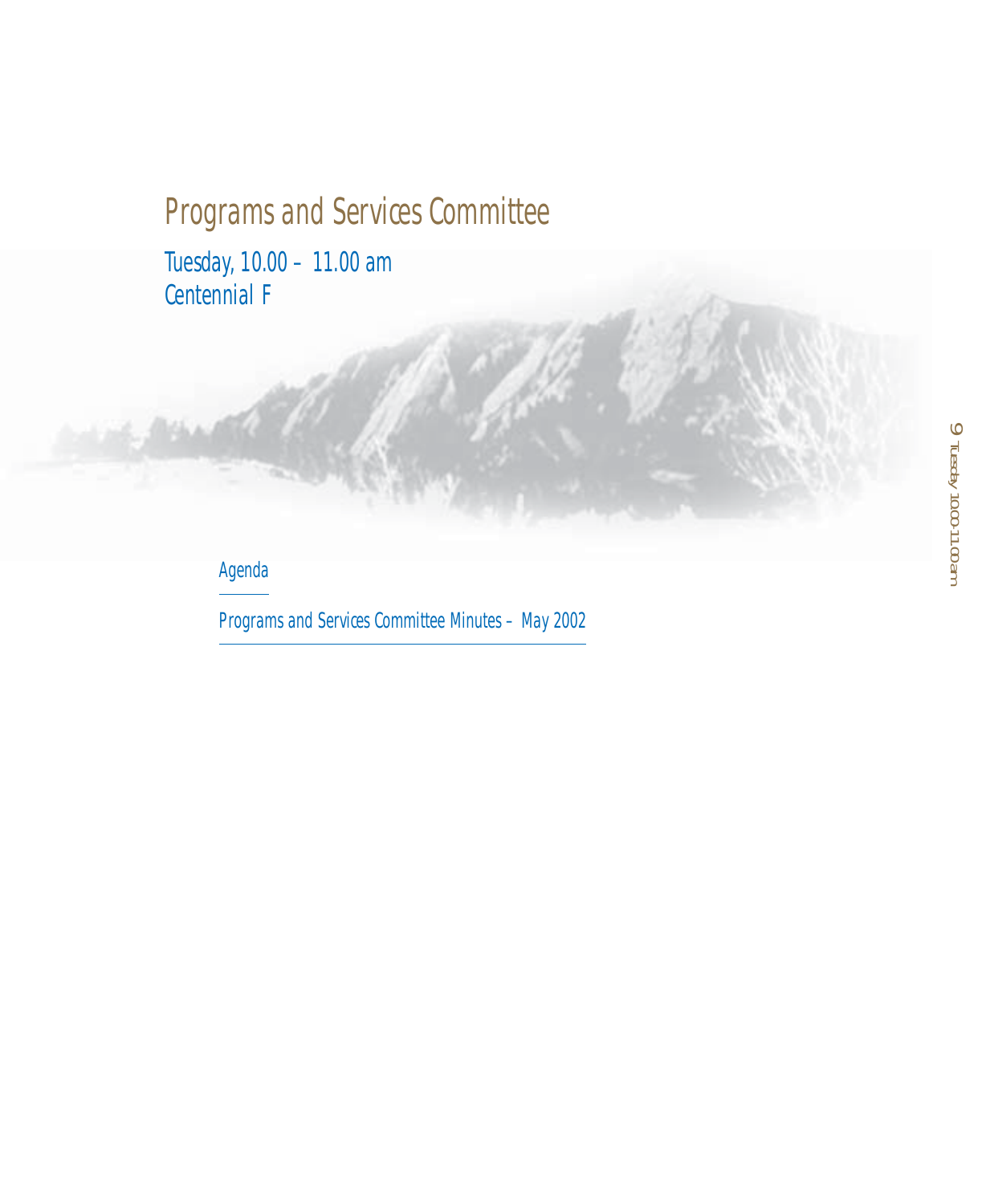## Tuesday, November 12, 2002

10.00 – 11.00 am Centennial F

Programs and Services Committee

Committee Members

Diane Barrans, (AK), committee chair Phil Dubois (WY), committee vice chair Tad Perry (SD), ex officio Chuck Ruch (ID), ex officio

John Haeger (AZ) Herbert Medina (CA) Bill Byers (CO) Raymond Ono (HI) Gary Stivers (ID) Emily Stonington (MT) Carl Shaff (NV) Bruce Hamlett (NM) Larry Isaak (ND) Camille Preus-Braly (OR) James O. Hansen (SD) George Mantes (UT) Debora Merle (WA)

Agenda

Call to Order: Diane Barrans, Chair

WICHE Action Item WICHE

Minutes of the May 20, 2002, Committee Meeting

### Information Items:

1. NEON – the Northwest Educational Outreach Network

WICHE and Northwest Academic Forum have received a threeyear Fund for the Improvement of Postsecondary Education (FIPSE) grant of \$616,000 to develop a multistate electronic consortium, NEON. Staff will provide an overview of the key elements of the project and the partners' roles.

- 2. WICHE's Student Exchange Program (SEP) Updates Jere Mock and Sandy Jackson
	- a. Status of the certifying officers subcommittee on support fees
	- b. The Western Undergraduate Exchange electronic enrollment reporting process
	- c. Student Exchange Program Publications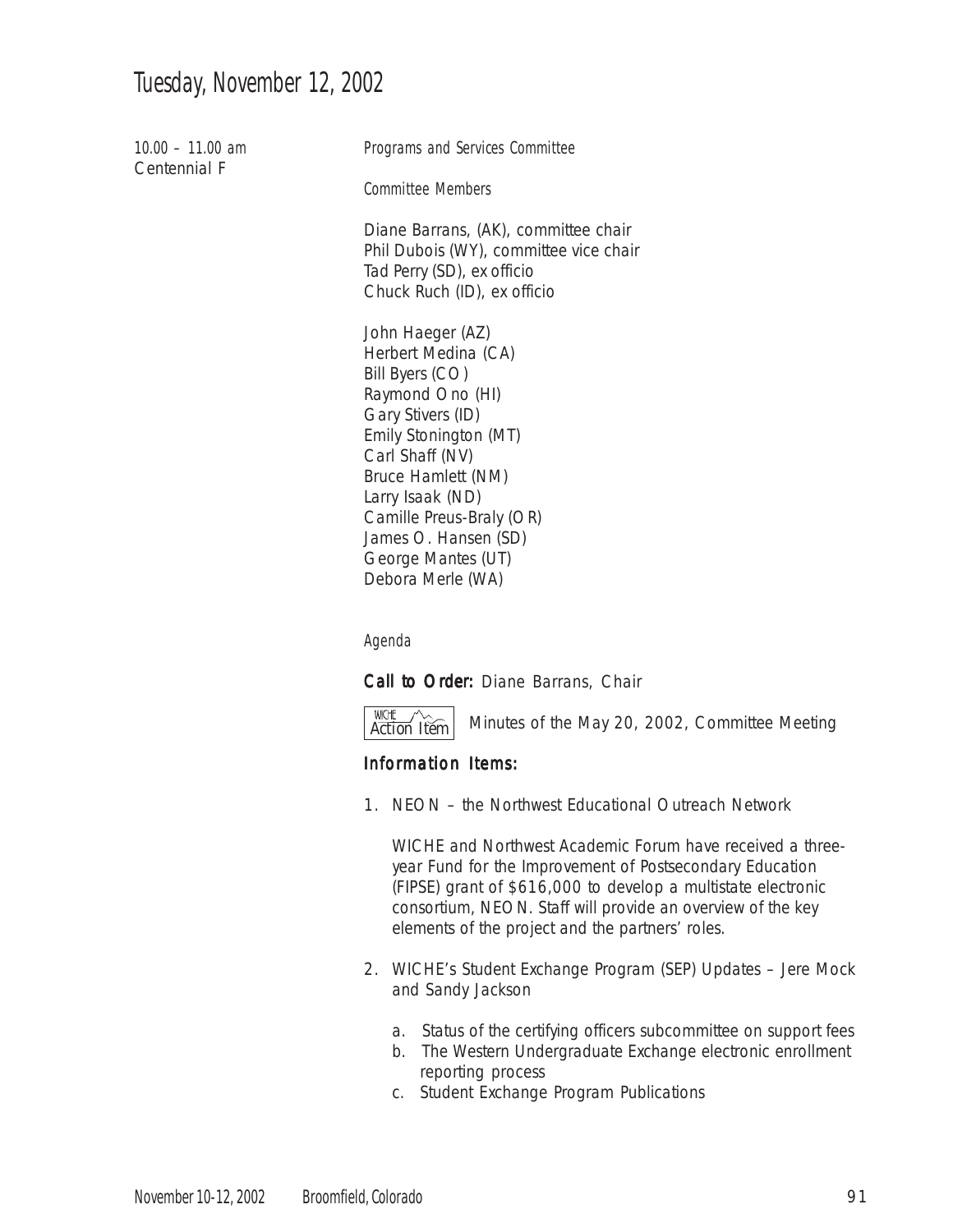- 3. WICHE's Legislative Advisory Committee Jere Mock
- 4. The American TelEdCommunications Alliance Jere Mock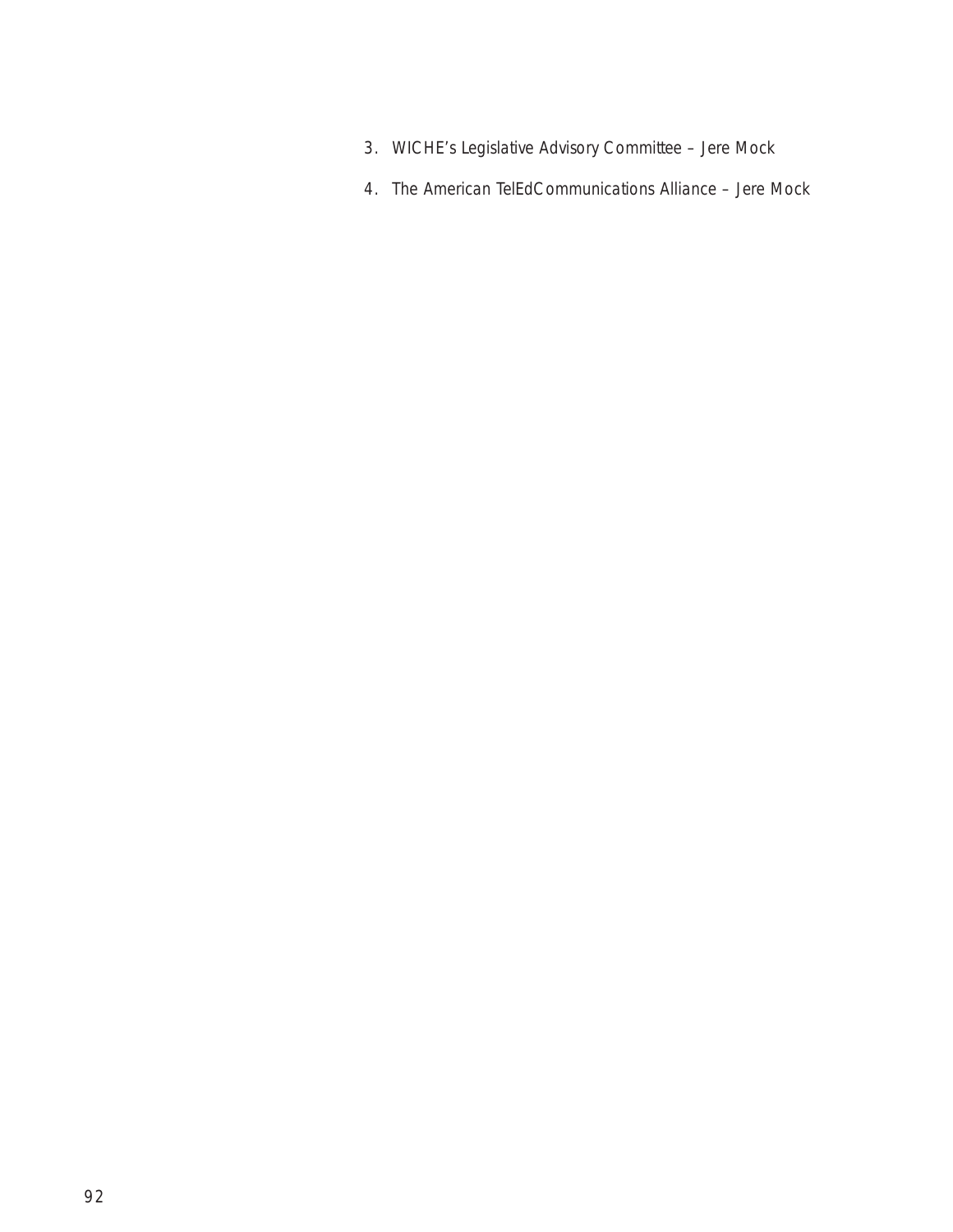## ACTION ITEM

# Programs and Services Committee Minutes May 20, 2002

### Committee Members Present

Phil Dubois (WY), vice chair Chuck Ruch (ID), ex officio

William F. Byers (CO) Raymond Ono (HI) Gary Stivers (ID) Emily Stonington (MT) Carl Shaff (NV) Bruce Hamlett (NM) Larry Isaak (ND) Camille Preus-Braly (OR) David Gienapp (SD) E. George Mantes (UT)

## Other Commissioners Present

Linda Blessing (AZ) Dick Crofts (MT) Don Carlson (WA) Jenne Lee Twiford (WY) Diane Vines (OR)

## Guests Present

Stephanie Butler, certifying officer (AK) Phyllis Brecher, staff, Health Services, University of Wyoming (WY) Louise Cavatta, certifying officer (NM) Vicki Falsgraf, certifying officer (OR) David Iha, certifying officer (HI) Bob Kelley, certifying officer (WY) Louise Lynch, certifying officer (AZ) Lance Perryman, dean, College of Veterinary Medicine and Biomedical Sciences, Colorado State University  $(CO)$ 

## WICHE Staff

Sandy Jackson Jere Mock Marv Myers Carol Wimert

Committee Vice Chair Phil Dubois opened the meeting and asked the committee members to review the first action item, minutes of the November 13, 2001, committee meeting. Committee members approved the minutes as presented.

Dubois asked the committee members to review the second action item: Professional Student Exchange Program (PSEP) support fees for FY 2003-2004 and FY 2004-2005. The action item proposes increasing the PSEP support fees by 4 percent in Group A and 3 percent in Group B for each year of the biennium, 2003-2004 and 2004-2005. It also seeks approval to increase the support fee base for the physician assistant field by \$1,000 in the first year of the biennium, in addition to the 4 percent increase in support fees.

Jere Mock opened the discussion on the action item by providing information on the process used to establish the support fee recommendations. She said input was requested over a two-month period and preliminary staff recommendations were distributed to all the deans and chairs of PSEP, WICHE certifying officers, members of the Student Exchange Program Advisory Committee (SEPAC), and the Veterinary Medicine Advisory Committee (VMAC). During a SEPAC conference call on April 25, 2002, members endorsed the staff recommendations. On May 19, the certifying officers met and spent a lot of time discussing the support fees.

The certifying officers approved the support fees increase of 4 percent in Group A and 3 percent in Group B fields, with an additional \$1,000 increase in the support fee base for physician assistants in the first year of the biennium. Six states approved the recommendation (AZ, CO, HI, NM, ND, and UT), five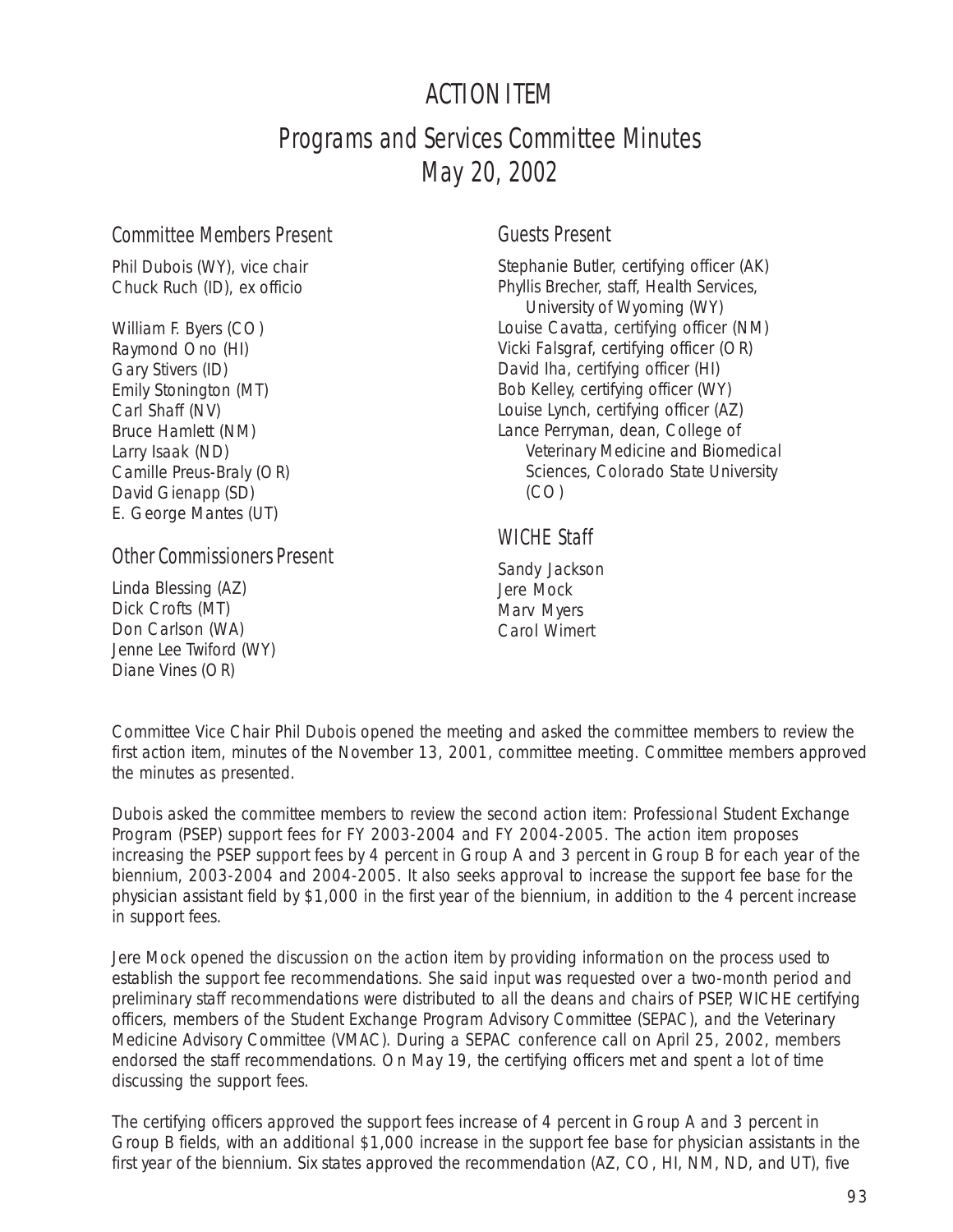states abstained from the vote (AK, MT, NV, OR, and WY), and Idaho, South Dakota and Washington were not represented at the meeting. There was a lot of discussion around whether the states can support the recommendations because of the current difficult fiscal situations many states are experiencing. As a result of these issues, the certifying officers suggested that a subcommittee of that group be created to begin a field-by-field review of the support fees and to develop recommendations on the support fee process. Their recommendations would be reviewed by SEPAC and the WICHE Commission over the next year. The states that have asked to be represented on this subcommittee include Arizona, Hawaii, Montana, Nevada, Oregon, and Utah.

Dubois questioned whether there has been discussion about developing a standard ratio for the support fees relative to the nonresident tuitions at participating institutions. Mock responded that in many cases the differential between nonresident tuition and resident tuition plus the WICHE support fee has disappeared. It will be necessary to look at this approach field by field.

Carl Shaff made a motion to approve the suggested increase in support fees as well as the establishment of a subcommittee of certifying officers to review fields and provide input to SEPAC prior to the next round of recommendations for PSEP support fees. Raymond Ono seconded the motion.

Don Carlson asked if it might be wise to reexamine the 2004-2005 support fees in early 2003. Dubois said institutions need to know in advance what the levels of support will be so they can budget ahead. He thought the logical consequence is there will be a reduction in slots whether the fees are approved now or in 2003.

Larry Isaak asked what the downside would be of allowing states flexibility with regard to moving fees up and down. Mock answered that this is one model that will likely be discussed by the newly formed certifying officers subcommittee, but she also mentioned that the Programs and Services subcommittee recently reviewed PSEP and support fees and the group recommended maintaining a regional, rather than a state-by-state, approach for the support fees.

The committee members voted unanimously to approve the recommended increases in support fees for the next biennium (2003-2004 and 2004-2005).

Dubois asked Mock to review the next action item, the FY 2002-03 work plan for Programs and Services. Mock reviewed the draft plan and provided additional information on the following: (1) new programs that have been approved for the Western Regional Graduate Program; (2) the status of the Northwest Academic Forum's efforts to establish the Northwest Educational Outreach Network; (3) the American TelEd Communications Alliance; (4) plans to develop workforce briefs; and (5) expanding the approach of using professional advisory councils. There was unanimous endorsement of the workplan.

Dubois asked Chuck Ruch to provide an overview of the work accomplished by the Programs and Services subcommittee in their review of the Student Exchange Programs. Ruch suggested that committee members review the background information located in the agenda book, paying particular attention to the sections headed "For Commission Consideration." The subcommittee is not recommending changes to any of the three programs. Mock added that when Commission Chair Tad Perry appointed this subcommittee, in addition to his charge to committee members to take a look at the existing programs, he asked that they also look at what is going on in the region in terms of the nursing shortage and how WICHE might become more active in addressing collaborative academic planning. She provided an update on the steps taken to address these issues.

Dubois commented that when he looks at the WUE data for Wyoming, there is a one-to-one match of students entering and leaving the state, but when you break it down you see that most of the students who leave Wyoming as WUE students go to four-year institutions and most of the students who come in to Wyoming through the program go to two-year institutions. Mock added that one challenge with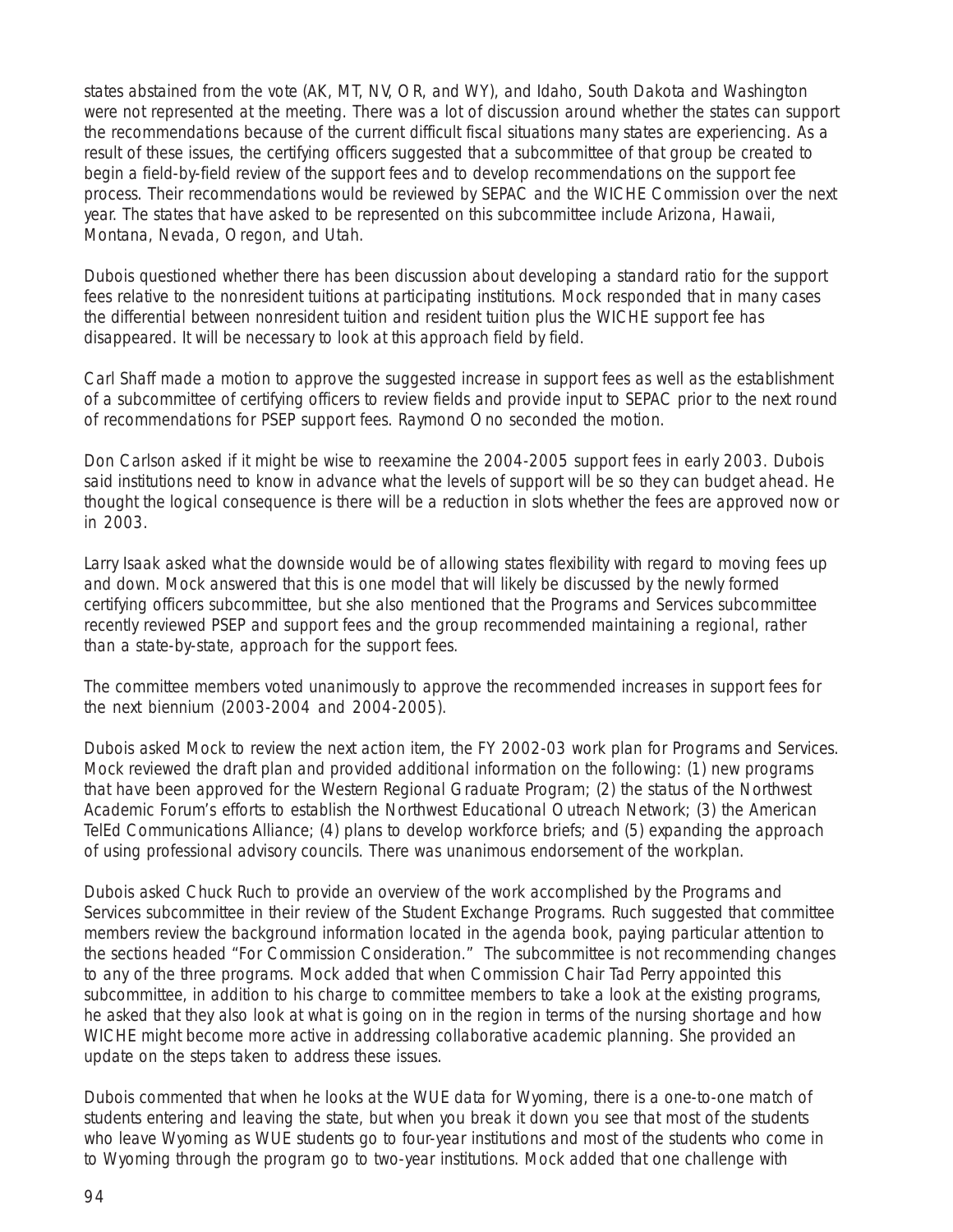providing an enrollment analysis is that WICHE has not tracked students' names but instead has tracked student numbers. A new online reporting process is being initiated for WUE that allows institutions to report student names and contact information, but providing this information will be voluntary. Ruch asked that members review the Programs and Services subcommittee's background paper in the agenda book.

## Program Updates

Sandy Jackson provided a brief update on the status of the certifying officers' meeting and the upcoming veterinary medicine advisory council meeting. Mock informed attendees that the annual WUE enrollment report has been completed and sent to the state higher education executive offices in WICHE states as well as to institutions that participate in WUE; it is also available on the WICHE Web site. Mock also said that the WICHE Legislative Advisory Committee will meet in Lake Tahoe on July 19 in conjunction with annual meeting of the Council of State Governments-WEST (CSG-WEST). The current roster of Legislative Advisory Committee members was distributed.

Don Carlson expressed his concern that CSG did not mention WICHE in their preconference program. Emily Stonington asked Mock what her sense is of how to build a better relationship with CSG. Mock responded that a unique situation will exist next year in that the chair-elect for CSG is Sen. Brian Taniguchi from Hawaii. Sen. Taniguchi has served on the advisory committee for the Student Exchange Programs and is a member of the Legislative Advisory Committee. Ruch asked if it would be fair to enter the negotiations by offering CSG the opportunity to do a concurrent session at a WICHE Commission meeting. Mock thought that this was a good suggestion. The meeting was adjourned.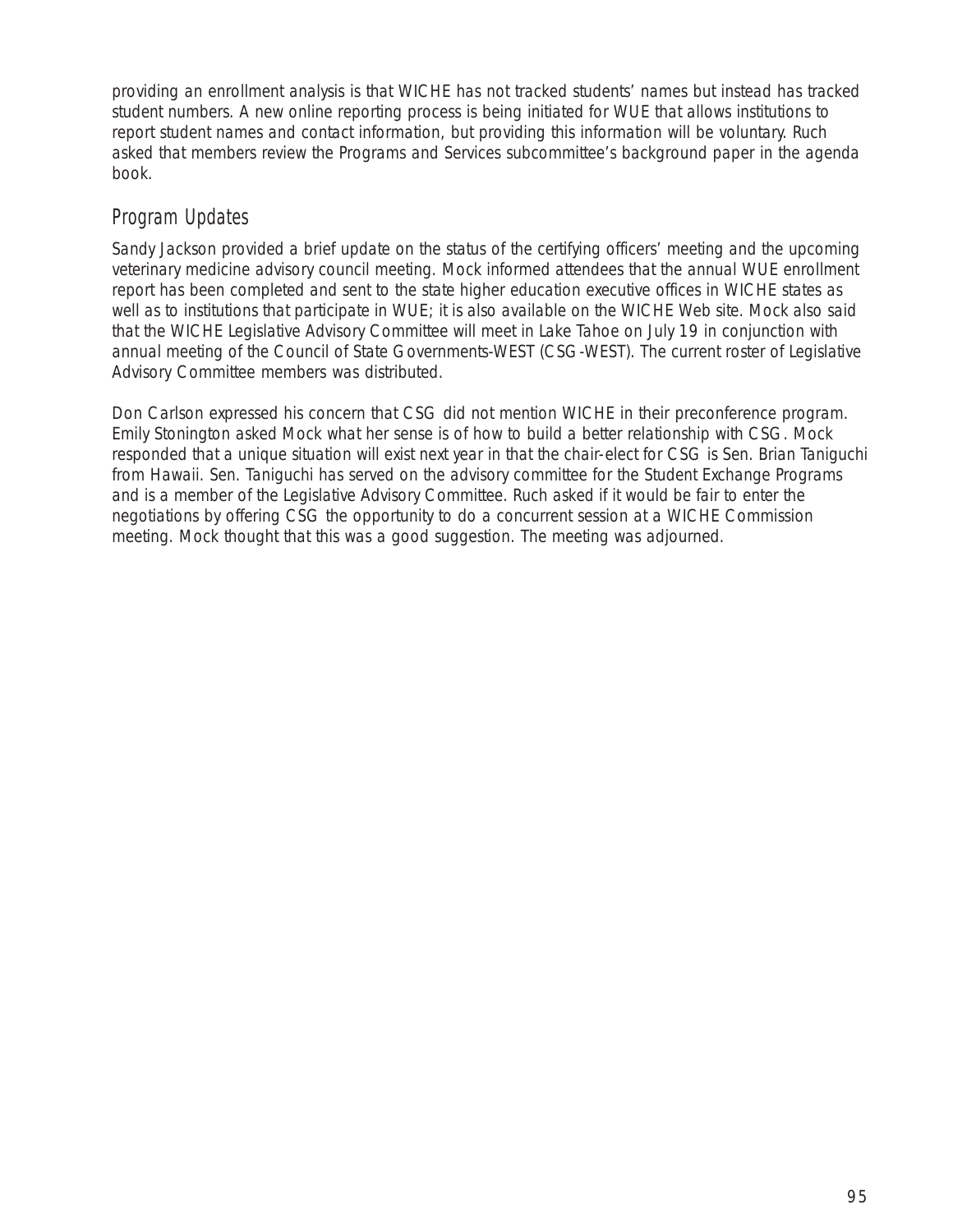# Issue Analysis and Research Committee

Tuesday, 10.00 – 11.00 am Centennial E

## Agenda

Issue Analysis and Research Committee Minutes – May 2002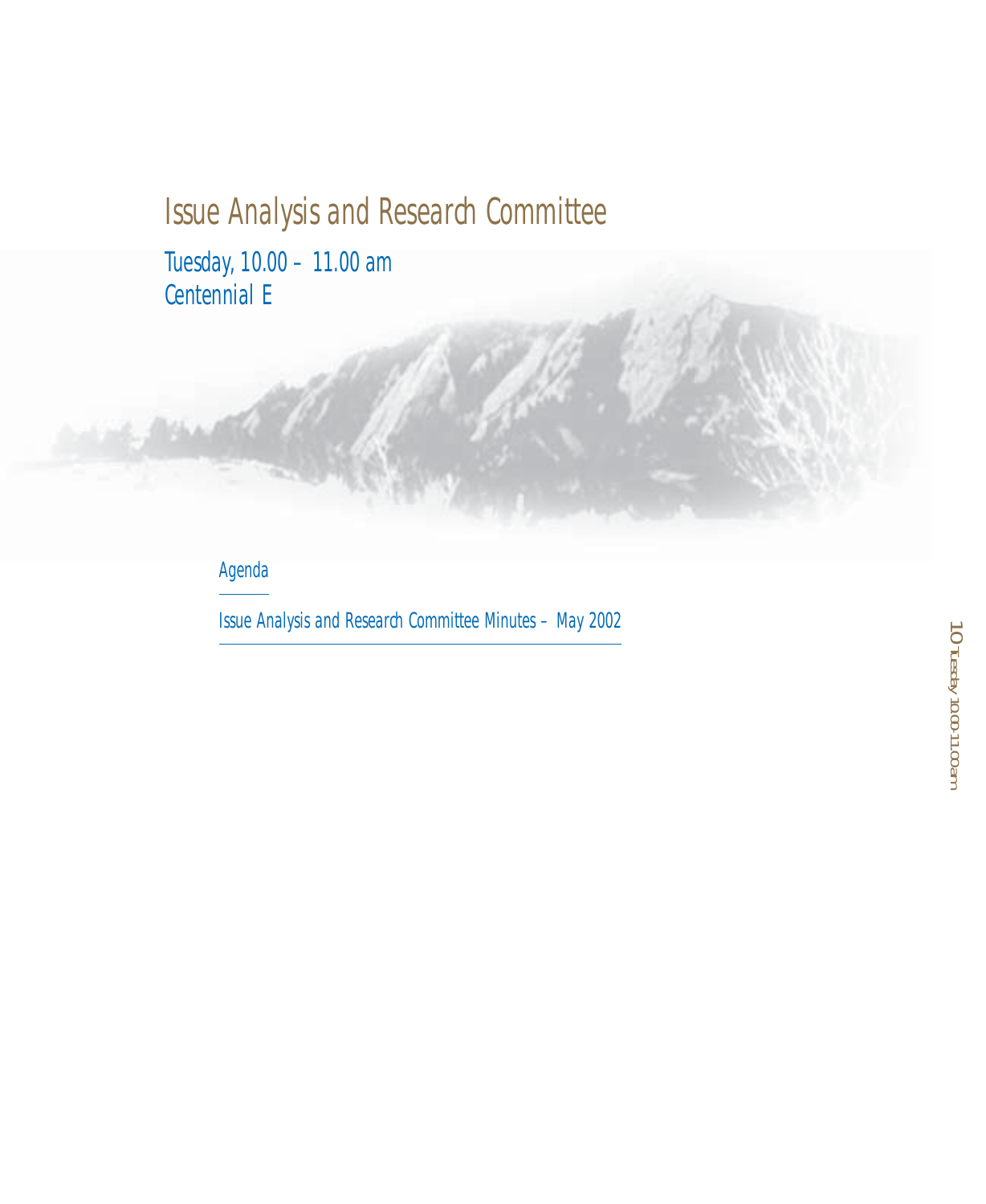## Tuesday, November 12, 2002

10.00 – 11.00 am Centennial E Issue Analysis and Research Committee Committee Members Cecelia Foxley (UT), Chair Pauline Gubbels (NM), Vice Chair Tad Perry (SD), Ex Officio Chuck Ruch (ID), Ex Officio Johnny Ellis (AK) Lawrence Gudis (AZ) Francisco Hernandez (CA) Tim Foster (CO) Clyde Kodani & Doris Ching (HI) Jack Riggs (ID) Frank Kerins (MT) Jane Nichols (NV) Everett Frost (NM) Richard Kunkel (ND) Ryan Deckert (OR) Robert Burns (SD) Marcus Gaspard (WA) John Barrasso (WY)

Agenda

Call to Order: Cecelia Foxley, chair

 $\overline{\text{After } }$  Action Item

Committee Meeting Minutes, May, 2002

Discussion Item: State Tuition Policy for Military Personnel and Dependents.

Commissioner Bill Kuepper has brought to staff the topic of state tuition policy for military personnel and their dependents; we would like to involve the committee in a short discussion of issues around this topic. Commissioner Kuepper was invited to attend an Army Education Summit on in-state tuition for the U.S. Army's Office of Education. One of the desired outcomes of the summit is to promote consistency among in-state tuition requirements for soldiers and family members. Two of the long-term goals of this initiative are to conduct data collection and analysis activities and develop model legislation or policy to achieve consistency among state policies.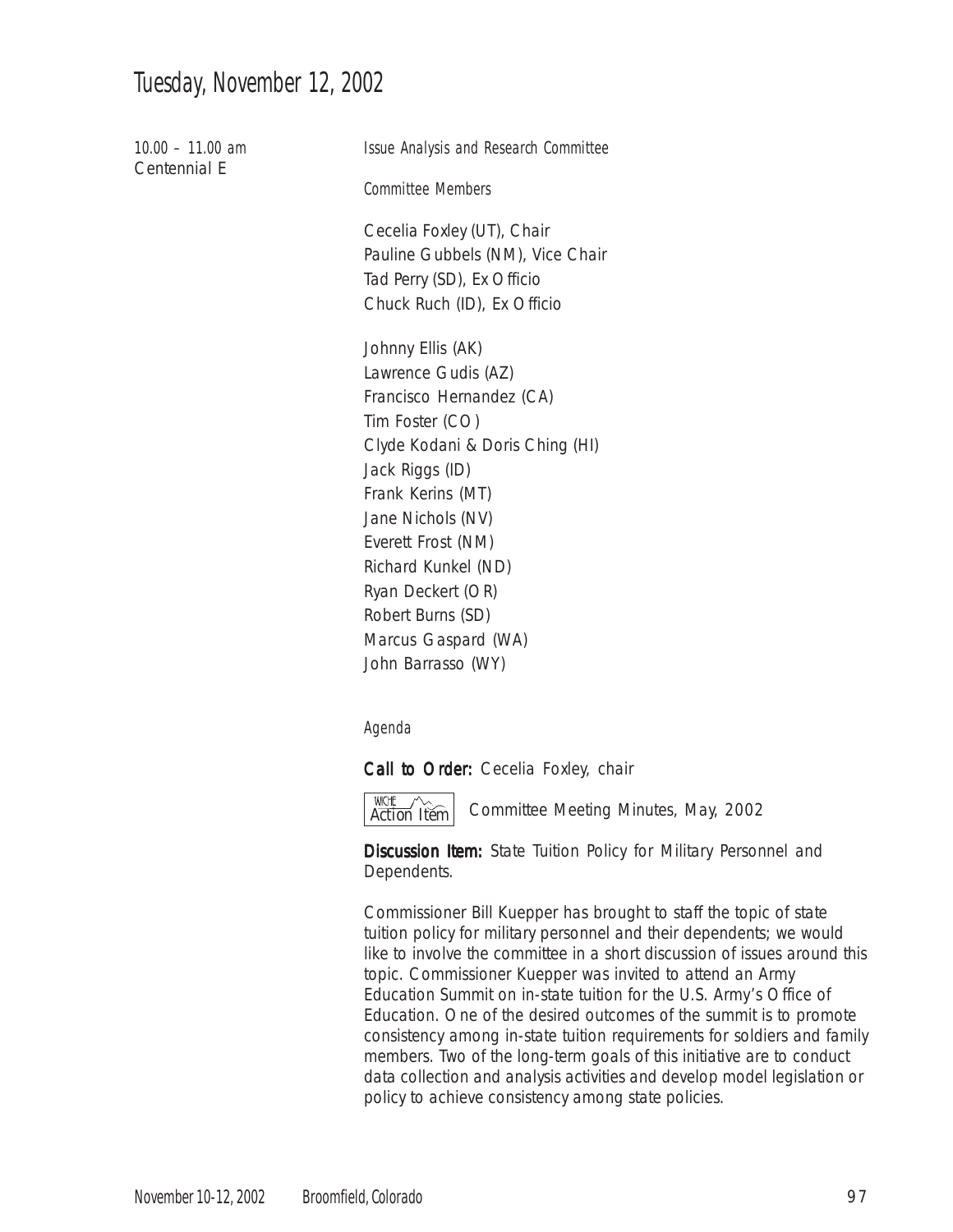### Discussion Item: Program Delivery

In May, 2002, the committee directed staff to add a new activity in the "On the Horizon" section of the workplan, under the "Workforce" issue area. The activity would explore the adequacy of program delivery to provide education and training in areas without comprehensive postsecondary education institutions. Given the newness of this issue, the committee is asked to discuss the proposed new activity area and provide comments to staff for future work.

#### Information Item: Unit Updates

Staff will provide an update and respond to the committee's questions concerning ongoing activities:

- 1. WCET Sally Johnstone
	- a) EduTools demonstration
	- b) Update on projects
- 2. Policy Analysis and Research Cheryl Blanco
	- a) Progress reports on unit projects
	- b) Publications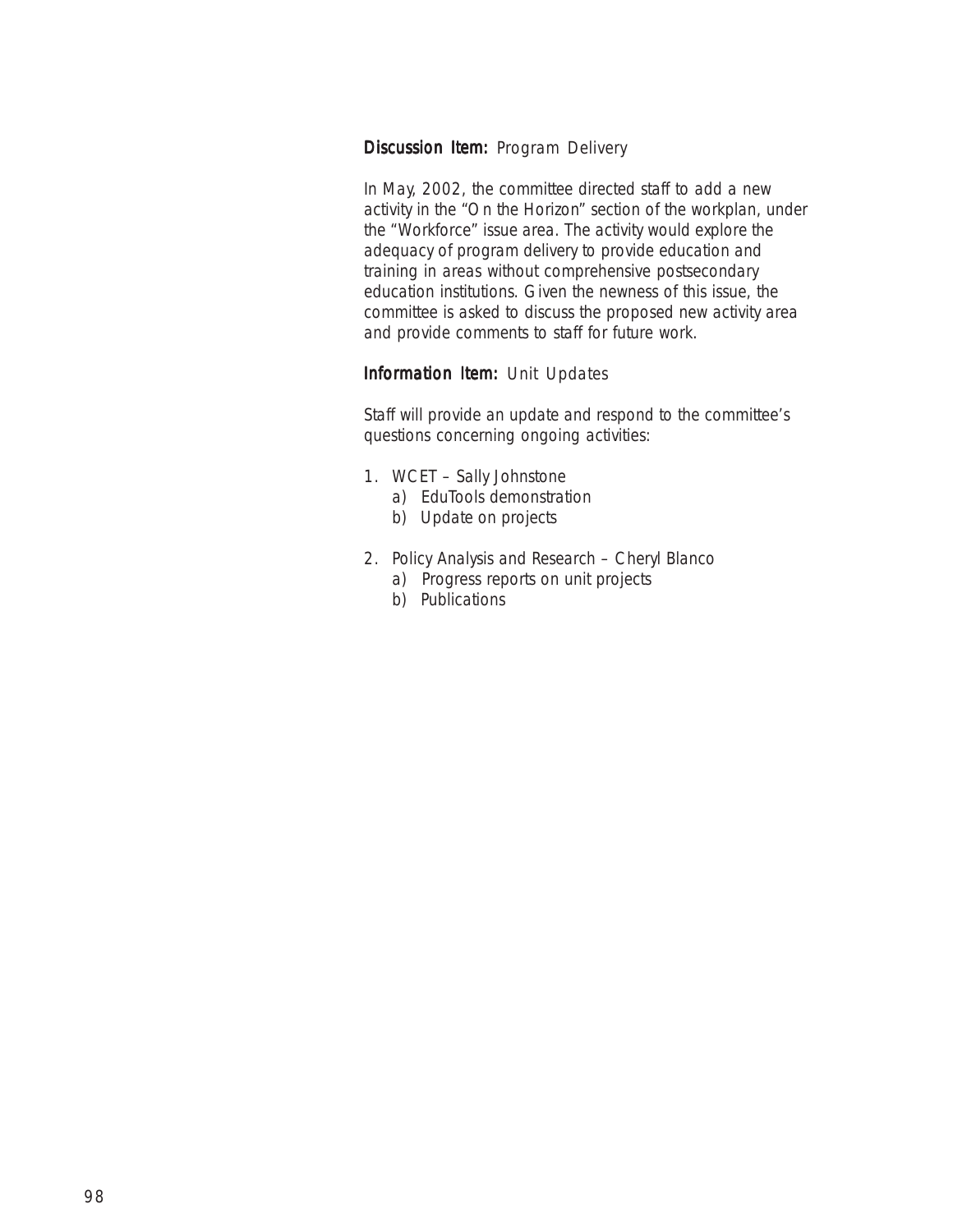## ACTION ITEM

## Issue Analysis and Research Committee Minutes May 20, 2002

### Committee Members Present

Cecelia Foxley, chair (UT) Doris Ching (HI) Frank Kerins (MT) Jane Nichols (NV) Pauline Guebbels (NM) Everett Frost (NM) Richard Kunkel (ND) Ryan Deckert (OR) Marcus Gaspard (WA) John Barrasso (WY)

### Members Unable to Attend

Johnny Ellis (AK) Lawrence Gudis (AZ) Francisco Hernandez (CA) Tim Foster (CO) Jack Riggs (ID) Bob Burns (SD)

### Staff Present

David Longanecker Cheryl Blanco Sally Johnstone

### Other Commissioners Present

Bill Kuepper (CO) Clyde Kodani (HI) Dick Crofts (MT)

Chair Cecelia Foxley convened the Issue Analysis and Research Committee on May 20, 2002, asking participants to introduce themselves. The minutes of the November 13, 2001, committee meeting were approved without revisions.

Chair Foxley moved to the FY 2003 workplan, the second agenda action item. Cheryl Blanco reviewed the five issue areas and the three levels of involvement with the specific activities in each area. Members asked for further explanation of some items but did not remove or rearrange items in the workplan matrix. David Longanecker introduced a new potential topic that has been raised by a commissioner not on this committee. He suggested adding a topic related to how institutions are meeting state needs through their various educational programs. Following additional discussion and support from members of the committee, staff was directed to add this topic under the heading "Workforce" in the "On the Horizon" section. The workplan was approved with this revision.

Chair Foxley directed the members to the discussion item titled "Finding the Will and the Way: Managing Higher Education within Revenue and Expenditure Constraints." Blanco explained that this agenda item was approved by the committee and the commission last spring. Staff approached some foundations for funding but had not been successful. Recently, the Ford Foundation has indicated possible interest in allowing us to retain approximately \$75,000 in unspent funds from two Ford grants that ended in December 2001 to serve as a planning grant for this project. Staff are pursuing this with the foundation. Because it has been some time since this project was introduced to the committee and a commissioner has indicated concern over the scope of the project, staff felt that additional discussion was warranted at this meeting. Commissioner Bill Kuepper (CO) explained that Colorado questioned the appropriateness of looking at state taxation policies. Commissioner Jane Nicholas asked if WICHE would recommend changing tax structures. Blanco responded that the initial funding would probably be used to conduct a regional and state-by-state descriptive study of existing revenue policies and their impact on higher education. If further funding is secured, a small number of interested states would be supported to take a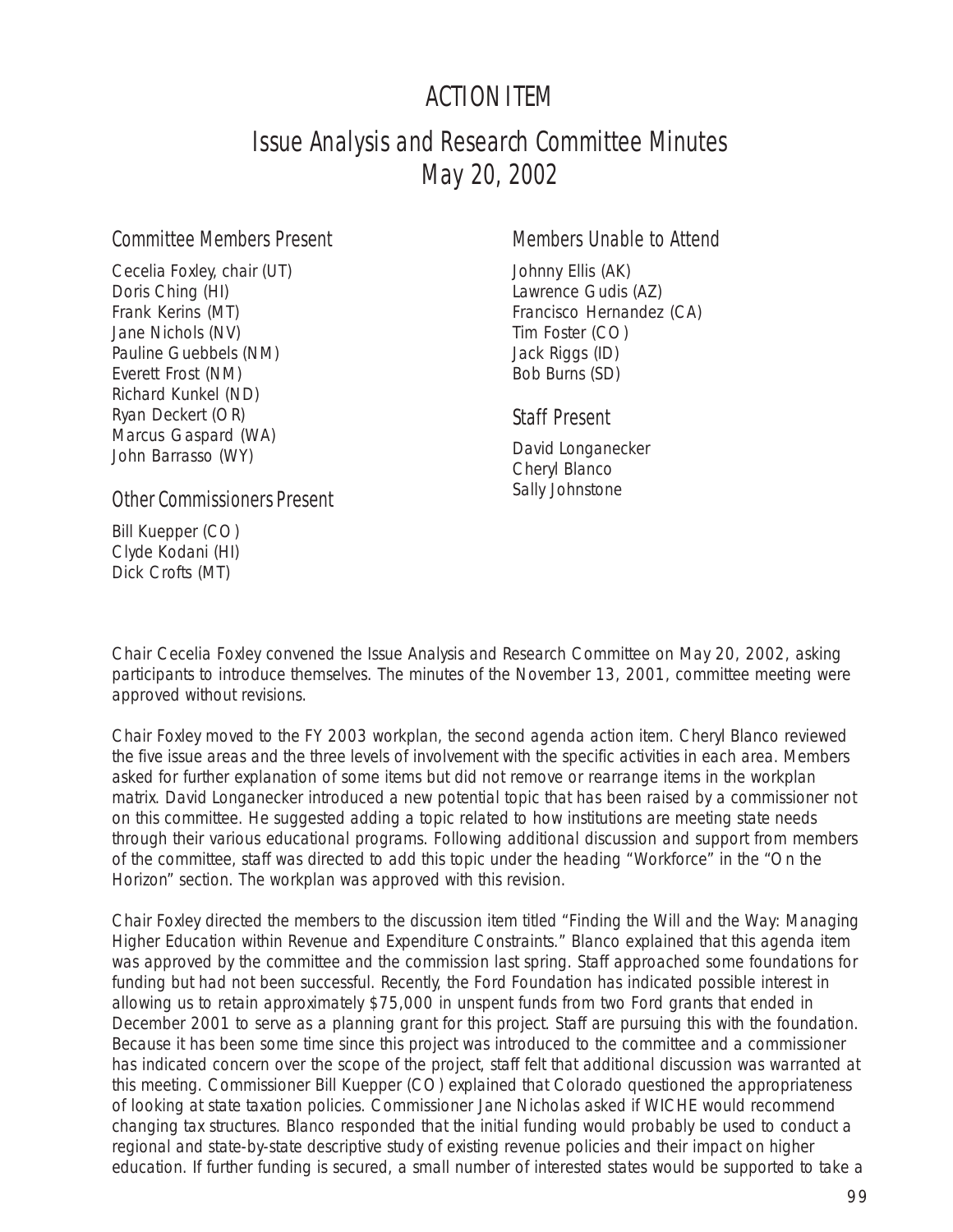more in-depth look at their revenue structures and policies, and those states would independently decide if they wanted to issue recommendations. Commissioner Marc Gaspard (WA) indicated that he was very comfortable with this conversation. Commissioner Dick Crofts (MT) suggested that part of the project title, "Managing Higher Education," is not necessarily consistent with the purpose of examining "the impact of revenue and expenditure constraints on the future viability of higher education." Commissioner Ryan Deckert stated that he does not see much value for this in Oregon; the value is in looking at what is going on in other states. Commissioner Nichols said the project should look seriously at the consequences of this trend. Other committee members voiced support for this approach. Chair Cecelia Foxley expanded that idea to include consideration of the state's return on the investment in higher education.

Sally Johnstone reported on WCET (Western Cooperative for Educational Telecommunications) activities. The current projects include "Beyond the Administrative Core, Creating Web-based Student Services for Online Learners" and "Technology Costing Methodology," which are funded by FIPSE/LAAP. "Developing the Tools, Policies, and Models" is funded by the Hewlett Foundation and will be a Web-based evaluation tool for higher education institutions to assist them in finding appropriate course development tools, policies, and student support tools. Another project funded by the Hewlett Foundation has allowed WCET to explore the policy issues of MIT's Open CourseWare Initiative and to work with UNESCO on exploring open courseware for the developing world. The Hewlett Foundation is also funding a feasibility study for the development of a course evaluation system. WCC (Western Cooperative Consulting) has several projects, some of which include work with the Ohio Learning Network, the New Mexico Higher Education Commission, the University of Oregon, Louisiana State University, and the Asia Pacific eLearning Forum. WCET also has three meetings planned this year: MDE: Institute for Managing and Developing Elearning; Costing and Financing Instructional Technologies in Higher Education: Practical Lessons & Policy Implications; and the 14<sup>th</sup> annual conference. There are also developing projects in the works, including a student support services Web center, a UNESCO forum on open information issues and projects, and models to support high-need, low-enrollment online courses.

In a brief report on the current work of the Policy Analysis and Research unit, Blanco pointed out the matrix of issues, initiatives, activities, state services, and benefits included in the agenda book. She noted a few remaining items, including publication of the regional fact book, release of the State Policy Inventory Database Online (SPIDO), and the selection of states to serve as case study states for the "Changing Directions" project (Lumina Foundation for Education) case studies – Arizona, Connecticut, Florida, Missouri, and Oregon.

The committee had no further business and adjourned.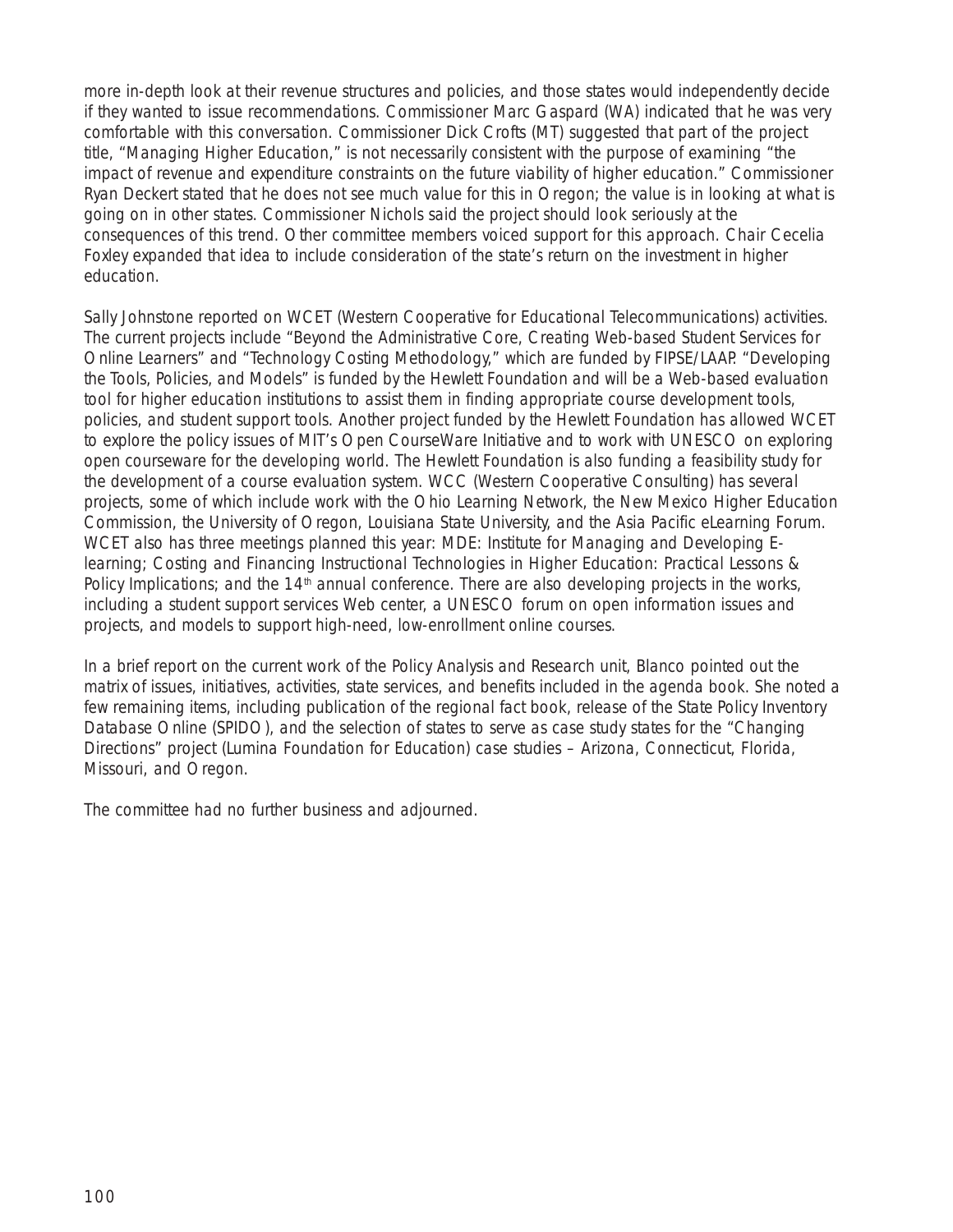# Committee of the Whole – Business Session and Working Lunch

Tuesday, 11.15 am – 1.30 pm Centennial F

## Agenda

ACTION ITEM: Audit Report for FY 2002 (distributed separately)

ACTION ITEM: Policy on State Dues Arrears

INFORMATION ITEM: FY 2003 Budget Update and Preliminary Budget for FY 2004

Meeting Evaluation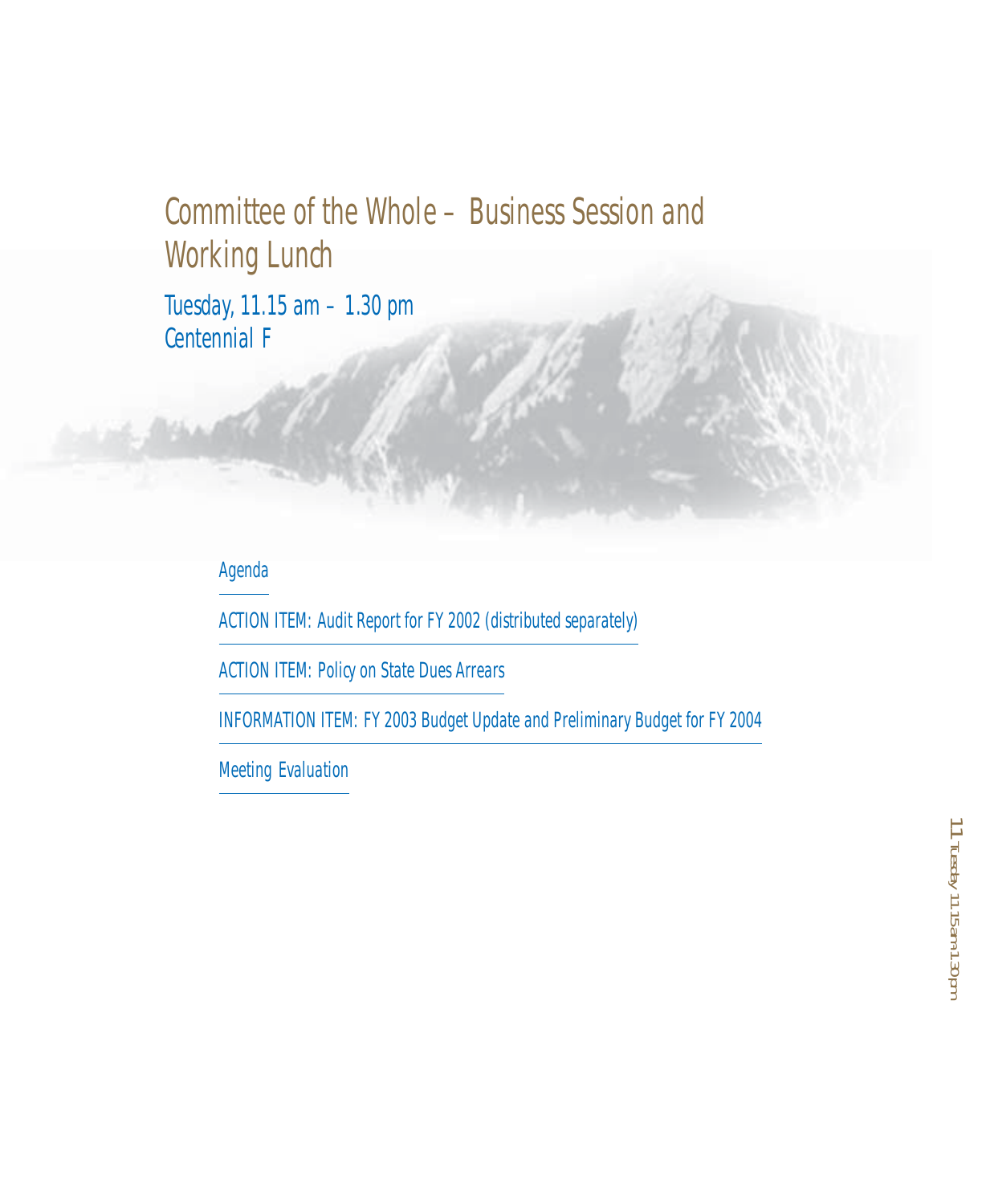## Tuesday, November 12, 2002

11.15 am – 1.30 pm Centennial F

Committee of the Whole, business session/working lunch

Agenda

Call to Order: Tad Perry, Chair

Report and Action of the Executive Committee



Executive Committee Minutes [Tab 1]

Audit Report for FY 2002 (distributed separately)

Report and Action of the Issue Analysis and Research Committee

Report and Action of the Programs and Services Committee



Policy on State Dues Arrears

Information Item: FY 2003 Budget Update and Preliminary Budget for FY 2004



Action Item | Election of Chair and Vice Chair

Remarks from the new Chair

Selection of 2003 Executive Committee Members

Report of the Site Selection Committee

Meeting Evaluation (form)

Other Business

Adjournment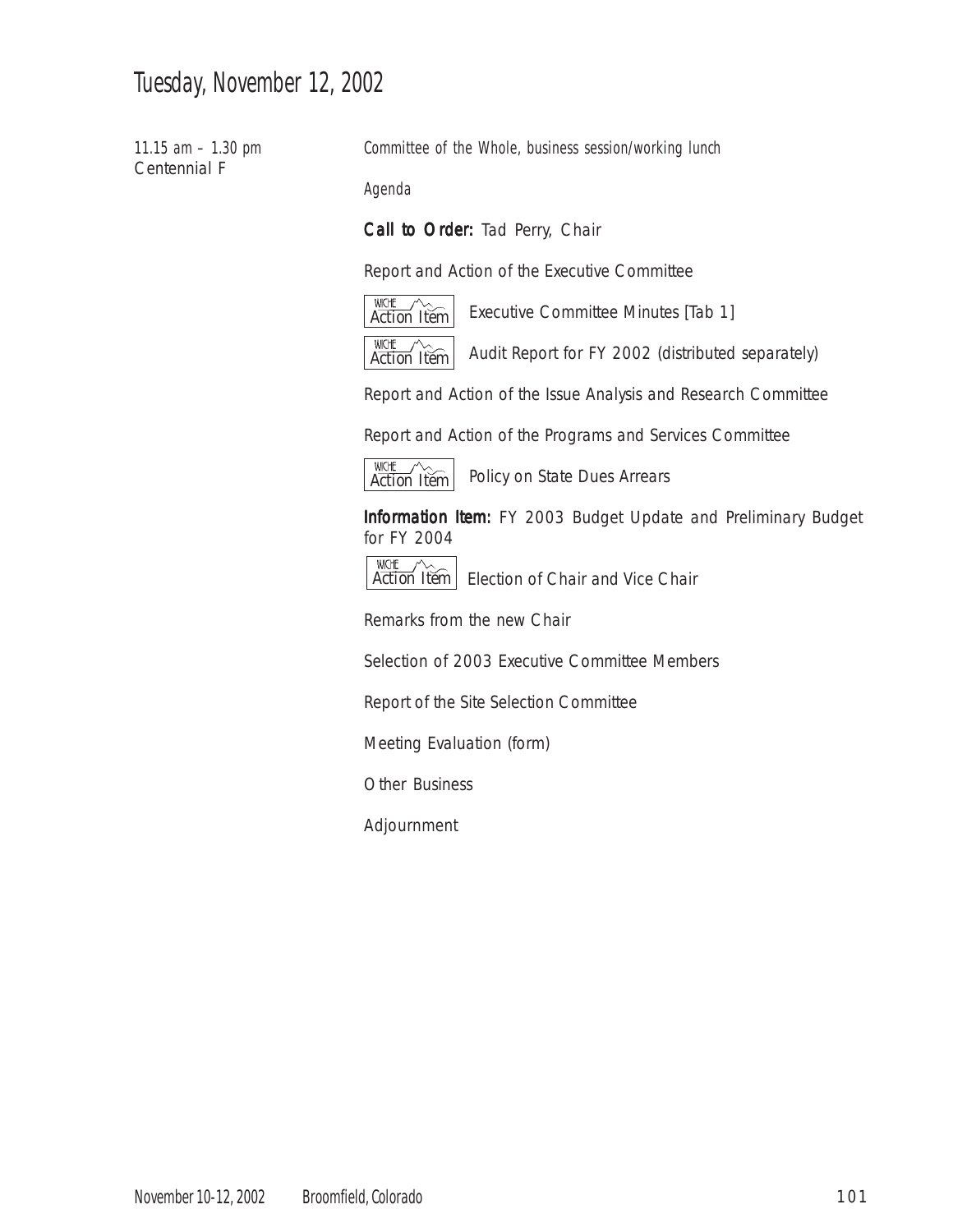# ACTION ITEM Policy on State Dues Arrears

During the October 1 conference call meeting, the Executive Committee approved for advancement to the full commission the following policy on state dues default:

WICHE state dues are payable on July 1<sup>st</sup> of each fiscal year. States that have not paid dues in full by the end of the fiscal year (June 30<sup>th</sup>) will be considered in arrears. WICHE will seek full payment of the dues with the assistance of the WICHE commissioners and other relevant state officials.

## Consequences of Nonpayment

If the dues are not paid by June 30, WICHE will:

- Cease to reimburse travel expenses to any WICHE-sponsored meetings by commissioners and constituents from the state. A credit toward the state's dues obligation will be given for commissioners who incur travel expenses to attend WICHE Commission meetings during this period.
- Cease to schedule additional meetings in the state.
- Interest accruing at the rate of inflation will be attached to the state's dues obligation.

If the arrearage is not paid by June 30 of year five, WICHE will:

• Terminate services to the state until the state's dues obligation is fully repaid with accrued interest.

## Action Requested

Approval of the policy on state dues default as described in this action item.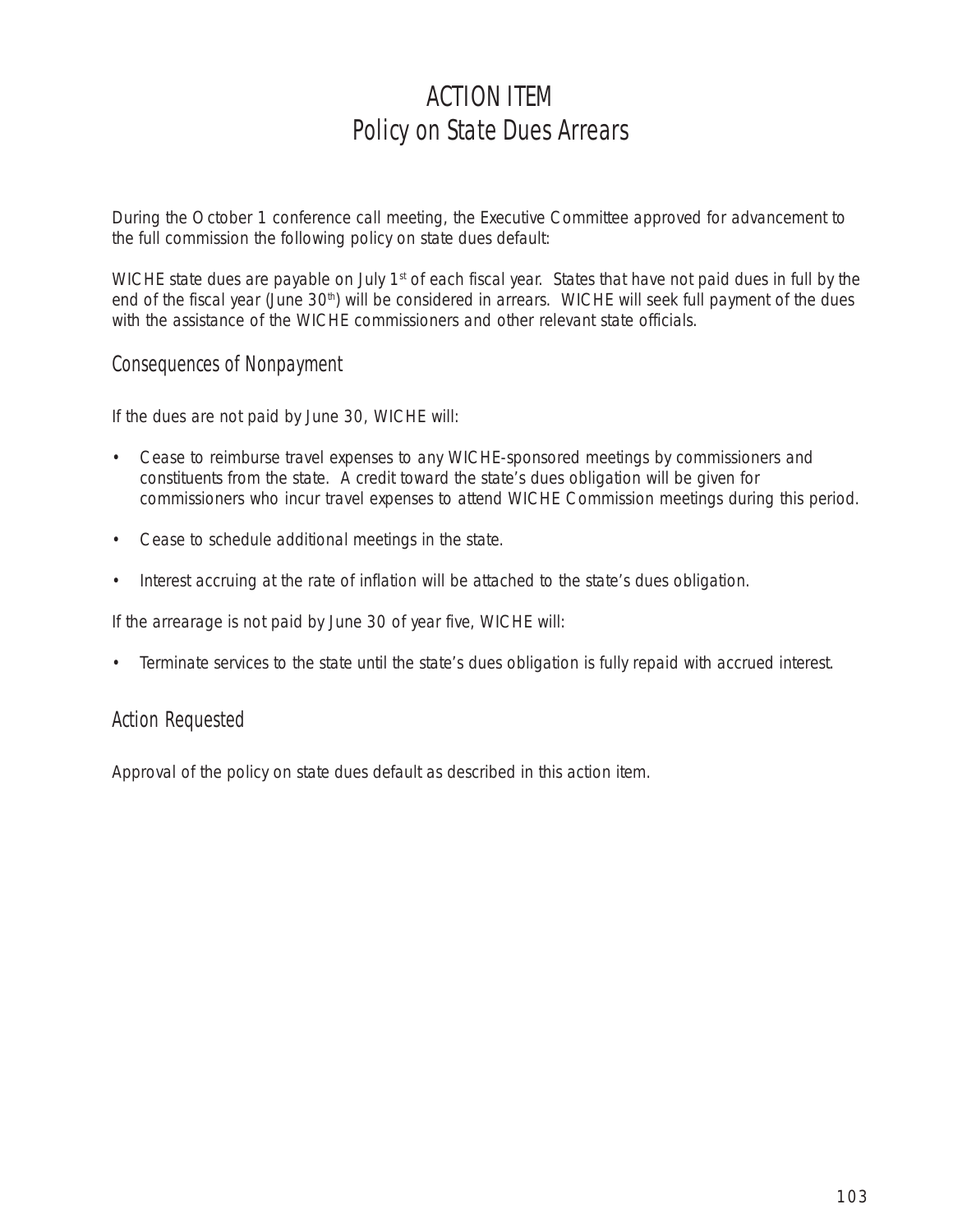## **INFORMATION ITEM** INFORMATION ITEM

## **General Fund Budget Estimate for FY 2003 and Preliminary Budget for FY 2004 04** General Fund Budget Estimate for FY 2003 and Preliminary Budget for FY 2004 **Revenue & Expenditures**  Revenue and Expenditures

|    |                                                                                               |                                                                                  | \$103,000             |                     | --- Dues per State --- | \$105,000          |                     |               |                              |            |
|----|-----------------------------------------------------------------------------------------------|----------------------------------------------------------------------------------|-----------------------|---------------------|------------------------|--------------------|---------------------|---------------|------------------------------|------------|
|    | Α                                                                                             | В                                                                                | C                     | D                   | Ε                      | F                  | G                   | н             |                              | J          |
|    |                                                                                               |                                                                                  | FY 2003               |                     |                        | FY 2004            |                     |               |                              |            |
|    |                                                                                               |                                                                                  |                       |                     |                        | "Preliminary"      |                     |               | Comparing FY 2003 to FY 2004 |            |
|    |                                                                                               | FY 2003                                                                          | FY 2003               | Estimate Better or  |                        | FY 2004            | Better or (Worse)   |               | Better or (Worse)            |            |
|    |                                                                                               | <b>Budget</b>                                                                    | Estimate              | (Worse) than Budget |                        | <b>Budget</b>      | than FY 2003 Budget |               | than FY 2003 Estimate        |            |
|    |                                                                                               | (a)                                                                              |                       | \$                  | ℅                      |                    | \$                  | %             | \$                           | %          |
| 1  | Revenue:                                                                                      |                                                                                  |                       |                     |                        |                    |                     |               |                              |            |
| 2  | Member dues<br>(b)                                                                            | 1,545,000                                                                        | 1,545,000             | $\mathbf 0$         | $0.0\%$ (b)            | 1,575,000          | 30.000              | 1.9%          | 30.000                       | 1.9%       |
| 3  | Interest<br>(c)                                                                               | 61,000                                                                           | 65,000                | 4,000               | $6.6%$ (c)             | 58,000             | (3,000)             | $-4.9%$       | (7,000)                      | $-10.8%$   |
| 4  | Indirect cost recovery                                                                        | 410,000                                                                          | 396,000               | (14,000)            | $-3.4%$                | 279,000            | (131,000)           | $-32.0%$      | (117,000)                    | $-29.5%$   |
| 5  | Miscellaneous income                                                                          | 20,000                                                                           | 32,000                | 12,000              | 60.0%                  | 25,000             | 5,000               | 25.0%         | (7,000)                      | $-21.9%$   |
| 6  | <b>Total Revenue</b>                                                                          | 2,036,000                                                                        | 2,038,000             | 2,000               | 0.1%                   | 1,937,000          | (99,000)            | $-4.9%$       | (101,000)                    | $-5.0%$    |
|    |                                                                                               |                                                                                  |                       |                     |                        |                    |                     |               |                              |            |
|    | 7 Expenditures:                                                                               |                                                                                  |                       |                     |                        |                    |                     |               |                              |            |
| 8  | SEP - Programs                                                                                | 309,412                                                                          | 301,737               | 7,675               | 2.5%                   | 310,192            | (780)               | $-0.3%$       | (8, 455)                     | $-2.8%$    |
| 9  | Policy Analysis & Research                                                                    | 277,417                                                                          | 244,357               | 33,060              | 11.9%                  | 247,058            | 30,359              | 10.9%         | (2,701)                      | $-1.1%$    |
| 10 | <b>Communications &amp; Public Affairs</b>                                                    | 286,084                                                                          | 282,781               | 3,303               | 1.2%                   | 277,622            | 8,462               | 3.0%          | 5,159                        | 1.8%       |
| 11 | <b>Commission Meeting Expense</b>                                                             | 106,945                                                                          | 105,442               | 1,503               | 1.4%                   | 117,020            | 117,020             | 109.4%        | (11, 578)                    | $-11.0%$   |
| 12 | <b>Executive Director's Office</b>                                                            | 368,081                                                                          | 370,191               | (2, 110)            | $-0.6%$                | 374,951            | (6, 870)            | $-1.9%$       | (4,760)                      | $-1.3%$    |
| 13 | <b>Administrative Services</b><br>(d)                                                         | 506,515                                                                          | 509,977               | (3,462)             | $-0.7%$ (d)            | 523,478            | (16,963)            | $-3.3%$       | (13,501)                     | $-2.6%$    |
| 14 | Miscellaneous Expenses<br>(e)                                                                 | 84,819                                                                           | 85,042                | (223)               | $-0.3%$ (e)            | 97,048             | (12, 229)           | $-14.4%$      | (12,006)                     | $-14.1%$   |
| 15 | <b>Indirect Cost Sharing Expenses</b><br>(f)                                                  | 81,000                                                                           | 71,000                | 10,000              | 12.3% (f)              | 35,000             | 46,000              | 56.8%         | 36,000                       | 50.7%      |
| 16 | Staff Salary & Benefit Cost Increases for FY 2004 (2.0%) (g)                                  |                                                                                  |                       |                     | (g)<br>0.0%            | 28,000             | na<br>800           | na<br>$-6.1%$ | na                           | na         |
|    | 17 Staff Turnover/Vacancy Estimate (1.5% of Salaries & Bnfts.)<br>18 Program Development Fund | (13, 120)<br>20,000                                                              | $\mathbf 0$<br>20,000 | $\mathbf 0$<br>0    | 0.0%                   | (13,920)<br>20,000 | 0                   | 0.0%          | na<br>$\Omega$               | na<br>0.0% |
| 19 | <b>Total Expenditures</b>                                                                     | 2,027,153                                                                        | 1,990,527             | 36,626              | 1.8%                   | 2,016,449          | 10,704              | 0.5%          | (25, 922)                    | $-1.3%$    |
|    |                                                                                               |                                                                                  |                       |                     |                        |                    |                     |               |                              |            |
| 20 | Surplus (Deficit) for the Fiscal Year                                                         | 8,847                                                                            | 47,473                |                     |                        | (79, 449)          |                     |               |                              |            |
| 21 | Better or (Worse) than Budget or Estimate                                                     |                                                                                  |                       | 38.626              | 1.9%                   |                    | (88, 296)           | na            | (126, 922)                   | $-267.4%$  |
|    |                                                                                               |                                                                                  |                       |                     |                        |                    |                     |               |                              |            |
|    | 22 Reserves:                                                                                  |                                                                                  |                       |                     |                        |                    |                     |               |                              |            |
|    | 23 Beginning of the Fiscal Year:                                                              |                                                                                  |                       |                     |                        |                    |                     |               |                              |            |
| 24 | Minimum Reserve<br>(h)                                                                        | 243,258                                                                          | 243,258               | $\mathbf 0$         | $0.0\%$ (h)            | 241,974            | (1,284)             | $-0.5%$       | (1,284)                      | $-0.5%$    |
| 25 | Reserves Available for Dedication                                                             | 302,706                                                                          | 302,706               | 0                   | 0.0%                   | 170,412            | (132, 294)          | $-43.7%$      | (132, 294)                   | $-43.7%$   |
|    | 26 Total Reserves - Beginning of the Fiscal Year:                                             | 545,964                                                                          | 545,964               | $\bf{0}$            | 0.0%                   | 412,386            | (133, 578)          | $-24.5%$      | (133, 578)                   | $-24.5%$   |
|    | 27 Dedications to the Reserve During the Fiscal Year:                                         |                                                                                  |                       |                     |                        |                    |                     |               |                              |            |
| 28 | Surplus (Deficit) during Fiscal Year (Line 20 - above)                                        | 8,847                                                                            | 47,473                | 38,626              | 436.6%                 | (79, 449)          | (88, 296)           | $-998.0%$     | (126, 922)                   | $-267.4%$  |
| 29 | Association Mgmt. Software<br>(i)                                                             | (50,000)                                                                         | (50,000)              | $\mathbf 0$         | $0.0\%$ (i)            | $\mathbf 0$        | 50,000              | $-100.0%$     | 50,000                       | na         |
| 30 | Office Move<br>(k)                                                                            | (30,000)                                                                         | (30,000)              | $\mathbf 0$         | $0.0\%$ (k)            | (50,000)           | (20,000)            | 66.7%         | (20,000)                     | 66.7%      |
| 31 | Office Furniture & Equipment<br>(k)                                                           | (30,000)                                                                         | (30,000)              | $\mathbf 0$         | $0.0\%$ (k)            | (50,000)           | (20,000)            | 66.7%         | (20,000)                     | 66.7%      |
| 32 | 50th Anniversary Celebration<br>(1)                                                           | (71,051)                                                                         | (71, 051)             | 0                   | $0.0\%$ (I)            | (23, 637)          | 47,414              | na            | 47,414                       | na         |
|    | 33 Net Reserve Dedications During the Fiscal Year                                             | (172, 204)                                                                       | (133,578)             | 38,626              | $-22.4%$               | (203,086)          | (30, 882)           |               | (69, 508)                    |            |
|    |                                                                                               |                                                                                  |                       |                     |                        |                    |                     |               |                              |            |
|    | 34 End of the Fiscal Year:                                                                    |                                                                                  |                       |                     |                        |                    |                     |               |                              |            |
| 35 | Minimum Reserve<br>(h)                                                                        | 243,258                                                                          | 243,258               | $\mathbf 0$         | $0.0\%$ (h)            | 241,974            | (1,284)             | $-0.5%$       | (1,284)                      | $-0.5%$    |
| 36 | Reserves Available for Dedication                                                             | 130,502                                                                          | 169,128               | 38,626              | 29.6%                  | (32, 674)          | (163, 176)          | $-125.0%$     | (201, 802)                   | $-119.3%$  |
| 37 | Total Reserves - End of the Fiscal Year:                                                      | 373,760<br>(From the Reginning of the Fiscal Vear to the End of the Fiscal Vear) | 412,386               | 38,626              | 10.3%                  | 209,300            | (164, 460)          | $-44.0%$      | (203, 086)                   | $-49.2%$   |

(From the Beginning of the Fiscal Year to the End of the Fiscal Year)

(a) Budget approved by the commission in May of 2002, adjusted for actual carry over from FY 2002 and adjusted for actual salary increases by unit.

(b) For FY 2003, includes \$111,440 in accounts receivables associated with three states: 1) California, \$103,000; 2) Colorado, \$8,242; and 3) New Mexico, \$200.

(c) Budget for FY 2003: Average daily balance of \$3,719,000 at 1.65%. Estimate for FY2003: Ave. daily balance of \$4,250,000 at 1.53%.

 Budget for FY 2004: Average daily balance of \$3,868,000 at 1.50%. For the FY 2003 budget, the projected PSEP funds were 75% of those during FY 2002.

(d) Includes providing the following functions for all units and projects within WICHE: Accounting, payroll, auditing, financial management, facilities management, purchasing, H.R., and mailing services.

(e) Includes property & liability insurance, legal fees, unallocated rent, and other miscellaneous costs not allocated to unit budgets.

(f) Approved by the Commission at the Nov. 2001 meeting in Broomfield, CO.

(g) Preliminary estimate of salary and benefit cost increases for FY 2004.

(h) The minimum reserve level authorized by the Commission (12% of budgeted expenditures, per May 2000 Commission Meeting).

(i) Approved by the Commission at the Nov. 2000 meeting in Seattle, WA.

(k) Reserve funds for the next office move and for office furniture in the Fall of 2004, each at \$30,000 for FY 2003 and each at \$50,000 for FY 2004.

(l) Approved by the Commission at the May 2002 meeting in Santa Fe, NM.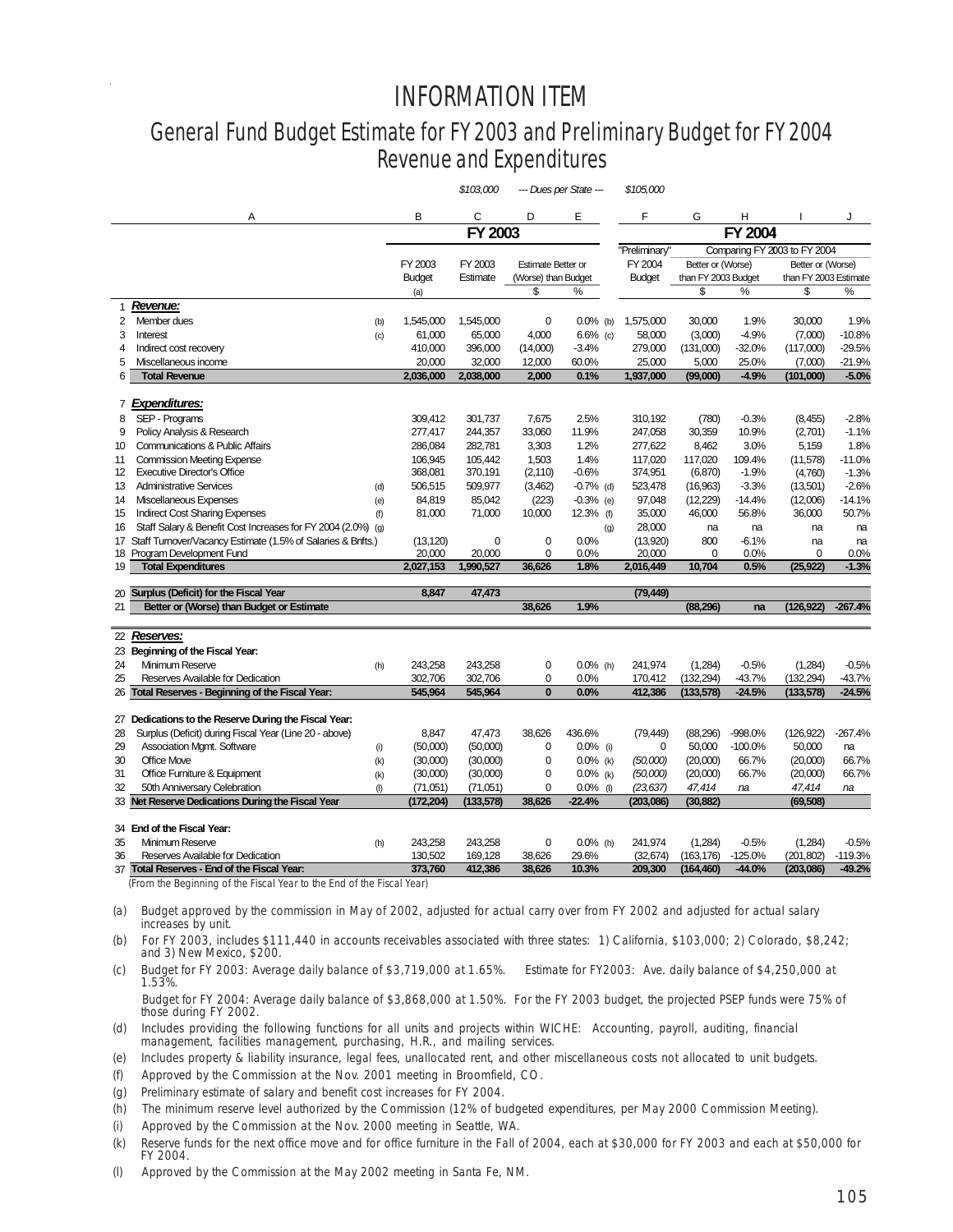## INFORMATION ITEM

# Total WICHE Expenditures by Fiscal Year

(Rounded to nearest \$1,000)

|                | <b>Primary Account Names</b>                                  | Actual<br>FY 2002 | Estimate<br>FY 2003 | Estimate<br>FY 2004 |
|----------------|---------------------------------------------------------------|-------------------|---------------------|---------------------|
|                |                                                               |                   |                     |                     |
| 1              | <b>General Fund</b>                                           | \$1,831,000       | \$1,991,000         | \$2,016,000         |
| $\overline{2}$ | <b>WICHE Reserves</b>                                         | 84,000            | 181,000             | 124,000             |
| 3              | <b>WCET</b>                                                   | 1,847,000         | 2,145,000           | 1,710,000           |
| 4              | <b>Mental Health</b>                                          | 403,000           | 527,000             | 469,000             |
| 5              | <b>CONAHEC/ELNET</b>                                          | 560,000           | 391,000             | 46,000              |
| 6              | <b>NWAF</b>                                                   | 26,000            | 33,000              | 33,000              |
| 7              | <b>NEON</b>                                                   | 0                 | 138,000             | 210,000             |
| 8              | Advanced Placement (AP)                                       | 538,000           | 776,000             | 600,000             |
| 9              | <b>AT Alliance</b>                                            | 10,000            | 15,000              | 15,000              |
| 10             | Ford - Legislative Policy                                     | 102,000           | O                   | O                   |
| 11             | Ford - Legislative Engagement                                 | 76,000            | O)                  | $\Omega$            |
| 12             | Ford - Expanding Engagement                                   | 8,000             | 145,000             | 145,000             |
| 13             | Lumina - Changing Direction                                   | 36,000            | 315,000             | 200,000             |
| 14             | <b>Doctoral Scholars</b>                                      | 84,000            | 0                   | 0                   |
| 15             | <b>Bridges to the Professoriate</b>                           | 124,000           | 175,000             | 125,000             |
| 16             | Pathways to College Network                                   | 87,000            | 125,000             | O                   |
| 17             | <b>High School Graduates</b>                                  | 1,000             | 80,000              | 160,000             |
| 18             | <b>US/UK Education Dialogue</b>                               | 46,000            | 6,000               | 0                   |
| 19             |                                                               |                   |                     |                     |
| 20             | <b>Subtotal - Primary Accounts</b><br>(Lines 1 thru 19)       | 5,863,000         | 7,043,000           | 5,853,000           |
| 21             | <b>Self-Supporting Services:</b>                              |                   |                     |                     |
| 22             | <b>Information Technology Services</b>                        | 203,000           | 248,000             | 253,000             |
| 23             | <b>Printing Services</b>                                      | 11,000            | 16,000              | 18,000              |
| 24             | <b>Telephone Services</b>                                     | 36,000            | 33,000              | 35,000              |
| 25             | <b>Facilities Services</b>                                    | 362,000           | 382,000             | 403,000             |
| 26             | Subtotal - Self-Supporting Srvcs.                             | 612,000           | 679,000             | 709,000             |
| 27             | <b>Subtotal Primary + Self-Supportg.</b><br>$(Lines 20 + 26)$ | 6,475,000         | 7,722,000           | 6,562,000           |
| 28             | <b>PSEP Support Fees</b>                                      | 11,458,000        | 11,334,000          | 10,500,000          |
| 29             | <b>TOTAL - ALL SOURCES</b>                                    | 17,933,000        | 19,056,000          | 17,062,000          |

 $\hat{\vec{r}}$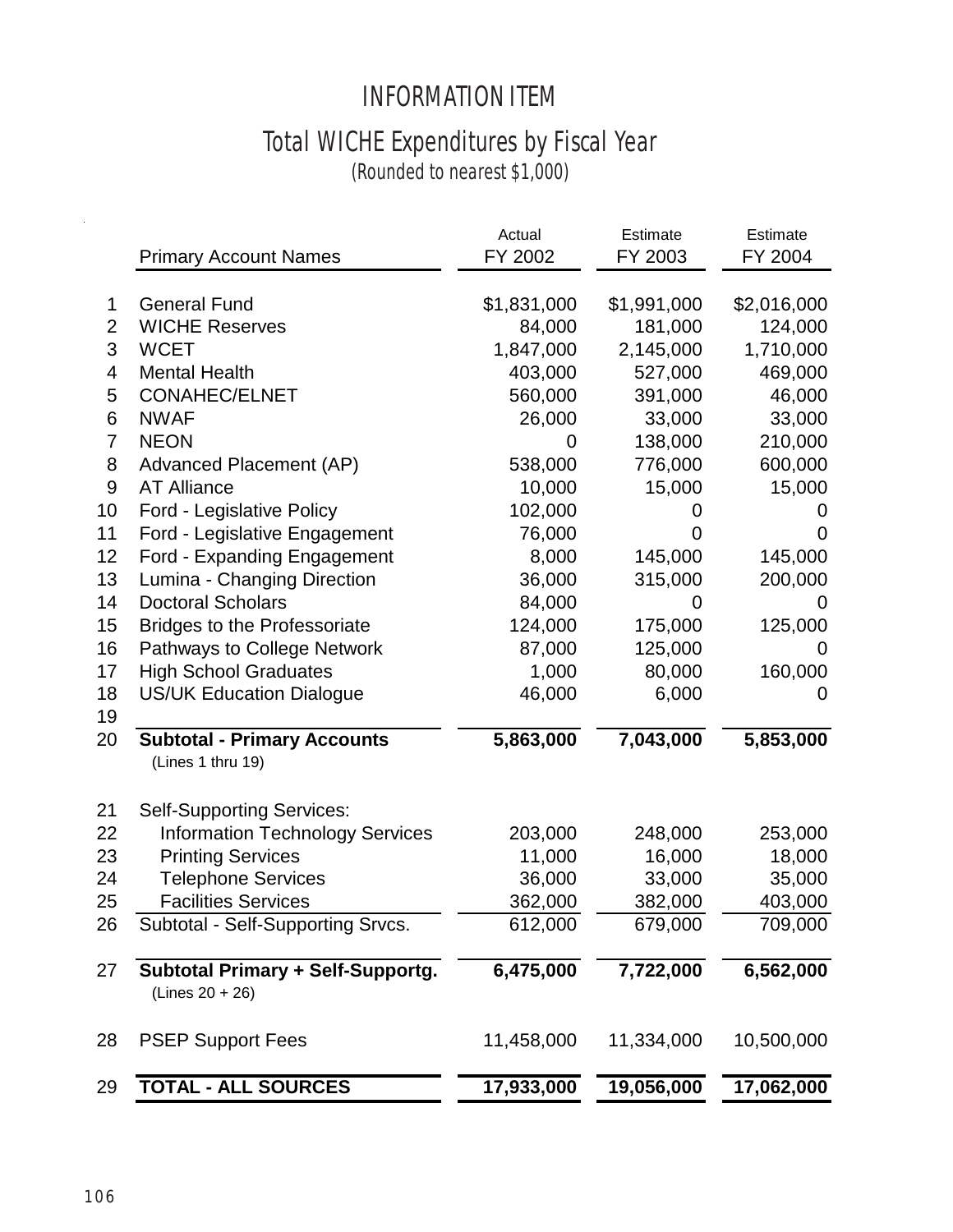## Meeting Evaluation WICHE Commission Meeting November 11-12 Broomfield, Colorado

Please give us your suggestions on the following areas:

Program (presentations and discussions, committee of the whole structure, and speakers):

Agenda Book (format, content):

Schedule (structure, schedule, pace of meeting):

Facilities (hotel, sleeping rooms, food):

Future topics for policy discussions:

Other comments you care to make:

Your name (optional):

Please return to: Marla Williams, WICHE, PO Box 9752, Boulder, CO 80301 Fax: 303.541.0291; email: mwilliams@wiche.edu or dlonganecker@wiche.edu

Use the other side of the form or additional paper, if necessary. Thanks.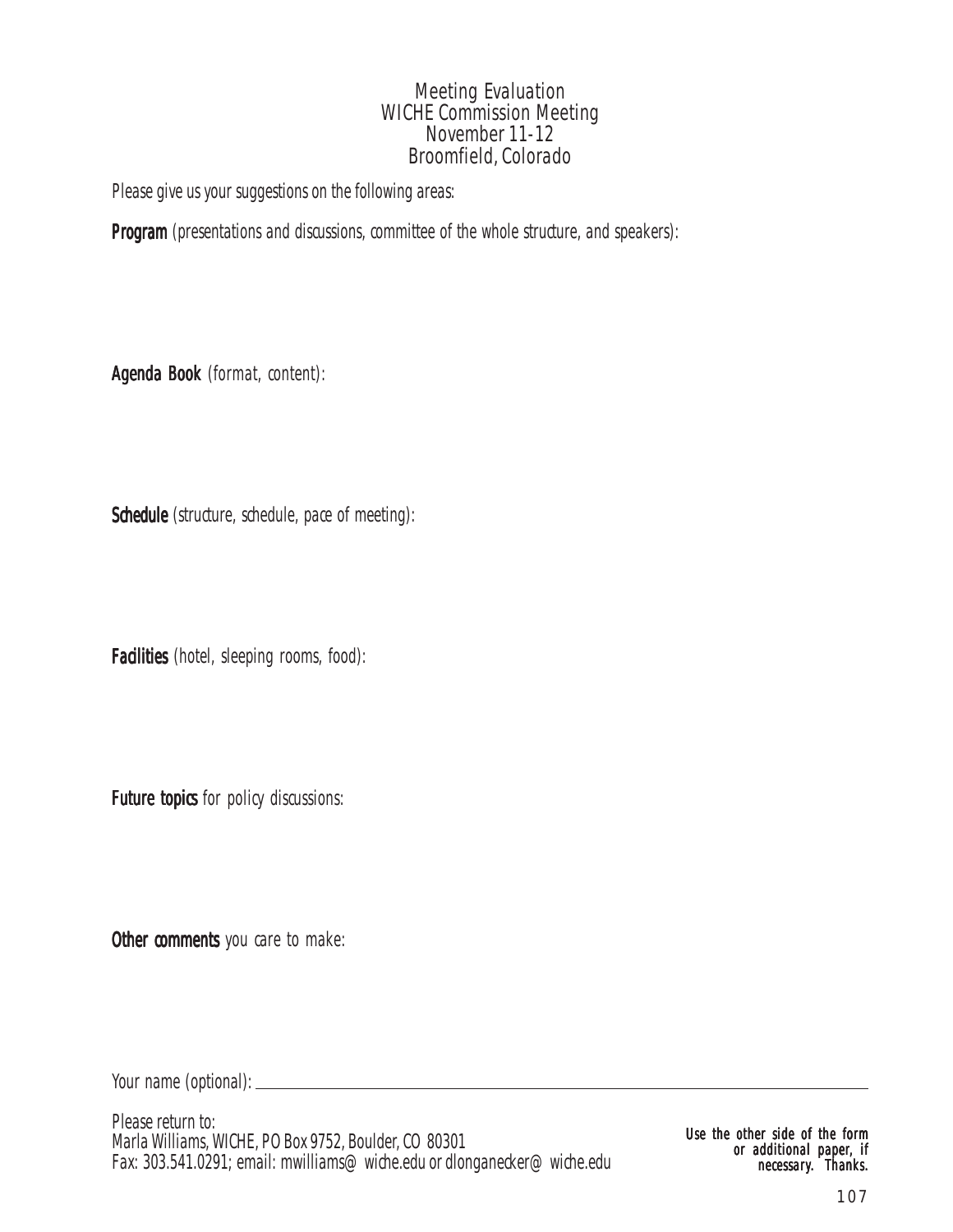# The WICHE Commission

WICHE's 45 commissioners are appointed by their governors from among state higher executive officers, college and university presidents, legislators, and business leaders from the 15 Western states. This regional commission provides governance and guidance to WICHE's staff in Boulder, Colorado. Robert "Tad" Perry, executive director of the South Dakota Board of Regents, is chair of the WICHE Commission; Charles Ruch, president of Boise State University, is vice chair.

### Alaska

Diane M. Barrans, executive director, Alaska Commission on Postsecondary Education, Juneau

Johnny Ellis, state senator, Anchorage

Mark Hamilton, president of the University of Alaska Statewide System, Fairbanks

### Arizona

Linda Blessing, executive director, Arizona Board of Regents, Phoenix Lawrence M. Gudis, senior regional vice president, University of Phoenix, Phoenix

John Haeger, president, Northern Arizona University, Flagstaff

### **California**

Francisco Hernandez, vice chancellor, University of California, Santa Cruz Herbert Medina, associate professor, Mathematics Dept., Loyola Marymount University, Los Angeles

Robert Moore, interim executive director, California Postsecondary Education Commission, Sacramento

### Colorado

William F. Byers, consumer and public relations manager, Grand Valley Power, Fruita

Timothy E. Foster, executive director, Colorado Commission on Higher Education, Denver

William G. Kuepper III, senior policy advisor, Colorado Commission on Higher Education, Denver

### Hawaii

Doris Ching, vice president for student affairs,University of Hawaii at Manoa, Honolulu

Clyde T. Kodani, president, Kodani & Associates, Inc., Lihue Raymond S. Ono, senior vice president, Main Banking Center, First Hawaiian Bank, Honolulu

#### Idaho

Jack Riggs, physician, Coeur d'Alene Charles Ruch (WICHE vice chair, 2002), president, Boise State University Gary W. Stivers, executive director, State Board of Education, Boise

#### Montana

Richard Crofts, commissioner, Montana University System Francis J. Kerins, former president of Carroll College, Helena Emily Stonington (through Nov. 30), (WICHE chair, 2001), state senator, Bozeman

Cindy Younkin (effective Dec. 1), state representative, Bozeman

### Nevada

Jane Nichols, chancellor, University and Community College System of Nevada, Reno Raymond D. Rawson, state senator, Las Vegas Carl Shaff, educational consultant, Nevada State Dept. of Education, Reno

### New Mexico

Everett Frost (WICHE chair, 2000), president-emeritus and professoremeritus, Eastern New Mexico University, Portales Pauline Gubbels, state representative, Albuquerque Bruce D. Hamlett, executive director, Commission on Higher Education, Santa Fe

### North Dakota

Larry Isaak, chancellor, North Dakota University System, Bismarck Richard Kunkel, vice president, North Dakota Board of Higher Education, Devils Lake

David E. Nething, state senator, Jamestown

### Oregon

Ryan Deckert, state senator, Portland Camille Preus-Braly, commissioner, Oregon Dept. of Community Colleges and Workforce Development, Salem Diane Vines (WICHE chair, 1997), vice chancellor for corporate and public affairs, Oregon University System, Portland

### South Dakota

Robert Burns, distinguished professor, Political Science Dept., South Dakota State University, Brookings James O. Hansen, chair, Committee on Academic and Student Affairs, South Dakota Board of Regents Robert T. (Tad) Perry (WICHE chair, 2002), executive director, South Dakota Board of Regents, Pierre

#### Utah

Cecelia H. Foxley, commissioner of higher education, Utah System of Higher Education, Salt Lake City David L. Gladwell, state senator and attorney, North Ogden E. George Mantes, regent, Utah State Board of Regents, Salt Lake City

### Washington

Don Carlson, state senator, Vancouver Marcus S. Gaspard, executive director, Washington State Higher Education Coordinating Board, Olympia Debora Merle, policy advisor for higher education, Washington Office of the Governor, Olympia

### Wyoming

John Barrasso, M.D., Casper Philip L. Dubois, president, University of Wyoming, Laramie Jenne Lee Twiford, principal, Douglas Middle School, Douglas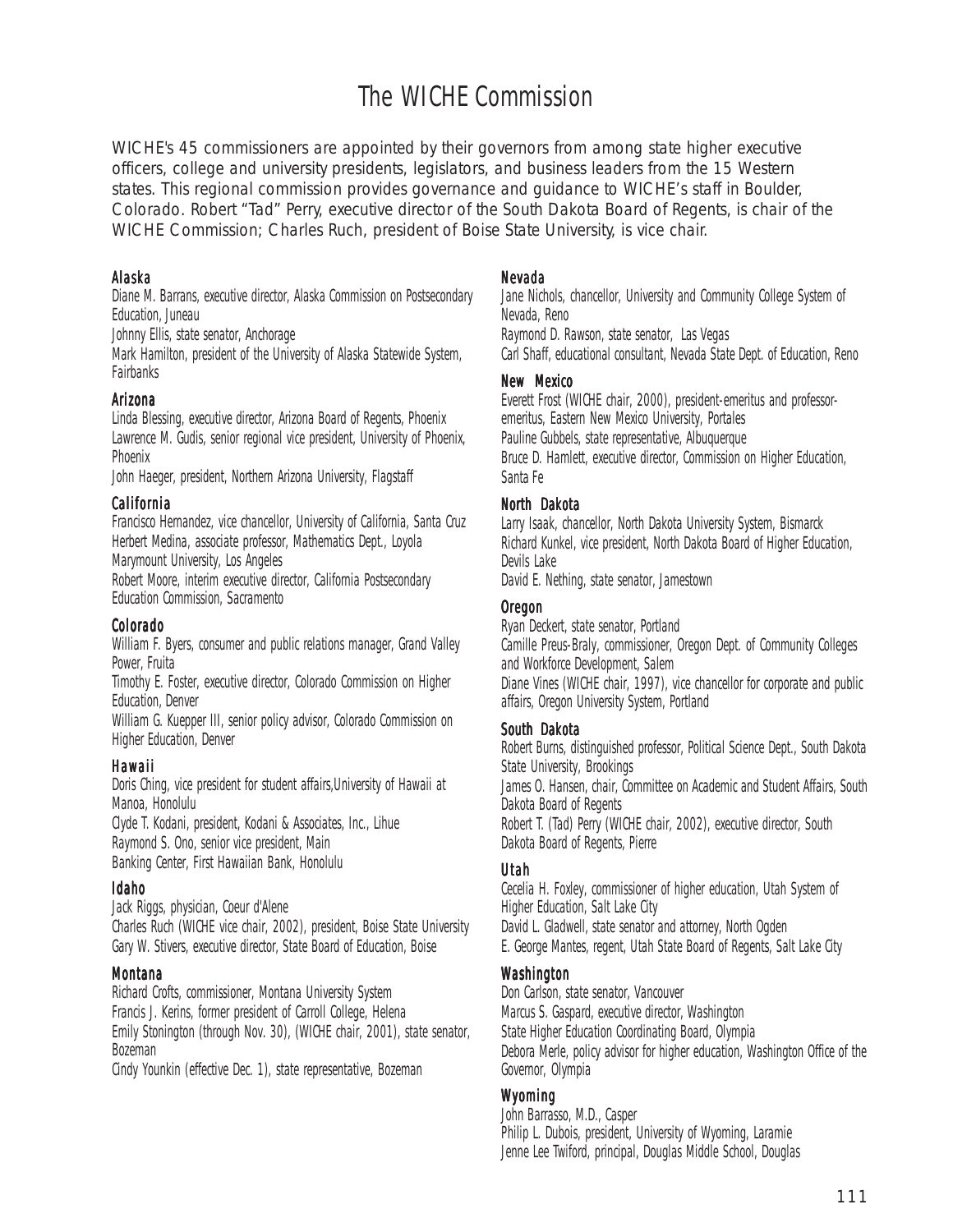## 2002 Committee Assignments

### Executive

Tad Perry (SD), Chair Chuck Ruch (ID), Vice Chair Emily Stonington (MT), Immediate Past Chair

Diane Barrans (AK) Linda Blessing (AZ) Robert Moore (CA) Bill Kuepper (CO) Doris Ching and Clyde Kodani (HI) Gary Stivers (ID) Richard Crofts (MT) Ray Rawson (NV) Bruce Hamlett (NM) David Nething (ND) Diane Vines (OR) Robert Burns (SD) David Gladwell (UT) Don Carlson (WA) Jenne Lee Twiford (WY)

Issue Analysis and Research

Cecelia Foxley (UT), Committee Chair Pauline Gubbels (NM), Vice Chair Tad Perry (SD), Ex Officio Chuck Ruch (ID), Ex Officio

Johnny Ellis (AK) Larry Gudis (AZ) Francisco Hernandez (CA) Tim Foster (CO) Doris Ching (HI) Jack Riggs (ID) Frank Kerins (MT) Jane Nichols (NV) Everett Frost (NM) Richard Kunkel (ND) Ryan Deckert (OR) Robert Burns (SD) Marc Gaspard (WA) John Barrasso (WY)

### Programs and Services

Diane Barrans (AK), Committee Chair Phil Dubois (WY), Committee Vice Chair Tad Perry (SD), Ex Officio Chuck Ruch (ID), Ex Officio

John Haeger (AZ) Herbert Medina (CA) Bill Byers (CO) Raymond Ono (HI) Gary Stivers (ID) Emily Stonington (MT) Carl Shaff (NV) Bruce Hamlett (NM) Larry Isaak (ND) Cam Preus-Braly (OR) James O. Hansen (SD) George Mantes (UT) Debora Merle (WA)

### Nominating Committee

Diane Vines (OR), Chair Emily Stonington, WICHE Chair 2001 (MT) Carl Shaff (NV) Everett Frost, WICHE Chair 2000 (NM) Cecelia Foxley (UT)

### Committee to Review WICHE and its Leadership

David Nething (ND), Chair Linda Blessing (AZ) Everett Frost (NM)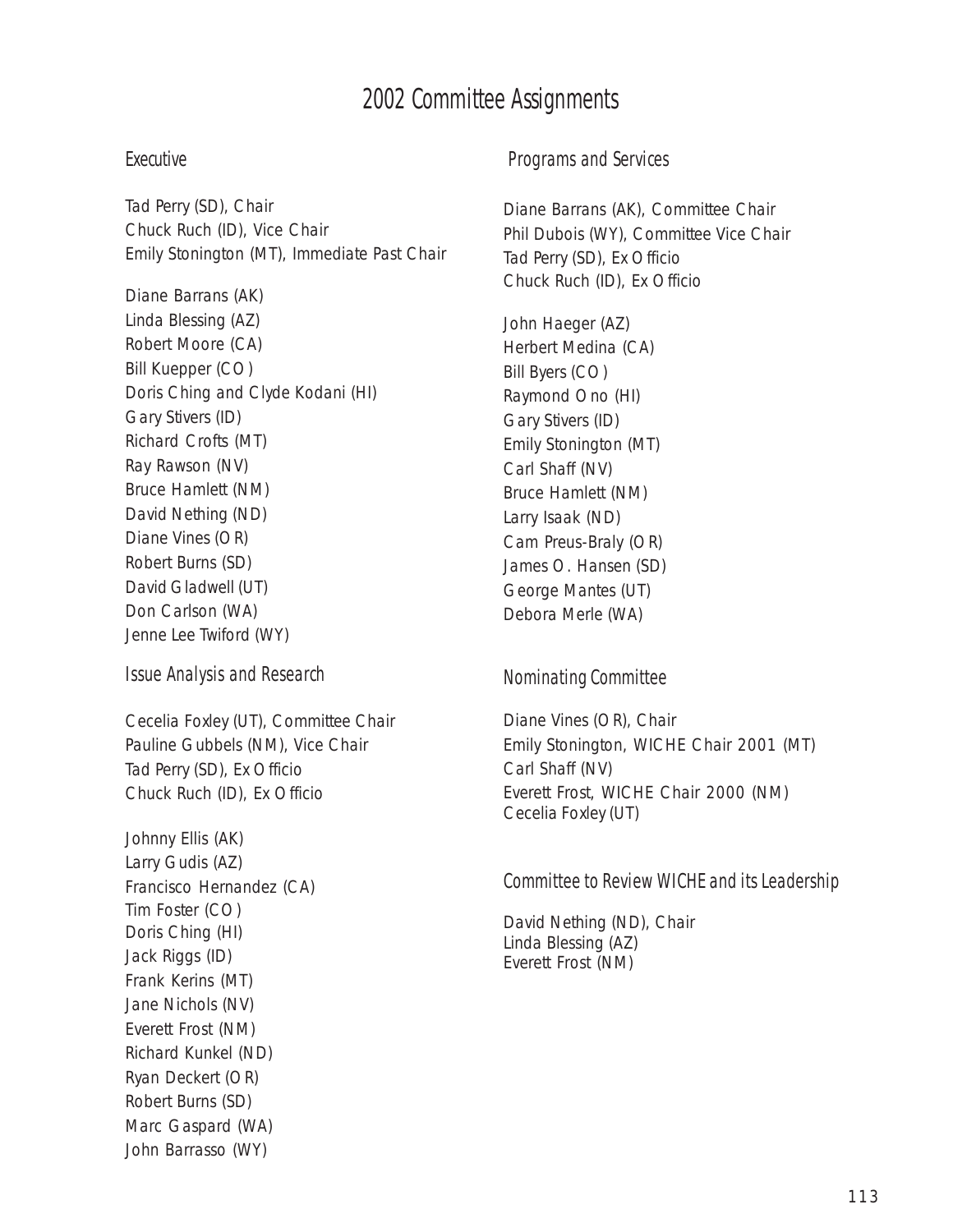## WICHE Staff

### Executive Director's Office

David Longanecker, executive director Marla Williams, assistant to the executive director

### **Administrative Services**

Marv Myers, director Heidi Alina, administrative assistant IV Faye Jensen, human resources coordinator Jill Lazo, accounting specialist Bryce Logemann,computer technician Craig Milburn, accounting manager Gabriele Sattler, accounting specialist Jerry Worley, information technology manager

### **Mental Health**

Dennis Mohatt, director Chuck McGee, project director Diana Vari, staff associate I

### Programs and Services

Jere Mock, director Sandy Jackson, program coordinator, Student Exchange Programs Candy Allen, graphic designer Anne Ferguson, administrative assistant I Anne Finnigan, communications associate Deborah Jang, publishing and design manager Jenny Shaw, administrative assistant IV

### Policy Analysis and Research

Cheryl Blanco, director Sharon Bailey, policy associate II Caroline Hilk, administrative assistant IV Jacqueline Stirn, research associate II Michelle Médal, administrative assistant I

### **WCFT**

Sally Johnstone, director Sue Armitage, LAAP project assistant Sherri Artz Gilbert, administrative coordinator Marianne Boeke, staff associate II Sharmila Basu Conger, postdoctoral fellow Jackie Dobrovolny, researcher Jeremy Goldsmith, Web developer Karen Middleton, senior project coordinator Russell Poulin, associate director Patricia Shea, assistant director Rachel Sonntag, administrative assistant II Diane Sturm, administrative assistant II Bing Walker, researcher Jennifer Wolfe, conference assistant

## CONAHEC staff

(w/offices at WICHE) Margo Stephenson, associate project director Laurie Klusman, administrative assistant II Sean Manley-Casimir, assistant director, Internet resources

Staff members whose names are in bold have joined the WICHE staff since the last commission meeting.

The WICHE Web site www.wiche.edu includes a staff directory with phone numbers and email addresses.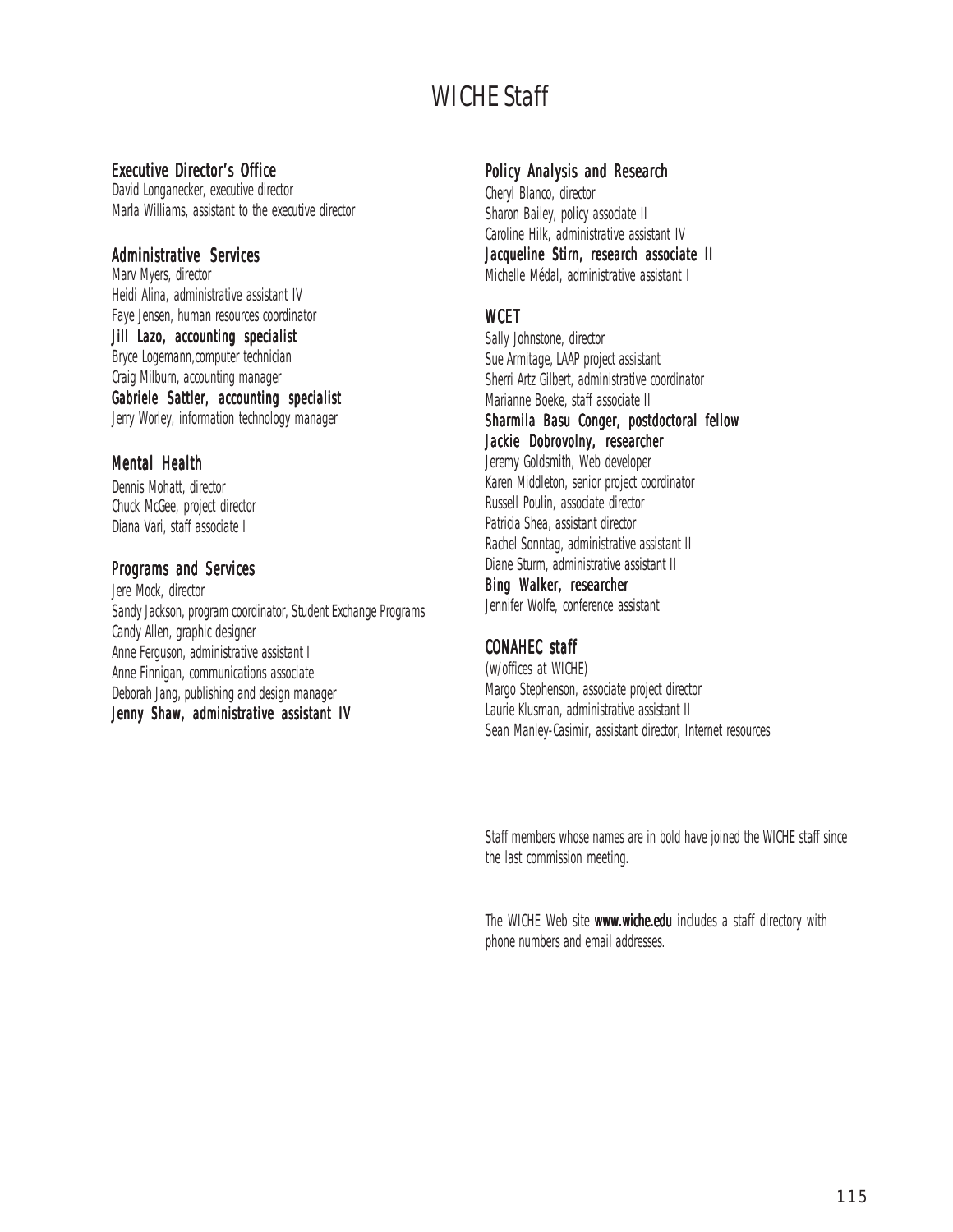# Higher Education Acronyms

Higher ed is addicted to acronyms, so much so that the actual names of organizations are sometimes almost lost to memory. Below, a list of acronyms and the organizations they refer to (plus a few others).

| AACC            | American Association of Community Colleges                            | www.aacc.nche.edu              |
|-----------------|-----------------------------------------------------------------------|--------------------------------|
| AACTE           | American Association of Colleges for Teacher Education                | www.aacte.org                  |
| AAC&U           | Association of American Colleges and Universities                     | www.aacu-edu.org               |
| AAHE            | American Association on Higher Education                              | www.aahe.org                   |
| AASCU           | American Association of State Colleges and Universities               | www.aascu.org                  |
| AAU             | <b>Association of American Universities</b>                           | www.aau.edu                    |
| <b>ACE</b>      | American Council on Education                                         | www.acenet.edu                 |
| ACT             | (college admission testing program)                                   | www.act.org                    |
| <b>ACUTA</b>    | Association of College & University Telecommunications Administrators | www.acuta.org                  |
| <b>AED</b>      | Academy for Educational Development                                   | www.aed.org                    |
| <b>AERA</b>     | American Educational Research Association                             | www.aera.net                   |
| AGB             | Association of Governing Boards of Universities and Colleges          | www.agb.org                    |
|                 | Center for Public Higher Education Trusteeship & Governance           | www.agb.org/center/            |
| <b>AIHEC</b>    | American Indian Higher Education Consortium                           | www.aihec.org                  |
| <b>AIR</b>      | Association for Institutional Research                                | www.airweb.org                 |
| <b>ASPIRA</b>   | (an association to empower Latino youth)                              | www.aspira.org                 |
| <b>ASHE</b>     | Association for the Study of Higher Education                         | www.ashe.missouri.edu          |
| ATA             | American TelEdCommunications Alliance                                 | www.atalliance.org             |
| CASE            | Council for Advancement and Support of Education                      | www.case.org                   |
| CGS             | <b>Council of Graduate Schools</b>                                    | www.cgsnet.org                 |
| <b>CHEA</b>     | Council for Higher Education Accreditation                            | www.chea.org                   |
| <b>CHEPS</b>    | Center for Higher Education Policy Studies                            | www.utwente.nl/cheps           |
| <b>CIC</b>      | Council of Independent Colleges                                       | www.cic.org                    |
| COE             | Council for Opportunity in Education                                  | www.trioprograms.org           |
| CONAHEC         | Consortium for Higher Education Collaboration                         | www.wiche.edu/conahec/english  |
| CONASEP         | CONAHEC's Student Exchange Program                                    | www/wiche.edu.conahec./conasep |
| CSG-WEST        | Council of State Governments - West                                   | www.westrends.org              |
| <b>CSHE</b>     | Center for the Study of Higher Education                              | www.ed.psu.edu/cshe            |
| <b>CSPN</b>     | College Savings Plan Network                                          | www.collegesavings.org         |
| ECS             | <b>Education Commission of the States</b>                             | www.ecs.org                    |
| ED              | U.S. Dept. of Education links:                                        |                                |
| <b>ED-NCES</b>  | National Center for Education Statistics                              | http://nces.ed.gov             |
| <b>ED-OERI</b>  | Office of Educational Research                                        | www.ed.gov/offices/OERI        |
| ED-OESE         | Office of Elementary & Secondary Education                            | www.ed.gov/offices/OESE        |
| ED-OPE          | Office of Postsecondary Education                                     | www.ed.gov/offices/OPE         |
| <b>ED-OSERS</b> | Office of Special Education & Rehabilitative Services                 | www.ed.gov/offices/OSERS       |
| <b>FIPSE</b>    | Fund for the Improvement of Postsecondary Education                   | www.ed.gov/offices/OPE/FIPSE   |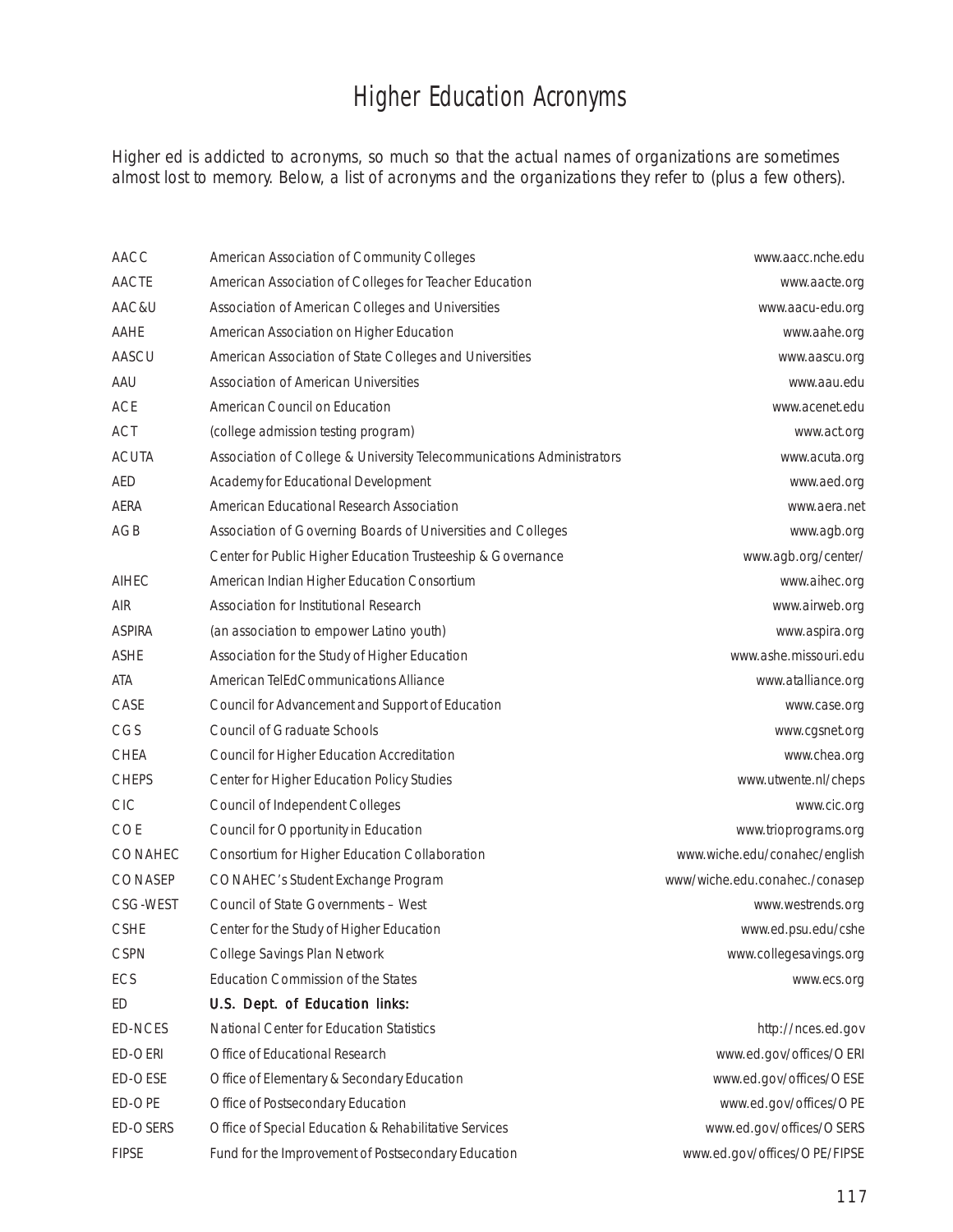| LAAP            | Learning Anytime Anywhere Partnership                                | www.ed.gov/offices/OPE/FIPSE/LAAP |
|-----------------|----------------------------------------------------------------------|-----------------------------------|
| <b>EDUCAUSE</b> | (An association fostering higher ed change via                       |                                   |
|                 | technology and information resources)                                | www.educause.edu                  |
| <b>ETS</b>      | <b>Educational Testing Service</b>                                   | www.ets.org                       |
| <b>GHEE</b>     | Global Higher Education Exchange                                     | www.ghee.org                      |
| <b>HACU</b>     | Hispanic Association of Colleges and Universities                    | www.whes.org/members/hacu.html    |
| HEA             | <b>Higher Education Abstracts</b>                                    | www.cgu.edu/inst/hea/hea.html     |
| <b>IHEP</b>     | Institute for Higher Education Policy                                | www.ihep.com                      |
| <b>IIE</b>      | Institute of International Education                                 | www.iie.org                       |
| <b>IPEDS</b>    | Integrated Postsecondary Education Data System                       | www.nces.ed.gov/ipeds             |
| McCrel          | Mid-continent Research for Education and Learning                    | www.mcrel.org                     |
| <b>MHEC</b>     | Midwestern Higher Education Commission                               | www.mhec.org                      |
| MSA/CHE         | Middle States Association of Colleges and Schools,                   |                                   |
|                 | Commission on Higher Education                                       | www.middlestates.org              |
| <b>NACUBO</b>   | National Association of College and University Business Officers     | www.nacubo.org                    |
| <b>NAEP</b>     | National Assessment of Educational Progress                          | www.nces.ed.gov/nationsreportcard |
| <b>NAFEO</b>    | National Association for Equal Opportunity in Higher Education       | www.nafeo.org                     |
| <b>NAFSA</b>    | (an association of international educators)                          | www.nafsa.org                     |
| NAICU           | National Association of Independent Colleges and Universities        | www.naicu.edu                     |
| <b>NASC</b>     | Northwest Association of Schools and Colleges,                       |                                   |
|                 | <b>Commission on Colleges</b>                                        | www.cocnasc.org                   |
| <b>NASFAA</b>   | National Association of Student Financial Aid Administrators         | www.nasfaa.org                    |
| <b>NASPA</b>    | National Association of Student Personnel Administrators             | www.naspa.org                     |
| <b>NASULGC</b>  | National Association of State Universities and Land-Grant Colleges   | www.nasulgc.org                   |
| <b>NCA-CASI</b> | North Central Association Commission on Accreditation                |                                   |
|                 | and School Improvement                                               | www.ncacasi.org                   |
| <b>NCHEMS</b>   | National Center for Higher Education Management Systems              | www.nchems.org                    |
| <b>NCSL</b>     | National Conference of State Legislatures                            | www.ncsl.org                      |
| <b>NCPPHE</b>   | National Center for Public Policy and Higher Education               | www.highereducation.org           |
| NEASC-CIHE      | New England Association of Schools and Colleges,                     |                                   |
|                 | Commission on Institutions of Higher Education                       | www.neasc.org                     |
| <b>NEBHE</b>    | New England Board of Higher Education                                | www.nebhe.org                     |
| <b>NEON</b>     | Northwest Educational Outreach Network                               | www.wiche.edu/NWAF/NEON           |
| <b>NGA</b>      | National Governors' Association                                      | www.nga.org                       |
| <b>NPEC</b>     | National Postsecondary Education Cooperative                         | www.nces.ed.gov/npec              |
| <b>NUCEA</b>    | National University Continuing Education Association                 | www.nucea.edu                     |
| <b>NWAF</b>     | Northwest Academic Forum                                             | www.wiche.edu/NWAF                |
| <b>RMAIR</b>    | Rocky Mountain Association for Institutional Research                | www.unlv.edu/PAIR/rmair           |
| SACS-CoC        | Southern Association of Schools and Colleges, Commission on Colleges | www.sacscoc.org                   |
| <b>SHEEO</b>    | <b>State Higher Education Executive Officers</b>                     | www.sheeo.org                     |
| SONA            | Student Organization of North America                                | www.conahec.org/sona              |